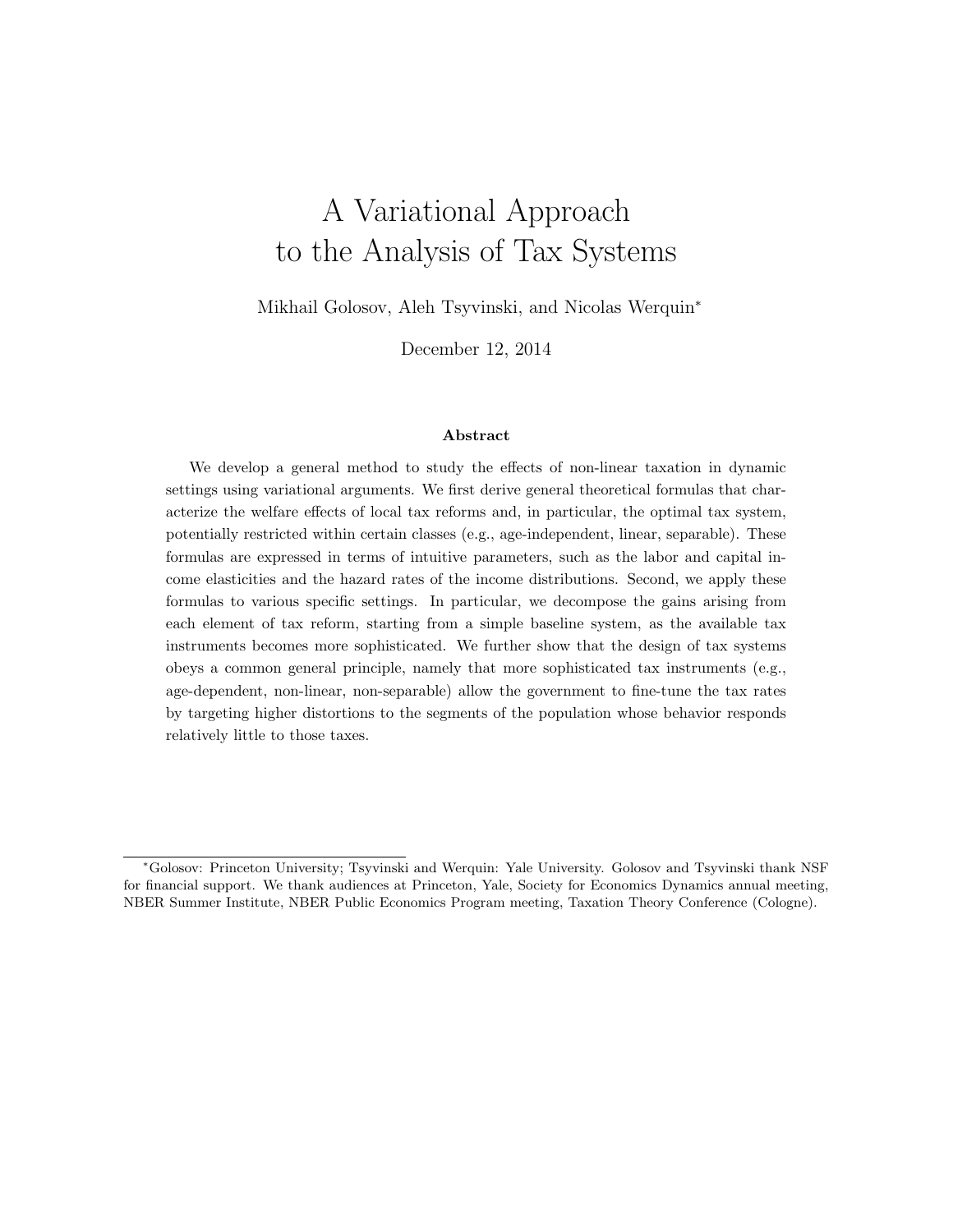## 1 Introduction

Many counties use a complex system of taxes and transfers. Welfare and social insurance payments depend on individual earnings, which creates a complex nonlinear schedule of effective marginal labor and capital income tax rates. Figure 1 illustrates such patterns using the federal tax programs in the  $U.S.<sup>1</sup>$  Moreover, both the eligibility and the amount of payment often depends on the past history of labor earnings, assets, marital status, age and the number of children.

It is challenging to develop a theory of taxation that both allows for sufficiently rich tax functions and provides transparent, intuitive insights about the effect of taxes. The literature so far have mainly persued either of the following two approaches. The first approach imposes specific parametric functional form assumptions, and characterizes the optimal taxes in terms of intuitive measures of elasticities. This approach goes back to Ramsey (1927) and the modern application of this technique was introduced by Diamond and Mirrlees (1971), who restrict attention to linear taxes. The second approach imposes explicit informational restrictions on the government and characterizes the constrained optimum (e.g. Mirrlees 1971, Golosov, Kocherlakota, and Tsyvinski 2003). Both approaches have limitations. As far as the Ramsey approach is concerned, the vast majority of the literature restricts attention to linear taxes. A few papers that consider more general taxes typically choose specific functional forms that are easy to parameterize (e.g. power functions) and obtain analytical results only in special cases. The mechanism design approach is often sensitive to the assumptions on government's information set. The tax systems that emerge from it are often very complex, and the intuition for the economic forces that determine the size and the shape of the optimal taxes is not transparent.

In this paper we develop an alternative approach to the analysis of the effects of taxation that both preserves the transparency of the Ramsey approach and allows us to handle more complicated, nonlinear tax systems. Our approach is based on studying perturbations of a given non-linear tax system directly. We show that as long as the baseline tax system is sufficiently well behaved, the effect of perturbing the tax system can be expressed in terms of elasticities and hazard rates of income distributions that can be estimated in the data. Our method is sufficiently flexible to both allow us to restrict attention a priori to a given class of tax functions (e.g., non-linear taxes that do not depend on an individual's age and are separable between various incomes) and to study the sources and the magnitude of welfare gains that arise from using more sophisticated taxes (e.g., from introducing age- or history-dependent taxation).

We study a dynamic model, in which individuals' characteristics evolve over their lifetime.<sup>2</sup> The tax system consists of a sequence of tax functions which can be arbitrarily non-linear and joint in the entire history of labor and capital incomes. The generality of the tax functions

<sup>&</sup>lt;sup>1</sup>This becomes even more complicated once state-level programs are taken into account, see Maag et al.  $(2012)$ .

<sup>&</sup>lt;sup>2</sup>In most of the paper we focus on a deterministic economy to make our approach transparent. In the last Section and in our working paper (Golosov, Tsyvinski, and Werquin 2014) we develop an extension to stochastic environments.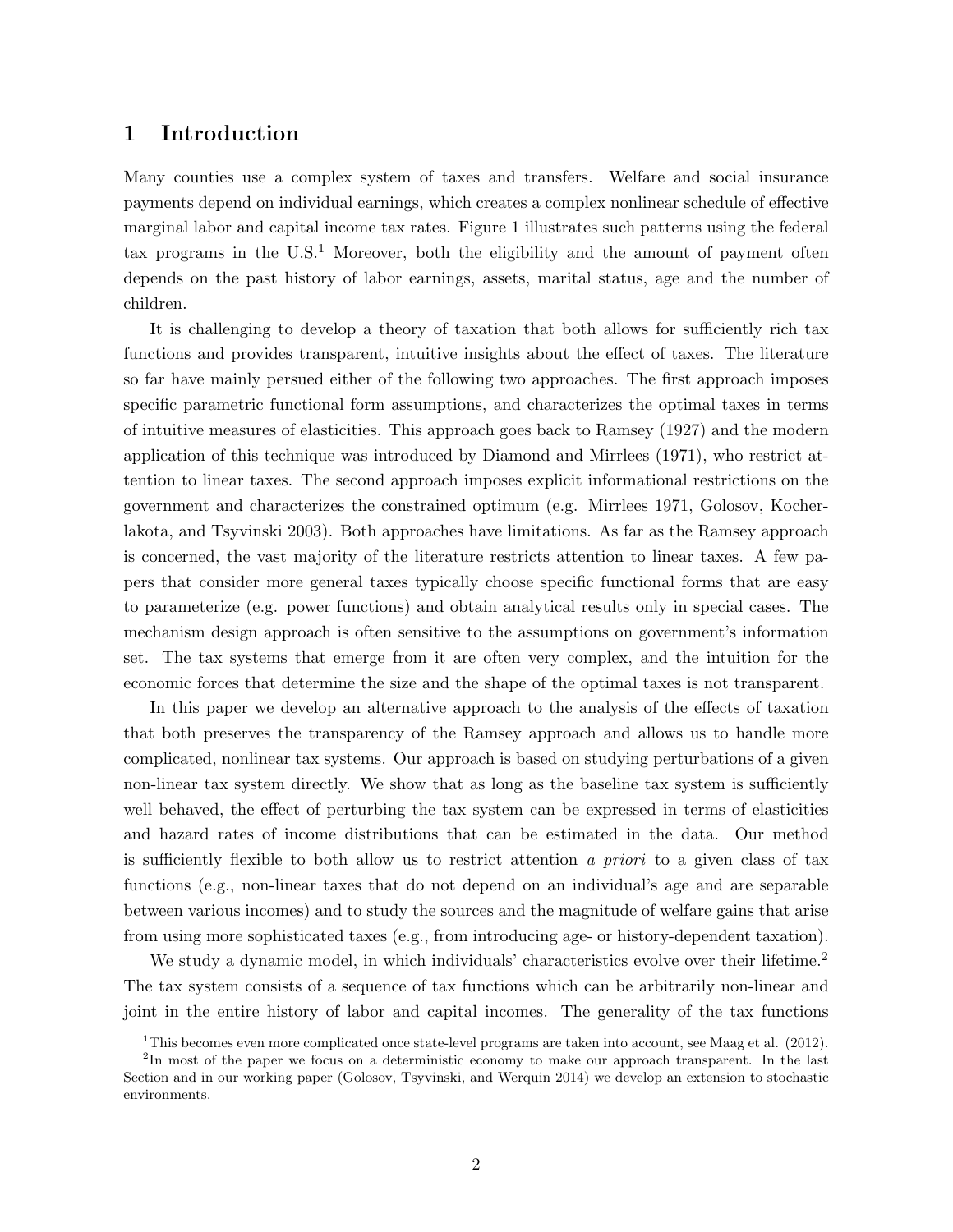allows us to study the age-dependence and history dependence of taxes, non-linear taxation of capital income, and joint conditioning of taxes on labor and capital incomes. The first main contribution of the paper is to provide a general formula for the welfare effects of tax reforms in a compact and easily interpretable form. Our result is based on deriving the Gateaux differential of individual demands, government tax revenue, and social welfare. The complexity of the problem arises from the fact that an individual chooses his income as a function of the local characteristics of the tax system; but these tax rates themselves depend on the income that he chooses. Therefore, a local perturbation of the tax function faced by an individual leads him to adjust his income, which in turn induces a shift in the tax rates if the baseline tax system is nonlinear, triggering further income adjustment. We provide a sufficient condition on the individual demand (namely, local Lipschitz continuity), which allows us to solve this circularity issue, and express the effects of general tax reforms only in terms of the local income and substitution effects at the individual level, and of the curvature of the baseline tax function. Importantly, these formulas are written only as a function of empirically observable and easily interpretable sufficient statistics.

We then show several applications of these results. First, we apply it to optimal taxation problems and show how it recovers the hallmark results on optimal linear commodity taxation of Diamond (1975) and non-linear labor taxation of static model of Mirrlees (1971), both of which are special cases of our general environment. Our formulas emphasize the insight that the same general principle underlies the two models, namely that more sophisticated (in this case, non-linear) tax instruments allow the government to better target the distortions associated with higher tax rates toward the segments of the populations that have either relatively small behavioral responses, or where relatively few individuals are affected. We then show that this fundamental principle can be generalized and applies to broader classes of environments. In particular, we derive several novel predictions such as the optimality conditions for the optimal non-linear capital income tax, or for the optimal labor tax on joint income of couples.

We next turn to the analysis of tax reforms, and refine our discussion of the close connection that exists between the effects of the various tax instruments (age-dependent, non-linear, joint taxes). We sequentially decompose the welfare gains of reforming existing, not necessarily optimal, tax systems as the tax instruments become more sophisticated. We show the effects of taking into account individuals' intertemporal optimization decisions, of allowing for ageand history-dependence, and of joint conditioning of labor and capital income. This sequential decomposition of increasingly sophisticated tax systems shows that the welfare effects of general tax reforms depend on aggregate measures of three key elements: the marginal social welfare weights, which summarize the government's redistributive objective; the labor and capital income elasticities and income effect parameters with respect to the marginal income tax rates, which capture the behavioral effects of taxes; and the properties of the labor and capital income distributions, namely the hazard rates of the marginal and joint distributions.

Finally, we show how one can use available empirical moments of income distributions and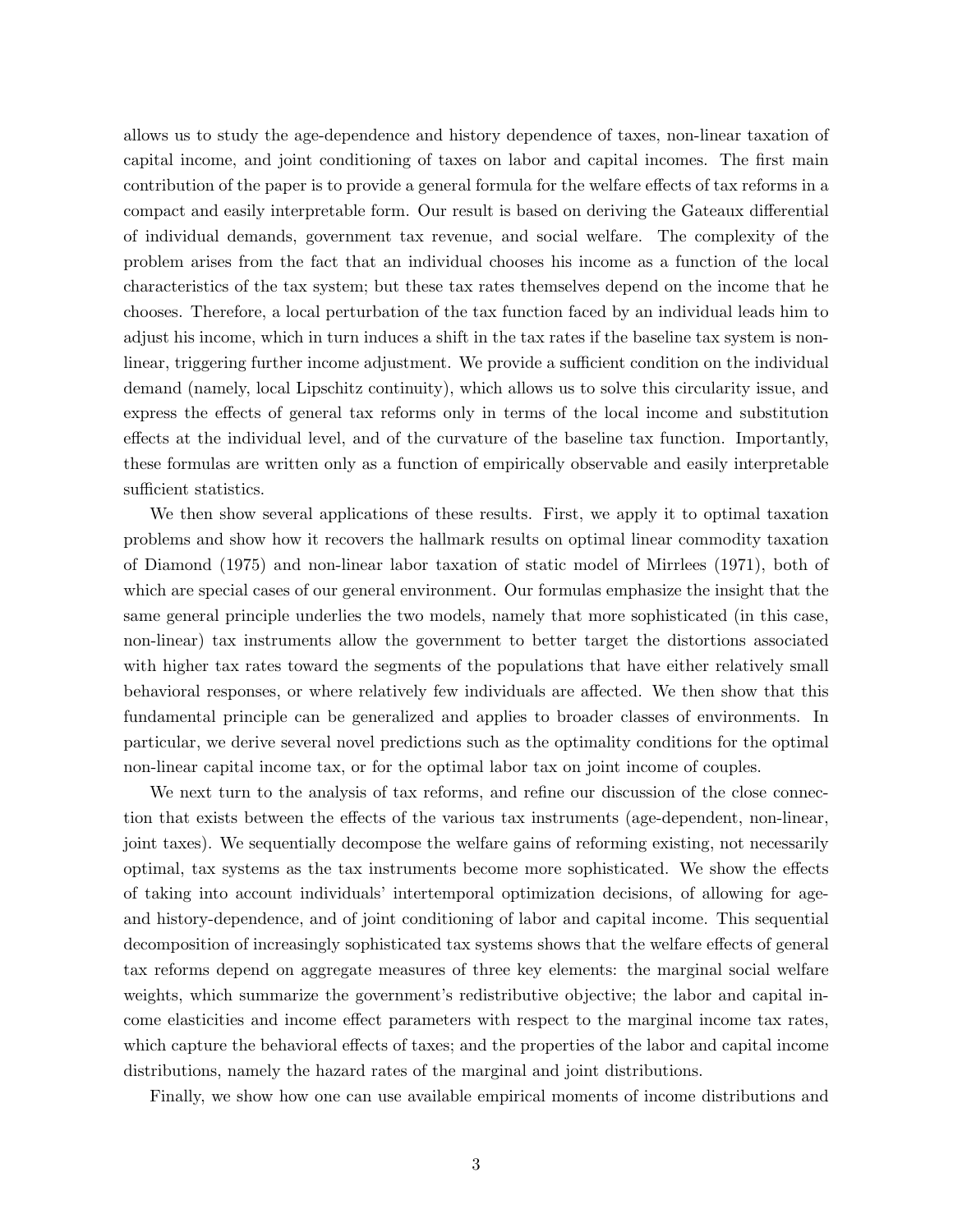elasticities to quantify the welfare effects of small tax reforms. Unlike the traditional approach to measuring welfare gains, which requires solving often difficult maximization problems to find the optimum, our method is very transparent and can be done almost "by hand". It does not allow, however, to compute the gains from reforms that introduce large changes in the existing tax system.

Our approach is most closely related to and builds on the work of Piketty (1997) and Saez (2001). They used heuristic arguments to extend the techniques of Ramsey (1927) and Diamond and Mirrlees (1971) to non-linear taxation and obtain expressions for the optimal labor taxes in a unidimensional static model in terms of the elasticities of labor supply and income hazard rates. Our paper finds sufficient conditions for the more rigorous application of that approach and extends it to more general dynamic settings. This allows us to analyze such questions as non-linear capital taxation and joint taxation of incomes. We also show how this approach can be used beyond optimal taxation, as we apply it to analyze tax reforms and welfare gains from increased sophistication of tax systems. More broadly, our approach is also related to the sufficient statistics tax literature (e.g., Chetty 2009; Piketty, Saez, and Stancheva 2013). Similar to these papers, we express our tax formulas in terms of a small number of empirically observable parameters, which fully characterize the effects of taxes for a large set of underlying models, e.g., for very general utility functions, structures of heterogeneity, etc. Our application to capital taxation also builds on several insights of Piketty and Saez (2013) and Straub and Werning (2014).

Our analysis of the evaluating increasingly sophisticated elements of the tax functions is most closely related to the growing literature on taxation within parametrically restricted sets of policies.<sup>3</sup> Conesa and Krueger (2009) and Conesa, Kitao, and Krueger (2009) quantitatively study optimal income tax within a Gouveia and Strauss (1994) class and a linear capital income tax. Kitao (2010) further incorporates the labor-dependent capital taxes in these models. Heathcote, Storesletten, and Violante (2014) characterize optimal taxes within a class where a government can control the degree of progressivity in dynamic models with idiosyncratic shocks and ex-ante heterogeneity in learning ability and disutility of work. A recent paper by Heathcote and Tsujima (2014) analyzes an environment in which groups of individuals can insure the shocks among themselves in addition to available private insurance, solve for the constrained optimum and explore whether parametric tax functions can come close to achieving those allocations. Huggett and Parra (2010) consider an optimal reform of the social security benefit function which is chosen in the class of piecewise-linear functions of average past earnings.

Our work is also related to the literature that studies tax reforms in dynamic settings. Weinziel (2012) is the closest in its approach to our analysis of the partial reform that introduces age-dependence.4Blundell and Shephard (2014) characterize numerically the optimal tax system

 ${}^{3}$ For a more detailed review of the literature and of the relationship between our approach, the mechanism design approach to optimal taxation and the restricted tax functions approach see Golosov and Tsyvinski (2014).

<sup>4</sup>See also an early paper on this topic by Kremer (2002).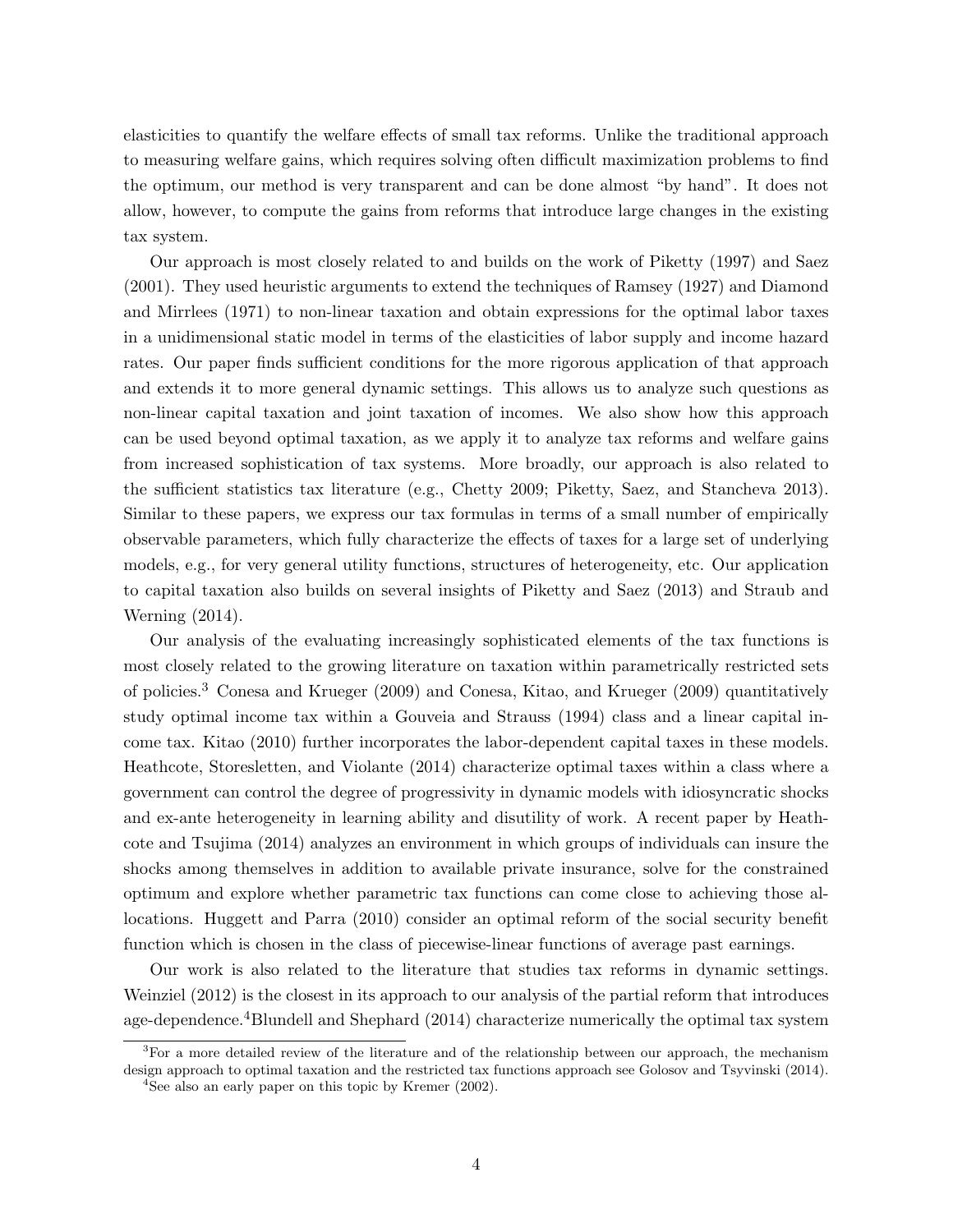

Figure 1: Effective Federal Tax Rates (source: CBO 2005)

in a complex dynamic environment. We complement their analysis of this issue by uncovering the theoretical forces which determine the effects of partial reforms.

A large recent "New Dynamic Public Finance" literature studies environments in which taxes are restricted only by explicit restrictions on government's information set.  $5$  Our approach is complementary. If we restrict attention to the classes of taxes considered in those paper, we obtain an alternative characterization of optimality conditions in terms of elasticities. More generally, it is easy to use our approach to analyze the tax systems using restricted tax instruments, e.g., non-linear but separable from labor income taxes, and quantify welfare gains from switching to more sophisticated taxes, e.g. gains from introducing joint taxation of capital and labor. More broadly, our paper relates to the literature on multidimensional screening problems, e.g., Kleven, Kreiner and Saez (2009) and Rothschild and Scheuer (2014). While they are able to solve this complex problem by collapsing their model to a one-dimensional problem, we use the variational method to analyze the environment with multiple types of shocks.

The rest of the paper is organized as follows. Section 2 describes our environment. Sections 3 and 4 derive the responses of individual income, tax revenue and social welfare to perturbations of the baseline tax system. Section 5 considers the applications of this approach to optimal taxation. Section 6 considers the applications to tax reforms and the decomposition of welfare gains from increasing sophistication of the tax system. Section 7 presents a brief overview of the extension of our analysis to the stochastic model.

 ${}^{5}$ See, e.g. Albanesi and Sleet (2006), Farhi and Werning (2013), Golosov, Troshkin and Tsyvinski (2014), Albanesi (2011) and Shourideh (2012), Stantcheva (2014).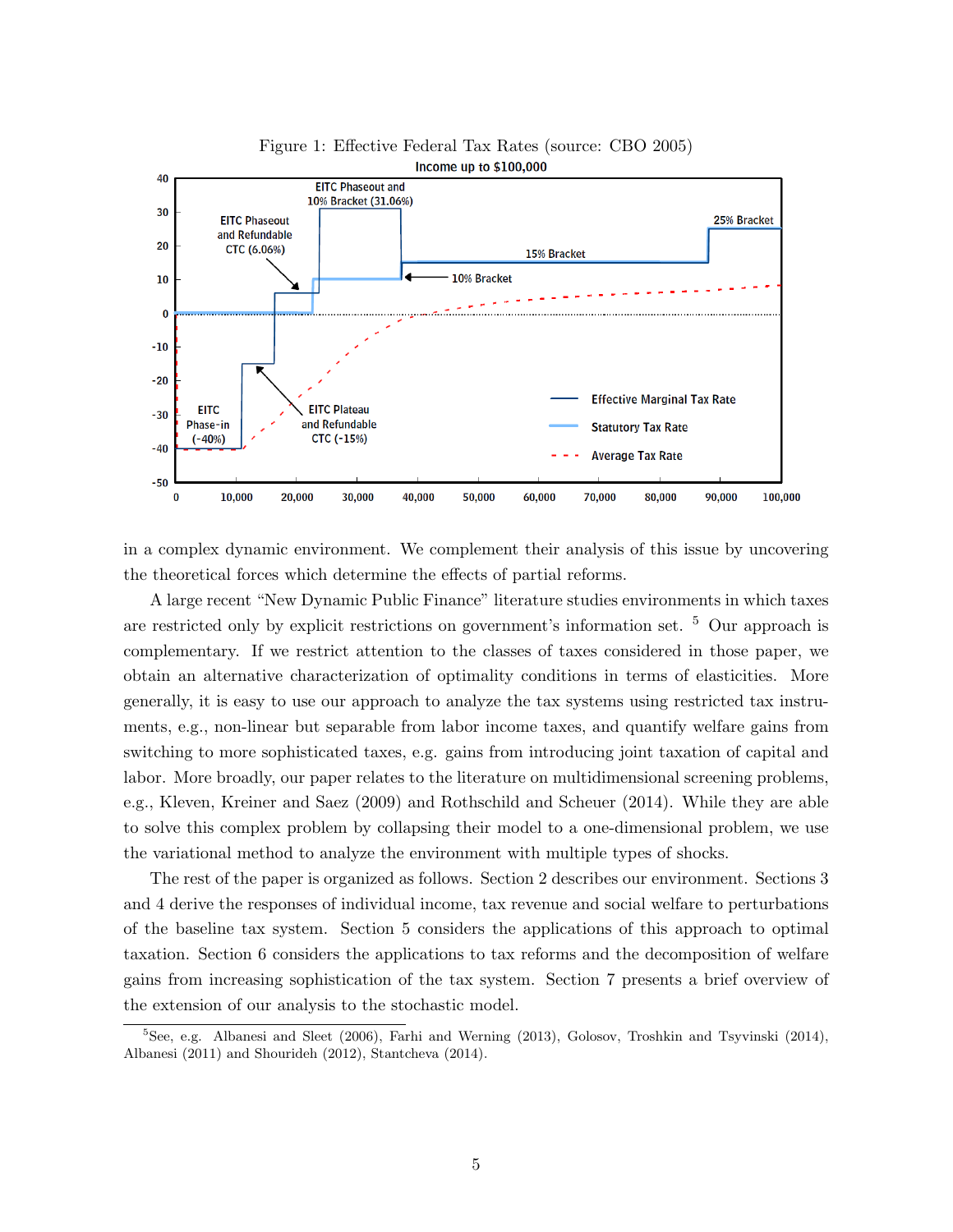## 2 Environment

There is a measure one of agents in the economy. An agent lives for  $S \leq \infty$  periods, and time is indexed by  $s = 1, \ldots, S$ . At the beginning of period  $s = 1$ , there is a draw of an exogenous vector of *n* characteristics  $\theta \in \Theta \subset \mathbb{R}^n$  for each individual. These idiosyncratic shocks can be, for instance, the individual's initial level of capital stock  $k_0$ , his sequence of productivities, tastes, interest rates (i.e., investment opportunities), etc. over his lifetime. The environment is deterministic: individuals know at the beginning of period  $s = 1$  their entire vector of characteristics  $\theta$ .<sup>6</sup>

Given the draw of vector  $\theta$ , the individual chooses in each period  $s \in \{1, \ldots, S\}$  a level of consumption  $c_s$ , labor income  $y_s$ , and savings or borrowings  $k_s$  which yield capital income  $z_{s+1}$  in period  $s + 1$ .<sup>7</sup> The utility function U can be a general, not necessarily time-separable, function of the vector of choices of consumption, labor income and capital income. We assume that the utility function is increasing and concave in each period's consumption (and capital income if it enters explicitly the utility function), decreasing and convex in each period's labor income, and twice differentiable in all of its variables. An example of the utility function which we use in several applications is  $U = \sum_{s=1}^{S} \beta^{s-1} u(c_s, y_s/\theta_s)$ . In this case,  $\theta_s$  is a shock to the productivity of labor supply in period s.

In each period  $s \in \{1, \ldots, S\}$ , the government levies a tax  $T_s$ . The tax liability  $T_s(\cdot)$  in period s is a non-linear function of the individual's entire history of labor incomes  $\{y_{s'}\}_{s'}^{S}$  $s' = 1$  and capital incomes  $\{z_{s'+1}\}_{s'}^S$  $S_{s'=1}^{S,9}$  The sequence of tax functions  $\{T_s(\cdot)\}_{s=1}^S$  is known to an individual at the beginning of period  $s = 1$ , and the government can commit to it. The initial tax system Thus consists of a set of tax functions  $T_s : \mathbb{R}_+^S \times \mathbb{R}^S \to \mathbb{R}$  for each period  $s \in \{1, ..., S\}$ , where each function  $T_s(\cdot)$  maps a choice of labor and capital incomes  $\mathbf{x} \in \mathbb{R}_+^S \times \mathbb{R}^S$  to a tax liability  $T_s(\mathbf{x}) \in \mathbb{R}$ . The tax function in period s,  $T_s \left( \{y_{s'}\}_{s'}^S \right)$  $S_{s'=1}$  ,  $\{z_{s'+1}\}_{s'}^S$  $S_{s'=1}^{S}$ , is assumed twice continuously differentiable in all of its 2S variables, that is  $T_s \in C^2 (\mathbb{R}^S_+ \times \mathbb{R}^S, \mathbb{R})$  for all  $s \in \{1, \ldots, S\}$ <sup>10</sup>

 ${}^{6}$ The deterministic environment allows us to show the main insights most transparently. We extend the analysis to the stochastic environment Golosov, Tsyvinski and Werquin (2014), and present an overview in Section 7.

<sup>&</sup>lt;sup>7</sup>The capital income in period  $s + 1$  can be written as  $z_{s+1} = r_{s+1}k_s$ , where the interest rate  $r_{s+1}$  in each period is exogenous. Our analysis allows the interest rate to be idiosyncratic, and thus the period-s savings  $k_s$  to yield any (deterministic) income  $z_{s+1}$  in the next period. The before-tax capital stock at the beginning of period  $s+1$  is then  $k_s + z_{s+1}$ .

 ${}^8$ In a given period s, the planner can tax incomes earned in the future periods  $s' > s$  because the model is deterministic. We assume here that initial capital  $k_0$  is not taxed, because it is supplied inelastically and hence does not induce any behavioral effects. Our formulas can be trivially extended to the case where it can be taxed.

<sup>9</sup>Throughout the paper we consider only capital income taxes and not wealth taxes. The same approach can be used to analyze wealth taxation.

<sup>&</sup>lt;sup>10</sup>In the deterministic model, we could without loss of generality write only one tax function, for instance  $T_S(\cdot)$ . Instead, we choose to define one tax function per period s, at the expense of slightly more cumbersome notation, to make it easier to discuss age-dependent taxes and capital taxes in Sections 5 and 6. This definition of taxes also has the advantage of extending naturally to stochastic settings; see Section 7.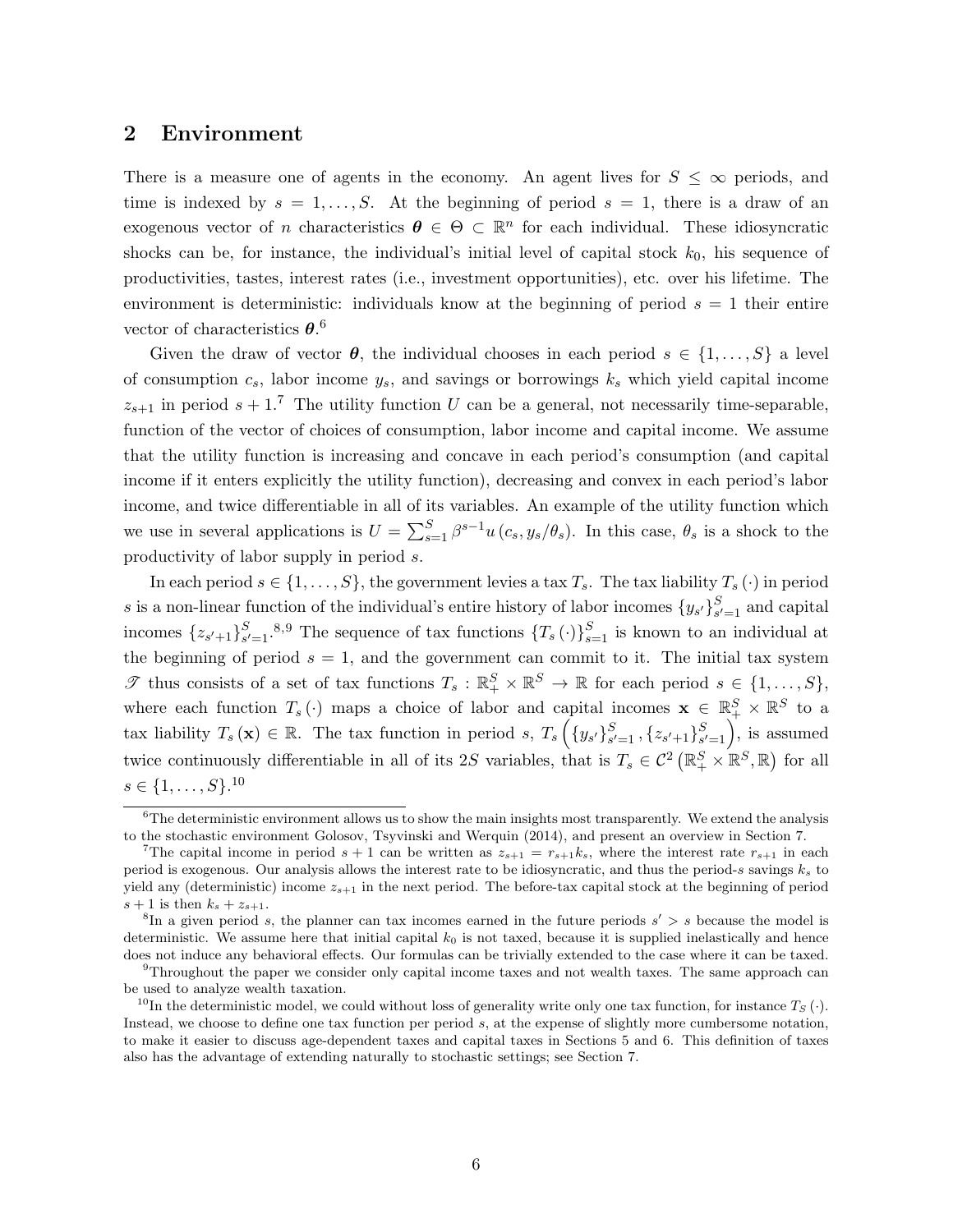The optimization problem of an individual with the vector of types  $\boldsymbol{\theta}$  is:

$$
\mathscr{U}_{\theta}(\mathscr{T}) \equiv \max_{\{c_s, y_s, k_s, z_{s+1}\}_{1 \le s \le S}} U\left(\{c_s\}_{1 \le s \le S}, \{y_s\}_{1 \le s \le S}, \{z_{s+1}\}_{1 \le s \le S}, \theta\right)
$$
  
s.t.  $c_s + k_s = y_s + (k_{s-1} + z_s) - T_s\left(\{y_{s'}\}_{1 \le s' \le S}, \{z_{s'+1}\}_{1 \le s' \le S}\right), \forall s.$  (1)

We denote by  $\mathbf{x}_{\theta}(\mathcal{I})$  the argmax of this problem, i.e., the optimal choice of labor and capital incomes of the individual  $\theta$  as a function of the tax system  $\mathscr{T}$ . That is, we define the *individual* income functional as:

$$
\mathbf{x}_{\boldsymbol{\theta}}(\mathscr{T})=(y_{\boldsymbol{\theta},1}(\mathscr{T}),\ldots,y_{\boldsymbol{\theta},S}(\mathscr{T}),z_{\boldsymbol{\theta},2}(\mathscr{T}),\ldots,z_{\boldsymbol{\theta},S+1}(\mathscr{T}))'.
$$

The optimal choices of consumption  ${c_{\theta,s}}_{s=1}^S$  are then obtained from the budget constraints. The budget constraint in period s imposes that the sum of consumption  $c_s$  and savings  $k_s$  is no greater than the sum of labor income  $y_s$  and capital income  $(k_{s-1} + z_s)$ , net of the tax liability  $T_s$ .

We denote by  $F_{\theta}(\theta)$  the c.d.f. of vectors  $\theta \in \Theta$ , and  $f_{\theta}(\theta)$  the corresponding density function. We also denote by  $F_{\mathbf{x}}(\mathbf{x})$  and  $f_{\mathbf{x}}(\mathbf{x})$  the c.d.f. and the p.d.f. of incomes  $\mathbf{x} \in X \subset$  $\mathbb{R}^S_+ \times \mathbb{R}^S$ , given the tax system  $\mathscr{T}$ . For any choice of incomes  $(x_1, \ldots, x_s) \in \mathbb{R}^s$  with  $s < 2S$ , we also let  $F_{x_1,...,x_s}(\cdot)$  and  $f_{x_1,...,x_s}(\cdot)$  denote the marginal c.d.f. and the marginal p.d.f. of those variables. We assume that the sets  $\Theta$  and X of vectors of types  $\theta$  and incomes x are compact in  $\mathbb{R}^n$  and  $\mathbb{R}^S_+ \times \mathbb{R}^S$ , respectively, and that the densities of types and incomes at the (piecewise smooth) boundaries  $\partial X$  and  $\partial \Theta$  of the sets X and  $\Theta$  are equal to zero.<sup>11</sup> We make the following assumption about the income vectors chosen by individuals with different types  $\theta$ :

**Assumption 1.** The map  $\theta \mapsto x_{\theta}(\mathscr{T})$  between the vector of types  $\theta$  and the vector of income choices  $x_{\theta}$  (given the tax system  $\mathcal{T}$ ) is injective. That is, if two individuals have a different vector of types  $\theta \neq \theta'$ , they choose a different vector of incomes  $x_{\theta}(\mathscr{T}) \neq x_{\theta'}(\mathscr{T})$ .

This assumption mainly simplifies the exposition but is not required for most of our results. We explain below how our main results are affected in the case where it does not hold, e.g., if the space of degrees of heterogeneity has a higher dimension than the space of income choices.

We define the present discounted value of tax revenue as a function of the tax system  $\mathscr{T}$ , or tax revenue functional, as

$$
\mathcal{R}(\mathcal{F}) = \int_{\Theta} \left[ \sum_{s=1}^{S} \beta^{s-1} T_s \left( \mathbf{x}_{\theta}(\mathcal{F}) \right) \right] dF_{\theta}(\theta), \qquad (2)
$$

where  $\beta$  is the marginal rate of transformation of resources across periods for the government, which we assume equal to the individual's discount factor. Tax revenue is thus the sum over

<sup>&</sup>lt;sup>11</sup>In some applications of Sections 6 and 5, we let incomes evolve in the whole space  $\mathbb{R}^S_+ \times \mathbb{R}^S$ . Our theory can be generalized to this case by using an increasing sequence of compact sets  $X \subset \mathbb{R}_+^S \times \mathbb{R}^S$ .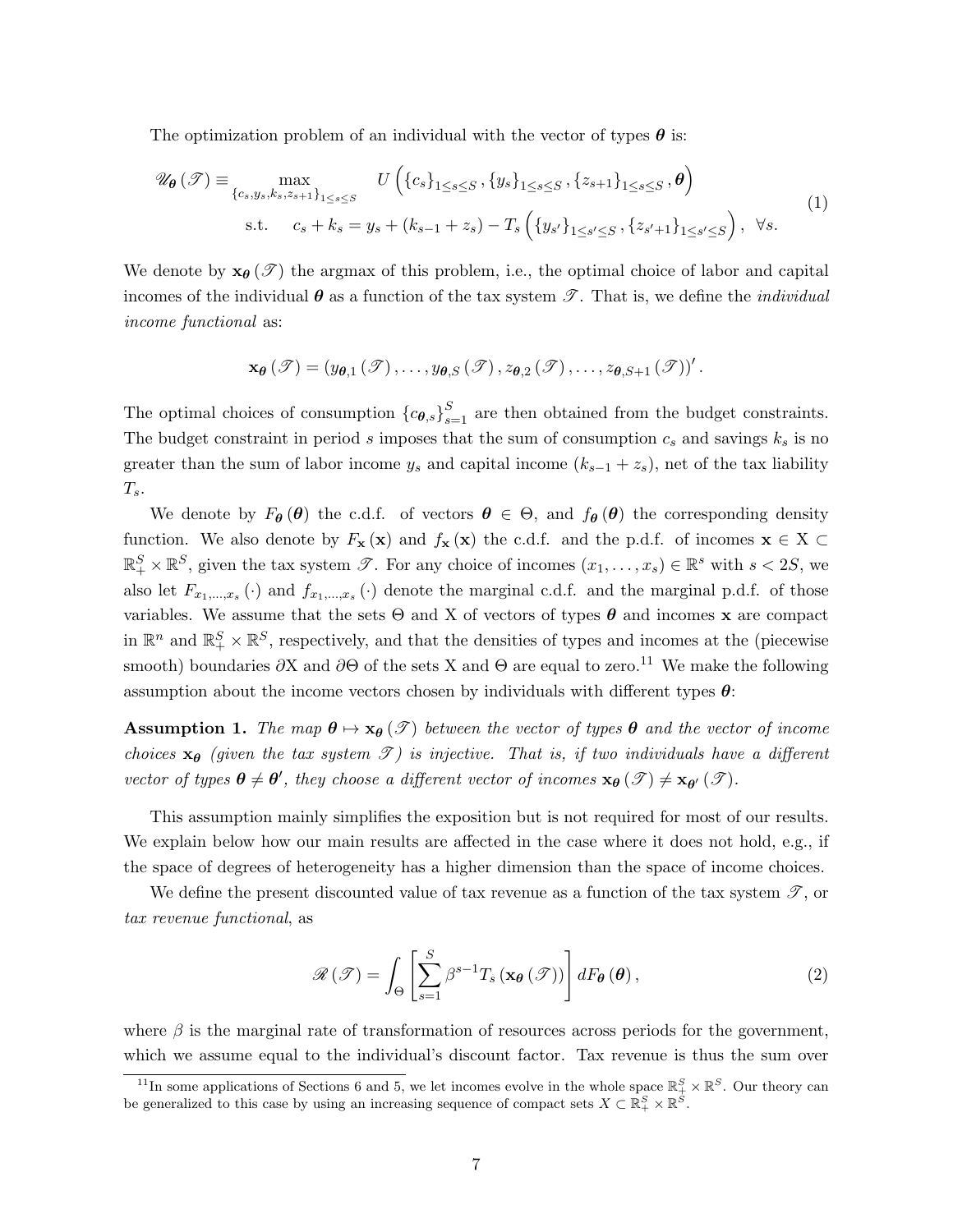time  $s \in \{1, \ldots, S\}$  and over individuals  $\boldsymbol{\theta} \in \Theta$  of individual tax liabilities, taking into account the agents' optimizing behavior given the tax system  $\mathscr{T}$ .

We finally define the *social welfare functional* as a weighted average of the indirect utility functions of individual agents and the tax revenue, as a function of the tax system  $\mathscr{T}$ ,

$$
\mathscr{W}\left(\mathscr{T}\right) = \lambda^{-1}\left[\left(1-\alpha\right)\int_{\Theta}\mathcal{G}\left(\mathscr{U}_{\theta}\left(\mathscr{T}\right)\right)dF_{\theta}\left(\theta\right) + \alpha\mathcal{V}\left(\mathscr{R}\left(\mathscr{T}\right)\right)\right],\tag{3}
$$

for some  $\alpha \in [0,1]$ , where  $\lambda \equiv \alpha \mathcal{V}'(\mathcal{R}(\mathcal{T}))$  denotes the shadow value of public funds. Here  $V(\mathcal{R}(\mathcal{T}))$  is a measure of the value of public goods that the government can provide with tax revenues  $\mathscr{R}(\mathscr{T})$ . The function  $\mathscr{G} : \mathbb{R} \to \mathbb{R}$  is defined over lifetime utilities of the individuals, and is assumed continuously differentiable, increasing, and concave. The function  $\mathcal{V} : \mathbb{R} \to \mathbb{R}$  is continuously differentiable and increasing. Note that normalizing equation (3) by the marginal value of public funds  $\lambda$  implies that social welfare is expressed in monetary units.

The tax system  $\mathscr T$  considered so far is very general and allows for a rich set of non-linearities and non-separabilities in taxing different incomes at different dates. In practice, we are often interested in more restrictive classes of tax systems. For example, the classic Ramsey analysis restricts the tax functions to be separable and linear in each income (e.g., Ramsey 1927, Diamond and Mirrlees 1971, Diamond 1975). Another strand of the literature focuses on the analysis of separable but non-linear tax functions, (e.g., Mirrlees 1971, Diamond 1998, Saez 2001, Heathcote, Storesletten, and Violante 2014). More generally, the New Dynamic Public Finance literature (e.g., Kocherlakota 2005, Farhi and Werning 2012, Golosov, Troshkin, and Tsyvinski 2014) emphasizes the benefits of jointly taxing different incomes, namely labor and capital incomes within periods, or labor incomes across periods (history-dependent taxation), so that the tax rate on income i depends not only on its own level  $x_i$ , but also on the levels  $x_j$ of other incomes  $j \neq i$ . When we impose such constraints on the tax system  $\mathscr{T}$ , we say that  $\mathscr{T}$ is "restricted within a class" (e.g., of linear separable, non-linear separable, etc., tax functions).

Our paper focuses on several conceptually distinct, but closely related questions. First, we analyze the revenue or welfare gains and losses of small perturbations of any baseline tax system  $\mathscr{T}^0$ . We refer to such changes as tax reforms. Suppose in particular that the tax system  $\mathscr{T}^0$ is restricted within a certain class. By deriving the effects of reforms that keep the perturbed tax system within this class, we can shed light on the economic parameters that determine whether the existing tax system is (constrained) optimal, and derive the potential welfare gains obtained by reforming it. Moreover, we can analyze reforms that induce the tax system to leave its restricted class. For instance, we can introduce (a small amount of) non-linearity, age-dependence, history-dependence or joint taxation within a baseline linear, age-independent, or separable tax system. This allows us to sequentially decompose the gains arising from each additional element of reform as the tax code becomes more sophisticated. Second, we derive characterizations of the *optimal tax system*, or the optimum within a certain class. These two questions are closely related, because the characterization of the optimum is obtained by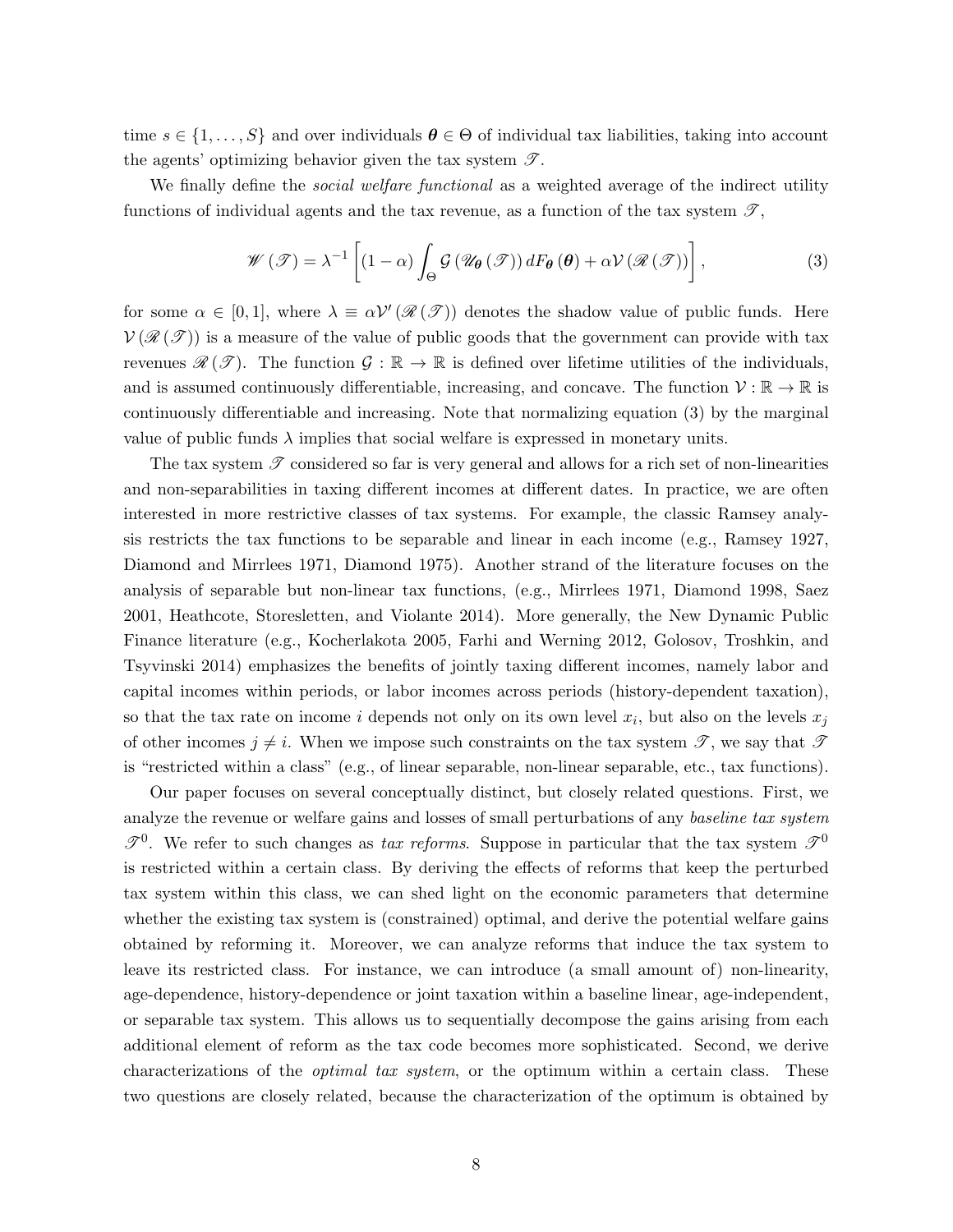imposing that the net welfare effect of any tax reform is non-positive if the baseline tax system  $\mathscr{T}^0$  is optimal.

## 3 Behavioral Effects of Tax Reforms

In this section, we formally define the admissible perturbations of the initial tax system, i.e., our tax reforms, and study their effect on individual behavior. We start with a baseline tax system  $\mathscr{T}^0 = \{T_p^0\}_{1 \leq p \leq S}$ , and consider another tax system  $\mathscr{H} = \{h_p\}_{1 \leq p \leq S}$ . The system  $\mathscr{H}$  consists of a set of tax functions  $h_p : \mathbb{R}^S_+ \times \mathbb{R}^S \to \mathbb{R}$  for each period  $p \in \{1, \ldots, S\}$ , as defined in Section 2. Our goal is to analyze the revenue and welfare effects of reforming the baseline tax system  $\mathscr{T}^0$  "in the direction  $\mathscr{H}$ ". Formally, for  $\mu \in \mathbb{R}_+$ , we then define the perturbed tax system  $\tilde{\mathscr{T}}$  as  $\tilde{\mathcal{F}} = \mathcal{F}^0 + \mu \mathcal{H}$ . That is, the perturbed tax function in any period p is given by  $\tilde{T}_p = T_p^0 + \mu h_p$ . We then derive the change in tax revenue or social welfare following this perturbation as  $\mu \to 0$ . Hence, we compute the *Gateaux differential* of the tax revenue and social welfare functionals, following the local perturbation of the baseline tax system  $\mathscr{T}^0$  in the direction  $\mathscr{H}$ .

We can decompose this general perturbation  $\mathscr H$  of the tax system into its period-p components  $h_p: X \to \mathbb{R}$ , which only affect the period-p baseline tax function  $T_p: \mathbb{R}_+^S \times \mathbb{R}^S \to \mathbb{R}$ . The total effect of the perturbation  $\mathscr H$  is then equal to the sum over periods p of the effects of the elementary perturbations  $h_p$ . Without loss of generality we can thus restrict the analysis to perturbations of a given period-p tax function  $T_p(\cdot)$ , and keep the rest of the baseline tax system  $\mathscr{T}^0$  unchanged. We therefore define an *admissible perturbation* of the baseline tax function  $T_p(\cdot)$ as a twice continuously differentiable function  $h_p \in C^2(X,\mathbb{R})$ . For any  $\mu > 0$ , we then define a perturbed function in period p as  $\tilde{T}_p = T_p + \mu h_p$ , and study the effects of this tax reform as  $\mu \rightarrow 0.$ 

We say that the perturbation  $h_p$  is *restricted within a class* if it leaves the perturbed tax system  $\tilde{\mathcal{T}}$  in the same class (e.g., of linear, separable, etc., tax systems) as the baseline tax system  $\mathscr{T}^0$ . As a first step towards deriving the effects on social welfare and tax revenue of the perturbation  $h_p$ , we characterize in this section its effects on the optimal individual behavior. That is, we compute the Gateaux differential of the individual income functional  $\mathbf{x}_{\theta}(\mathscr{T}^0)$  in the direction  $h_p$ .

We first characterize the solution to the problem (1) of individual  $\theta$ , i.e., his choice of incomes  $x_{\theta} \in X$  given a tax system  $\mathscr{T}$ . Since we define perturbations of the tax function in each given period, we denote the vector of optimal choices of individual  $\theta$  under the baseline tax system either as  $\mathbf{x}_{\theta}(T_p)$  or as  $\mathbf{x}_{\theta}(\mathcal{F}^0)$ , and under the perturbed tax system as  $\mathbf{x}_{\theta}(T_p + \mu h_p)$  or as  $\mathbf{x}_{\theta}\left(\tilde{\mathscr{T}}\right)$ . We denote by  $\{x_{\theta,j}\}_{1\leq j\leq 2S}$  the components of the income vector  $\mathbf{x}_{\theta}$ , that is the labor incomes  $y_s$  and capital incomes  $z_s$  in each period  $s \in \{1, \ldots, S\}.$ 

The main result of this section is that as long as  $x_{\theta}$  is well-behaved (in a formal sense given in Assumption 2), the directional derivatives of  $x_{\theta}$  are well-defined and can be expressed in terms of income and price elasticities. Before we state this result, we need to define these elasticities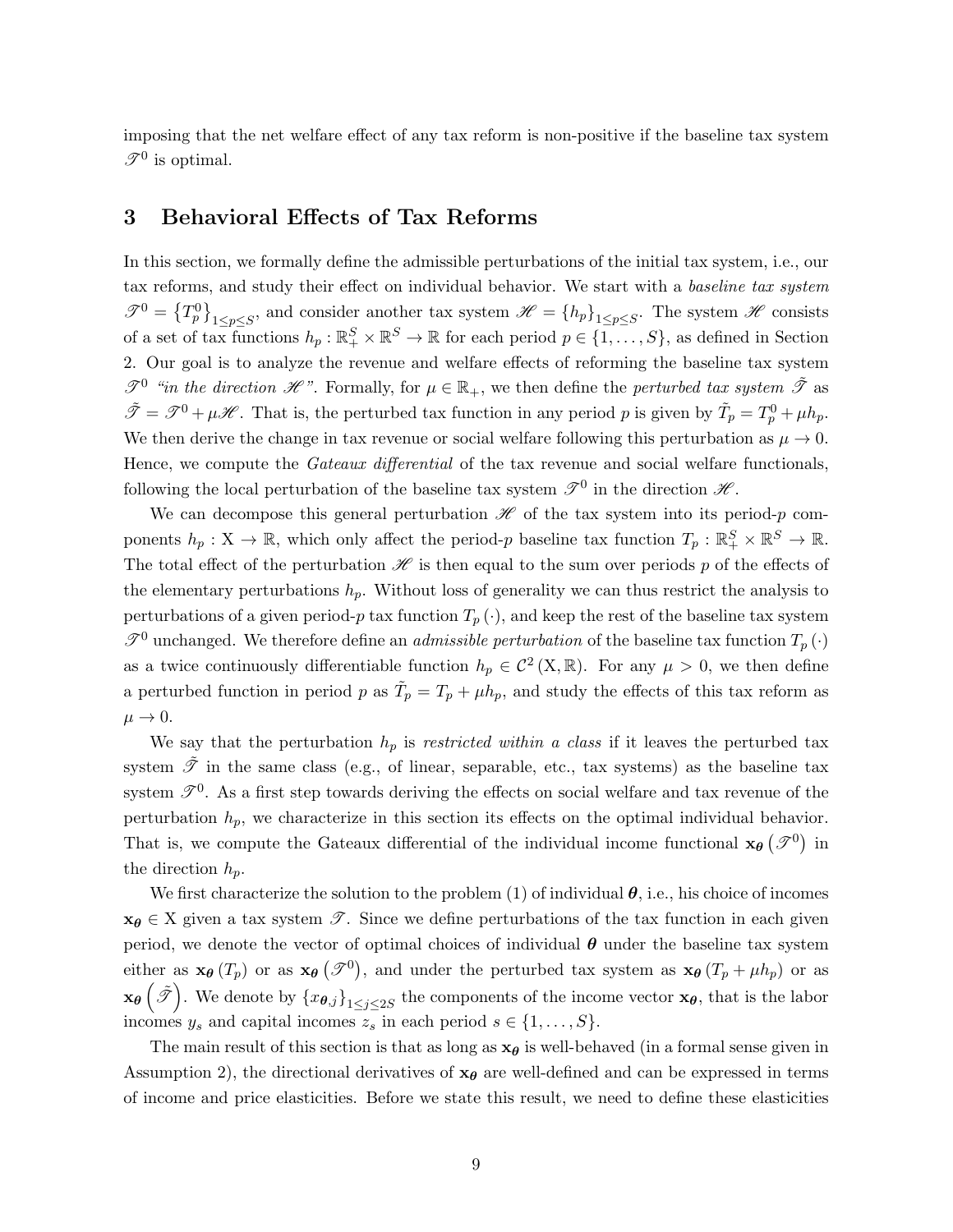in settings where the consumers' budget constraints are non-linear.

### 3.1 Elasticities

We build our definitions of elasticities on the classical consumer demand theory that uses linear budget constraints. We start by defining the individual income responses to tax changes in an economy with linear budget constraints and then extend these definitions to non-linear constraints.

Let  $q_{j,s}$  be the after-tax price of good  $x_j$  (where  $x_j = y_j$  for  $1 \leq j \leq S$  and  $x_j = z_{j+1}$  for  $S + 1 \leq j \leq 2S$  in period s and  $R_s$  be the exogenous lump-sum income. Define

$$
\mathcal{H}_s(\mathbf{x}) \equiv R_s - \sum_{j=1}^S q_{j,s} y_j - \sum_{j=1}^S q_{S+j,s} z_{j+1}.
$$

 $\mathcal{H}_s(\mathbf{x})$  is a hyperplane defined by a vector that consists of 2S prices  $q_{j,s}$  and the exogenous income R<sub>s</sub>. We use  $(\mathbf{q}, \mathbf{R})$  to denote the 2S × S-matrix of prices  $\{q_{j,s}\}_{1\leq j\leq 2S}$  and the  $1 \times S$ -vector of  $1\leq s \leq S$ exogenous incomes  ${R_s}_{1\leq s\leq S}$  in all S periods, and we let  $\mathcal{H}^{(q,\overline{R})}$  denote the S hyperplanes defined by  $(q, R)$ . The budget constraint of the consumer can be written compactly as  $c =$  $\mathcal{H}^{(q,R)}(\mathbf{x})$ , where  $\mathbf{c} = {c_s}_{1 \leq s \leq S}$  is the vector of consumption choices in the S periods. Let  $\hat{\mathbf{x}}_{\theta}(\mathbf{q},\mathbf{R})$  be the (Marshallian) demand of the individual  $\theta$  who faces a sequence of budget constraints defined by  $\mathcal{H}^{(q,R)}$ , and let  $\hat{x}_{\theta,i}$  denote the  $i^{th}$  component of  $\hat{x}_{\theta}$ . We define the income and uncompensated price responses in the usual way. For example, the  $2S \times 2S$ -matrix  $E_s^{u,\theta}$  of changes in uncompensated incomes  $x_i$  with respect to the period-s prices  $q_{j,s}$ , and the  $2S \times 1$ -vector  $I_s^{\theta}$  of changes in incomes  $x_i$  with respect to the period-s virtual income  $R_s$ , are given by

$$
\left[\boldsymbol{E}_{s}^{u,\boldsymbol{\theta}}\right]_{i,j} = \frac{\partial \hat{x}_{\boldsymbol{\theta},i}}{\partial q_{j,s}} \quad \text{and} \quad \left[\boldsymbol{I}_{s}^{\boldsymbol{\theta}}\right]_{i} = \frac{\partial \hat{x}_{\boldsymbol{\theta},i}}{\partial R_{s}},\tag{4}
$$

while the compensated (Hicksian) changes are defined through the Slutsky relationship

$$
\left[E_s^{c,\theta}\right]_{i,j} = \left[E_s^{u,\theta}\right]_{i,j} + \left[I_s^{\theta}\right]_i \hat{x}_{\theta,j}.
$$
\n(5)

At this stage this is a straightforward generalization of standard consumer theory (see Mas-Colell, Whinston and Green, 1995) when the purchase of good  $x \in \{y, z\}$  in period j requires expenditures  $q_{i,s}x_j$  in all periods s at prices that depend on s. This general formulation is helpful for our analysis of general tax systems and will allows us to capture the effects of, for example, history-dependence, when taxes on choices made in a given period depend also on other choices made in previous periods. Classical demand theory also imposes restrictions on how the responses of demand  $\hat{x}_{\theta,i}$  to changes in income  $R_s$  and prices  $q_{i,s}$  in different periods s are related to each other, but in principle we can allow those responses to be free parameters. For our purposes it is important to note that all the parameters in the matrices  $E^c$ ,  $E^u$  and I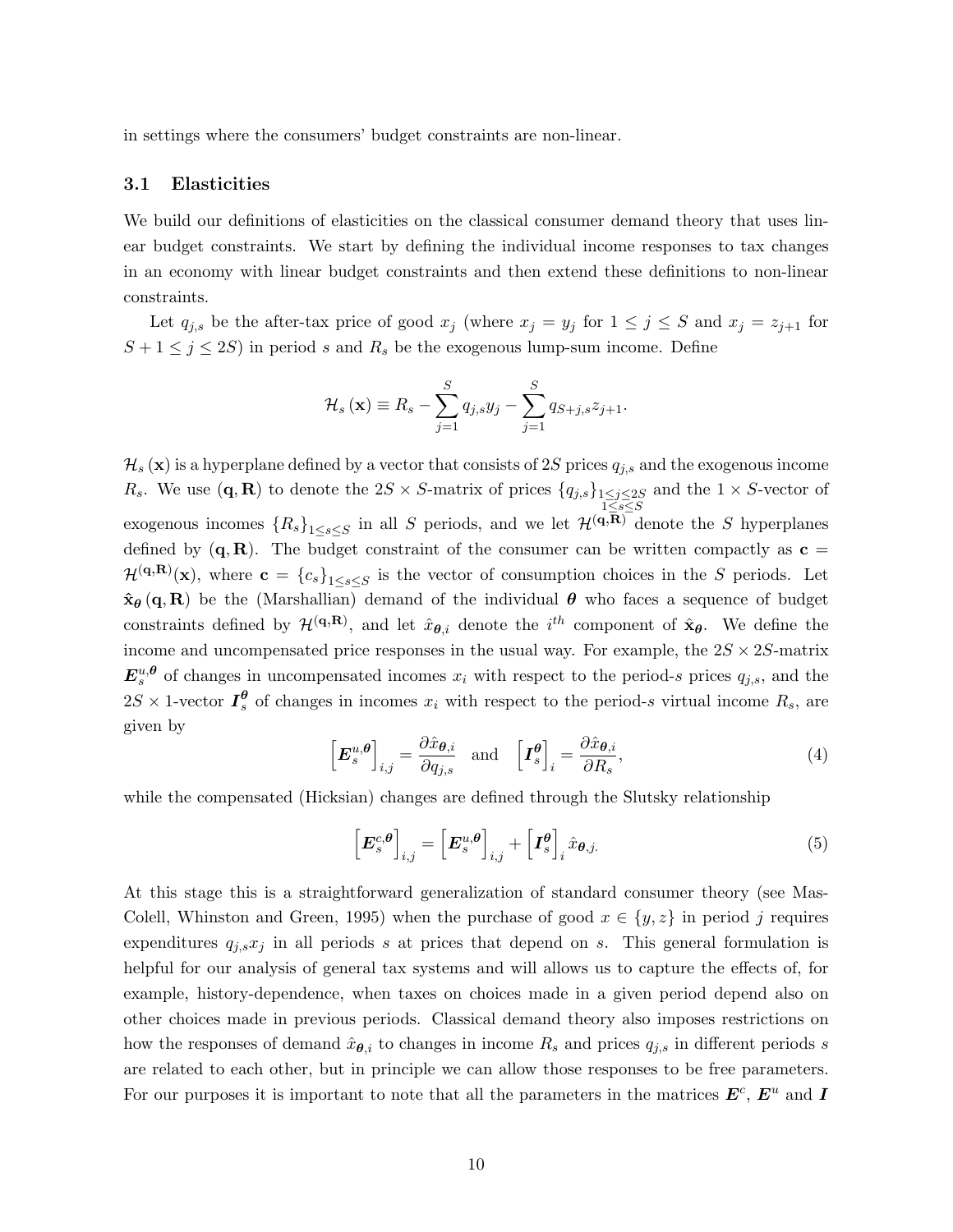depend on the pair  $(q, R)$  that defines the hyperplanes  $\mathcal{H}^{(q,R)}$ , and on the vector of types of the consumer,  $\theta$ .

From standard consumer demand theory it is easy to infer the response of demand  $\hat{\mathbf{x}}_{\theta}$  to any perturbation of the hyperplane  $\mathcal{H}^{(q,R)}$ . To fix ideas, consider a pair  $(\tilde{q}, \tilde{R})$  with the property that the column vectors  $\tilde{\mathbf{q}}_s \equiv \{\tilde{q}_{j,s}\}_{j=1}^{2S}$  and the scalars  $\tilde{R}_s$  are equal to zero for all but one s, and consider the response of  $\mathbf{\hat{x}_\theta}$  to the perturbation  $\left(\mathbf{q}+\mu\mathbf{\tilde{q}}, \mathbf{R}+\mu\mathbf{\tilde{R}}\right)$ . This experiment corresponds to a perturbation of the linear budget constraint only in one period s. Standard arguments imply that response of demand  $\hat{\mathbf{x}}_{\theta}$  to such a perturbation around  $(\mathbf{q},\mathbf{R})$  in the direction  $(\tilde{\mathbf{q}},\tilde{\mathbf{R}})$  for small  $\mu$ ,  $\delta \hat{\mathbf{x}}_{\boldsymbol{\theta}}\left( (\mathbf{q}, \mathbf{R}); (\tilde{\mathbf{q}}, \tilde{\mathbf{R}}) \right)$ , is given by

$$
\delta\hat{\mathbf{x}}_{\theta}\left((\mathbf{q},\mathbf{R});\left(\tilde{\mathbf{q}},\tilde{\mathbf{R}}\right)\right) \equiv \lim_{\mu \to 0} \frac{\hat{\mathbf{x}}_{\theta}\left(\mathbf{q} + \mu \tilde{\mathbf{q}}, \mathbf{R} + \mu \tilde{\mathbf{R}}\right) - \hat{\mathbf{x}}_{\theta}\left(\mathbf{q}, \mathbf{R}\right)}{\mu} = E_{s}^{u,\theta}\tilde{\mathbf{q}}_{s} + I_{s}^{\theta}\tilde{R}_{s},\qquad(6)
$$

so that for all  $i \in \{1, \ldots, 2S\}$ , the  $i^{th}$  component of the vector  $\delta \hat{\mathbf{x}}_{\theta}$  writes

$$
\delta \hat{x}_{\boldsymbol{\theta},i} = \sum_{j=1}^{2S} \frac{\partial \hat{x}_{\boldsymbol{\theta},i}}{\partial q_{j,s}} \tilde{q}_{j,s} + \frac{\partial \hat{x}_{\boldsymbol{\theta},i}}{\partial R_s} \tilde{R}_s.
$$

We can now extend these definitions to our environment with non-linear taxes. We define the hyperplane  $\mathcal{H}_{\theta}$  that is tangent to the individual  $\theta$ 's budget constraint evaluated at the optimal income vector  $x_{\theta}$ . In particular let

$$
q_{j,s}(\mathbf{x}_{\theta}) \equiv \frac{\partial T_s(\mathbf{x}_{\theta})}{\partial x_j} \quad \text{if } x_j \notin \{y_s, z_s, z_{s+1}\},
$$
  
\n
$$
q_{j,s}(\mathbf{x}_{\theta}) \equiv -\left(1 - \frac{\partial T_s(\mathbf{x}_{\theta})}{\partial x_j}\right) \quad \text{if } x_j = y_s,
$$
  
\n
$$
q_{j,s}(\mathbf{x}_{\theta}) \equiv -\left(\frac{1}{r_s} + 1 - \frac{\partial T_s(\mathbf{x}_{\theta})}{\partial x_j}\right) \quad \text{if } x_j = z_s,
$$
  
\n
$$
q_{j,s}(\mathbf{x}_{\theta}) \equiv \frac{1}{r_{s+1}} + \frac{\partial T_s(\mathbf{x}_{\theta})}{\partial x_j} \quad \text{if } x_j = z_{s+1},
$$
  
\n
$$
R_s(\mathbf{x}_{\theta}) \equiv \langle \nabla T_s(\mathbf{x}_{\theta}), \mathbf{x}_{\theta} \rangle - T_s(\mathbf{x}_{\theta}).
$$
\n(7)

where  $r_s$  is the (possibly idiosyncratic) interest rate, i.e.  $z_s/k_{s-1}$ .<sup>12</sup> The hyperplane  $\mathcal{H}_{\theta}$  defined by  $(q (x_{\theta}), R (x_{\theta}))$  is tangent to the budget constraint defined by taxes  $\mathscr{T}^{0}$  at a point  $x_{\theta}$ . Since utility is strictly concave, the optimal income choice  $x_{\theta}$  of individual  $\theta$  given the baseline nonlinear tax function  $\mathscr{T}^0$  coincides with the income vector  $\hat{\mathbf{x}}_{\theta}$  that he would choose if he faced the

 $\frac{12}{12}$ Note that some of these prices are negative, because they are those of (say) labor income rather than leisure. This allows us to express the individual's budget constraint as  $\mathbf{c} = \mathcal{H}^{(\mathbf{q},\mathbf{R})}(\mathbf{x})$ . The price on income  $x_j$  is equal to the marginal tax rate on good  $x_j$  plus a constant, so that the derivatives of income w.r.t. those prices are the same as the derivatives w.r.t. the marginal tax rates. Below we define the elasticities that we use in our applications, which are w.r.t. the net-of-tax rates rather than the prices when these are negative.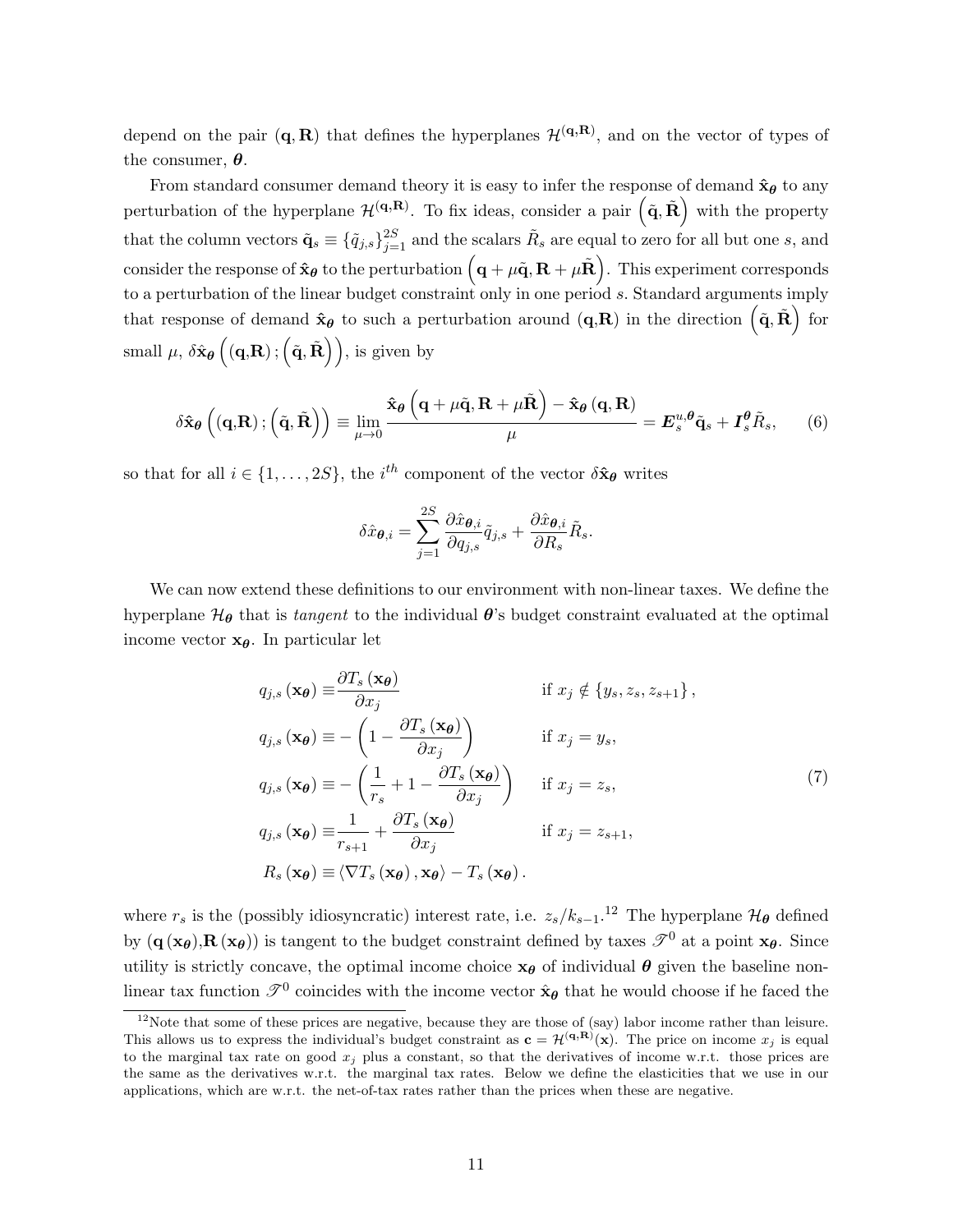*linear* budget constraint defined by  $H_{\theta}$ . Assumption 1 ensures that for each x chosen under the tax  $\mathscr{T}^0$  there is only one type  $\theta$  for whom it is the optimal choice. We use this observation to define for all s the behavioral responses at a vector **x** as

$$
\boldsymbol{E}_s^c(\mathbf{x}) \equiv \boldsymbol{E}_s^{c,\boldsymbol{\theta}}, \boldsymbol{E}_s^u(\mathbf{x}) \equiv \boldsymbol{E}_s^{u,\boldsymbol{\theta}}, \boldsymbol{I}_s(\mathbf{x}) \equiv \boldsymbol{I}^{\boldsymbol{\theta}} \text{ for } \boldsymbol{\theta} \text{ such that } \mathbf{x} = \hat{\mathbf{x}}_{\boldsymbol{\theta}}.
$$

Responses are not defined for those x that are not chosen by any individual, but it turns out to be irrelevant for our analysis. Note that behavioral responses generally depend on the demand **x** at which they are evaluated.<sup>13</sup>

We can finally define in the usual way the compensated and uncompensated price elasticities  $\zeta_{i,j,s}^{c,\theta}, \zeta_{i,j,s}^{u,\theta}$  and the income elasticities  $\eta_{i,s}^{\theta}$ . In order to be consistent with the empirical literature that estimates such elasticities, we define in the case of linear budget constraints the elasticities of  $\hat{x}_{\theta,i}$  with respect to the *modified prices*  $\hat{q}_{j,s}$  that are defined as the (constant) marginal tax rates  $\tau_{x_j,s} \equiv \frac{\partial T_s(\hat{\mathbf{x}}_{\boldsymbol{\theta}})}{\partial x_j}$  $\frac{\partial^s s(x_0)}{\partial x_j}$  if  $x_j \notin \{y_s, z_s\}$  and the net-of-tax rates  $1 - \tau_{x_j,s}$  otherwise. Note that the behavioral responses to the modified prices are given by  $\partial \hat{x}_{\theta,i}/\partial \hat{q}_{j,s} = \partial \hat{x}_{\theta,i}/\partial q_{j,s}$  if  $x_j \notin \{y_s, z_s\}$ , and  $\partial \hat{x}_{\theta,i}/\partial \hat{q}_{j,s} = -\partial \hat{x}_{\theta,i}/\partial q_{j,s}$  otherwise. Similarly, we define the income elasticity  $\eta_{i,s}^{\theta}$  as the income response  $\partial \hat{x}_{\theta,i}/\partial R_s$  weighted by the net-of-tax rate  $1 - \tau_{x_i,s}$ . Therefore, equation (6) can be re-written as

$$
\delta \hat{x}_{\boldsymbol{\theta},i} = \sum_{j=1}^{2S} \frac{\partial \hat{x}_{\boldsymbol{\theta},i}}{\partial q_{j,s}} \tilde{q}_{j,s} + \frac{\partial \hat{x}_{\boldsymbol{\theta},i}}{\partial R_s} \tilde{R}_s = \sum_{j=1}^{2S} \frac{\hat{x}_{\boldsymbol{\theta},i}}{\hat{q}_{j,s}} \left[ \pm \zeta_{i,j,s}^{u,\boldsymbol{\theta}} \right] \tilde{q}_{j,s} + \frac{1}{1 - \tau_{x_i,s}} \eta_{i,s}^{\boldsymbol{\theta}} \tilde{R}_s,
$$

where  $\pm$  stands for  $+$  if  $x_i \notin \{y_s, z_s\}$ , and  $-$  otherwise. The definitions of the income and price elasticities in the case of the non-linear budget constraints are extended as described above. We derive in the Appendix analytical expressions for all these elasticities and income effect parameters.<sup>14</sup>

#### 3.2 The effect of non-linear perturbations

We now analyze the change in an individual's income vector  $x_{\theta}$  in response to an admissible perturbation  $h_p$  of the period-p tax function  $T_p$ . The main difficulty in analyzing the effects of tax reforms is that the individual's demand  $x_{\theta}$  depends on the characteristics (normal vector and intercept) of the tangent hyperplane  $\mathcal{H}_{\theta}$  that he faces, which in turn are determined by the vector of incomes  $x_{\theta}$  that the individual optimally chooses. Therefore a perturbation of the individual's hyperplane has a direct effect on his demand, which in turn induces a shift in his hyperplane if the baseline tax function is non-linear. The key intermediate step of our analysis is to provide a sufficient condition on the individual demand which allows us to solve

<sup>&</sup>lt;sup>13</sup>Our definitions are straightforward to generalize when Assumption 1 does not hold. In this case the definitions above are replaced by the average response by all types  $\theta$  who choose the vector x under the baseline tax schedule.

 $14$ In the general model, these expressions are of course complicated. We show in Section 6 that they significantly simplify if the utility function has no income effects on labor supply and the baseline tax system is separable.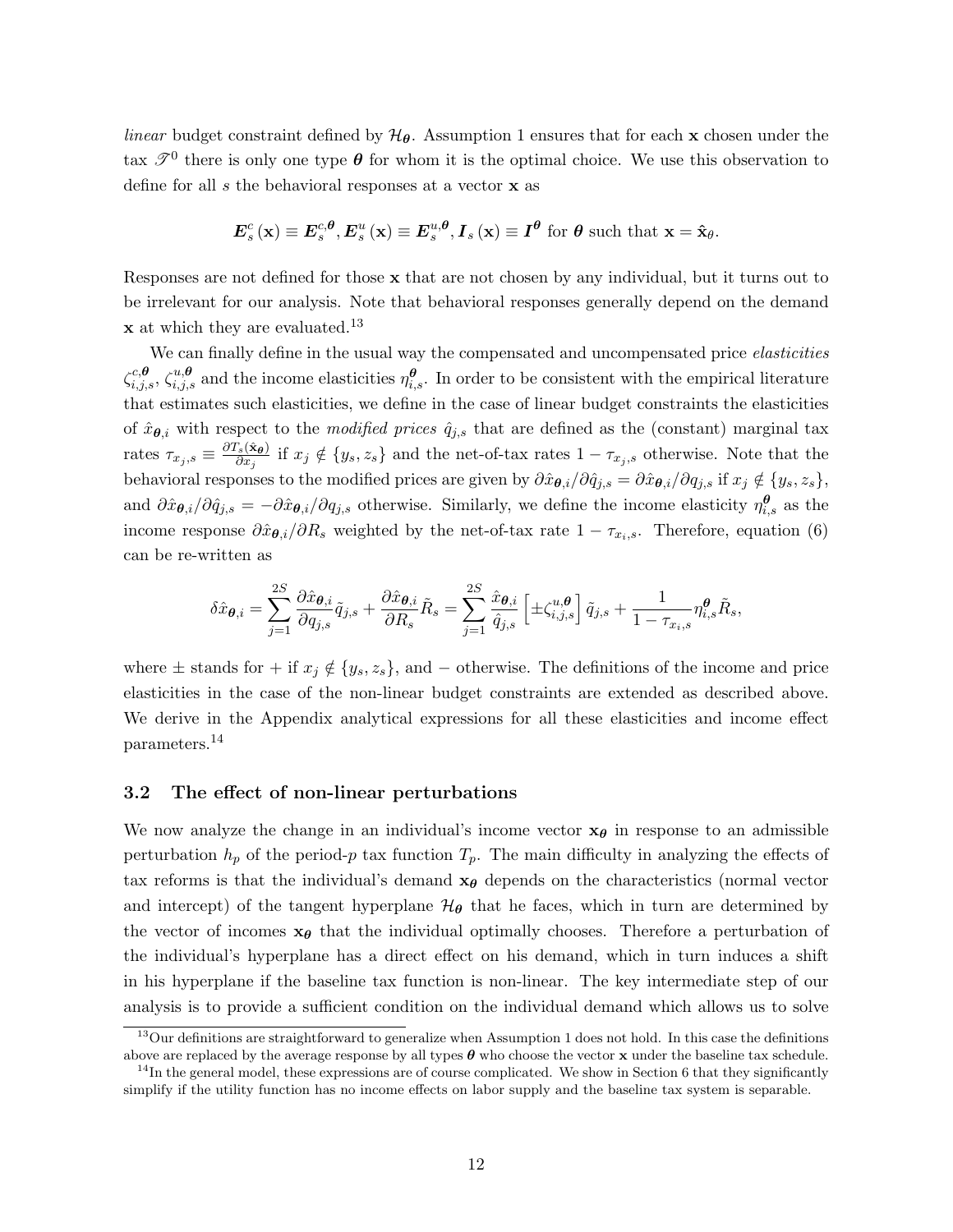this circularity issue. This condition, which states that the demand is "well behaved" in a formal sense, allows us to derive the change in income of each individual due to a perturbation using only the local income and substitution effects at the individual level, and the curvature of the baseline tax system. Specifically, we make the following assumption about the income functional  $x_{\theta}$ , which formalizes the idea that individuals' income choices do not change by a discrete amount in response to infinitesimal admissible perturbations of the initial tax system  $\mathscr{T}^{0.15}$ 

**Assumption 2.** The income functional  $\mathbf{x}_{\theta}(\cdot)$  is locally Lipschitz continuous in every direction  $h_p$  at the initial tax system  $T_p$ . That is, for any admissible perturbation  $h_p \in C^2(\mathcal{X}, \mathbb{R})$ , there exist  $\bar{\mu} > 0$  and  $M > 0$  such that  $\mu < \bar{\mu}$  implies  $\|\mathbf{x}_{\theta}\left(T_p + \mu h_p\right) - \mathbf{x}_{\theta}\left(T_p\right)\| < M \times \mu$ .

Using Assumption 2, we are now able to derive formally the change in individual behavior in response to a perturbation  $h_p$  of the baseline tax system, that is, the Gateaux differential of the individual income function in the direction  $h_p$ . In response to this perturbation, all the labor and capital incomes chosen by the individual change simultaneously. We show that despite the apparent complexity of the problem, we can derive, using the matrix notations introduced above, a compact and transparent formula giving the change in individual's behavior following any such perturbation. We express these behavioral responses in terms of:  $(i)$  the elasticities and income effect parameters of the individual, and  $(ii)$  the local characteristics (gradient and Hessian) of the baseline tax function. We view the derivation of the formula in the next proposition and, most importantly, its compact and transparent representation, as one of the main contributions of this paper.

**Proposition 1.** Suppose that Assumption 2 is satisfied. Then the income functional  $\mathbf{x}_{\theta}(\cdot)$ is Gateaux differentiable around the initial tax system. Its Gateaux differential at  $T_p$  in the direction  $h_p$ ,  $\delta \mathbf{x}_{\theta} (T_p, h_p) \in \mathbb{R}^{2S}$ , is given by:

$$
\delta \mathbf{x}_{\theta} (T_p, h_p) = \left[ \mathbf{i}_{2S} - \sum_{s=1}^{S} \mathbf{E}_s^c (\mathbf{x}_{\theta}) D^2 T_s (\mathbf{x}_{\theta}) \right]^{-1} \left\{ \mathbf{E}_p^c (\mathbf{x}_{\theta}) \nabla h_p (\mathbf{x}_{\theta}) - \mathbf{I}_p (\mathbf{x}_{\theta}) h_p (\mathbf{x}_{\theta}) \right\}, \quad (8)
$$

where  $i_{2S}$  the  $2S \times 2S$  identity matrix, and  $D^2T_s(\mathbf{x})$  the Hessian of the tax function  $T_s(\cdot)$ .

#### Proof. See Appendix.

We now sketch the main steps of the proof of Proposition 1. The individual's behavior under the baseline tax function  $T_p$  (resp., the perturbed tax function  $\tilde{T}_p = T_p + \mu h_p$ ) is described by

 $\Box$ 

 $15$ The same issue also arises in dual approach to optimal *linear* taxation developed by Diamond and Mirrlees (1971). In particular, to be able to express the effect of tax changes in terms of elasticities one needs to assume that consumer demand is differentiable in prices and lump-sum income at the optimal tax schedule. Differentiability of demand in classical consumer demand theory generally does not follow from differentiability and strict concavity of utility functions (Katzner 1968) and requires additional Lipschitzian assumptions on demand (Rader 1973, 1979). In our setting with non-linear taxes this assumption also rules out bunching (see, e.g., Rochet and Choné 1998).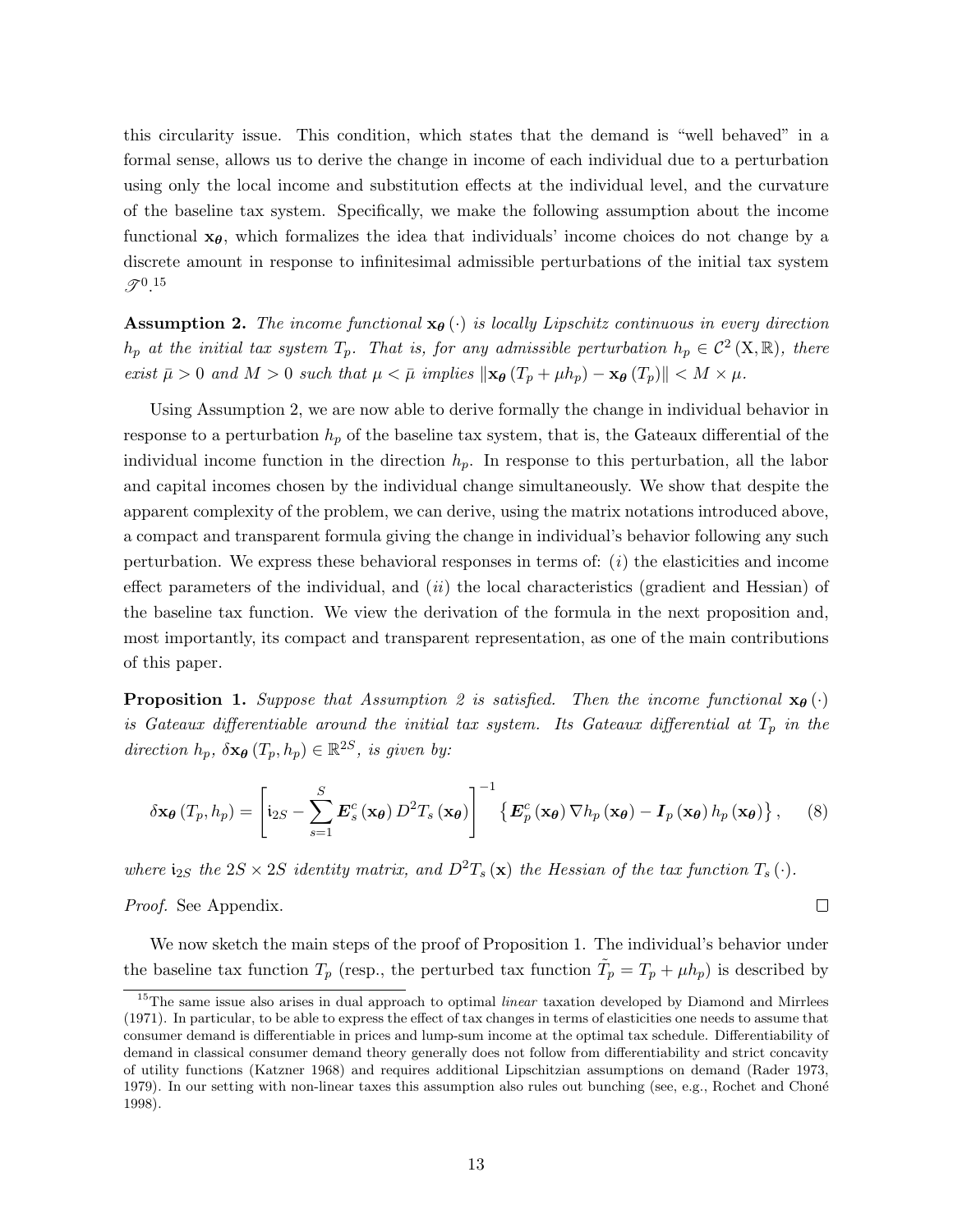the following system of first-order conditions

$$
U_{x_j}(\mathcal{H}_{\theta}(\mathbf{x}_{\theta}), \mathbf{x}_{\theta}, \theta) = \sum_{s=1}^{S} q_{j,s}(\mathbf{x}_{\theta}) U_{c_s}(\mathcal{H}_{\theta}(\mathbf{x}_{\theta}), \mathbf{x}_{\theta}, \theta), \qquad (9)
$$

where  $q_{j,s}(\mathbf{x}_{\theta})$  are defined in (7). The first step is to write a Taylor expansion in the direction  $h_p$  of the perturbed set of equations, which yields the first-order (in  $\mu$ ) change in the income vector,  $\tilde{\mathbf{x}}_{\theta} - \mathbf{x}_{\theta}$ . The local Lipschitz continuity of the income functional around the baseline tax system, Assumption 2, is the key to address the circularity issue discussed above, as it ensures that the change in income remains first-order in the size  $\mu$  of the perturbation despite the feedback effect on demand generated by the endogenous shift of the tangent hyperplane along the baseline tax function. We obtain that the individual changes his income vector  $x_{\theta}$  in response to the perturbation by an amount

$$
d\mathbf{x}_{\theta} = \left[ \boldsymbol{E}_{p}^{c} \left( \mathbf{x}_{\theta} \right) \nabla h_{p} \left( \mathbf{x}_{\theta} \right) - \boldsymbol{I}_{p} \left( \mathbf{x}_{\theta} \right) h_{p} \left( \mathbf{x}_{\theta} \right) \right] + \left[ \sum_{s=1}^{S} \boldsymbol{E}_{s}^{c} \left( \mathbf{x}_{\theta} \right) D^{2} T_{s} \left( \mathbf{x}_{\theta} \right) \right] \times d\mathbf{x}_{\theta}, \tag{10}
$$

which leads to equation (8).

The first bracket of (10) is the direct effect of the perturbation. The perturbation increases marginal taxes at income level  $x_{\theta}$  by  $\nabla h_p(x_{\theta})$  and the individual's response this induces is captured by the matrix of compensated elasticities  $E_p^c$ . Moerover, the total tax liability at income  $x_{\theta}$  is changed by  $h_p(x_{\theta})$ , and the income effect of such a tax change is summarized by  $I_p$ . The second bracket is the indirect effect due to the endogenous shift in the tax rates. Since the baseline tax system is non-linear, the consumer, who adjusts his demand in response to the original exogenous tax change, generally faces a different marginal tax rate after adjustment. The shift of the taxpayer demand  $x_{\theta}$  along the non-linear tax function by  $dx_{\theta}$  produces an additional change in the marginal rates in all periods  $s \in \{1, \ldots, S\}$  equal to  $d(\nabla T_s)(\mathbf{x}_{\theta}) =$  $(D^2T_s(\mathbf{x}_{\theta})) d\mathbf{x}_{\theta}$ , and the behavioral responses from this change are captured by  $\mathbf{E}_s^c$ .

The important point to notice is that the consumer's response depends only on taxes and the perturbation evaluated at the consumer's optimal choice in the baseline tax schedule, before the perturbation. This allows us to express the response of any individual's choice of labor and capital incomes following any local perturbation of the baseline tax system, without having to solve for the optimization problem (1), and describe this response in terms of empirically observable and easily interpretable parameters. We can do so by substituting the values of the specific perturbation function  $h_p$ , i.e., its marginals  $\nabla h_p(\mathbf{x}_{\theta})$  and its level  $h_p(\mathbf{x}_{\theta})$  at point  $\mathbf{x}_{\theta}$ , into equation (8). Importantly, this characterization is valid in very general settings and holds regardless of the specific dimensions of heterogeneity, utility functions, tax systems, etc., as long as the individual's first-order conditions and Assumption 2 are satisfied.

We conclude this section by providing two examples of application of formula (8). First, suppose that the baseline tax system is linear and separable, so that income  $x_p$  is taxed at the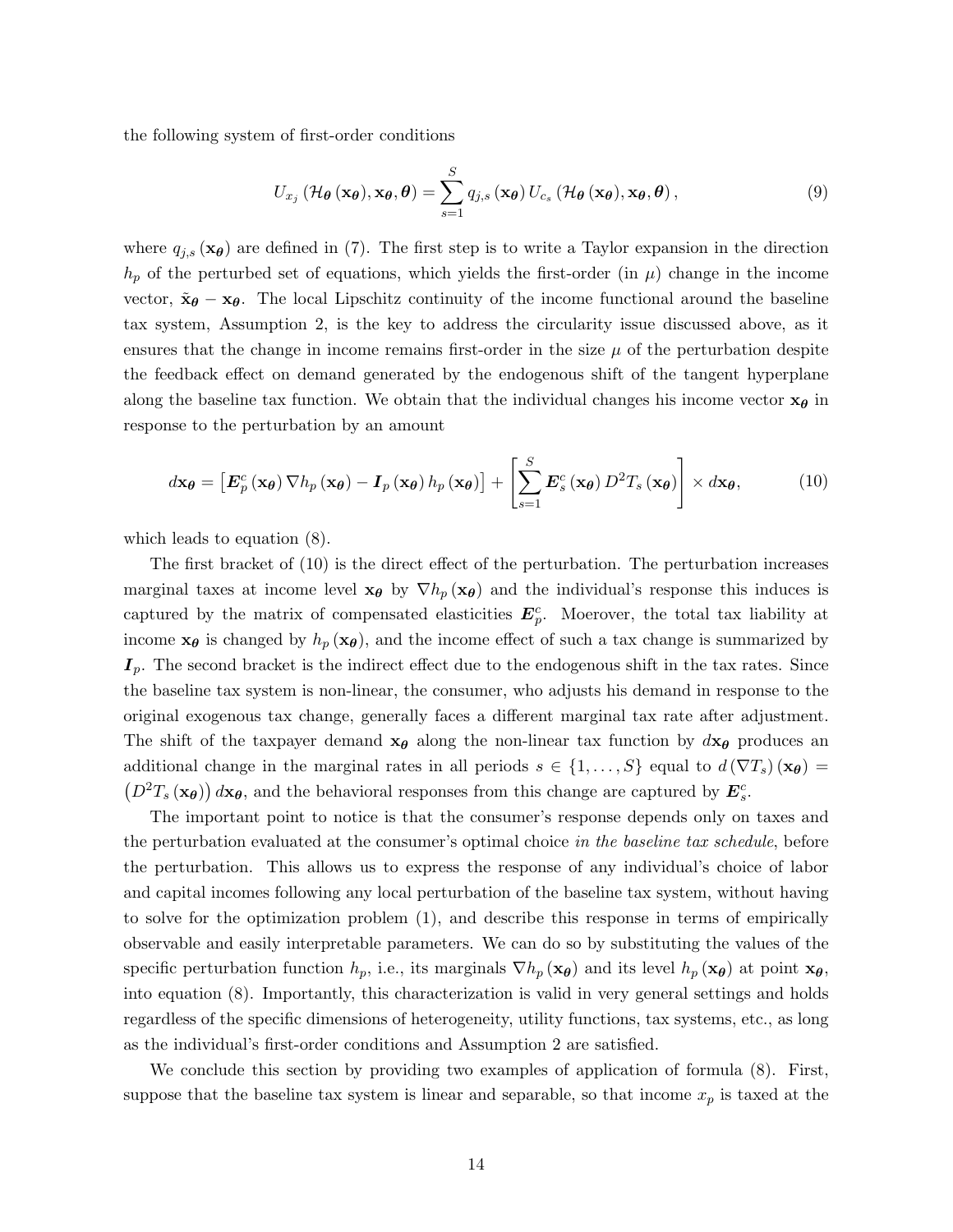constant rate  $\tau_p$ , for all  $p \in \{1, \ldots, 2S\}$ . Consider the perturbation  $\mu h_p(\mathbf{x}) = \mu \tilde{\tau}_p x_p$  for all **x**. This perturbation  $h_p$  corresponds to an increase in the marginal tax rate on good  $x_p$  by  $\mu \tilde{\tau}_p$ , with no change in lump-sum income. Let  $h \equiv \sum_{p=1}^{2S} h_p$  denote the sum of these perturbations. Since the baseline tax system is linear, the second bracket in (10) is equal to zero and the behavioral response of income vector **x** as  $\mu \to 0$  is equal, using the Slutsky equation (5), to

$$
\delta \mathbf{x} (\mathcal{T}, h) = \sum_{p=1}^{2S} \boldsymbol{E}_p^u(\mathbf{x}) \cdot [0, \dots, \tilde{\tau}_p, \dots, 0]^\mathrm{T}.
$$

The typical element of the vector  $\delta \mathbf{x}(\mathcal{T}, h)$  can be written in elasticity form as

$$
\delta x_{i}(\mathcal{F},h)=-\sum_{p=1}^{2S}\frac{\tilde{\tau}_{p}}{1-\tau_{p}}x_{i}\zeta_{x_{i},\hat{q}_{p}}^{u}(\mathbf{x}),
$$

where  $\zeta_{x_i,\hat{q}_p}^u(\mathbf{x}) \equiv \frac{1-\tau_p}{x_i}$ xi  $\partial x_i$  $\frac{\partial x_i}{\partial (1-\tau_p)}$  is uncompensated elasticity of demand for good i with respect to a change in the net-of-tax rate (the "modified price"  $\hat{q}_p$ ) on good  $x_p$ , evaluated at a vector  $\mathbf{x}$ .<sup>16</sup> This is just a standard expression that shows that individuals' response to an increase in linear tax rates is proportional to uncompensated behavioral responses.

Second, consider the static Mirrlees model  $(S = 1)$  with a non-linear labor income tax schedule  $T(y)$ , and let  $h<sub>\tau</sub>$  denote the perturbation of the baseline tax schedule defined by  $h_{\tau}(y) = \max\{y - \hat{y}, 0\}$ , for some fixed income level  $\hat{y} \in \mathbb{R}$ . For a given  $\mu > 0$ , the perturbed tax schedule is therefore given by  $\tilde{T}(y) = T(y)$  if  $y < \hat{y}$ , and  $\tilde{T}(y) = T(y) + \mu (y - \hat{y})$  if  $y \ge \hat{y}$ . Intuitively, this perturbation increases the marginal tax rate  $T'(y)$  faced by individuals above the income threshold  $\hat{y}$  by the same amount  $\mu > 0$ . Note that this perturbation introduces a kink in the tax system at  $\hat{y}$ , and hence strictly speaking it is not admissible. We smooth out the kink by defining instead the admissible perturbation  $\tilde{h}_{\tau}$  as  $\tilde{h}_{\tau}(y) = h_{\tau}(y)$  for all  $y \notin [\hat{y} - u, \hat{y} + u]$  for some small  $u > 0$ , and letting  $\tilde{h}_{\tau}$  be smooth and monotonic between  $\hat{y} - u$  and  $\hat{y} + u$ . Applying formula (8), we obtain that an individual with income  $y > \hat{y} + u$  adjusts his behavior in response to the perturbation  $\tilde{h}_{\tau}$  by the amount:

$$
\delta y\left(T,h_\tau\right)=-\frac{\frac{y}{1-T^{\prime }(y)}\zeta_{y,w}^{c}\left(y\right)}{1+\frac{y}{1-T^{\prime }(y)}\zeta_{y,w}^{c}\left(y\right)T^{\prime \prime }\left(y\right)}-\frac{\frac{1}{1-T^{\prime }(y)}\eta _{y}\left(y\right)}{1+\frac{y}{1-T^{\prime }(y)}\zeta_{y,w}^{c}\left(y\right)T^{\prime \prime }\left(y\right)}\left(y-\hat{y}\right),
$$

<sup>&</sup>lt;sup>16</sup>If the goods x represent the labor and capital incomes y, z, we have  $x_p = y_p$  for  $p \leq S$  and  $x_p = z_p$  for  $p \geq S+1$ . Suppose that  $y_p$  and  $z_p$  are taxed in period p at rate  $\tau_{y,p} \equiv \tau_p$  and  $\tau_{z,p} \equiv \tau_{p+S-1}$ , respectively. Using the definitions of the elasticities  $\zeta_{i,j,s}^{u,\theta}$  introduced in the previous section, we obtain that  $\zeta_{x_i,q_p}^u$  is equal to  $\zeta_{i,p,p}^{u,\theta}$ if  $p \in \{1, \ldots, S\}$  (so that  $x_p = y_p$ , which is taxed in period p), and to  $\zeta_{i,p,p-S+1}^{u,\theta}$  if  $p \in \{S+1, \ldots, 2S\}$  (so that  $x_p = z_{p-S+1}$ , which is taxed in period  $p-S+1$ ). The net-of-tax rates  $\hat{q}_p$  are equal to  $\hat{q}_{p,p}$  if  $p \in \{1, \ldots, S\}$ , and to  $\hat{q}_{p-S+1,p}$  if  $p \in \{S+1,\ldots,2S\}$ . For ease of notation, in the sequel, whenever labor and capital incomes earned in period p are taxed only in period p, in our expressions for the elasticities we denote by  $w_p \equiv \hat{q}_p$  the modified price (net-of-tax rate) on period-p labor income  $y_p$ , and by  $r_p \equiv \hat{q}_p$  the modified price (net-of-tax rate) on period-p capital income  $z_n$ .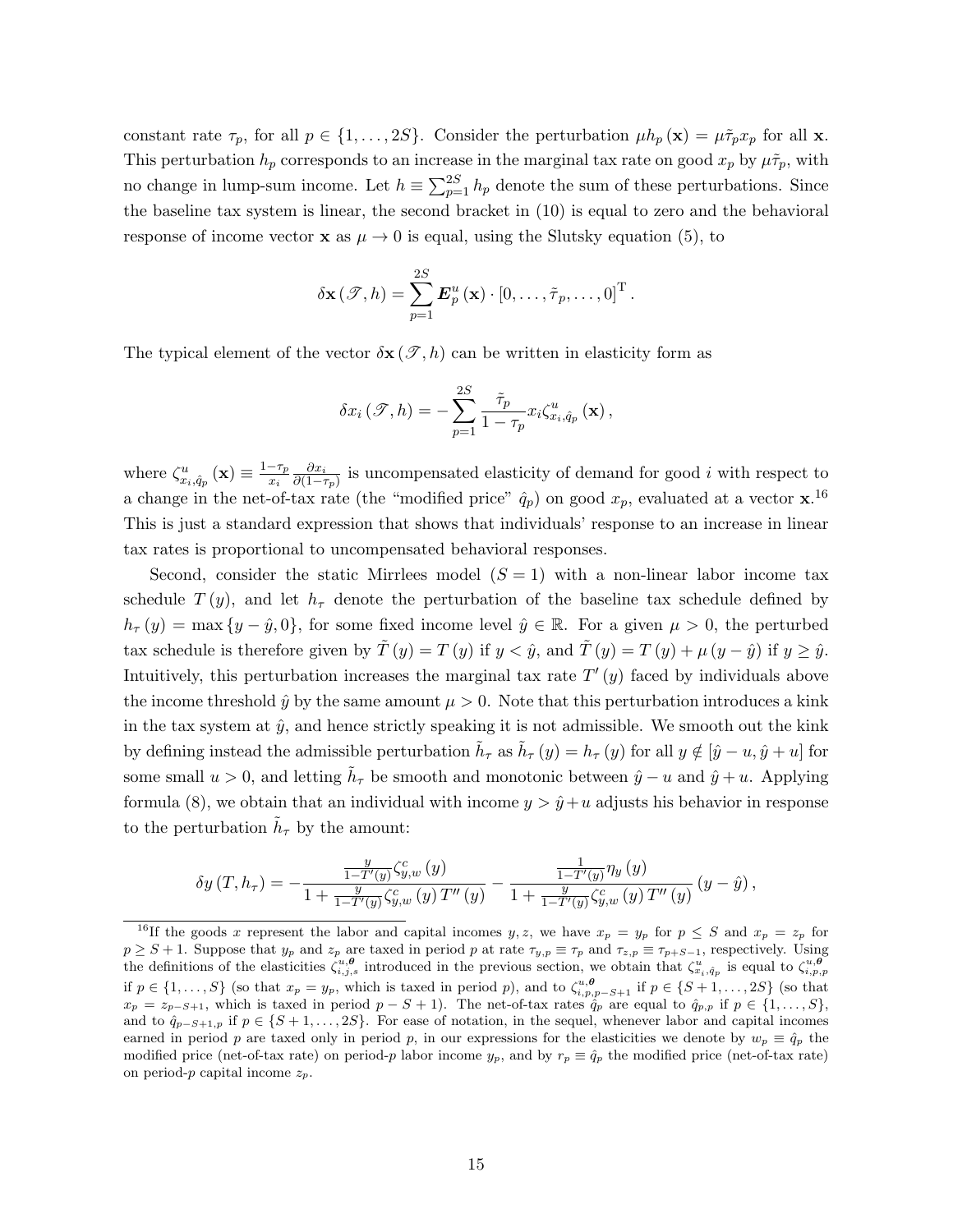where  $\zeta_{y,w}^c$  is the compensated elasticity of y with respect to the net-of-tax rate on labor income (see footnote 16), and  $\eta_y$  is income effect of y with respect to the lump-sum income.<sup>17</sup> Next, consider the perturbation  $h_R$  defined by  $h_R(y) = 1$ , so that for a given  $\mu > 0$ , the perturbed tax schedule is therefore given by  $T(y) = T(y) + \mu$ . Intuitively, this perturbation increases the total tax liability faced by individual y by the amount  $\mu > 0$ . Applying formula (8), we obtain that an individual with income y adjusts his behavior in response to the perturbation  $h_R$  by the amount:

$$
\delta y(T, h_R) = -\frac{\frac{1}{1 - T'(y)} \eta_y(y)}{1 + \frac{y}{1 - T'(y)} \zeta_{y,w}^c(y) T''(y)}.
$$

## 4 Welfare Effects of Tax Reforms and Optimal Tax System

Having defined the perturbations and described the effects that they induce on individual behavior, we now derive the revenue and welfare effects of these tax reforms, and characterize the optimal tax system. Specifically, we start from a baseline tax system, which can be suboptimal or optimal. We locally perturb this tax system with tax reform, as defined above. Our first result (Proposition 2) describes the revenue and welfare effects of these local tax reforms. Formally, we compute these local effects as the Gateaux differentials of the revenue and social welfare functionals. These give the sign and the magnitude of the potential gains that arise from reforming the current, potentially suboptimal, tax code. If the perturbation yields a strictly positive (revenue or welfare) effect, then the corresponding tax reform is (revenue or welfare)-improving and should be implemented. The second result that our theory yields (Proposition 3) is a characterization of the *globally optimal tax function*. Specifically, the baseline tax system is optimal only if there is no local tax reform that yields a strict improvement. Characterizations of the revenue-maximizing or welfare-maximizing tax systems are therefore obtained by setting the Gateaux differentials of the corresponding functionals equal to zero for any admissible perturbation. Note finally that a similar reasoning yields a characterization of the *optimum tax system within a restricted class* (e.g., of linear, separable, etc., tax systems), by restricting the analysis to the perturbations within the corresponding class.

We start by defining the social marginal welfare weights  $g_s(\mathbf{x})$  that the planner assigns to agents with various income choices. These weights are defined such that the government is indifferent between having  $g_s(\mathbf{x})$  more dollars of public funds in period s and giving one more dollar in period s to the taxpayers with choice vector **x**. The smaller  $g_s(\mathbf{x})$  is, the less the government values marginal consumption of individuals x. We formally define the period-s social marginal welfare weight associated with an individual with the choice vector  $\bf{x}$  (and type

<sup>&</sup>lt;sup>17</sup>Using the definition of  $\eta_{i,s}^{\theta}$  above, we have  $\eta_y \equiv \eta_{1,1}^{\theta}$ .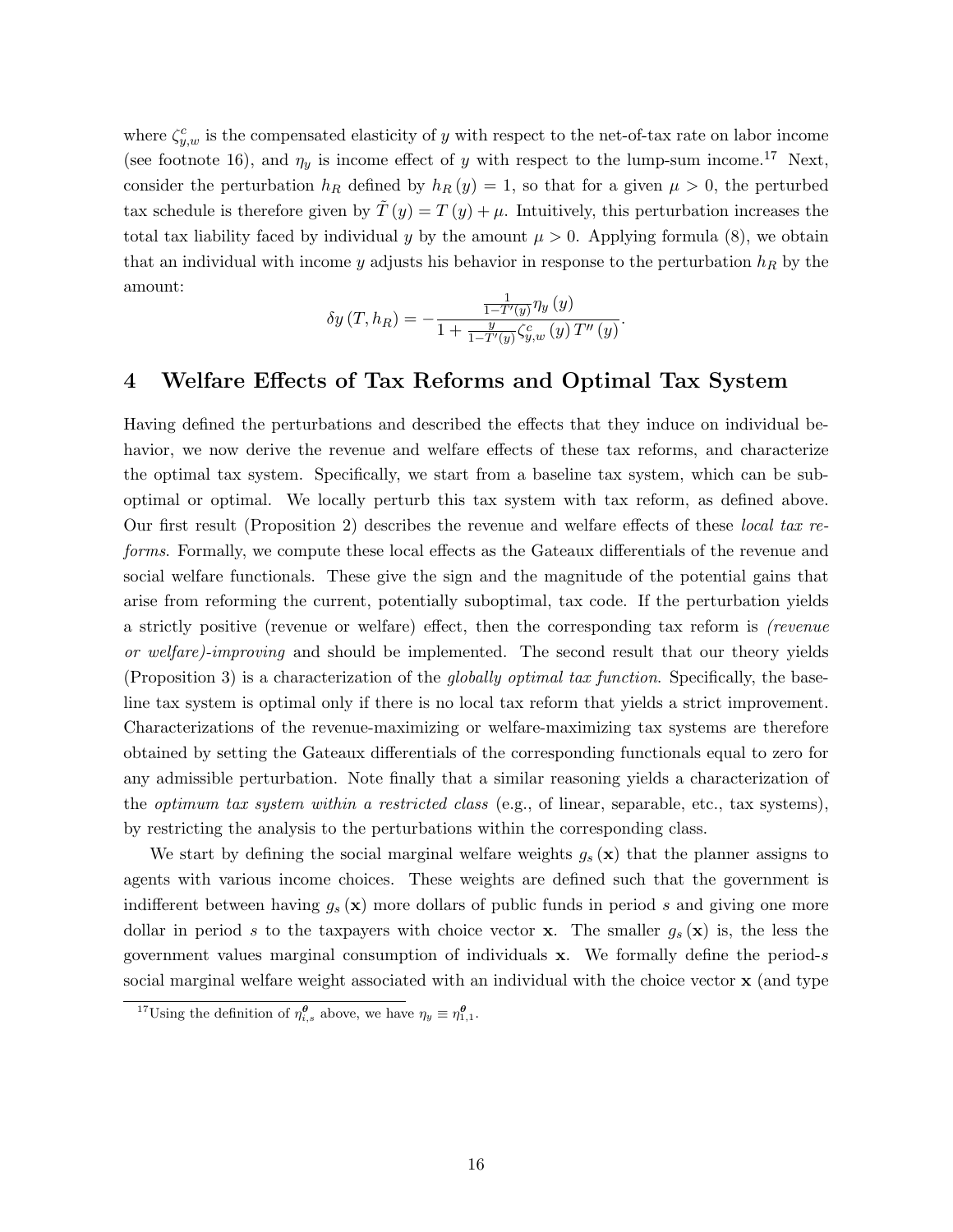$\theta$  such that  $x_{\theta} = x$ ) as<sup>18</sup>

$$
g_s(\mathbf{x}) \equiv \frac{1-\alpha}{\lambda} \beta^{-(s-1)} \mathcal{G}'\left(\mathcal{U}_{\theta}(\mathcal{F})\right) U_{c_s}(\theta). \tag{11}
$$

Intuitively, the envelope theorem implies that an additional dollar of revenue increases the individual's indirect utility by  $d\mathscr{U} = U_{c_s}$ , and social welfare increases by  $d[\mathcal{G}(\mathscr{U})] = \mathcal{G}'(\mathscr{U}) d\mathscr{U} =$  $\mathcal{G}'(\mathcal{U})U_{c_t}$ . We express this welfare gain in terms of the value of public funds (that is, in monetary units) by dividing this expression by the multiplier  $\lambda$ .

We now characterize the revenue and welfare effects of local tax reforms. Formally, we fix a period p and compute the Gateaux differential of the social welfare  $\mathscr{W}(\cdot)$  and the tax revenue  $\mathscr{R}(\cdot)$  following a perturbation of the baseline tax function  $T_p$  in the direction  $h_p \in C^2(X,\mathbb{R})$ . We show:

Proposition 2. Suppose that Assumptions 1 and 2 are satisfied. The Gateaux differential of social welfare at the baseline tax system  $T_p$  in the direction  $h_p$ , is equal to

$$
\delta \mathscr{W} (T_p, h_p) = \int_{\mathbf{X}} \left\{ \left[ \beta^{p-1} \left( 1 - g_p \left( \mathbf{x} \right) \right) - \mathbf{T}' \left( \mathbf{x} \right) \mathbf{D}^{-1} \left( \mathbf{x} \right) \mathbf{I}_p \left( \mathbf{x} \right) \right] f_{\mathbf{x}} \left( \mathbf{x} \right) h_p \left( \mathbf{x} \right) \right. \\ \left. + \left[ \mathbf{T}' \left( \mathbf{x} \right) \mathbf{D}^{-1} \left( \mathbf{x} \right) \mathbf{E}_p^c \left( \mathbf{x} \right) \right] f_{\mathbf{x}} \left( \mathbf{x} \right) \nabla h_p \left( \mathbf{x} \right) \right\} d\mathbf{x}, \tag{12}
$$

where  $\mathbf{D}(\mathbf{x}) \equiv \mathbf{i}_{2S} - \sum_{s=1}^{S} \mathbf{E}_s^c(\mathbf{x}) D^2 T_s(\mathbf{x})$ , and  $\mathbf{T}'(\mathbf{x}) \equiv \sum_{s=1}^{S} \beta^{s-1} (\nabla T_s(\mathbf{x}))^T$  is the discounted sum of the (transposed) gradients of the baseline tax functions  $T_s(\cdot)$ .<sup>19</sup> This expression can be equivalently written as

$$
\delta \mathscr{W} (T_p, h_p) = \int_{\mathbf{X}} \left\{ \beta^{p-1} \left( 1 - g_p \left( \mathbf{x} \right) \right) f_{\mathbf{x}} \left( \mathbf{x} \right) - \mathbf{T}' \left( \mathbf{x} \right) \mathbf{D}^{-1} \left( \mathbf{x} \right) \mathbf{I}_p \left( \mathbf{x} \right) f_{\mathbf{x}} \left( \mathbf{x} \right) \right. \\ \left. - \nabla \cdot \left( \mathbf{T}' \left( \mathbf{x} \right) \mathbf{D}^{-1} \left( \mathbf{x} \right) \mathbf{E}_p^c \left( \mathbf{x} \right) f_{\mathbf{x}} \left( \mathbf{x} \right) \right) \right\} h_p \left( \mathbf{x} \right) d\mathbf{x} . \tag{13}
$$

 $\Box$ 

The perturbation increases (resp., decreases), social welfare if  $\delta \mathscr{W}(T_p, h_p) \geq 0$  (resp.,  $\leq 0$ ). The Gateaux differential of the tax revenue functional,  $\delta \mathscr{R}(T_p,h_p)$ , is given by equations (12,13) in which  $g_p(\mathbf{x})$  is replaced with 0. The perturbation increases (resp., decreases), tax revenue if  $\delta \mathscr{R}(T_p, h_p) \geq 0$  (resp.,  $\leq 0$ ).

Proof. See Appendix.

Formulas (12) or (13) give the effects on social welfare of any local perturbation of the baseline tax system in the direction  $h_p$ . Equation (12) is obtained from the following formula,

<sup>&</sup>lt;sup>18</sup>If Assumption 1 is not satisfied, then the social marginal welfare weight  $g_s(\mathbf{x})$  should be defined as the average of the expression (11) over all individuals  $\theta$  who choose the same vector **x**.

<sup>&</sup>lt;sup>19</sup>For instance the first component of the 2S-row vector  $T'(x)$  is the sum of the marginal tax rates on first-period labor income  $y_1$  that the individual pays in every period of his life.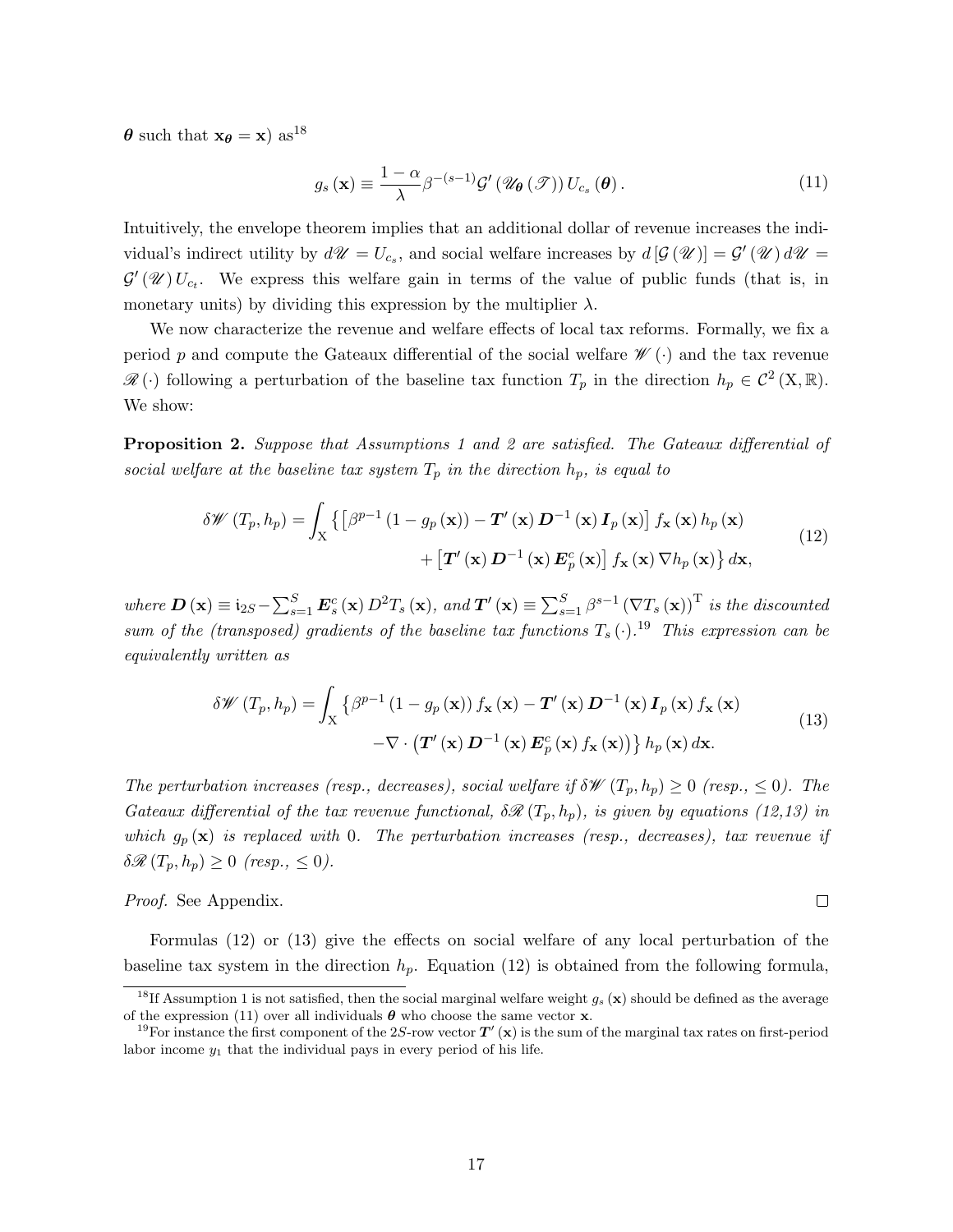which follows from the definition (3) of social welfare and is formally derived in the Appendix:

$$
\delta \mathscr{W} (T_p, h_p) = \lambda^{-1} \left[ \int_X \left\{ \alpha \mathcal{V}' (\mathscr{R}) \beta^{p-1} - (1 - \alpha) \mathcal{G}' (\mathscr{U}_\mathbf{x}) U_{c_p} (\mathbf{x}) \right\} h_p (\mathbf{x}) f_\mathbf{x} (\mathbf{x}) d\mathbf{x} \right. \\ \left. + \alpha \mathcal{V}' (\mathscr{R}) \int_X \mathbf{T}' (\mathbf{x}) \delta \mathbf{x} (T_p, h_p) f_\mathbf{x} (\mathbf{x}) d\mathbf{x} \right], \tag{14}
$$

where  $\delta \mathbf{x} (T_p, h)$  denotes the Gateaux differential of the individual income functional derived in (8). The change in social welfare following the perturbation  $h_p$  comes from the effect on the individuals' utilities (the term that is multiplied by  $(1 - \alpha) \mathcal{G}'(\mathscr{U}_x)$  in (14)) and the effect on the public goods through the change in tax revenue (the terms that are multiplied by  $\alpha V'(\mathscr{R})$ in (14)). Equation (13) is then obtained by integrating (13) by parts, using our assumption that there is no mass of individuals at the boundary of the set X at the baseline tax system.

Intuitively, the first integral of equation (14) is the mechanical effect, net of the welfare loss, of the perturbation  $h_p$ , and the second integral is the *behavioral effect* of the tax reform. The mechanical effect captures the increase in government revenue due to the tax reform, assuming that individuals do not change their behavior in response to the perturbation. An individual with income **x** before the perturbation pays the additional tax liability  $h_p(\mathbf{x})$  in period p after the perturbation. By definition of the marginal social welfare weights (11), this induces a loss in social welfare, expressed in units of tax revenue, equal to  $g_p(\mathbf{x}) h_p(\mathbf{x})$ . Summing over all individuals  $\mathbf{x} \in X$  using the density of incomes  $f_{\mathbf{x}}(\mathbf{x})$  yields the first integral in (14). Next, the behavioral effect of the perturbation captures the change in government revenue due to the behavioral response of individuals whose vector of labor and capital incomes  $\bf{x}$  is affected by changes in the marginal tax rates or the virtual incomes. We derived in Proposition 1 the change  $d\mathbf{x} = \delta \mathbf{x} (T_p, h_p)$  in each individual's income vector x induced by the perturbation  $h_p$ . This induces in turn a change in government's revenue in every period s, given by  $d[T_s(\mathbf{x})] =$  $(\nabla T_s(\mathbf{x}))^T d\mathbf{x}$ . The overall behavioral effect of the perturbation is thus equal to the second integral in (14). Finally, the effect on government revenue is identical to the effect on social welfare, except that we do not take into account the welfare loss of the perturbation described above. We call the perturbation  $h_p$  budget-neutral if  $\delta \mathscr{R}(T_p, h_p) = 0$ .

Formula (13) (or equivalently (14)) allows to compute in a wide variety of settings the effects on social welfare of any local taxreform  $h_p$  of the baseline tax system, by simply substituting the values  $h_p(\mathbf{x})$  of the corresponding perturbation in the integral of (13). We analyze several examples of application of this result in Sections 5 and 6.

We can also use formula (13) to characterize the optimal tax system, or the optimum within a restricted class. Specifically, if the baseline tax system is optimal (possibly within a class) then there is no tax reform (within the corresponding class) that yields a positive effect on social welfare. Thus, by equating the Gateaux differential of social welfare for any such perturbation to zero, we obtain the optimum tax system. We obtain the following proposition:

Proposition 3. Suppose that Assumptions 1 and 2 are satisfied. Then: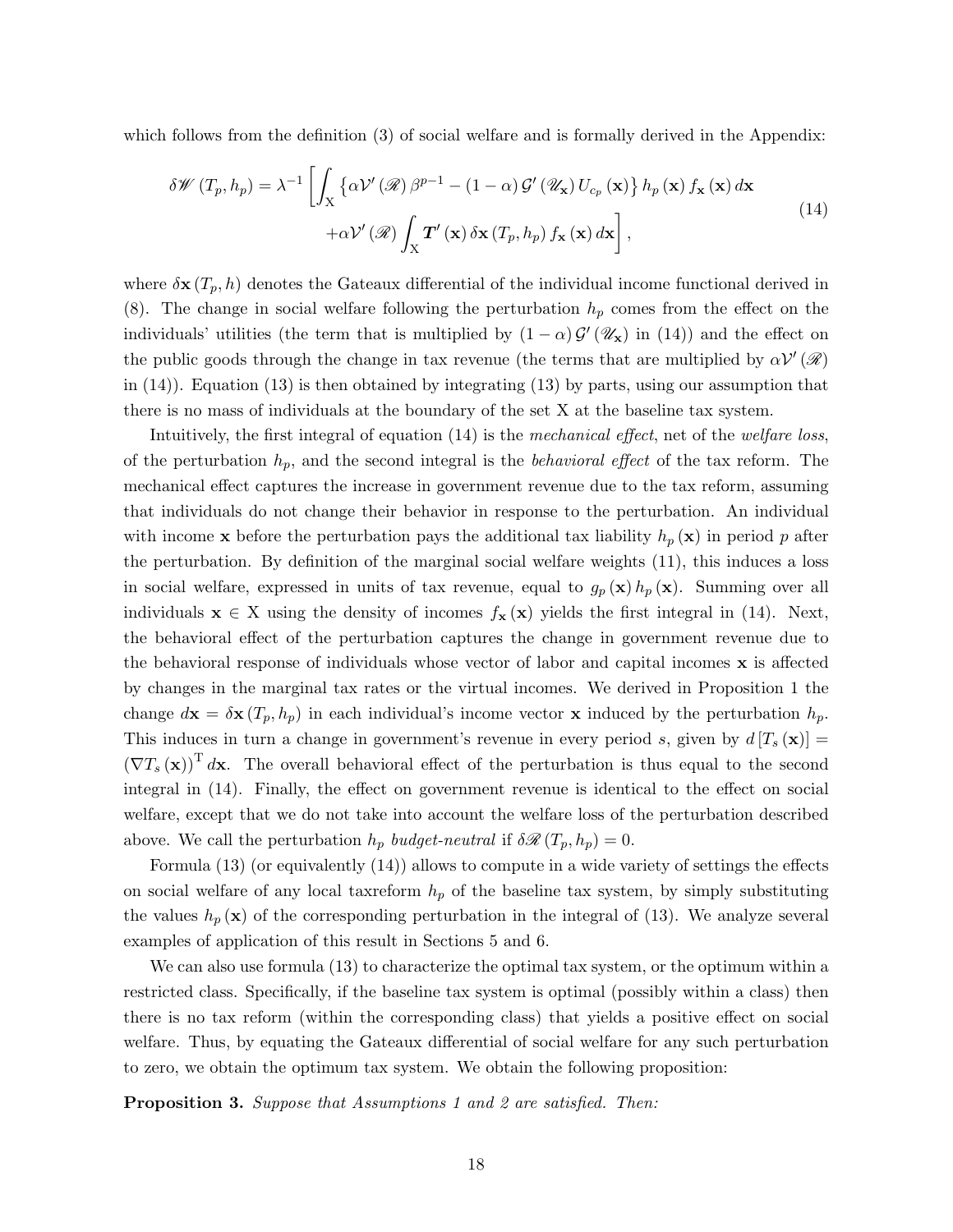- A necessary condition for the baseline tax function  $T_p$  to be optimal (resp., optimal within a class) is that, for any perturbation  $h_p \in C^2(X, \mathbb{R})$  (resp., for any perturbation restricted within this class), we have

$$
\delta \mathscr{W}\left(T_p, h_p\right) = 0. \tag{15}
$$

 $\Box$ 

- In particular, applying (15) to the class of separable linear perturbations,we obtain that the optimum separable linear tax system is characterized by, for all  $p \in \{1, \ldots, 2S\}$ :

$$
0 = \int_{X} \left\{ \beta^{p-1} \left( 1 - g_p(\mathbf{x}) \right) x_p + \mathbf{T}'(\mathbf{x}) \left[ \mathbf{E}_p^c(\mathbf{x}) \right]_p - x_p \mathbf{T}'(\mathbf{x}) \mathbf{I}_p(\mathbf{x}) \right\} f_{\mathbf{x}}(\mathbf{x}) d\mathbf{x}
$$
  
= 
$$
\int_{X} \left\{ \beta^{p-1} \left( 1 - g_p(\mathbf{x}) \right) x_p + \mathbf{T}'(\mathbf{x}) \left[ \mathbf{E}_p^u(\mathbf{x}) \right]_p \right\} f_{\mathbf{x}}(\mathbf{x}) d\mathbf{x},
$$
(16)

where  $\left[\bm{E}_p^c\right]_p$  is the  $p^{th}$  column of the matrix  $\bm{E}_p^c$ .

- In particular, applying (15) to the class of all admissible perturbations, we obtain that the baseline tax system is the full optimum if, for any compact volume  $V \subset X$  with closed and piecewise smooth boundary  $S = \partial V$ , we have, for all  $p \in \{1, \ldots, 2S\}$ :

$$
0 = \int_{V} \beta^{p-1} (1 - g_p(\mathbf{x})) f_{\mathbf{x}}(\mathbf{x}) d\mathbf{x} - \int_{V} (\mathbf{T}'(\mathbf{x}) \mathbf{D}^{-1}(\mathbf{x}) \mathbf{I}_p(\mathbf{x})) f_{\mathbf{x}}(\mathbf{x}) d\mathbf{x} + \int_{\partial V} (\mathbf{T}'(\mathbf{x}) \mathbf{D}^{-1}(\mathbf{x}) \mathbf{E}_p^c(\mathbf{x}) \cdot \overrightarrow{\mathbf{n}}(\mathbf{x})) f_{\mathbf{x}}(\mathbf{x}) dS(\mathbf{x}),
$$
\n(17)

where  $\vec{n}$  (x) is the inward-pointing unit normal vector of the closed surface S at point x.

Proof. See Appendix.

Proposition 3 has three parts. First, equation (15) formalizes the intuition that the baseline tax system is optimal (resp., optimal within a class) if no tax reform (resp., no tax reform that leaves the tax system within the corresponding class) induces a non-zero welfare gain. It is a standard first-order condition which should be satisfied by any perturbation (possibly within a restricted class), and thus provides a general characterization of the optimality of any tax system. The second and third parts of Proposition 3 show two examples of application. Equation (16) characterizes the optimal separable linear tax system, that is the set  ${\lbrace \tau_{x_s} \rbrace}_{1 \leq s \leq 2S}$  of constant marginal tax rates on each income  $x_s$ . Note that the optimal linear tax system is such that the total mechanical (net of the welfare loss) and behavioral (elasticitiy and income) effects, averaged over the *whole* population of individuals  $x \in X$ , must sum to zero. This is because in a linear tax system, all the individuals face the same marginal tax rate, so that the feasible tax reforms increase the tax rates by the same amount for every individual in order to leave the perturbed tax system within this class. Moreover, the sum of the individual compensated elasticity effect and income effect in the first line of (16) yields the uncompensated elasticity term in the second line, from the Slutsky equation.

Equation (17) characterizes the fully optimal (in particular, non-linear and non-separable)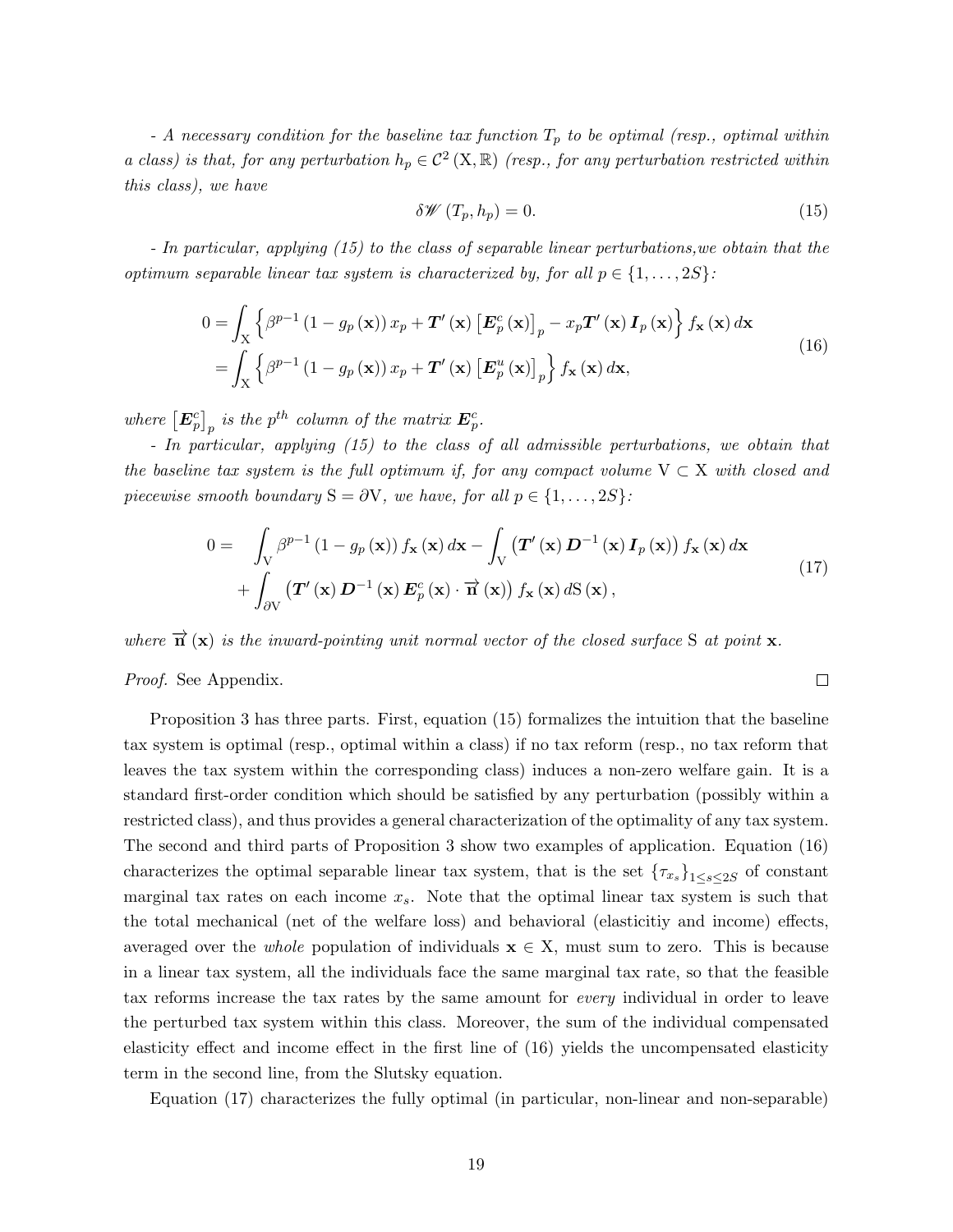tax system. We obtain this expression by imposing that every perturbation  $h_p$  yields a zero welfare effect, so that the integrand in equation (13) must be equal to zero pointwise. Integrating the resulting equation over any volume  $V \subset X$  with closed boundary  $S = \partial V$  must therefore have a zero effect. We then obtain formula (17) as a consequence of the divergence theorem, which separates the total behavioral effect of the tax reform into its components in the interior and on the surface of the volume V. To understand the intuition underlying this formula, suppose that the government wants to raise revenue by increasing uniformly and in a lump-sum way the tax liability of individuals with income in the region  $x \in V$ . This mechanically increases the government's revenue, since all the individuals in the region V now pay higher taxes; summing the individual mechanical effects (net of the welfare losses) over the region V yields the first integral in equation (17). Moreover, these individuals respond to the lump-sum increase in their tax liability by adjusting their incomes, as captured by the vector of income effect parameters  $I_p$ ; summing these behavioral effects over all the individuals in the region V yields the second integral in (17). Finally, the government can only raise the lump-sum tax liability in the region V by increasing the marginal tax rates of the individuals located on the boundary of V, that is those with income x on the surface  $S = \partial V$ . These individuals respond to this higher distortion by adjusting their incomes, as captured by the matrix of compensated elasticities  $E_p^c$ ; summing these behavioral effects over all the individuals on the boundary  $S = \partial V$  yields the third integral in (17). Formula (17) thus shows that the optimal tax system is such that, for any region V of the space  $X \subset \mathbb{R}^S_+ \times \mathbb{R}^S$ , the elasticity effect induced by the additional distortion on the boundary ∂V exactly compensates the mechanical and the income effects due to the lump-sum tax increase inside the region V.

To show an example of application, consider the static Mirrlees model with a single income dimension  $y \ge 0$ , and apply formula (17) to the volume  $V = [\hat{y}, \infty)$ , for some income level  $\hat{y}^{20}$ . The boundary of V is the singleton  $\partial V = \{\hat{y}\}\$ ; its inward pointing unit normal  $\vec{\mathbf{n}}(\mathbf{x})$  is the real number 1. We obtain

$$
0 = \int_{\hat{y}}^{\infty} (1 - g(y)) f_y(y) dy - \int_{\hat{y}}^{\infty} T'(y) \frac{1}{1 + \frac{y}{1 - T'(y)} \zeta_{y,w}^c(y) T''(y)} \frac{\eta_y(y)}{1 - T'(y)} f_y(y) dy - \left[ T'(y) \frac{1}{1 + \frac{\hat{y}}{1 - T'(y)} \zeta_{y,w}^c(\hat{y})} \frac{\hat{y}\zeta_{y,w}^c(\hat{y})}{1 - T'(y)} f_y(\hat{y}) \right].
$$
\n(18)

This equation is the analogue of (17) for the static model, derived in Saez (2001). In particular, the third term of  $(18)$  (in the square brackets) is the analogue of the third term in  $(17)$ , i.e., the integral over the boundary  $\partial V$ . Intuitively, in order to raise the lump-sum tax liability of individuals with income  $y \in [\hat{y}, \infty)$  (the region V, which generates a mechanical effect and an

<sup>&</sup>lt;sup>20</sup>Rigorously, to apply formula (17), we need to work with a compact volume  $[\hat{y}, \hat{y}']$ , with an additional boundary  ${y = \hat{y}'},$  on which the inward pointing normal is the real number  $-1$ , and let  $\hat{y}' \to \infty$ , using  $\lim_{y \to \infty} f_y(y) = 0$ . The matrix  $\mathbf{D}(\mathbf{x})$  is equal to the real number  $1+\frac{y}{1-T'(y)}\zeta_{y,w}^c(\hat{y})T''(y)$  in the static setting, the vector  $\mathbf{T}'(\mathbf{x})$  is  $T'(y)$ , the matrix  $\mathbf{E}_p^c$  is  $-\frac{y}{1-T'(y)}\zeta_{y,w}^c(y)$  and the vector  $\mathbf{I}_p$  is  $\frac{1}{1-T'(y)}\eta_y(y)$ .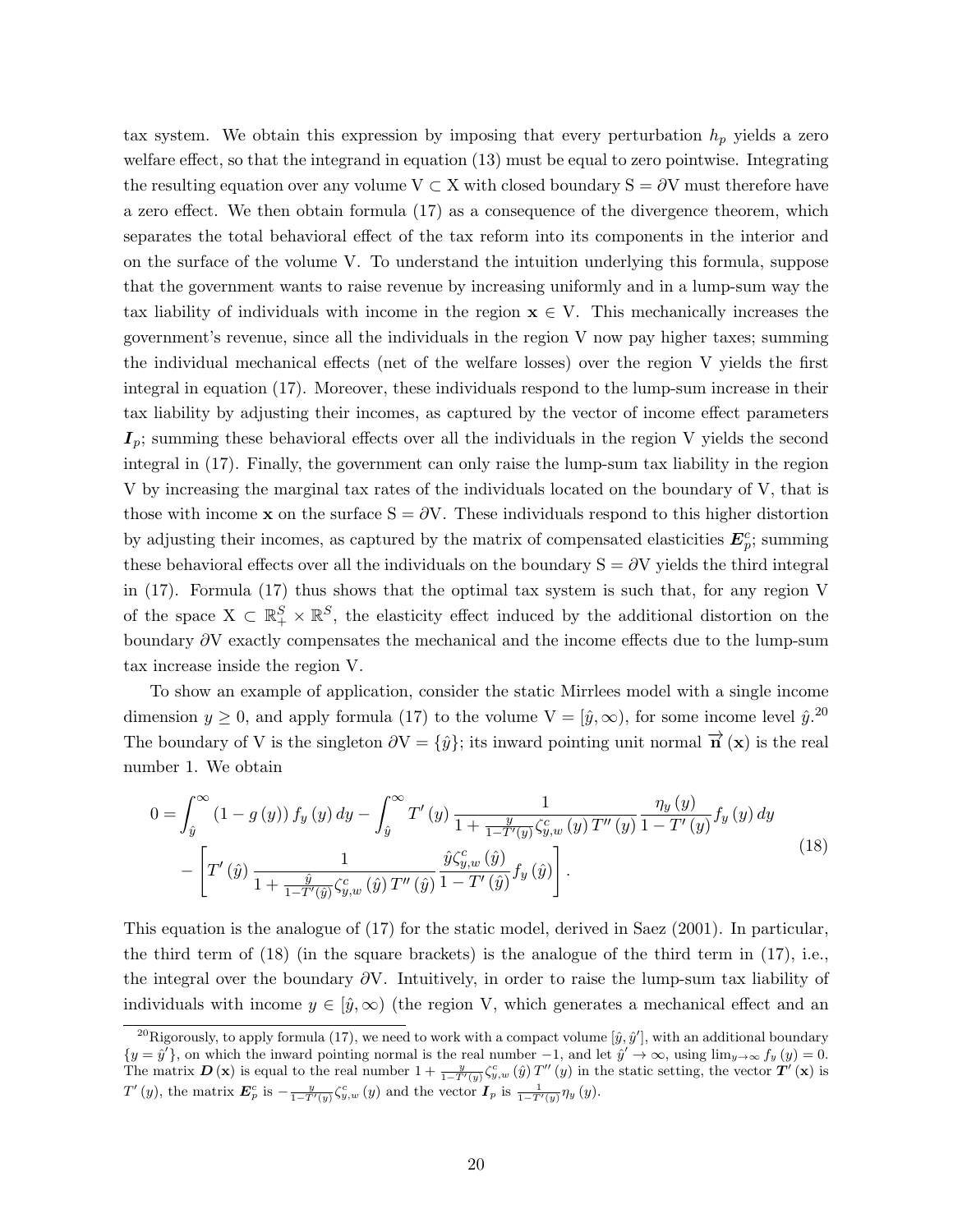income effect given by the first two terms of (18)), the government must increase the marginal tax rate at the income level  $y = \hat{y}$  (the surface  $\partial V$ , which generates an elasticity effect given by the third term of formula (18)). We discuss the economic intuition further in more detail in Section 5.3.

Equations (16) and (17) highlight the source of the gains that arise from using more sophisticated tax systems. In the case of the optimal separable linear tax system (16), the mechanical and behavioral effects of any feasible perturbation must cancel out on average over the whole population  $\mathbf{x} \in X$ . On the other hand, in the case of the fully optimal tax system, these opposing forces must cancel out *pointwise*, that is over every region  $\mathbf{x} \in V$ . Using more sophisticated tax instruments allows the government to "fine-tune" optimally the distribution of distortions within the population, whereas a linear tax system is constrained to imposing the same tax rate on every individual, and hence to balance the increase in tax revenue against a measure of the average distortion in the economy. The unrestricted government can thus choose appropriately the volume V so that the distortions induced by the higher marginal tax rates on the boundary  $\partial V$  are small relative to the benefits of higher lump-sum taxes in the interior of V, because either the fraction of individuals  $f_{\bf x}$ dS or the behavioral responses to distortions  $D^{-1}E_p^c$  on the boundary ∂V are relatively small. Therefore, non-linear tax instruments allow the government to disentangle the compensated elasticity from the income effect, and target these two competing forces to different segments of the population. On the other hand, we saw in the case of the linear tax system that every individual must face both the elasticity and the income effect, leading to the uncompensated elasticity term in the second line of equation (16). We discuss this general principle in greater detail in Sections 5 and 6 below.

Equating the integrand of  $(13)$  to zero at each point **x** yields a partial differential equation system which, along with the individual's first-order conditions (9) characterizes the optimal tax system in terms of the endogenous distribution  $f_{\mathbf{x}}$  of incomes  $\mathbf{x} \in X$ . We can change variables to rewrite this PDE using the exogenous density  $f_{\theta}$  of types  $\theta \in \Theta$  instead.<sup>21</sup> Assume that individuals have 2S dimensions of characteristics, so that their vectors of types and incomes have the same dimension. We show in the Appendix that the optimal tax system is the solution to the partial differential equation:

$$
0 = (1 - g_p(\mathbf{x}(\boldsymbol{\theta}))) \frac{f_{\boldsymbol{\theta}}(\boldsymbol{\theta})}{\det(J_{\mathbf{x}}(\boldsymbol{\theta}))} + \mathbf{T}'(\mathbf{x}(\boldsymbol{\theta})) \frac{J_{\mathbf{x}}(\boldsymbol{\theta})}{\det(J_{\mathbf{x}}(\boldsymbol{\theta}))} [J_{\mathbf{F}}^{-1}(\boldsymbol{\theta}) J_{\mathbf{F}}(T_p)] f_{\boldsymbol{\theta}}(\boldsymbol{\theta}) - \sum_{j=1}^{2S} \sum_{i=1}^{2S} \left[ (J'_{\mathbf{x}}(\boldsymbol{\theta}))^{-1} \right]_{i,j} \frac{\partial}{\partial \theta_i} \left\{ \mathbf{T}'(\mathbf{x}(\boldsymbol{\theta})) \frac{J_{\mathbf{x}}(\boldsymbol{\theta})}{\det(J_{\mathbf{x}}(\boldsymbol{\theta}))} [J_{\mathbf{F}}^{-1}(\boldsymbol{\theta}) J_{\mathbf{F}}(\boldsymbol{\tau}_p)] f_{\boldsymbol{\theta}}(\boldsymbol{\theta}) \right\}_j,
$$
(19)

where  $J_{\mathbf{x}}(\boldsymbol{\theta}) = [\partial x_{\boldsymbol{\theta},i} / \partial \theta_j]_{1 \leq i,j \leq 2S}$  is the Jacobian matrix of the income function  $\mathbf{x}(\boldsymbol{\theta}),$  det  $(J_{\mathbf{x}}(\boldsymbol{\theta}))$ 

<sup>&</sup>lt;sup>21</sup>Changing variables from **x** to  $\theta$  to characterize the fully optimal tax system is useful because the resulting partial differential equation does not feature the deformation matrix  $D(x)$ , so that we can solve directly for the marginal tax rates  $T'(\mathbf{x}(\theta))$ . On the other hand, it is more useful to work with the distribution of incomes when deriving the welfare effects of local tax reforms of suboptimal tax systems, because it is observed given the current tax code.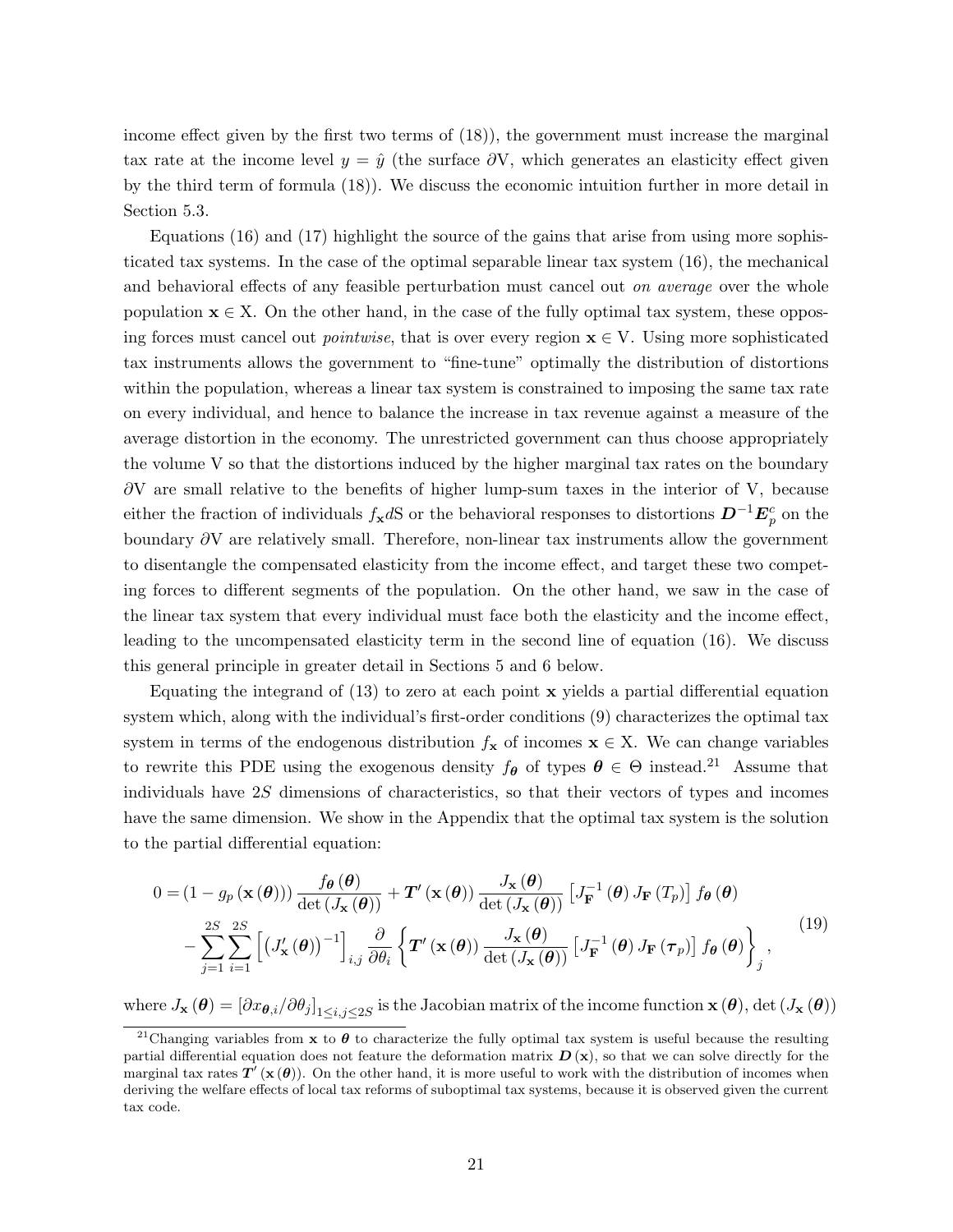is its determinant, and  $J_{\mathbf{F}}\left(\boldsymbol{\tau}_{p}\right), J_{\mathbf{F}}\left(T_{p}\right), J_{\mathbf{F}}\left(\boldsymbol{\theta}\right)$  are defined by  $J_{\mathbf{F}}\left(\boldsymbol{\tau}_{p}\right)=\left[\partial F_{i}/\partial\tau_{x_{j},p}\right]_{i,j}, J_{\mathbf{F}}\left(T_{p}\right)=$  $[\partial F_i/\partial T_p]_i$ , and  $J_{\mathbf{F}}(\boldsymbol{\theta}) = [\partial F_i/\partial \theta_j]_{i,j}$ , for the function F that represents the individual's firstorder conditions as a non-linear system of 2S equations

$$
F\left(\mathbf{x}_{\theta}, \left\{\nabla T_s\left(\mathbf{x}_{\theta}\right)\right\}_{s=1}^S, \left\{T_s\left(\mathbf{x}_{\theta}\right)\right\}_{s=1}^S, \theta\right) = 0. \tag{20}
$$

In order to calculate these latter three matrices, we need to work with a specific model of heterogeneity, and write explicitly the system of first-order conditions in the form of (20). In the Appendix, we do so for a dynamic model in which the  $2S$  sources of heterogeneity (i.e., the idiosyncratic vector  $\boldsymbol{\theta}$ ) are the productivity of labor supply and the interest rate on the capital stock in each period. In particular, in the static Mirrlees model, we can easily compute the matrices  $J_{\mathbf{F}}^{-1}$  $\mathbf{F}^{-1}(\boldsymbol{\theta}), J_{\mathbf{F}}(\boldsymbol{\tau}_p), J_{\mathbf{F}}(T_p)$  by differentiating the individual's first order conditions, so that we obtain the following formula:

$$
0 = (1 - g(\theta)) f_{\theta}(\theta) - \frac{T'(y_{\theta})}{1 - T'(y_{\theta})} \frac{\dot{y}_{\theta}}{y_{\theta}} \frac{\eta_{y}(y_{\theta})}{1 + \zeta_{y,w}^{u}(y_{\theta})} \theta f_{\theta}(\theta) + \frac{d}{d\theta} \left\{ \frac{T'(y_{\theta})}{1 - T'(y_{\theta})} \frac{\zeta_{y,w}^{c}(y_{\theta})}{1 + \zeta_{y,w}^{u}(y_{\theta})} \theta f_{\theta}(\theta) \right\}.
$$
\n(21)

Integrating this differential equation yields the characterization of the optimal marginal income tax rates  $T'(y_\theta) / (1 - T'(y_\theta))$  derived by Mirrlees (1971). An advantage of writing the formula for the optimal tax schedule in the form (21) rather than in the original form of Mirrlees (1971) is that the explicit notation for the income and the substitution effects makes transparent the underlying economic effects that determine the optimal marginal taxes.

## 5 Applications to Optimal Taxation

In this section we discuss applications of our general analysis to optimal taxation. We first show how our results reproduce two canonical benchmarks in public finance: the optimal Ramsey tax formula of Diamond (1975), and the optimal non-linear income tax formula in a static economy due to Mirrlees (1971). We then apply our analysis to several environments to obtain novel insights about non-linear labor income taxation and capital income taxation in dynamic economies.

In Sections 5.1 to 5.4, we focus on *separable* tax systems. The tax function in period s depends on labor income  $y_s$  and capital income  $z_s$  as  $T_{y,s}(y_s) + T_{z,s}(z_s)$ . To simplify the notations, we let  $\bar{x}_s \equiv \mathbb{E}[x_s]$  denote the average income  $x_s \in \{y_s, z_s\}$  in period s in the economy. In some applications we take expectations conditional on vector  $x$  lying in a set  $V$ , in which case we denote  $\bar{x}_s^V \equiv \mathbb{E}[x_s | \mathbf{x} \in V]$ . With the exception of the last part of Section 6, in all our applications taxes on income earned in period s are assumed to be paid in period s. Hence we use  $\zeta_{x_s,\hat{q}_p}^c, \zeta_{x_s,\hat{q}_p}^u$  to denote compensated and uncompensated elasticitities of income  $x_s$  to the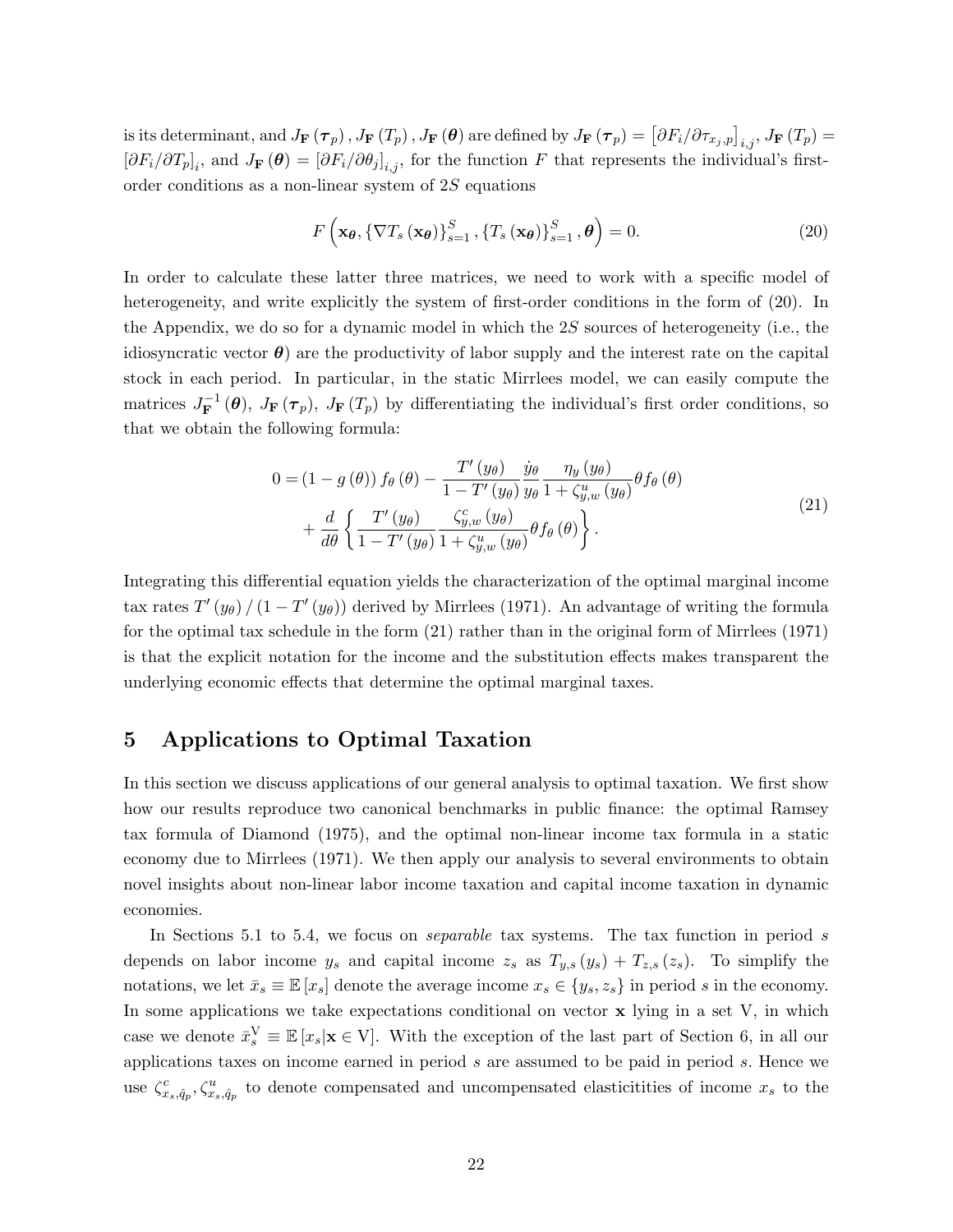net-of-tax rate on income  $x_p$ .<sup>22</sup> Similarly,  $\eta_{x_s,p}$  denotes the effect of an increase in lump-sum income in period p on income  $x_s$ . Let  $\bar{\zeta}_{x_s,\hat{q}_p}^c$ ,  $\bar{\zeta}_{x_s,\hat{q}_p}^u$ ,  $\bar{\eta}_{x_s,p}$  be the following weighted averages of the compensated price elasticity, uncompensated price elasticity and income effect parameter among all individuals, with additional superscript V notation if the elasticities are averages over  $\mathbf{x} \in V$ :

$$
\bar{\zeta}_{x_i, \hat{q}_p}^{(V)} \equiv \int_{\mathbf{x} \in V} \frac{x_i}{\bar{x}_p^V} \zeta_{x_i, \hat{q}_p}(\mathbf{x}) f_{\mathbf{x}}(\mathbf{x} | \mathbf{x} \in V) d\mathbf{x}, \n\bar{\eta}_{x_s, p}^{(V)} \equiv \int_{\mathbf{x} \in V} \frac{\hat{q}_s}{1 - \tau_{x_s, p}} \eta_{x_s, p}(\mathbf{x}) f_{\mathbf{x}}(\mathbf{x} | \mathbf{x} \in V) d\mathbf{x}.
$$
\n(22)

As explained in footnote 16, in the notations for the elasticities we use the subscript  $w_p$  (resp,  $r_p$ ) for the net-of-tax rate  $\hat{q}_p$  on labor income  $y_p$  (resp., capital income  $z_{p-S+1}$ ).

## 5.1 Optimal Commodity Taxation

As a first application of our theory, consider the analysis of Ramsey (1927) and Diamond (1975), who restrict the tax system to be separable and *linear* in each income, so that in each period s a consumer pays a proportional tax  $T_s(\mathbf{x}) = \tau_s x_s + \tau_{S+s} x_{S+s}$  on the s-th and  $S + s$ -th argument of vector  $\mathbf{x} = [y_1, ..., y_S, z_2, ..., z_{S+1}]$ . Applying formula (16), we obtain

$$
\sum_{s=1}^{2S} \beta^{s-p} \frac{\tau_s}{1 - \tau_p} \bar{\zeta}_{s,p}^u = 1 - \mathbb{E}\left[\frac{x_p}{\bar{x}_p} g_p\right] \text{ for } p = \{1, ..., 2S\}. \tag{23}
$$

Define the net social marginal utility of income for individual x as

$$
b_p(\mathbf{x}) \equiv g_p(\mathbf{x}) - \sum_{s=1}^{2S} \beta^{s-p} \frac{\tau_s}{1 - \tau_s} \eta_{s,p}(\mathbf{x}),
$$

and let  $\bar{b}_p \equiv \mathbb{E}[b_p(\mathbf{x})]$ . Using the Slutsky equations and rearranging the previous equation, we obtain, for all  $p$ ,

$$
\sum_{s=1}^{2S} \frac{\tau_s}{1 - \tau_p} \bar{\zeta}_{s,p}^c = 1 - \bar{b}_p - \bar{b}_p \cdot \text{cov}\left(\frac{b_p}{\bar{b}_p}, \frac{x_p}{\bar{x}_p}\right) \text{ for } p = \{1, ..., 2S\}.
$$

This is Ramsey's formula with several consumers, first obtained by Diamond (1975).

#### 5.2 Optimal Age-Independent Capital Income Tax Rates

In this section we study capital income taxes that are restricted to be linear and constant over many periods. Such taxes arise naturally in several cases. First, many applications impose an a

<sup>&</sup>lt;sup>22</sup>As explained in footnote 16, using the notations of Section 3.1  $\hat{q}_p$  denotes the modified price  $\hat{q}_{p,p} \equiv 1 - \tau_{y_p,p}$ if  $p \leq S$ , and  $\hat{q}_{p,p-S+1} \equiv 1 - \tau_{z_{p-S+1},p-S+1}$  if  $p \geq S+1$ . In equation (22), note that  $\tau_{x_s,p}$  is equal to 0 unless  $x_s \in \{y_p, z_p\}.$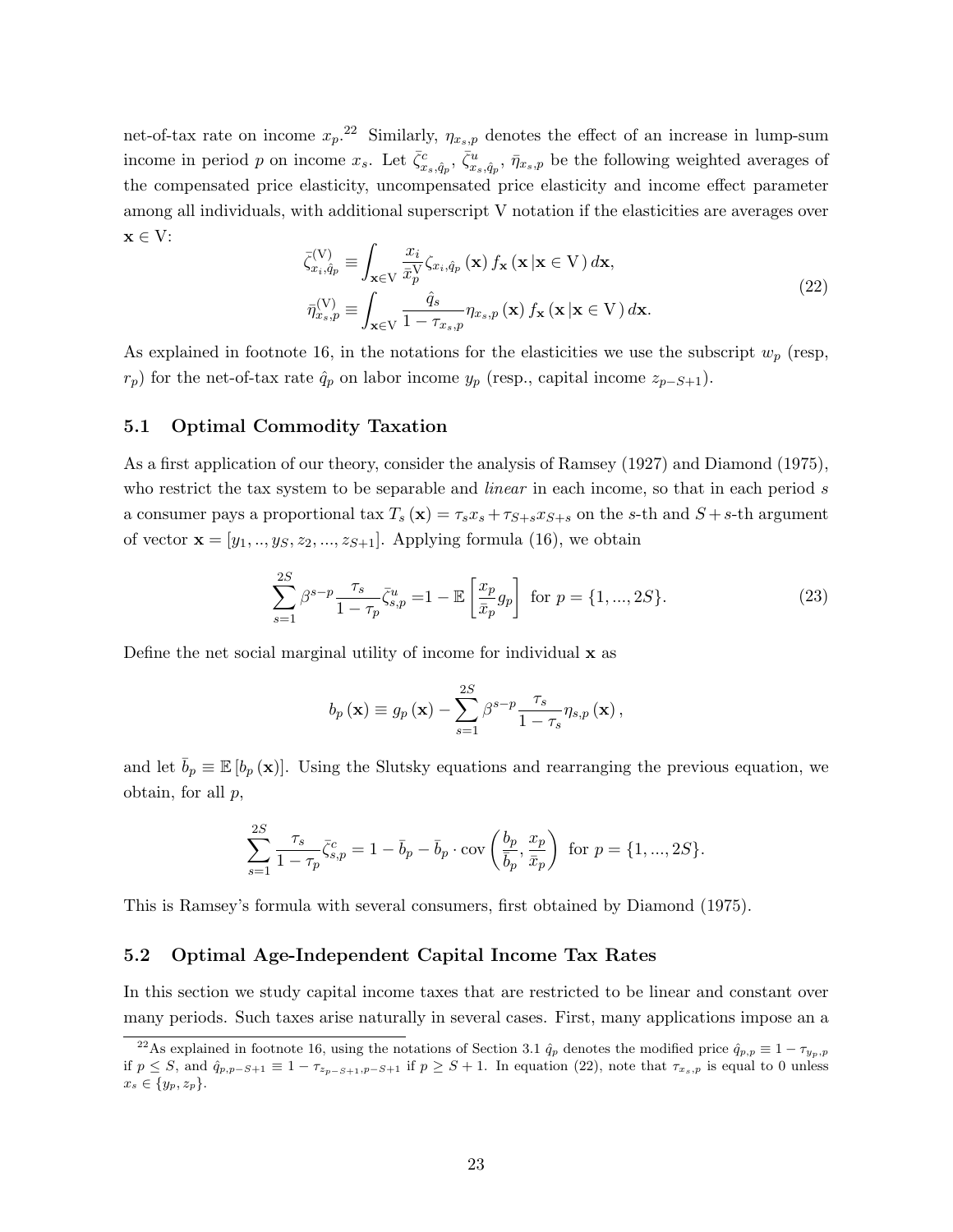priori assumption that capital taxes do not depend on the time period, e.g., Conesa, Kitao and Krueger (2009). Second, the optimal asymptotic capital tax rate in infinite horizon economies, analyzed by Chamley (1986) and Judd (1985), is equivalent to a tax that is constant across time after the economy reaches the steady-state.

For our analysis we abstract from income effects on labor supply and assume that preferences are of the form

$$
U = \sum_{s=1}^{S} \beta^{s-1} u \left( c_s - v \left( \frac{y_s}{\theta_s} \right) \right). \tag{24}
$$

When labor supply has no income effects, the form of labor income taxes (linear, separable non-linear, or even history-dependent) is irrelevant for our main result.

First, note that when capital taxes can be chosen freely in each period, the optimal tax rate in period p satisfies Ramsey's formula (23), where the cross-partial elasticities  $\bar{\zeta}_{y_s,r_p}^u$  between labor income and the capital income tax rates are equal to zero. If instead we exogenously restrict the tax rates to be constant across time, we can apply the general formulas (12) and  $(15)$  to obtain the following characterization of the optimal *age-independent* capital income tax rate  $\tau_z$ :

**Proposition 4.** Suppose that the utility function has no income effects on labor supply as defined in (24). The optimal age-independent capital income tax rate  $\tau_z$  is then given by:

$$
\frac{\tau_z}{1-\tau_z} = \left(1 - \sum_{p=2}^{S} \gamma_p \mathbb{E}\left[\frac{z_p}{\overline{z}_p} g_p\right]\right) \frac{1}{\sum_{p=2}^{S} \gamma_p \dot{\zeta}_p^{u}},\tag{25}
$$

 $\Box$ 

where the weights  $\gamma_p$  and the compounded uncompensated elasticity  $\mathring{\zeta}_p^u$  are equal to

$$
\gamma_p = \frac{\beta^{p-1} \overline{z}_p}{\sum_{s=2}^S \beta^{s-1} \overline{z}_s}, \quad and \quad \mathring{\zeta}_p^u = \sum_{s=2}^S \beta^{s-p} \overline{\zeta}_{z_s, r_p}^u.
$$

Proof. See Appendix.

The weight  $\gamma_p$  is the ratio between the mechanical effect of a linear perturbation of the capital income tax rate in period  $p$  only (the tax revenue generated in period  $p$  is proportional to the average capital income  $\overline{z}_p$  in the economy in period p), and the total mechanical effect of the age-independent perturbation (which raises revenue in every period  $s \geq 2$ ). The compounded elasticity  $\mathring{\zeta}_p^u$  measures the behavioral effect of the period-p capital income tax change on capital income in all periods. This is a shorthand for all the cross-partial elasticities that appear on the left hand side of (23). Since tax rates do not depend on age in this application, the relevant behavioral elasticity is the sum of all  $\overset{\circ}{\zeta_p}$  weighted by the fraction of the capital stock affected by the perturbation in period  $p, \gamma_p$ .

To illustrate the compounding effect arising from age-independent taxation, assume for sim-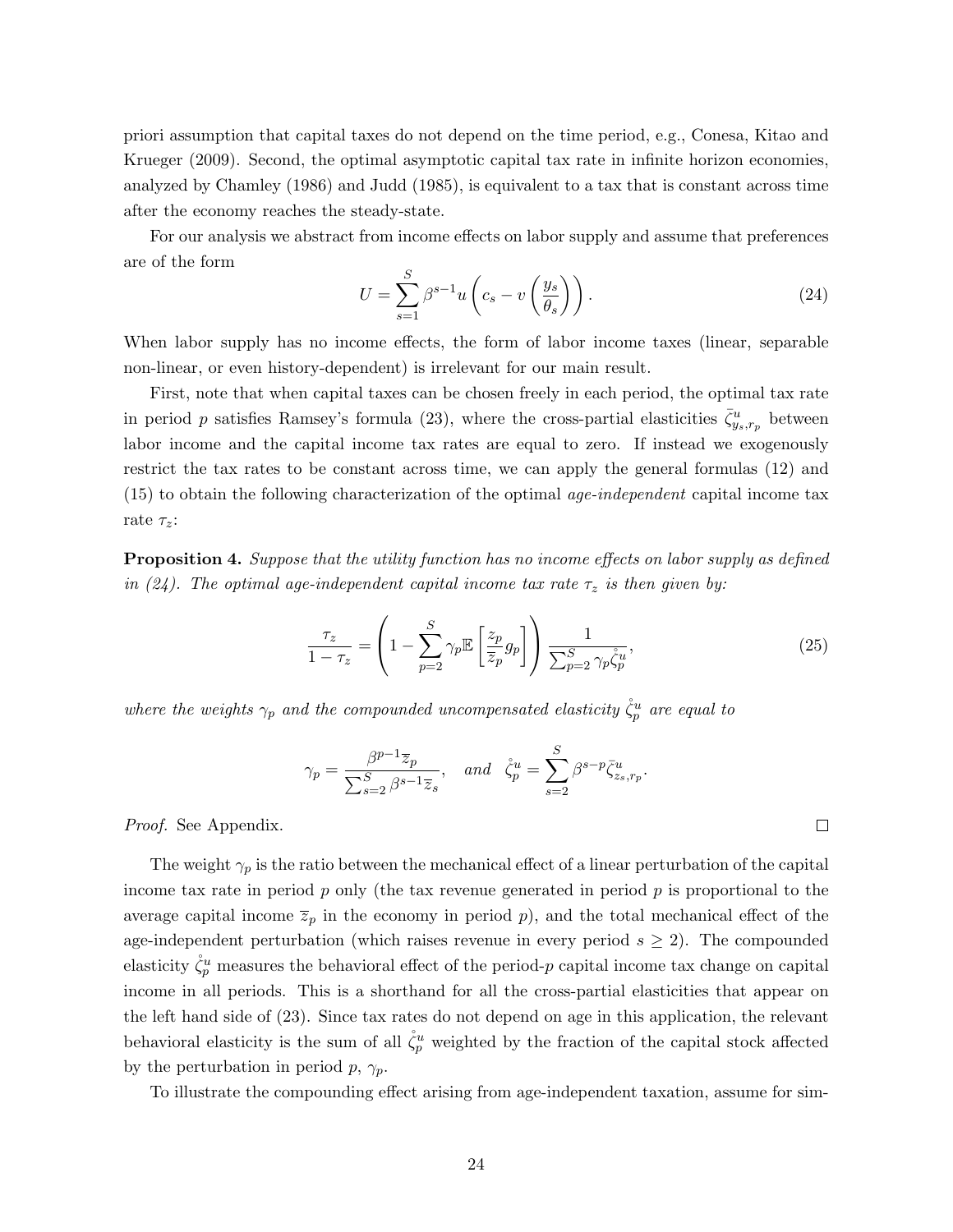plicity that the capital income distribution is age-independent, so that  $\gamma_p = \beta^{p-1}/\sum_{s=2}^{S} \beta^{s-1}$ is simply equal to a (normalized) discount factor. We now compare this compounded elasticity with the behavioral response of capital income to a *one-period* change in the tax rate, that is, a perturbation of the capital income tax rate in only one period. We show that compounding the elasticities over a longer horizon can either increase or lower the elasticity that is relevant for the optimal tax rate, depending on the relative strenghts of the income and substitution effects. First, observe that the compounded *uncompensated* elasticity can be written, using the Slutsky equation, as the sum of the compounded *compensated* elasticity and the compounded *income* effect parameter:

$$
\sum_{p=2}^{S} \sum_{s=2}^{S} \gamma_p \beta^{s-p} \bar{\zeta}_{z_s, r_p}^u = \sum_{p=2}^{S} \sum_{s=2}^{S} \gamma_p \beta^{s-p} \left[ \bar{\zeta}_{z_s, r_p}^c + \bar{\eta}_{z_s, p} \right].
$$

The compensated elasticies of capital income are always positive, while the income effect parameter  $\bar{\eta}_{z_s,p}$  is negative for  $s \leq p$  and positive otherwise. The size of the compounded uncompensated elasticity thus depends on whether the substitution effect dominates the net income effect of a tax change. The analysis is the most stark if we follow Judd (1985) and assume that capital is being held only by the agents who have no labor income, and whose utility is then  $u(c) = c^{1-\sigma}/(1-\sigma)$ . To simplify calculations, assume further that  $S = \infty$ . Computing directly the compensated elasticities  $\bar{\zeta}_{z_s,r_p}^c$  and the income effect parameters  $\bar{\eta}_{z_s,p}$  when after-tax interest rates are equal to  $\beta^{-1}$ , we can compare the compounded elasticity to the elasticity of one-time tax change in period two. For concreteness, we state the following proposition comparing the effect of an age-independent tax change to a tax change in period two.

**Proposition 5.** Assume that all the assumptions of this section are satisfied. Then the elasticity of capital income with respect to a change in the capital income tax rate in period two only, satisfies

$$
\sum_{p=2}^{\infty} \sum_{s=2}^{\infty} \beta^{s-1} \overline{\zeta}_{z_s, r_p}^u \ge \sum_{s=2}^{\infty} \beta^{s-1} \overline{\zeta}_{z_s, r_2}^u, \quad \text{if } \sigma \le 1,
$$
\n
$$
\sum_{p=2}^{\infty} \sum_{s=2}^{\infty} \beta^{s-1} \overline{\zeta}_{z_s, r_p}^u < \sum_{s=2}^{\infty} \beta^{s-1} \overline{\zeta}_{z_s, r_2}^u, \quad \text{if } \sigma \text{ is sufficiently large.}
$$
\n(26)

 $\Box$ 

Proof. See Appendix.

Proposition 5 shows that compounding the elasticities may either increase or decrease the effective behavioral effect of capital income depending on the value of the intertemporal elasticity of substitution  $\sigma$ . Note that with our preferences, we have  $\bar{\eta}_{z_s,p} = -\sigma \bar{\zeta}_{z_s,r_p}^c$  if  $s \leq p$ . This result builds on the insights developed by Straub and Werning (2014). One way to see the connection with their work is to consider a perturbation in capital taxes after some period  $P$  and take the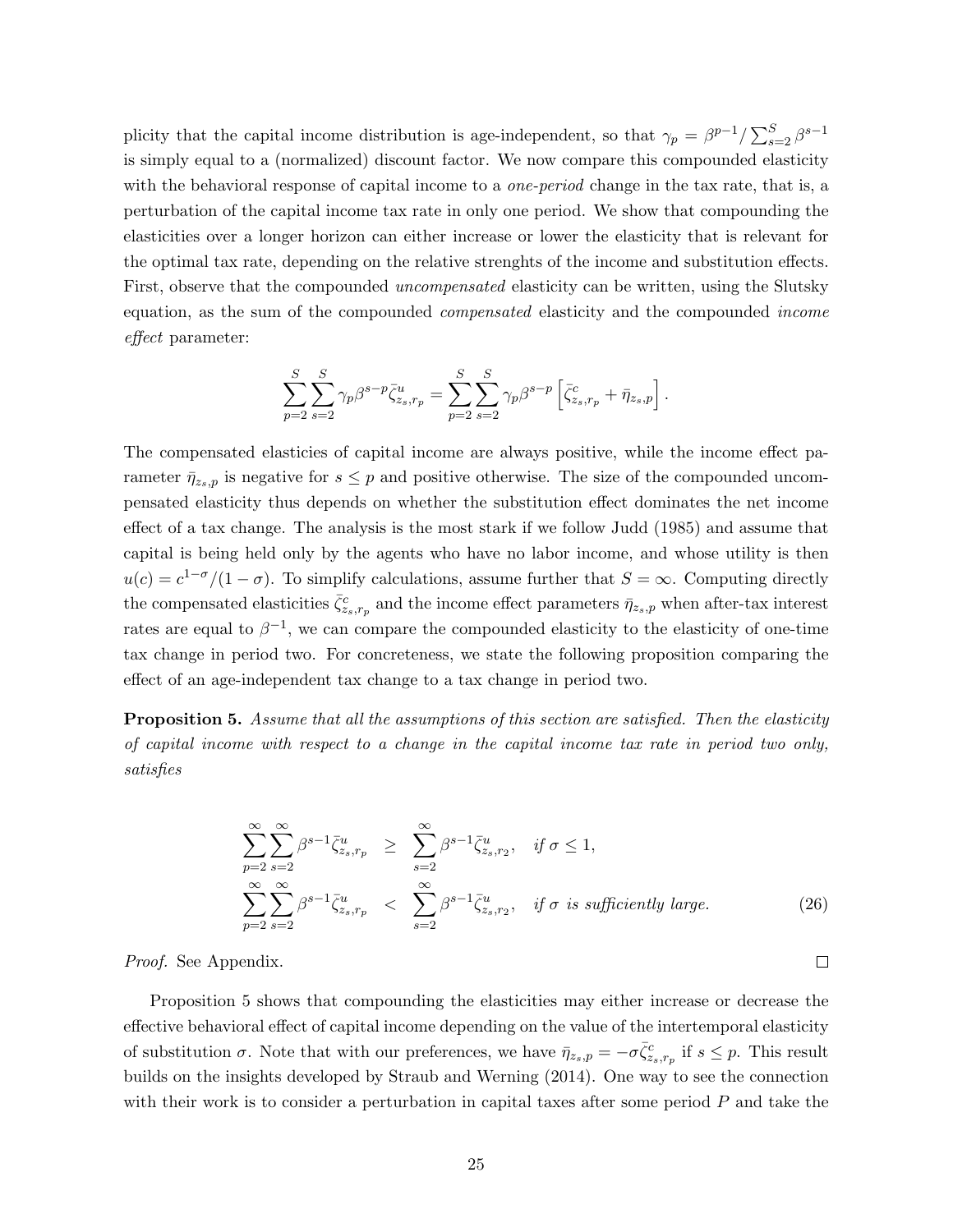limit as  $P \to \infty$ . In this case the positive income effects become negligible and we obtain the result of Proposition 6 in Straub and Werning (2014):

$$
\lim_{P \to \infty} \beta^{-(P-1)} \sum_{p=P}^{\infty} \sum_{s=2}^{\infty} \beta^{s-1} \overline{\zeta}_{z_s, r_p}^u = \begin{cases} \infty, & \text{if } \sigma < 1, \\ -\infty, & \text{if } \sigma > 1. \end{cases} \tag{27}
$$

Straub and Werning (2014) then use this insight to provide an intuition for their results that the optimal capital tax rate converges to zero in the long run steady state only if  $\sigma < 1$  and that they remain positive and may even converge to infinity for  $\sigma \geq 1$ . Proposition 5 shows that the mechanisms they emphasize continue to operate for age-independent taxes even in the short run.

### 5.3 Optimal Non-Linear Labor Income Taxation

As a third application of our theory, consider the static model of optimal income taxation analyzed by Mirrlees (1971). Suppose that  $S = 1$ , there is no capital income and the individual utility is given by  $u(c, y/\theta)$ . We derived in equation (18) the optimal non-linear labor income tax schedule  $T(y)$ . We can rewrite this formula as:

$$
0 = \mathbb{E}_{y \ge \hat{y}} [1 - g] - \mathbb{E}_{y \ge \hat{y}} \left[ \frac{T'(y)}{1 - T'(y) + y\zeta_{y,w}^c(y) T''(y)} \eta_y(y) \right] - \frac{T'(\hat{y})}{1 - T'(\hat{y}) + \hat{y}\zeta_{y,w}^c(\hat{y}) T''(\hat{y})} \zeta_{y,w}^c(\hat{y}) \frac{\hat{y}f(\hat{y})}{1 - F(\hat{y})},
$$
\n(28)

Equation (28) is the formula obtained by Saez (2001). It formalizes his heuristic arguments that the optimal marginal tax rate on labor income  $\hat{y}$  is driven by three forces: (*i*) the compensated elasticity of labor income  $\zeta_{y,w}^c$  and the hazard rate  $H_y(\hat{y}) \equiv \frac{\hat{y}f(\hat{y})}{1-F(\hat{y})}$  $\frac{y_j(y)}{1-F(\hat{y})}$  of the labor income distribution, which measure the distortions induced by the marginal tax rate at the income level  $\hat{y}$ ; (*ii*) the average income effect parameter  $\eta_y$  for incomes above  $\hat{y}$ , which measure the behavioral effects of increased average taxes on those incomes; and *(iii)* the value of redistributing income away from individuals above  $\hat{y}$ , captured by  $\mathbb{E}_{y \geq \hat{y}}(1-g)$ .

We now discuss the connection between the formula obtained by Diamond (1975) in the Ramsey setting and that obtained by Saez (2001) in the Mirrlees setting. Formula (16) implies that the optimal linear tax schedule in the static model satisfies

$$
0 = \mathbb{E}_{y \ge 0} \left[ 1 - \frac{y}{\bar{y}} g \right] - \frac{\tau_y}{1 - \tau_y} \bar{\zeta}_{y,w}^u
$$
  

$$
= \mathbb{E}_{y \ge 0} \left[ 1 - \frac{y}{\bar{y}} g \right] - \frac{\tau_y}{1 - \tau_y} \bar{\eta}_y - \frac{\tau_y}{1 - \tau_y} \bar{\zeta}_{y,w}^c,
$$
 (29)

where  $\tau_y \equiv T'(y)$ , and where the second line follows from the Slutsky equations  $\zeta_{y,w}^u(y) =$  $\zeta_{y,w}^c(y) + \eta_y(y)$  for all  $y \ge 0$ . (Recall that  $\zeta_{y,w}^c(y) > 0$  and  $\eta_y(y) < 0$ , so that the substitution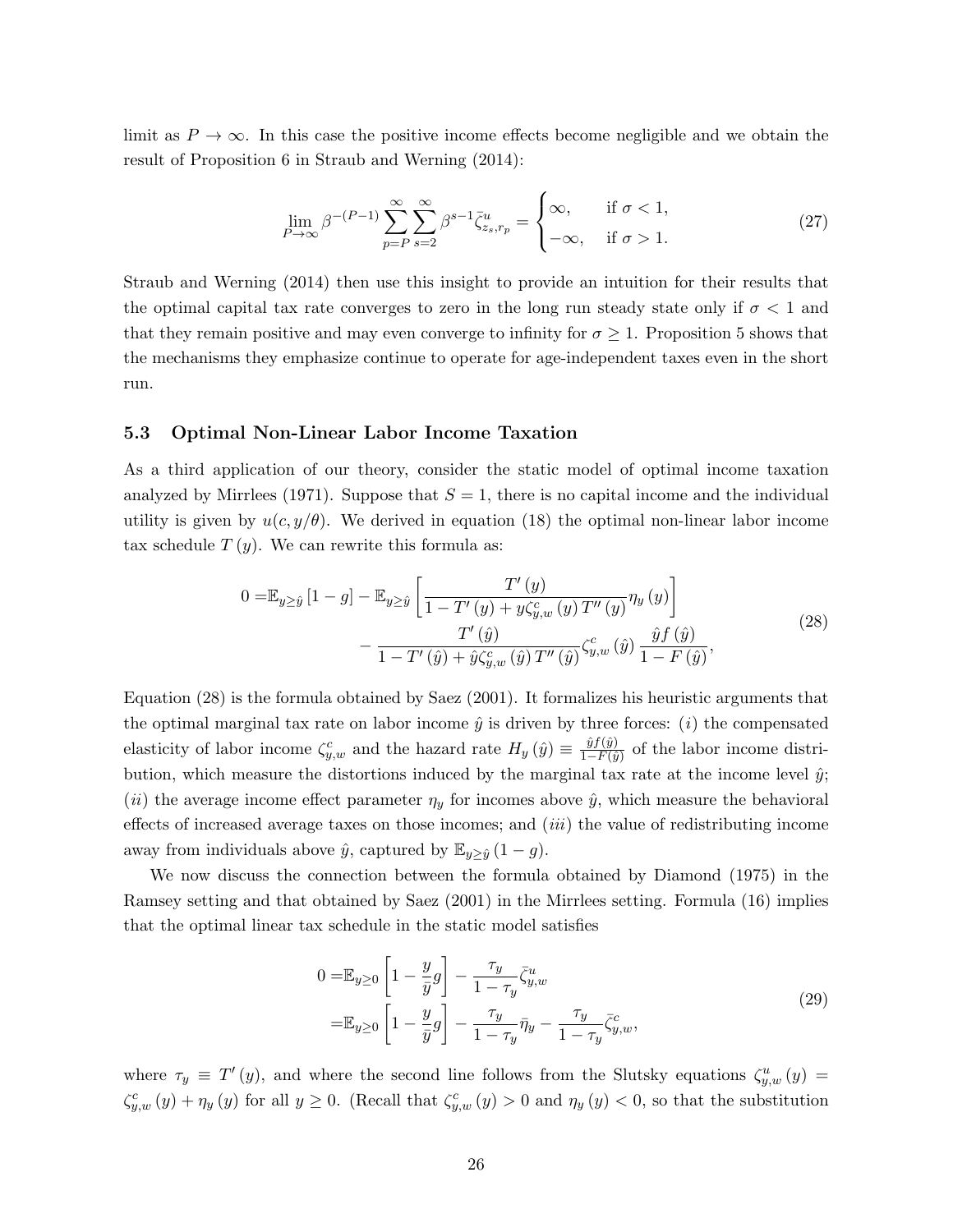effect of taxes tends to decrease tax revenue, while the income effects tend to increase it.) Formula (29) closely resembles the full optimum (28), with one key difference. The linear optimum cannot do better than balancing the mechanical effect of the perturbation with an average measure  $\bar{\zeta}_{y,w}^u$  of uncompensated elasticities  $\zeta_{y,w}^u(y)$  over the entire population  $y \geq 0$ , while the non-linear optimum (28) is able to disentangle the competing income and substitution components  $\zeta_{y,w}^c(y)$ ,  $\eta_y(y)$  of the individual elasticity, and to allocate both effects to different segments of the population (cf. the discussion in Section 4 following Proposition 3). Specifically, a planner that can use non-linear tax instruments is able to better fine-tune the distortions in the population, by imposing a higher marginal tax rate to the incomes  $y = \hat{y}$  where there is either a small fraction of individuals relative to those who pay the additional lump-sum tax (the hazard rate  $H_y(\hat{y})$  is small), or where the behavioral response  $\zeta_{y,w}^c(\hat{y})$  (resp.,  $\eta_y(\hat{y})$ ) to the increase in the marginal tax rate (resp., the total liability) is small (resp., large). We make this general principle of taxation more precise in the context of tax reforms in Section 6, where we show the tight connection between the linear and non-linear tax reforms when the baseline tax system is linear.

Equation (28) finally allows us to obtain asymptotic tax rates. Suppose that  $\mathbb{E}_{y\geq \hat{y}}g$ ,  $\zeta_{y,w}^c(\hat{y})$ ,  $\eta_y(\hat{y})$ , and  $H_y(\hat{y})$  converge to the respective limits  $g^{(\infty)}$ ,  $\zeta_{y,w}^{c,(\infty)}$ ,  $\eta_y^{(\infty)}$ , and  $H_y^{(\infty)}$  as  $\hat{y} \to \infty$ , and suppose moreover that  $\hat{y}T''(\hat{y}) \to 0$  as  $\hat{y} \to \infty$ . We then obtain the top marginal tax rates as:

$$
\lim_{\hat{y}\to\infty} \frac{T'(\hat{y})}{1 - T'(\hat{y})} = \frac{1 - g^{(\infty)}}{\zeta_{y,w}^{c,(\infty)} H_y^{(\infty)} + \eta_y^{(\infty)}}.
$$
\n(30)

This expression is derived formally by Saez (2001b).

## 5.4 Optimal Non-linear Labor and Capital Income Taxation

The previous sections showed that the benefit of increasing the sophistication of the tax instruments in a static model come from the ability to spread the distortions within the population. In this section we extend this insight to dynamic settings. Moreover, we use this example to illustrate how our techniques can be applied to problems for which it is hard to obtain analytical results using standard techniques.

We consider a simplified version of the economy considered by Conesa, Kitao and Krueger (2009). These authors study a tax system that is separable and non-linear in capital and labor income. Analyzing such taxes is difficult with either the traditional Ramsey approach (due to the non-linearity in labor taxes) or with the mechanism design techniques (due to the lack of explicit informational microfoundations for this tax schedule). For this reason Conesa, Kitao and Krueger (2009) additionally impose parametric restrictions on tax functions and numerically optimize over those parameters in a sophisticated computational model. We show how this problem can be handled using our approach.

Suppose that  $S = 2$  and the utility function has no income effects, as defined in (24). We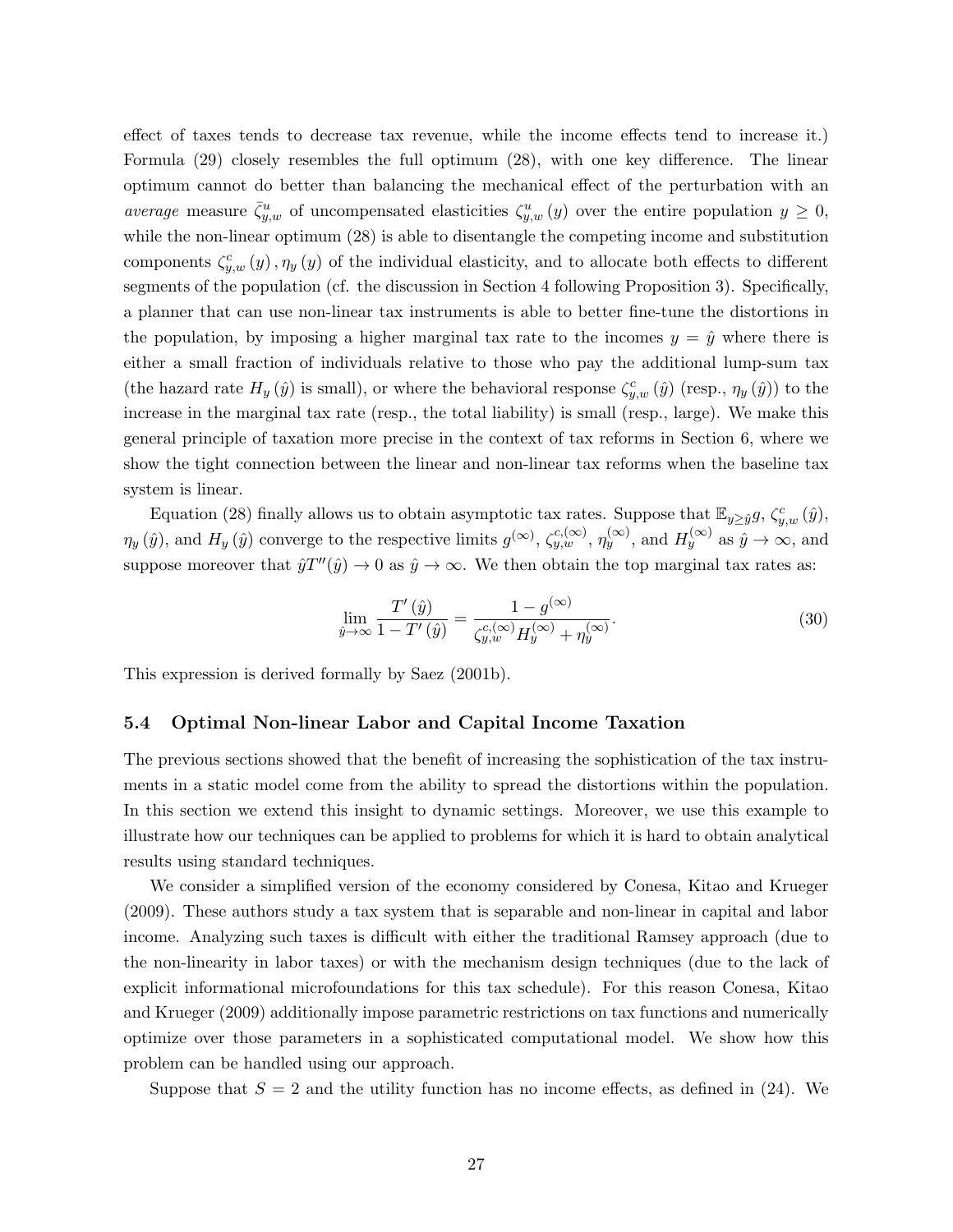are interested in deriving properties of the optimal taxes that are *separable*, age-dependent, and non-linear, so that the tax system consists of a non-linear labor income tax schedule  $T_{y,1}(y_1)$ in period one, and of separable non-linear labor and capital tax schedules  $T_{y,2}(y_2) + T_{z,2}(z_2)$  in period two.

We start by applying our general formulas  $(12)$  and  $(15)$  to the tax schedule on *labor income* in period  $s \in \{1,2\}$ , restricting the tax system to be separable between the various incomes. We obtain that the optimal labor income tax rate in period s at the income level  $\hat{y}_s$  is given by

$$
0 = \mathbb{E}_{y_s \ge \hat{y}_s} \left[ 1 - g_s \right] - \frac{T'_{y,s} \left( \hat{y}_s \right)}{1 - T'_{y,s} \left( \hat{y}_s \right) - \hat{y}_s \zeta_{y_s,w_s}^c \left( \hat{y}_s \right) T''_{y,s} \left( \hat{y}_s \right)} \bar{\zeta}_{y_s,w_s}^{c,(y_s = \hat{y}_s)} \frac{\hat{y}_s f \left( \hat{y}_s \right)}{1 - F \left( \hat{y}_s \right)} -\beta^{2-s} \mathbb{E}_{y_s \ge \hat{y}_s} \left[ \frac{T'_{z,2}(z)}{1 - T'_{z,2}(z) - z \zeta_{z_s,r_2}^c T''_{z,2}(z)} \hat{\eta}_{z_2,s} \right],
$$
\n
$$
(31)
$$

where  $\hat{\eta}_{z_2,s} = \eta_{z_2,2}$  if  $s = 2$ , and  $\hat{\eta}_{z_2,s} = (1 - T'_{z,2}(z)) \eta_{z_2,1}$  if  $s = 1$ . Since we assume that there are no income effects on labor supply, the first line of this expression is simply a dynamic version of (28). Note that only the own-price elasticities of labor income play a role: the cross-price elasticities of labor income and the compensated elasticities of capital income with respect to the labor income tax rate are equal to zero because there are no income effects and the baseline tax system is separable. However, the second line of (31) shows that in the dynamic environment, additional considerations play a role in the determination of the optimal labor income tax rates in either period. Higher labor taxes in period two increase incentives to save, captured by  $\eta_{z_2,2}$ , and hence affect revenue from capital income taxes. If the optimal marginal tax rate on capital income is positive, this increases government revenue and creates a force to increase the labor income taxes in period two, relative to the static model. The opposite effect holds for labor income taxes in period one.

Next, we apply formulas (12) and (15) to the tax schedule on capital income in period two. We obtain that the optimal capital income tax rate at the income level  $\hat{z}$  is characterized by

$$
0 = \mathbb{E}_{z \geq \hat{z}} [1 - g_2] - \mathbb{E}_{z = \hat{z}} \left[ \frac{T'_{z,2}(\hat{z})}{1 - T'_{z,2}(\hat{z}) - \hat{z} \zeta_{z_2, r_2}^c T''_{z,2}(\hat{z})} \zeta_{z_2, r_2}^c (y_1, y_2, \hat{z}) \frac{\hat{z} f_{\mathbf{x}}(y_1, y_2, \hat{z})}{1 - F_{z_2}(\hat{z})} \right] - \mathbb{E}_{z \geq \hat{z}} \left[ \frac{T'_{z,2}(z)}{1 - T'_{z,2}(z) - z \zeta_{z_2, r_2}^c T''_{z,2}(z)} \eta_{z_2, z} \right].
$$
\n(32)

The expectation operator in the second term of equation (32) appears because the elasticity  $\zeta_{z_2,r_2}^c$  may be different for agents with a given value of capital income  $z_2 = \hat{z}$ , if they have different labor incomes  $y_1$  and  $y_2$ . If the utility function is CARA, then the elasticities in the integrals do not depend on labor income and (32) is then conceptually identical to (28), since  $\mathbb{E}_{z=\hat{z}}\left[\frac{\hat{z}f_{\mathbf{x}}(y_1,y_2,\hat{z})}{1-F_{z_2}(\hat{z})}\right]$  $\frac{f_{\mathbf{x}}(y_1,y_2,\hat{z})}{1-F_{z_2}(\hat{z})}$  is equal to the hazard rate  $H_{z_2}(\hat{z}_2) = \frac{\hat{z}f_{z_2}(\hat{z})}{1-F_{z_2}(\hat{z})}$  $\frac{z_j z_2(z_j)}{1-F_{z_2}(\tilde{z})}$ ; the only differences are that the relevant elasticity and income distribution are those of capital income (there are no effects on labor income because of the functional form of the utility function and the separability of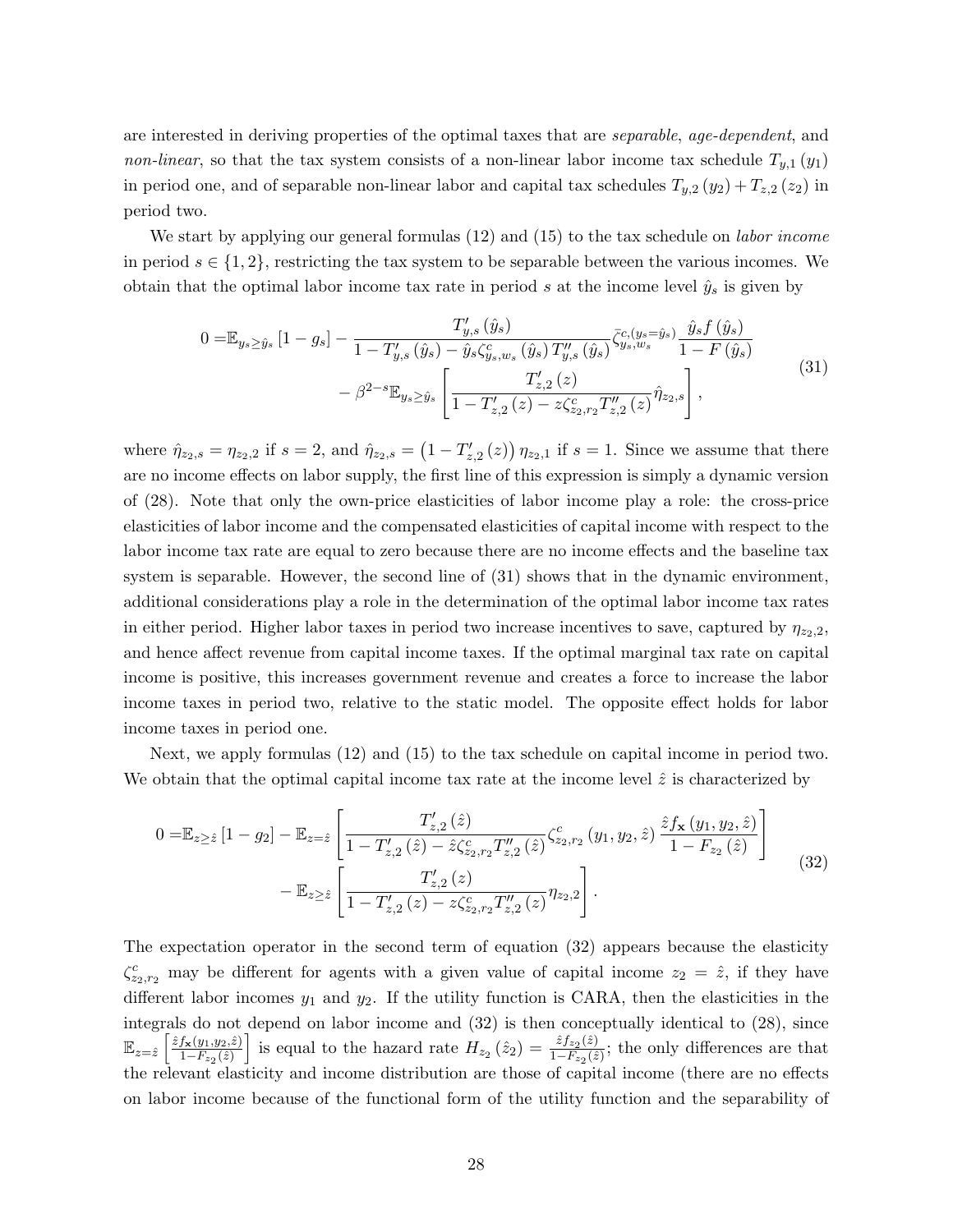the tax system). Therefore, formula (32) illustrates that the same general mechanisms that determine optimal labor income taxation also determine optimal capital income taxation. As in the case of labor income taxes, the size and the shape of the capital income tax schedule are determined by the hazard rates of the capital income distribution, and by the income and substitution effects of capital income in response to changes in the capital income tax rates.

The asymptotic marginal tax rate on capital income is given by the analogue of (30),

$$
\lim_{\hat{z}\to\infty}\frac{T_{2,z}'(\hat{z})}{1-T_{2,z}'(\hat{z})}=\frac{1-g_2^{(\infty)}}{\zeta_{z_2,r_2}^{c,(\infty)}H_{z_2}^{(\infty)}-\eta_{z_2,2}^{(\infty)}}.
$$

It can be futher shown (see Appendix) that if mobility at the top of the capital income distribution converges to zero, the same formula continues to apply for the top marginal tax rates in arbitrary S period economies. If, in addition, the capital income tax schedule  $T<sub>z</sub>$  is restricted to be age-independent, all the parameters are replaced with their compounded analogues along the lines of the analysis in Section 5.2.

## 5.5 Optimal Joint Taxation

We now apply our theory to the analysis of the optimal non-separable, non-linear tax system. We illustrate this approach in a simple static framework of optimal taxation of couples. We assume that the household maximizes the total surplus, i.e., the total consumption minus the sum of disutilities of labor. Both individuals choose their labor supply on the intensive margin.<sup>23</sup> The couple's preferences over consumption and labor income are given by

$$
\max_{c_1, c_2, y_1, y_2} u \left( c_1 + c_2 - \frac{1}{1 + 1/\zeta} \left( \frac{y_1}{\theta_1} \right)^{1 + 1/\zeta} - \frac{1}{1 + 1/\zeta} \left( \frac{y_2}{\theta_2} \right)^{1 + 1/\zeta} \right),
$$

and its budget constraint is

$$
c_1 + c_2 = y_1 + y_2 - T(y_1, y_2).
$$

In the Appendix, we show by applying formula (19) to this environment that the optimal tax system is characterized by the following partial differential equation: for all  $\boldsymbol{\theta} = (\theta_1, \theta_2) \in \mathbb{R}^2_+$ ,

$$
0 = (1 - g(\boldsymbol{\theta})) f_{\boldsymbol{\theta}}(\boldsymbol{\theta}) + \frac{\zeta}{1 + \zeta} \sum_{i=1}^{2} \sum_{j=1}^{2} \frac{\partial y_{-i}}{\partial \theta_{-j}} \frac{\partial}{\partial \theta_{j}} \left\{ \frac{\frac{\tau_{1}}{1 - \tau_{i}} \frac{\partial y_{\boldsymbol{\theta},1}}{\partial \theta_{i}} + \frac{\tau_{2}}{1 - \tau_{i}} \frac{\partial y_{\boldsymbol{\theta},2}}{\partial \theta_{i}}}{\frac{\partial y_{\boldsymbol{\theta},1}}{\partial \theta_{1}} \frac{\partial y_{\boldsymbol{\theta},2}}{\partial \theta_{2}} - \frac{\partial y_{\boldsymbol{\theta},1}}{\partial \theta_{2}} \frac{\partial y_{\boldsymbol{\theta},2}}{\partial \theta_{1}} \theta_{i} f_{\boldsymbol{\theta}}(\boldsymbol{\theta}) \right\},
$$
(33)

where the components of the Jacobian matrix  $\frac{\partial y_{\theta,i}}{\partial \theta_j}$  evaluated at the type  $\theta$  can be easily expressed explicitly as a function of the tax rates (see Appendix for details), so that (33) gives a complete characterization of the optimal tax rates given the exogenous distribution of types

<sup>&</sup>lt;sup>23</sup>Saez, Kleven, and Kreiner (2009) characterize the optimal joint tax system in the case where the secondary earner chooses labor supply on the participation margin only.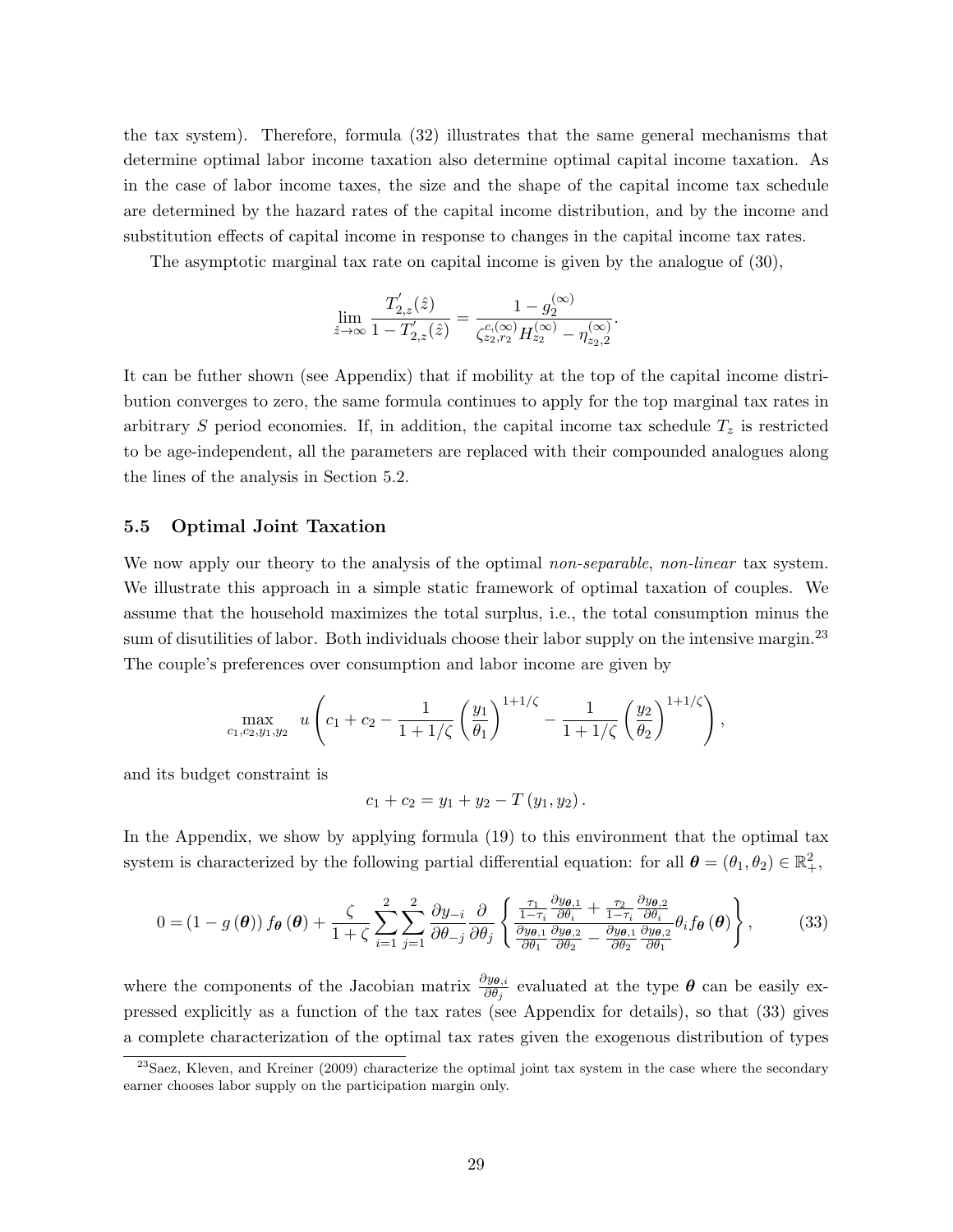$(\theta_1, \theta_2)$ . Formula (33) is useful because it allows us to reduce the problem of finding the optimal joint tax system in the economy as the solution to a PDE which can be computed numerically, without the need to solve for a complicated individual optimization problem. Note finally that this PDE generalizes to the two-dimensional environment the differential equation obtained in the static model of individual-based taxation of Mirrlees (1971), that is

$$
0 = (1 - g(\theta)) f_{\theta}(\theta) + \frac{d}{d\theta} \left\{ \frac{\tau}{1 - \tau} \frac{\zeta}{1 + \zeta} \theta f_{\theta}(\theta) \right\}
$$

which can be easily solved analytically to obtain the optimal tax rates of Diamond (1998).

## 6 Applications to Tax Reforms

In this section we use the tools developed in Section 4 to analyze the welfare gains of (small) reforms of the existing tax system. Computing such welfare gains is considerably simpler than solving for the optimal taxes as in Section 5. Finding the optimum requires either solving a partial differential equation (19) using explicit assumptions on the form of the utility function or applying equations derived in Proposition 3 with some assumptions on the values of the relevant elasticities at the optimal system.<sup>24</sup> On the other hand, the welfare effects of reforming the existing system depend on the labor and capital income elasticties that can be readily estimated empirically under the current tax system. Once these elasticities are known, the welfare gains can be computed directly using Proposition 2 without solving differential equations.

In this section we illustrate an application of this approach by considering a simple version of a lifecycle model. We assume that individuals live for S periods and have Greenwood, Hercowitz and Huffman (1988) preferences

$$
\frac{1}{1-\sigma} \sum_{s=1}^{S} \beta^{s-1} \left( c_s - \frac{1}{1+1/\zeta_s} l_s^{1+1/\zeta_s} \right) ^{1-\sigma}.
$$

Note that we allow the elasticity of labor supply  $\zeta_s$  to depend on age. We assume that the baseline tax system does not depend on the age of the individual and is separable between labor and capital incomes within and across time periods. We assume that capital income is taxed at a constant rate  $\tau_z$ , while labor income y is taxed non-lineary with a tax function  $T(\cdot)$ :

$$
T_s(\mathbf{x}) = T(y_s) + \tau_z z_s, \text{ for all } s = 1, \dots, S. \tag{34}
$$

Individuals are heterogeneous in their initial capital stock  $k_0$  and face the same after-tax interest rate equal to  $\beta^{-1}$ . The individuals are also heterogeneous in labor productivity  $\theta_s$  (so

 $^{24}$ For example, the "sufficient statistics" literature (see, e.g. Chetty 2009) takes the latter approach and often assumes that elasticities evaluated at the current tax system provide a good approximation to the elasticities at the optimal tax schedule.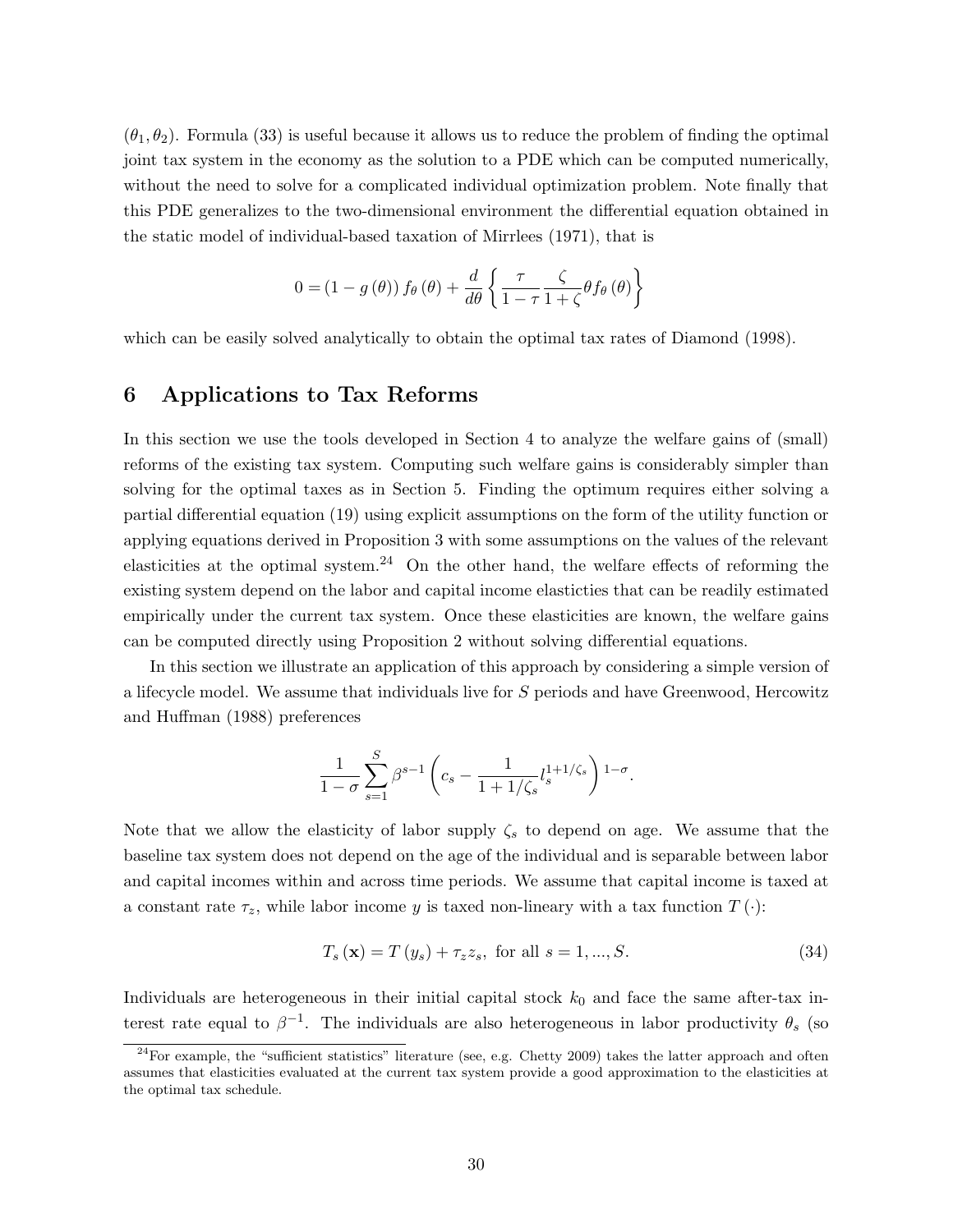that labor income is  $y_s = \theta_s l_s$ ) and this productivity may change over time. We choose this specification both because it allows us to illustrate the main effects transparently, and because these assumptions on preferences and taxes are often used in applied work on optimal taxation. It is straightforward to extend our methods to other specifications of taxes and preferences.

### 6.1 Separable Income Taxation

Our baseline system is separable between capital and labor taxes and in this section we consider only tax reforms that preserve this separability. We start with capital taxation. Recall from our discussion in Section 5.1 that the Gateaux differential of social welfare  $\delta \mathscr{W}(\mathscr{T}, h_L)$  with respect an age-independent linear perturbation of the capital tax rate,  $h_L(z) \equiv z$ , can be written as

$$
\delta \mathscr{W}(\mathscr{T},h_L) = \sum_{p=1}^{S} \gamma_p \left\{ \mathbb{E} \frac{z_p}{\bar{z}_p} \left[ 1 - g_p \right] - \frac{\tau_z}{1 - \tau_z} \dot{\zeta}_p^c - \frac{\tau_z}{1 - \tau_z} \mathring{\eta}_p \right\}.
$$

This derivative represents the monetary value of the welfare gain (or loss, if it is negative) of a small increase in the tax rate on capital. This formula can be used directly with empirical estimates of the population-average elasticities  $\zeta_p^c$  and  $\eta_p$  to compute the gains from changes in the tax rates.

We can extend this analysis to quantify the gains of introducing non-linear capital taxes.<sup>25</sup> Specifically we design perturbations that isolate the effect of increasing the capital income tax rate only at the income level  $\hat{z}$ . We choose the numbers  $\hat{z} > 0$ ,  $\hat{z}' > \hat{z}$  and define the periodp perturbation  $h_p$  as  $h_p(z) = (z - \hat{z})$  on  $[\hat{z}, \hat{z}']$ , and  $h_p(z) = (\hat{z}' - \hat{z})$  on  $[\hat{z}', \infty)$  for all  $p \in$  $\{1, \ldots, S\}$ . As described in Section 2 (details in the Appendix), we appropriately smooth out the kinks that this perturbation generates at the points  $\hat{z}$  and  $\hat{z}'$ . We finally define a sequence  $\{h_p^n\}_{n\in\mathbb{N}}$  of such perturbations, with  $(\hat{z}'-\hat{z})\to 0$ . At each point in the sequence, we compute the Gateaux differential of social welfare in that direction and focus on the limit as  $n \to \infty$  and hence  $||h_p^n|| \to 0$ .

This pertubation increases the marginal taxes on capital income in a small neighborhood of  $\hat{z}$ and the average taxes on all capital incomes above  $\hat{z}$ . We evaluate the welfare gains normalized by the fraction of agents affected by perturbation, which we define as:

$$
\Gamma\left(\hat{z}\right) = \frac{\lim_{n \to \infty} \sum_{p=1}^{S} \left\|h_p^n\right\|^{-1} \delta \mathscr{W}\left(\mathscr{T}, h_p^n\right)}{\sum_{p=1}^{S} \beta^{p-1} \left(1 - F_{z,p}\left(\hat{z}\right)\right)}
$$

Applying our general formula (12) yields the following welfare effect:

$$
\Gamma\left(\hat{z}\right) = \sum_{p=1}^{S} \gamma_{p,\hat{z}} \left\{ \mathbb{E}_{z_p \geq \hat{z}} \left[1 - g_p\right] - \frac{\tau_z}{1 - \tau_z} \dot{\zeta}_p^c \frac{\hat{z} f_{z_p}\left(\hat{z}\right)}{1 - F_{z_p}\left(\hat{z}\right)} - \frac{\tau_z}{1 - \tau_z} \dot{\eta}_p \right\},\tag{35}
$$

.

<sup>&</sup>lt;sup>25</sup>A number of authors proposed non-linear, often progressive taxation of capital, e.g., Farhi and Werning (2010).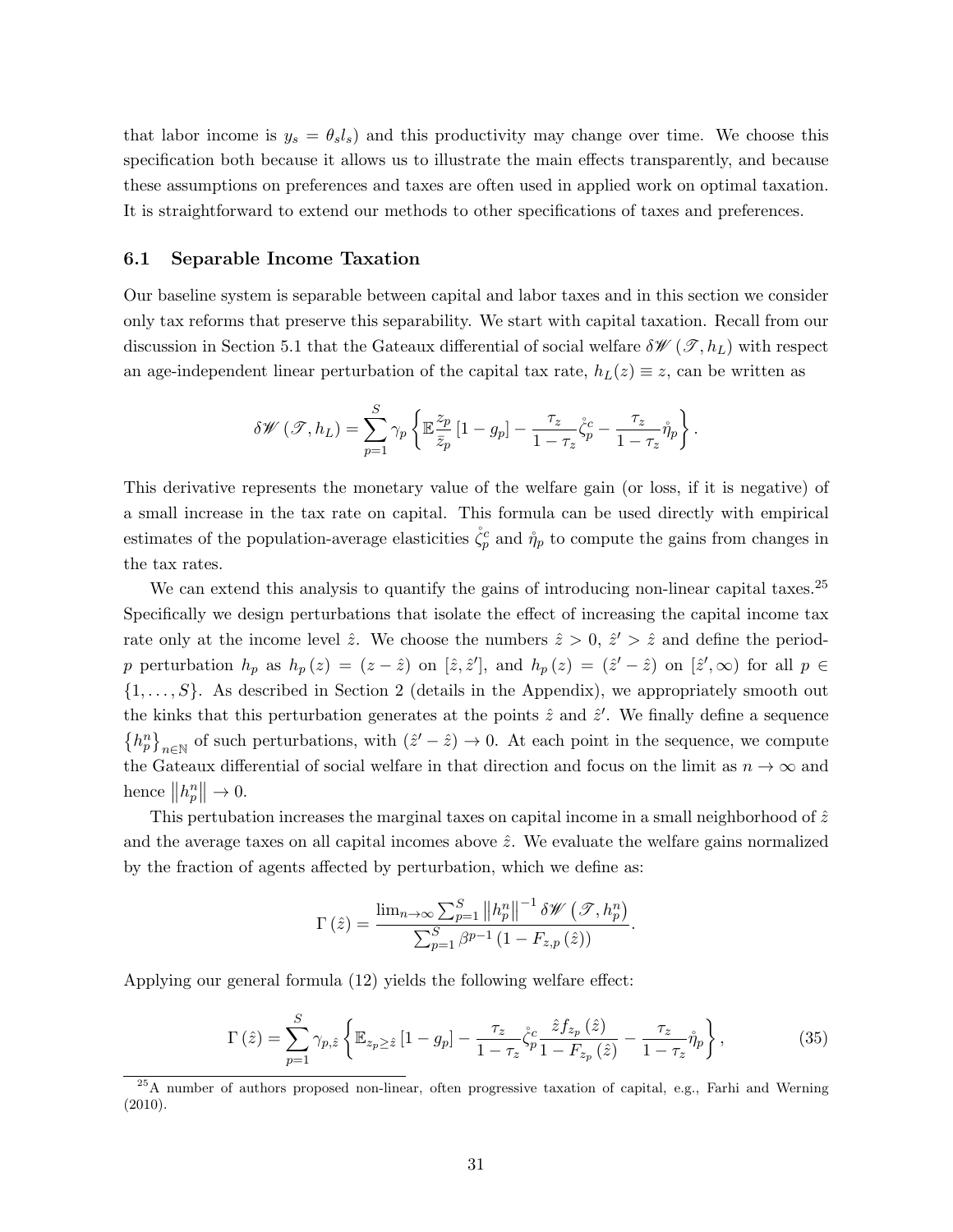where the weights, compounded compensated elasticity and compounded income effect are respectively defined by:

$$
\gamma_{p,\hat{z}} = \frac{\beta^{p-1} (1 - F_{p,z}(\hat{z}))}{\sum_{s=1}^S \beta^{s-1} (1 - F_{z,s}(\hat{z}))}, \quad \zeta_p^c = \sum_{s=2}^S \beta^{s-p} \bar{\zeta}_{z_s, r_p}^{c, (z_p = \hat{z})}, \text{ and } \quad \mathring{\eta}_p = \sum_{s=2}^S \beta^{s-p} \bar{\eta}_{z_s, p}^{(z_p \geq \hat{z})}.
$$

We make several observations about this expression. First, we show in the Appendix that

$$
\delta \mathscr{W}(\mathscr{T}, h_L) = \int_0^\infty \Gamma(\hat{z}) \, d\hat{z}.\tag{36}
$$

This equation states that the sum of the welfare gains from increases in the marginal tax rates at every given level of capital income  $\hat{z}$  is equal to the welfare gain from a linear increase in marginal taxes on all incomes. As long as the function  $\Gamma$  is not constant with income, i.e., increasing tax rates at  $\hat{z}$  yields different gains than doing so at  $\hat{z}'$ , non-linear capital taxes lead to higher welfare. Welfare gains are achieved by lowering tax rates at those levels of capital income for which  $\Gamma(\hat{z})$  is negative and increasing them at levels of capital incomme for which  $\Gamma(\hat{z})$  is positive. Bigger changes in tax rates are typically desirable for those  $\hat{z}$  that have the largest values of  $|\Gamma(\hat{z})|$ .

We now explore which factors affect the variablility of  $\Gamma(\cdot)$  in  $\hat{z}$ . There are three terms in the expression for Γ that capture (i) the welfare gains and losses from redistribution,  $\mathbb{E}_{z_p\geq \hat{z}}[1-g_p];$ (*ii*) the behavioral effects due to higher marginal tax rates,  $\zeta_p^c \frac{\hat{z} f_{zp}(\hat{z})}{1-F_{z_n}(\hat{z})}$  $\frac{z_j z_p(z)}{1-F_{z_p}(\hat{z})}$ ; and  $(iii)$  the behavioral effects due to higher average tax rates,  $\mathring{\eta}_p$ . The behavioral effects can be measured empirically or deduced theoretically from the assumed functional form of the utility function. In general, if the government is redistributive,  $\mathbb{E}_{z_p\geq \hat{z}}[1-g_p]$  is increasing in  $\hat{z}$ . If at the top of the wealth distribution individuals do not earn any labor income, then the elasticity  $\dot{\zeta}_p^c$  is constant and equal to  $\sigma^{-1}$ ,<sup>26</sup> and the functional form for the utility function implies that  $\mathring{\eta}_p$  is independent of  $\hat{z}$ . The last component in equation (35) that depends on  $\hat{z}$  is the hazard rate of the capital income (or wealth) distribution  $H_{z,p}(\hat{z}) \equiv \frac{\hat{z} f_{z,p}(\hat{z})}{1-F_z(\hat{z})}$  $\frac{z_j z_p(z)}{1-F_{z_p}(\hat{z})}$ . If this hazard rate has a weakly decreasing tail for all high enough  $\hat{z}$ , then we obtain that  $\Gamma$  is increasing in  $\hat{z}$ . In this case the same increase in the marginal tax rate generates larger welfare benefits if applied to higher levels of income. This suggests that progressive capital taxation is desirable for high levels of capital income.

The conclusion about the desirability of progressive capital tax reform is sensitive to assumptions about the hazard rate of the distribution of capital income  $F<sub>z</sub>$  and the behavior of

$$
\bar{\zeta}_{z_s,r_p}^{c,(z_p=\hat{z})} \propto \frac{1}{\hat{z}} \sigma^{-1} \mathbb{E}\left[c_p - \frac{l_p^{1+1/\zeta}}{1+1/\zeta} \, | z_p = \hat{z}\right].
$$

<sup>&</sup>lt;sup>26</sup>More generally, with labor income we can show that the elasticity of capital depends on  $\hat{z}$  through:

If labor income is equal to zero, then assuming that the average capital income in period  $(p + 1)$  among individuals with period-p capital income  $\hat{z}$  is exactly  $\hat{z}$ , i.e.,  $\mathbb{E}[z_{p+1} | z_p = \hat{z}] = \hat{z}$ , it is easy to show (writing  $c_p = Rk_{p-1} - k_p$ ) that  $\bar{\zeta}_{z_s,r_p}^{c,(z_p=z)}$  is a constant independent of  $\hat{z}$  and  $\dot{\zeta}_p^c = \sigma^{-1}$ .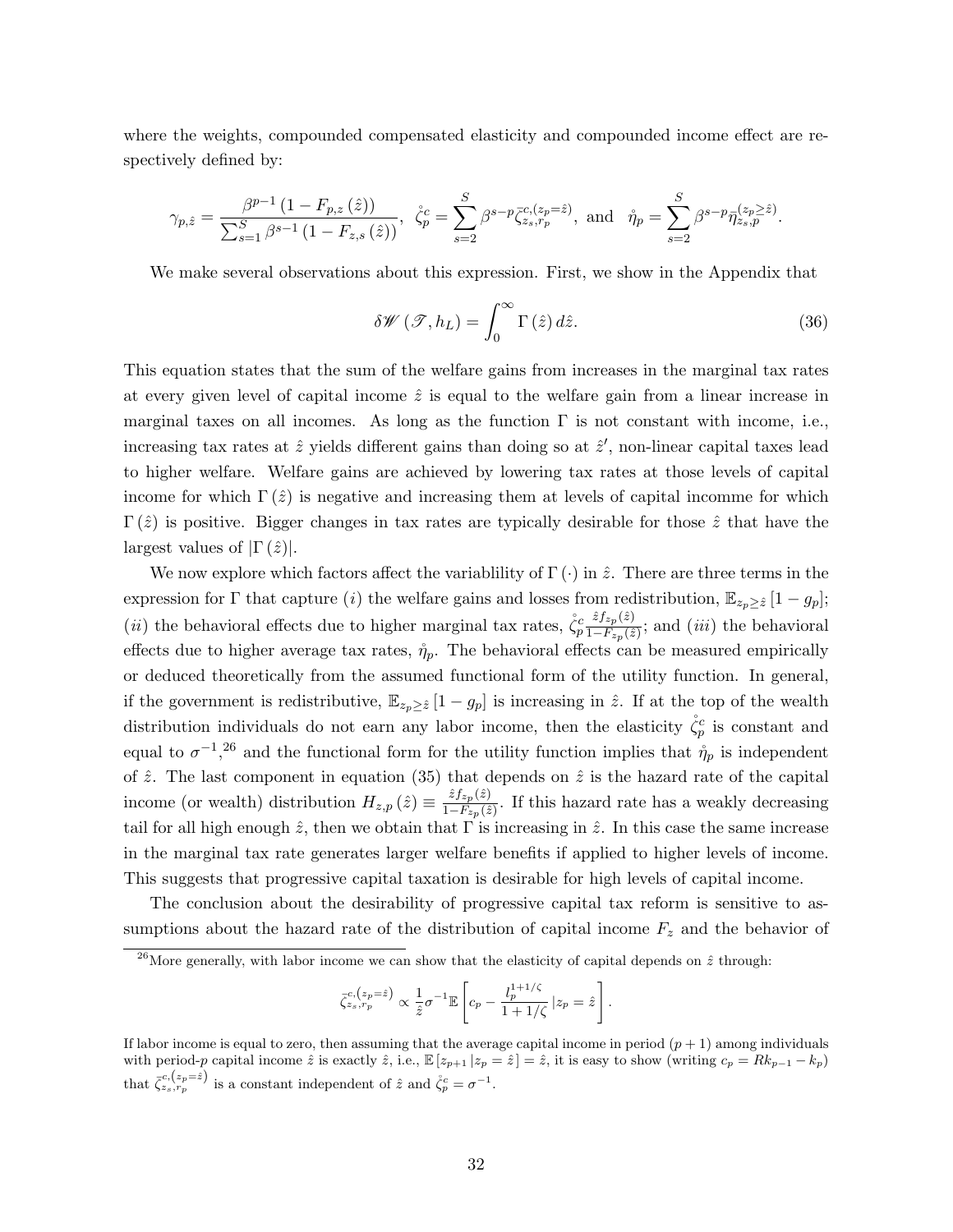the elasticity of capital income  $\zeta_p^c$  as a function of  $\hat{z}$ . For example, if we assume that  $F_z$  is Pareto-log-normal rather than Pareto after a given finite threshold, then the hazard rate  $H_{p,z}$ is increasing at the tail and for a wide range of parameters it is possible to show that  $\mathring{\zeta}_p^c H_{z,p}(\hat{z})$ is increasing. In this case whether  $\Gamma$  increases or decreases in the right tail depends on the relative strenths of the redistributive versus behavioral effects. The behavioral effect, which favors regressive reforms in this case, dominates if the government is very redistributive and assigns low weights to individuals with a lot of wealth. For example, if the government is Rawlsian or, more generally, assigns Pareto weights 0 to all agents above a certain wealth threshold, then  $\mathbb{E}_{z_p\geq \hat{z}}[1-g_p]=1$  for all  $\hat{z}$  sufficiently high. In this case  $\Gamma$  is a decreasing function in the right tail.<sup>27</sup> To illustrate the quantitative gains from higher marginal taxes for high income, assume that initial capital distribution has a Pareto tail with coefficient 1.5 and that capital income tax rates in the baseline system are 50%.<sup>28</sup> Then in the limit as  $\hat{z} \to \infty$  the welfare gains from increasing marginal rates are equal to  $1-1.5\sigma^{-1}$ . Therefore they are positive if the elasticity of the intertemporal substitution is less than 2/3.

Analogous arguments apply to reforms of labor income taxation. Welfare gains from increasing marginal taxes at income level  $\hat{y}$  are given by

$$
\Gamma\left(\hat{y}\right) = \sum_{p=1}^{S} \Gamma_p\left(\hat{y}\right) \equiv \sum_{p=1}^{S} \gamma_{p,\hat{y}} \left\{ \mathbb{E}_{y_p \ge \hat{y}} \left[1 - g_p\right] - \frac{T'\left(\hat{y}\right)\zeta_p}{1 - T'\left(\hat{y}\right) + \hat{y}\zeta_p T''\left(\hat{y}\right)} \frac{\hat{y}f_{y_p}\left(\hat{y}\right)}{1 - F_{y_p}\left(\hat{y}\right)} - \frac{\tau_z}{1 - \tau_z} \mathring{\eta}_p \right\},\tag{37}
$$

which shows the same three forces that we discussed in capital income taxation. As in the case of capital taxation, variability of  $\Gamma$  in  $\hat{y}$  determines the welfare gains from non-linear tax reform. A useful benchark to consider is the one in which the baseline labor income taxes are linear, individual productivity is constant, and the government is highly redistributive, e.g. Ralwsian. In this case, the terms  $\frac{T'(\hat{y})\zeta_p}{1-T'(\hat{y})+\hat{y}\zeta}$  $\frac{T'(\hat{y})\zeta_p}{1-T'(\hat{y})+\hat{y}\zeta_pT''(\hat{y})}$  and  $\mathring{\eta}_p$  are constant and  $\mathbb{E}_{y_p\geq \hat{y}}[1-g_p]$  is equal to 1 for almost all  $\hat{y}$ . In this case the shape of the gains Γ is determined by the shape of  $H_y(\hat{y}) \equiv \frac{\hat{y}f_y(\hat{y})}{1-F_y(\hat{y})}$  $\frac{y_{Jy}(y)}{1-F_y(\hat{y})}$ . If the hazard rate of labor income is inversely U-shaped, as documented for example by Saez (2001) for the U.S., then the benefits from increasing marginal tax rates are U-shaped.

We can use equation (37) to illustrate the sources of gains from switching from age-independent to age-dependent taxation. In particular,  $\Gamma_p(\hat{y})$  measures the welfare gains from changing tax rates only for individuals of age p who earn income  $\hat{y}$ . The total gain  $\Gamma(\hat{y})$  is equal to the sum of the age-dependent gains,  $\Gamma_p(\hat{y})$ . The more  $\Gamma_p$  varies in p, the larger the gain are from agedependent labor taxation. We can thus use expressioon (37) to illustrate some recent arguments in favor of age-dependent taxation. Kremer (1999) argued for age-dependent labor taxation on

<sup>&</sup>lt;sup>27</sup>We are not aware of any empirical work that systematically documents empirical properties of the hazard rate  $H_{z,p}(\hat{z})$  of capital income. Saez (2001) used the IRS tax return data to study the hazard rate for wage income and showed that that it exhibits an inverse U-shaped pattern.

<sup>&</sup>lt;sup>28</sup>The numbers are chosen to capture some stylized facts about distribution of income and tax rates in the U.S. Nirei and Souma (2007) estimate the Pareto tail of wealth distribution in the U.S. to be 1.5, while Saez estimates the Pareto tail of labor income (wages) to be 2 around 2. Prante and John (2013) argue that top effective marginal tax rates in the U.S. for both labor and interest income are about 50%.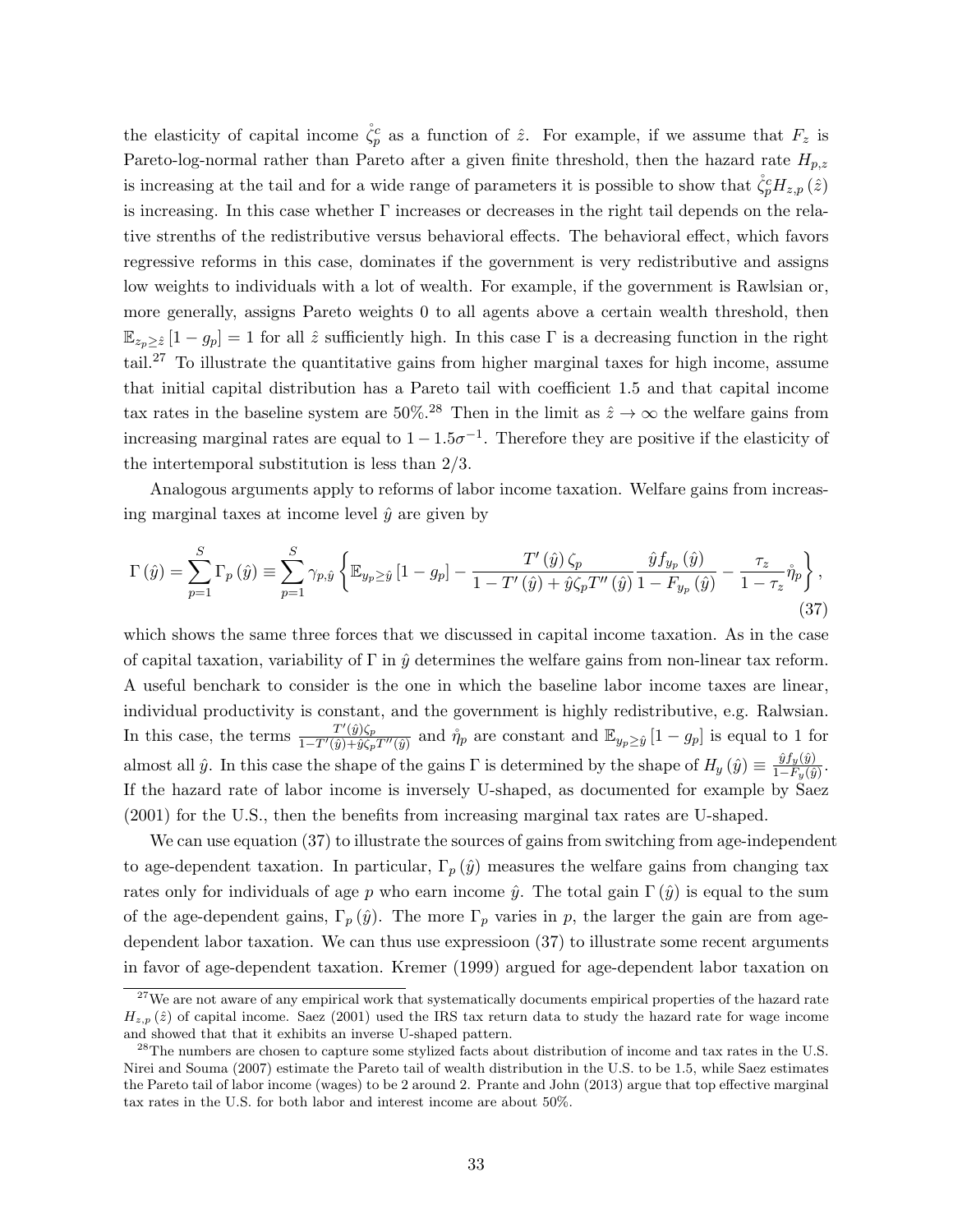the ground that the labor supply elasticity  $\zeta_p$  varies systematically with age p, while Weinzierl (2011) explored variation in the age-dependent distribution of income, that can be summarized by  $H_{y,p}(\hat{y}) \equiv \frac{\hat{y}f_{y,p}(\hat{y})}{1-F_{y,p}(\hat{y})}$  $\frac{g_{Jyp}(g)}{1-F_{yp}(\hat{g})}$ . The quantitative magnitude of this variation can be calculated directly using (37). This formula also shows that, as long as the capital income tax rate is not zero, the age-dependent income effect of savings  $\eta_p$  introduces an additional source of variability in welfare gains, as discussed in Section 5.4. In our economy it is easy to show that

$$
\frac{1}{1-\tau_z}\mathring{\eta}_p = \beta r \left( \frac{1}{1-\beta} - \frac{\beta^S}{1-\beta^S}S - p \right).
$$

To give a sense of the magnitude of these numbers, we suppose that  $S = 40, \beta = 0.97,$  and  $\tau_z = 50\%$  and calculate that the behavioral effects on savings from higher labor income taxes at age p increase revenue by:

$$
-\frac{\tau_z}{1-\tau_z}\mathring{\eta}_p = \begin{cases}\n-0.47 & \text{if } p = 1 \text{ (age 21)}, \\
0.10 & \text{if } p = 20 \text{ (age 40)}, \\
0.70 & \text{if } p = 40 \text{ (age 60)}.\n\end{cases}
$$

This indicates that, all else being equal, positive taxation of savings favors higher labor taxes later in life. Note that these numbers are substantial, reaching an additional benefit of ¢73 per dollar increase in the statutory tax liability.

### 6.2 Joint Income Taxation

The baseline tax system (34) is initially separable between incomes, both across periods (there is no history-dependence) and within periods (labor and capital incomes are not jointly taxed). In this section, we characterize the welfare gains from introducing joint taxation. That is, we allow taxes on income  $x_i$  to depend not only on the level of  $x_i$ , but also on the levels of other incomes  $x_i$ . Such taxes arise in several different contexts. In the U.S., many social insurance programs and the Social Security system condition their payments both on current labor earnings and on the history of past earnings. Some programs are also often asset-tested, i.e., individuals are eligible to participate if their labor earnings are low and their assets are below a certain treshold. Finally, the individual tax bill depends jointly on income from labor and capital.

The non-separable tax reforms that we consider consist of increasing the marginal tax rate on income  $x_i$  at the level  $\hat{x}_i$  (hence the average tax rates increase on  $x_i \geq \hat{x}_i$ ) conditional on earning more than the threshold  $\hat{x}_j$  of income  $x_j$ , i.e.,  $x_j \geq \hat{x}_j$ . Since we consider perturbations that leave the tax function continuous, this reform also raises marginal tax rates on income  $x_j$ at level  $\hat{x}_j$ , conditional on  $x_i \geq \hat{x}_i$ . This joint pertubation is shown in Figure 2, where the dark (resp., light) surface represents the baseline (resp., perturbed) tax function.

We showed in the previous sections that the welfare effects of *separable* perturbations are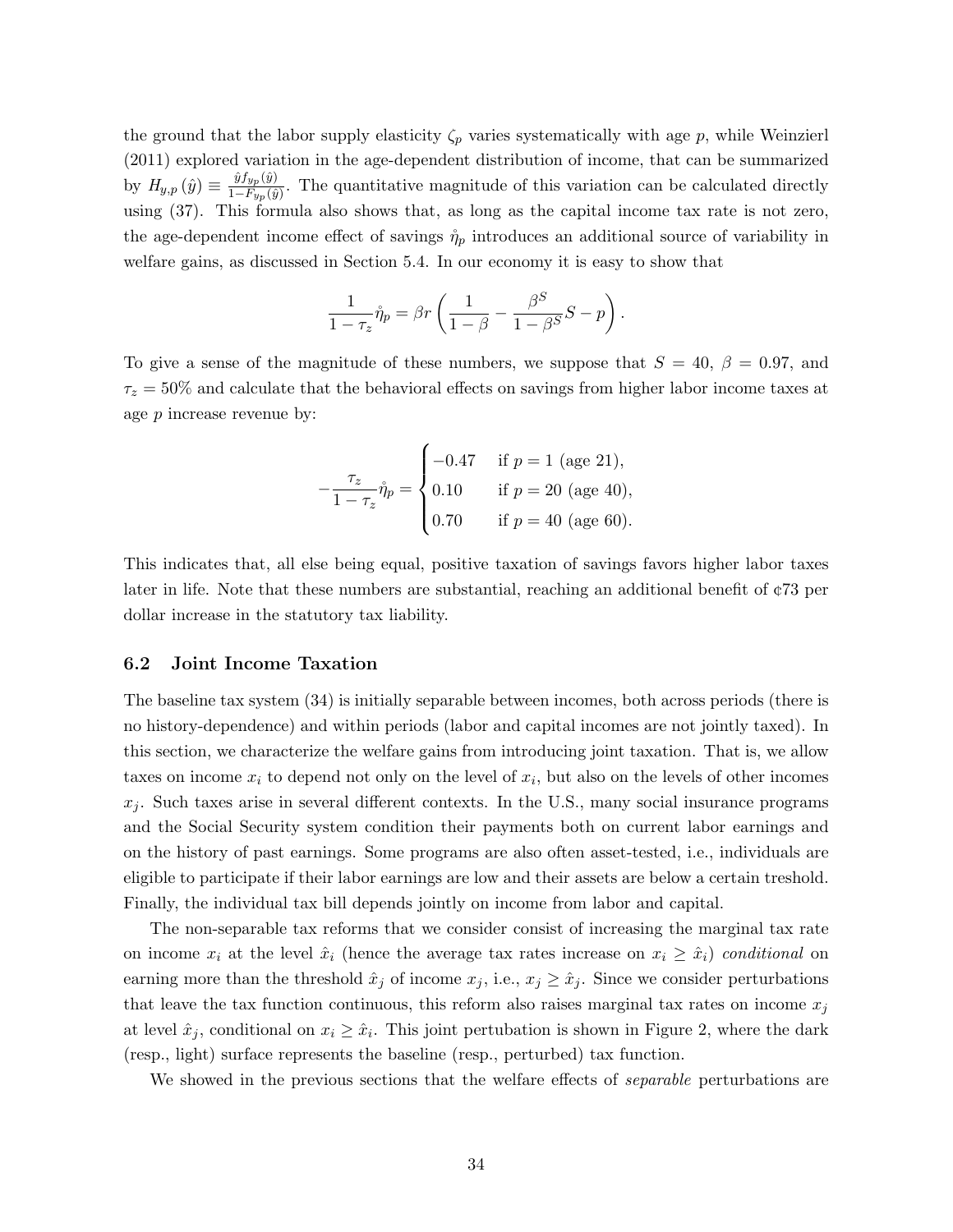



determined by the fraction of individuals above the base of the perturbation relative to the fraction at the base, summarized by the hazard rate  $H_{x_i}$  of the distribution of income  $x_i$ . The generalization of the hazard rate to two dimensions of income  $(x_i, x_j)$  is captured by

$$
H_{x_i,x_j}\left(\hat{x}_i\left|\hat{x}_j\right.\right) \equiv \frac{\hat{x}_i \int_{\hat{x}_j}^{\infty} f_{x_i,x_j}\left(\hat{x}_i,x_j\right) dx_j}{\int_{\hat{x}_i}^{\infty} \int_{\hat{x}_j}^{\infty} f_{x_i,x_j}\left(x_i,x_j\right) dx_i dx_j}.
$$

The denominator is the fraction of agents who face an increase in their average tax liability. The numerator is the fraction of agents who face an increase in their marginal tax rate on income  $x_i$ , scaled by the income threshold  $\hat{x}_i$ .

We first consider introducing joint taxation of labor income across periods, i.e., historydependence. That is, we increase the marginal tax rate on labor income  $\hat{y}_p$  in period p conditional on  $y_{p-1} \geq \hat{y}_{p-1}$ . The welfare gain of this tax reform is given by

$$
\Gamma_{\hat{y}_p, \hat{y}_{p-1}} = \mathbb{E}_{y_{p-1} \ge \hat{y}_{p-1}} [1 - g_p] - \frac{\tau_z}{1 - \tau_z} \mathring{\eta}_p \n- \frac{T'(\hat{y}_p) \zeta_p}{1 - T'(\hat{y}_p) + \hat{y}_p \zeta T''(\hat{y}_p)} H_{y_{p-1}, y_p}(\hat{y}_p | \hat{y}_{p-1}) \n- \frac{T'(\hat{y}_{p-1}) \zeta_{p-1}}{1 - T'(\hat{y}_{p-1}) + \hat{y}_{p-1} \beta \zeta_{p-1} T''(\hat{y}_{p-1})} H_{y_{p-1}, y_p}(\hat{y}_{p-1} | \hat{y}_p).
$$
\n(38)

The first three terms of expression  $(38)$  are the analogue of the period-p age-dependent perturbation of the labor income tax rates discussed in Section 6.1, the main difference being that now the region over which the individual effects of the perturbation are summed is further restricted to the households earning more than  $\hat{y}_{p-1}$  in period  $(p-1)$ . The last term is a novel term that appears because this perturbation distorts the labor supply decisions around the  $\hat{y}_{p-1}$  treshold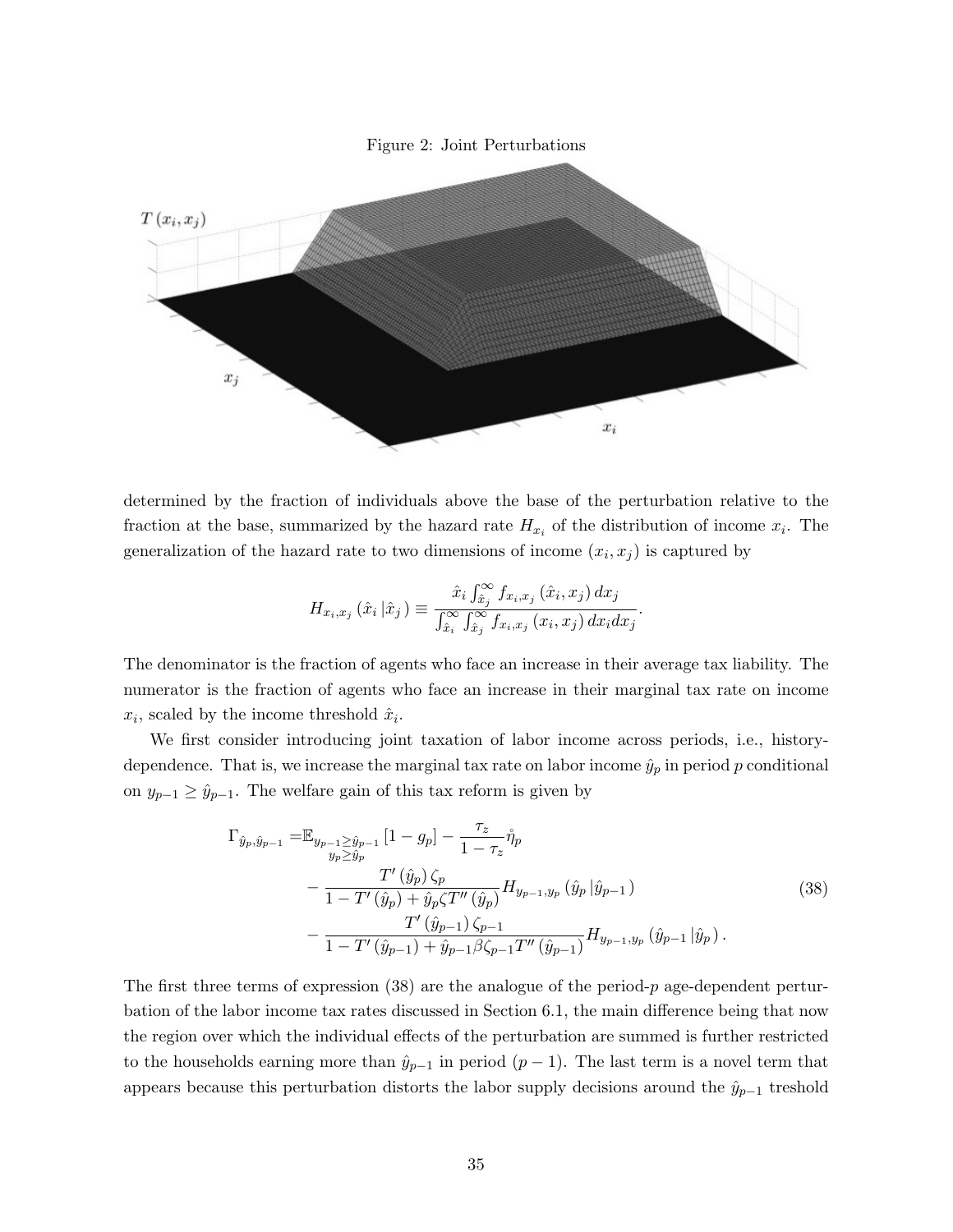in period  $(p-1)$ .

The benefits of the joint pertubation come from two sources. First, by conditioning redistribution on past income, the government can better target its redistributive effort, as summarized in the term  $\mathbb{E}_{y_{p-1}\geq \hat{y}_{p-1},y_p\geq \hat{y}_p}[1-g_p]$ . Conditional on a given level of earnings  $y_p$  in period p, society generally values differently the welfare of households who have a different history of labor earnings in the previous periods. History-dependence in taxation allows the government to tailor taxes to those social preferences. Second, conditioning taxes on past earnings allows the government to raise more tax revenue with less distortions.

To illustrate the latter effect, suppose that for all p, the marginal distribution of income  $y_p$ has a Pareto tail with coefficient  $a_p$ , so that for high  $\hat{y}_p$  we have

$$
\mathbb{P}\left(y_p \geq \hat{y}_p\right) = c_p \cdot \left(\hat{y}_p\right)^{-a_p}
$$

Furthermore, assume that joint distribution of  $y_{p-1}$  and  $y_p$  at the tails can be summarized by the (survival) Clayton copula<sup>29</sup>

$$
\mathbb{P}(y_{p-1} \ge \hat{y}_{p-1}, y_p \ge \hat{y}_p) = \left( \left[ \mathbb{P}(y_{p-1} \ge \hat{y}_{p-1}) \right]^{-\rho} + \left[ \mathbb{P}(y_p \ge \hat{y}_p) \right]^{-\rho} - 1 \right)^{-\rho} \tag{39}
$$

.

for  $\rho > 0$ . The limit as  $\rho \to 0$  represents the case where  $y_p$  and  $y_{p-1}$  are comonotone (in particular, perfectly correlated), that is, all the agents with a given income in period  $p-1$  also earn the same income in period p. The limit as  $\rho \to \infty$  represents the case where labor earnings in the two periods are drawn independently from each other. In this case the conditional hazard rates are given by

$$
H_{y_{p-1},y_p}(\hat{y}_p|\hat{y}_{p-1}) = \frac{a_p [\mathbb{P}(y_p \ge \hat{y}_p)]^{-1/\rho}}{[\mathbb{P}(y_p \ge \hat{y}_p)]^{-1/\rho} + [\mathbb{P}(y_{p-1} \ge \hat{y}_{p-1})]^{-1/\rho} - 1}.
$$

Suppose that the Pareto coefficient  $a_p$  and the elasticity of labor supply  $\zeta_p$  are independent of age p, that there are no savings (or that  $\tau = 0$ ), and that the baseline labor income taxes are chosen to maximize tax revenue collected from the agents with sufficiently high earnings. Under these assumptions, using the analysis of Section 5, the marginal tax rates on high incomes are constant and satisfy  $T'(y)/(1-T'(y)) = (a\zeta)^{-1}$ . In this case the joint perturbation for sufficiently high labor incomes in both periods yields a revenue effect equal to

$$
\Gamma_{\hat{y}_p, \hat{y}_{p-1}} = 1 - (a\zeta)^{-1} \frac{\left[ \mathbb{P}\left(y_{p-1} \ge \hat{y}_{p-1}\right) \right]^{-1/\rho} + \left[ \mathbb{P}\left(y_p \ge \hat{y}_p\right) \right]^{-1/\rho}}{\left[ \mathbb{P}\left(y_{p-1} \ge \hat{y}_{p-1}\right) \right]^{-1/\rho} + \left[ \mathbb{P}\left(y_p \ge \hat{y}_p\right) \right]^{-1/\rho} - 1}.
$$

This expression implies that  $\Gamma_{\hat{y}_p, \hat{y}_{p-1}} < 0$  for all  $\rho$ , which implies that the separable tax system is not optimal. Specifically, a joint perturbation that decreases the marginal tax rates on incomes  $\hat{y}_{p-1}$  and  $\hat{y}_p$ , and hence reduces the average tax rates for individuals with incomes  $y_{p-1} \geq \hat{y}_{p-1}$ 

<sup>&</sup>lt;sup>29</sup>This joint distribution is a generalization of the bivariate Pareto distribution, obtained for  $a_p = a_{p-1} = \rho$ .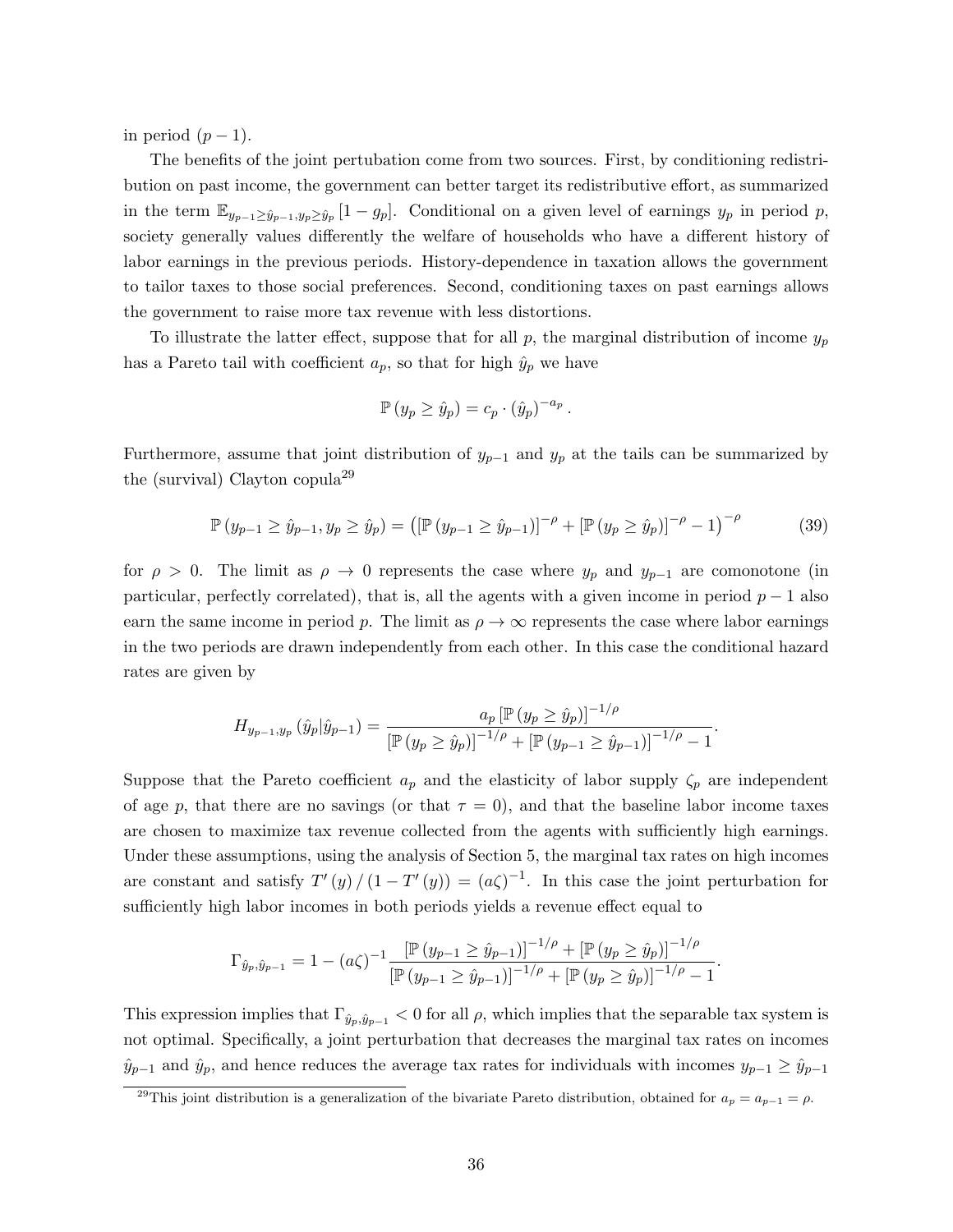in period  $p-1$  and  $y_p \geq \hat{y}_p$  in period p, jointly allows to raise additional revenue, starting from the optimal separable tax schedule. Note also that  $\Gamma_{\hat{y}_p,\hat{y}_{p-1}} \to 0$  and as  $\rho \to 0$ , so that the gains from history-dependence disappear if each agent's income is the same in both periods.

The arguments above can be generalized to other forms of joint taxation. For example, the welfare effects of jointly taxing labor and capital incomes within period  $p$  at the joint income threshold  $(\hat{y}_p, \hat{z}_p)$  are given by

$$
\Gamma_{\hat{y}_p, \hat{z}_p} = \mathbb{E}_{\substack{y_p \ge \hat{y}_p \\ z_p \ge \hat{z}_p}} \left[ 1 - g_p \right] - \frac{\tau}{1 - \tau} \mathring{\eta}_p \n- \frac{T'(\hat{y}_p) \zeta}{1 - T'(\hat{y}_p) + \hat{y}_p \zeta T''(\hat{y}_p)} H_{y_{p-1}, y_p}(\hat{y}_p | \hat{z}_p) \n- \frac{\tau_z}{1 - \tau_z} \left\{ \sum_{s=2}^S \beta^{s-p} \bar{\zeta}_{z_s, r_p}^{c,(z_p = \hat{z}_p, y_p \ge \hat{y}_p)} \right\} H_{y_{p-1}, y_p}(\hat{z}_p | \hat{y}_p),
$$
\n(40)

where  $\zeta_{z_s,r_p}^c$  is the elasticity of period-s capital income with respect to the period-p net-oftax rateon capital income. Formula (40) is formally similar to equation (38), the relevant conditional hazard rates in this case being those of the joint distribution of labor and capital incomes, and the relevant elasticities being those of capital income with the usual compounding effect discussed in Sections 5.2 and 6.1. Note that these elasticities are in general different for individuals with different labor and capital incomes, and are therefore averaged over the region where the capital income tax rate is perturbed. More generally, for different preferences or a non-separable baseline income tax system, the elasticity parameters  $\bar{\zeta}_{y_s,w_p}^c, \bar{\zeta}_{z_s,r_p}^c, \eta_{z_s,p}$  would all depend on the individuals' earnings histories, implying an additional source of benefits from using a non-separable tax system: the government can impose higher distortions in the regions where these elasticities are smaller, with an additional degree of "fine-tuning" relative to the separable case.

## 7 Overview of the Stochastic Model

In this section we briefly discuss the derivation of some of the results in the stochastic model. We only give an outline of the derivation here, the details are collected in our companion paper (Golosov, Tsyvinski, and Werquin 2014). For the clarity of the exposition, we consider the case where the horizon is  $T = 2$  periods, but our results generalize to the case  $T \leq \infty$ . In period one, an individual knows his first-period type, or productivity,  $\theta_1 \in [0, \infty)$ , and his initial capital stock  $k_0 \in \mathbb{R}$ . He then chooses his first-period consumption  $c_1 \geq 0$ , labor income  $y_1 \geq 0$ , and savings or borrowings  $k_1 \in \mathbb{R}$  to carry over to period two (yielding capital income  $z_2 \in \mathbb{R}$  in period two). For simplicity assume that the interest rate is the same for all individuals, so that capital income  $z_2$  is known with certainty in period one given savings  $k_1$ . In period two, he draws his second-period productivity  $\theta_2 \in [0,\infty)$ . For all  $\theta_1 \in \mathbb{R}_+$ , the second-period type  $\theta_2$  is drawn from an exogenous distribution  $F_{\theta_2|\theta_1}(\cdot)$  whose density  $f_{\theta_2|\theta_1}(\cdot)$  is strictly positive on  $\mathbb{R}_+$ . The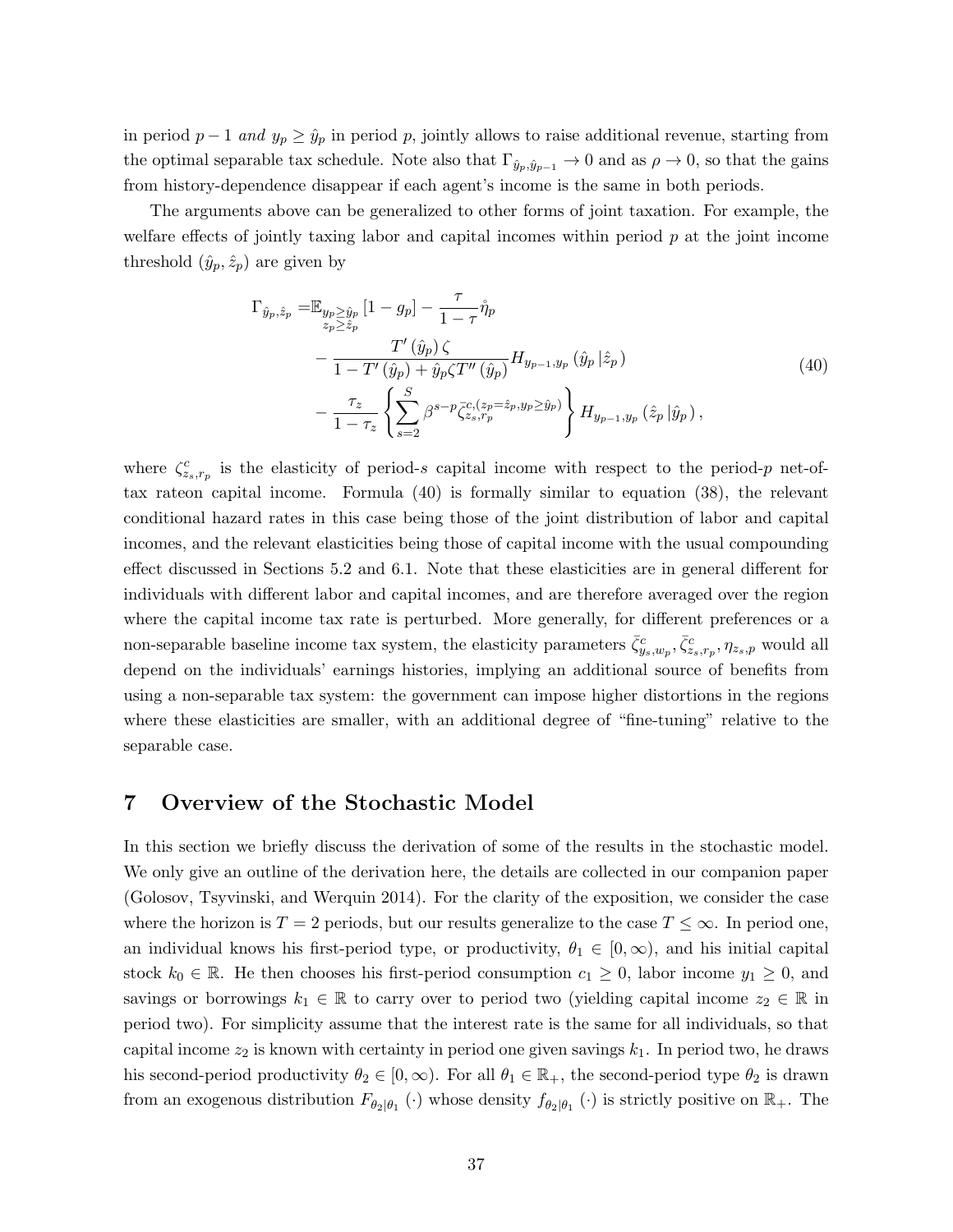individual then chooses his second-period consumption  $c_2 \geq 0$  and labor income  $y_2 \geq 0$ . Given his initial draw  $(k_0, \theta_1)$ , he thus chooses his first-period labor income and savings  $y_1 (k_0, \theta_1)$ ,  $k_1 (k_0, \theta_1)$ , and a set of second-period incomes contingent on the second-period productivity  $\{y_2 (k_0, \theta_1, \theta_2) : \theta_2 \in \mathbb{R}_+\}$  in order to maximize the expected discounted value of his utility. The income vector **x** of an individual with initial capital and productivity  $(k_0, \theta_1)$  thus has a two plus a continuum of rows, corresponding to the continuum of possible draws of  $\theta_2$  in period two.

In each period  $s = 1, 2$ , the government levies a tax  $T_s$ . The first-period tax function  $T_1$  is a function of the individual's first-period labor income  $y_1$  and capital  $k_1$  only. (The government cannot tax second-period labor income  $y_2$  in period one, as  $y_2$  depends on the value of  $\theta_2$  that the individual will draw in period two, and hence is not known in period one.) The second-period tax function  $T_2$  is a function of the individual's entire history of labor incomes  $\{y_1, y_2\}$  and capital income  $z_2$ . The assumptions about the tax functions are identical to those we made in the deterministic model. Social welfare is then a weighted sum of individuals' expected indirect utilities  $\mathscr{U}(k_0, \theta_1)$ .

It is important to note that there are many more marginal tax rates and virtual incomes that are relevant for the individual than in the deterministic model. Since  $\theta_2$ , and hence  $y_2$  and  $T_2(\cdot,\cdot,\cdot)$ , are unknown when  $y_1$  and  $k_1$  are chosen, the two decision variables  $(y_1, k_1)$  depend on the set of all possible marginal tax rates and virtual incomes that the individual may end up facing in period two, depending on his type  $\theta_2$ . Thus,  $y_1$  and  $k_1$  depend on the whole set  $\{(\tau_2(y_1, \mathbf{x}_2^2, z_2), R_2(y_1, \mathbf{x}_2^2, z_2)) : \mathbf{x}_2^2 \in \mathbb{R}_+\},$  parametrized by the possible values  $\mathbf{x}_2^2$  of secondperiod incomes that the individual may end up choosing in period two. Moreover, even though  $y_2$  is chosen after a value of  $\theta_2$  has been drawn (say  $\theta_2^*$ ),  $y_2(\theta_2^*)$  does not depend only on the marginal tax rate and virtual income that he ends up actually facing (i.e.,  $\tau_2(y_1, y_2(\theta_2^*), z_2)$ ), unless the utility function has no income effects. This is because  $y_1$  and  $k_1$ , which have been chosen before the draw (taking into account the probabilities of all possible draws of  $\theta_2$ ), are not in general the optimal values given this particular draw  $\theta_2^*$ , and this in turn affects the choice of  $y_2(\theta_2^*)$ . We thus obtain that for all  $\theta_2^* \in \mathbb{R}_+$ ,  $y_2(\theta_2^*)$  depends on the entire set of marginal tax rates and virtual incomes  $\{(\tau_2(y_1, \mathbf{x}_2^2, z_2), R_2(y_1, \mathbf{x}_2^2, z_2)) : \mathbf{x}_2^2 \in \mathbb{R}_+\}.$  In particular, when we perturb the tax function in the second period,  $T_2(\cdot, \cdot, \cdot)$ , at a given point  $\mathbf{x}^2 = (y_1, \mathbf{x}_2^2, z_2)$ , all the choice variables,  $(y_1, \{y_2(\theta_2) : \theta_2 \in \mathbb{R}_+\}, z_2)$ , adjust, even if the individual turns out not to be affected at all by the perturbation (i.e., even if  $y_2(\theta_2^*) \neq \mathbf{x}_2^2$ ). This is the main conceptual difficulty that needs to be addressed in the stochastic model.

We first define the elasticities of labor incomes  $y_1, \{y_2(\theta_2) : \theta_2 \in \mathbb{R}_+\}$  and savings  $k_1$  with respect to the marginal tax rates on  $y_1$  and  $k_1$  that the individual actually faces in period one:  $\tau_{1,y_1},\tau_{1,k_1}$ . We then define the elasticities of  $y_1, \{y_2(\theta_2) : \theta_2 \in \mathbb{R}_+\}$  and  $k_1$  with respect to all the marginal tax rates  $\{\tau_{2,y_1}(\mathbf{x}^2), \tau_{2,y_2}(\mathbf{x}^2), \tau_{2,z_2}(\mathbf{x}^2): \mathbf{x}^2 = (y_1, \mathbf{x}_2^2, z_2) \in \mathbb{R}_+^2 \times \mathbb{R} \}$  that the individual can possibly face in period two, depending on the possible values  $x_2^2$  of second-period incomes that the individual may end up choosing in period two. Similarly we first define the income effect parameters of  $y_1, \{y_2(\theta_2) : \theta_2 \in \mathbb{R}_+\}$  and  $k_1$  with respect to the individual's virtual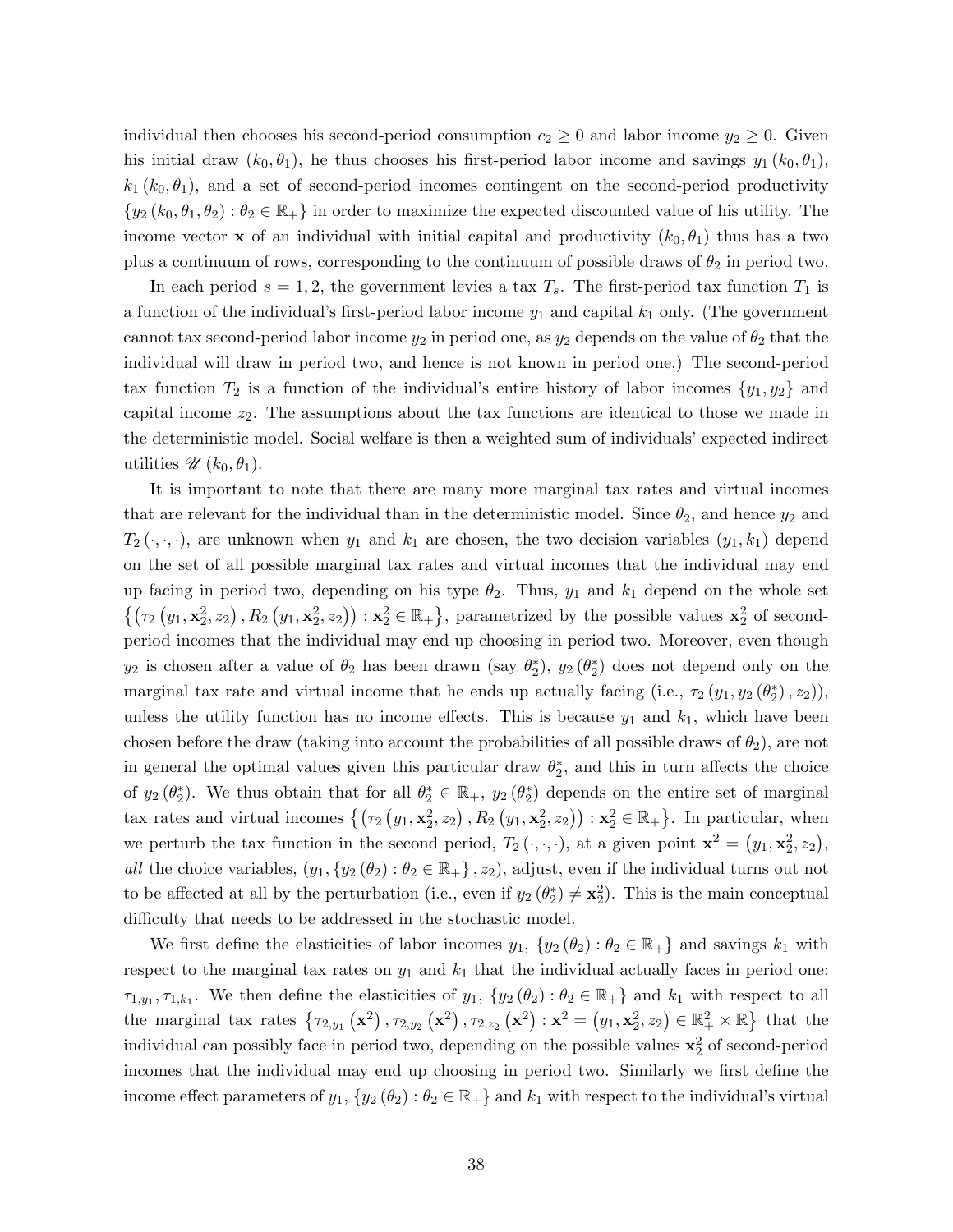income in period one,  $R_1$ . We then define the income effect parameters of  $y_1, \{y_2(\theta_2) : \theta_2 \in \mathbb{R}_+\}\$ and  $k_1$  with respect to all the virtual incomes that the individual can possibly face in period two,  $\{R_2(\mathbf{x}^2): \mathbf{x}^2 = (y_1, \mathbf{x}_2^2, z_2) \in \mathbb{R}_+^2 \times \mathbb{R}\}$ . We thus need to consider many more elasticities and income effect parameters than in the deterministic setting. These elasticities (e.g., of labor income  $y_2$  with respect to the marginal tax rate at level  $y_2' \neq y_2$  are new to the literature on taxation. We derive explicit analytical expressions for all these elasticities, as we did in the deterministic setting. They resemble those in the deterministic setting, except that they are weighted by the probabilities of earning the second-period income where the tax rate is perturbed.

We then go on to derive the behavioral responses to perturbations. The results are proved in the same way as in the deterministic setting, but the added degree of complexity we just described makes the derivations more involved both theoretically and conceptually. The formulas we obtain are accordingly more complex. Remarkably, however, we show that we can define the elasticity matrices, as well as the gradients and Hessians of the tax functions, in a way that allows to write the formula in a similar compact way as (8) in the deterministic model (details are in the Appendix). The proof and intuition of this formula follows the same steps as those of  $(8)$ . We show that the change  $d\mathbf{x}$  in the income vector x following a general perturbation  $(d\tau_1, dR_1, d\tau_2(\mathbf{x}^2) dR_2(\mathbf{x}^2))$  of the baseline tax system is given by:

$$
d\mathbf{x} = \left\{ \mathbf{i} - \boldsymbol{E}_{\tau_1}^c(\mathbf{x}) \left( D^2 T_1(\mathbf{x}_1) \right) - \int_0^\infty \boldsymbol{E}_{\tau_2(\mathbf{x}^{2\prime})}^c(\mathbf{x}) \left( D^2 T_2(\mathbf{x}^{2\prime}) \right) d\mathbf{x}_2^{2\prime} \right\}^{-1} \times \left[ \left( \boldsymbol{E}_{\tau_1}^c(\mathbf{x}) d\tau_1 + \boldsymbol{I}_{R_1}(\mathbf{x}) dR_1 \right) + \left( \boldsymbol{E}_{\tau_2(\mathbf{x}^2)}^c(\mathbf{x}) d\tau_2(\mathbf{x}^2) + \boldsymbol{I}_{R_2(\mathbf{x}^2)}(\mathbf{x}) dR_2(\mathbf{x}^2) \right) \right]. \tag{41}
$$

As an illustration of these results, we show how the revenue effects of reforming the baseline tax system of Section 6 write in the stochastic model, when the utility function has no income effects and is CRRA. A non-linear separable perturbation of the first-period labor income tax schedule at point  $\hat{y}_1$  yields the following change in government revenue:

$$
\Gamma_{1,y}(\hat{y}_1) = 1 - \frac{T_1'(\hat{y}_1)}{1 - T_1'(\hat{y}_1) + \hat{y}_1 \zeta T_1''(\hat{y}_1)} \zeta \frac{\hat{y}_1 f_{y_1}(\hat{y}_1)}{1 - F_{y_1}(\hat{y}_1)} - \beta \frac{\tau_z}{1 - \tau_z} \bar{\eta}_{z_2, R_1}^{(y_1 \ge \hat{y}_1)}.
$$
(42)

Formula (42) shows that the revenue effect of perturbing the first-period labor income tax rate in the stochastic model is formally similar to the effect in the deterministic model. However, we show that uncertainty about second-period productivity implies that the income effect parameter on savings in the stochastic model is equal to  $\frac{\partial k_1}{\partial R_1}$  $S = (u''_1 + \beta R^2 \mathbb{E}[u''_2 | \theta_1])^{-1} u''_1$ , and hence is *smaller* than in the deterministic model,  $\frac{\partial k_1}{\partial R_1}$  $\Big|_D = \left(1 + \beta^{-1/\sigma} R^{1-1/\sigma}\right)^{-1}$ . This implies that the gain from decreasing the labor income tax rate in period one is smaller in the stochastic model than in the deterministic model; the latter thus provides an upper bound for the gains of age-dependence.

A non-linear separable perturbation of the second-period labor income tax schedule at point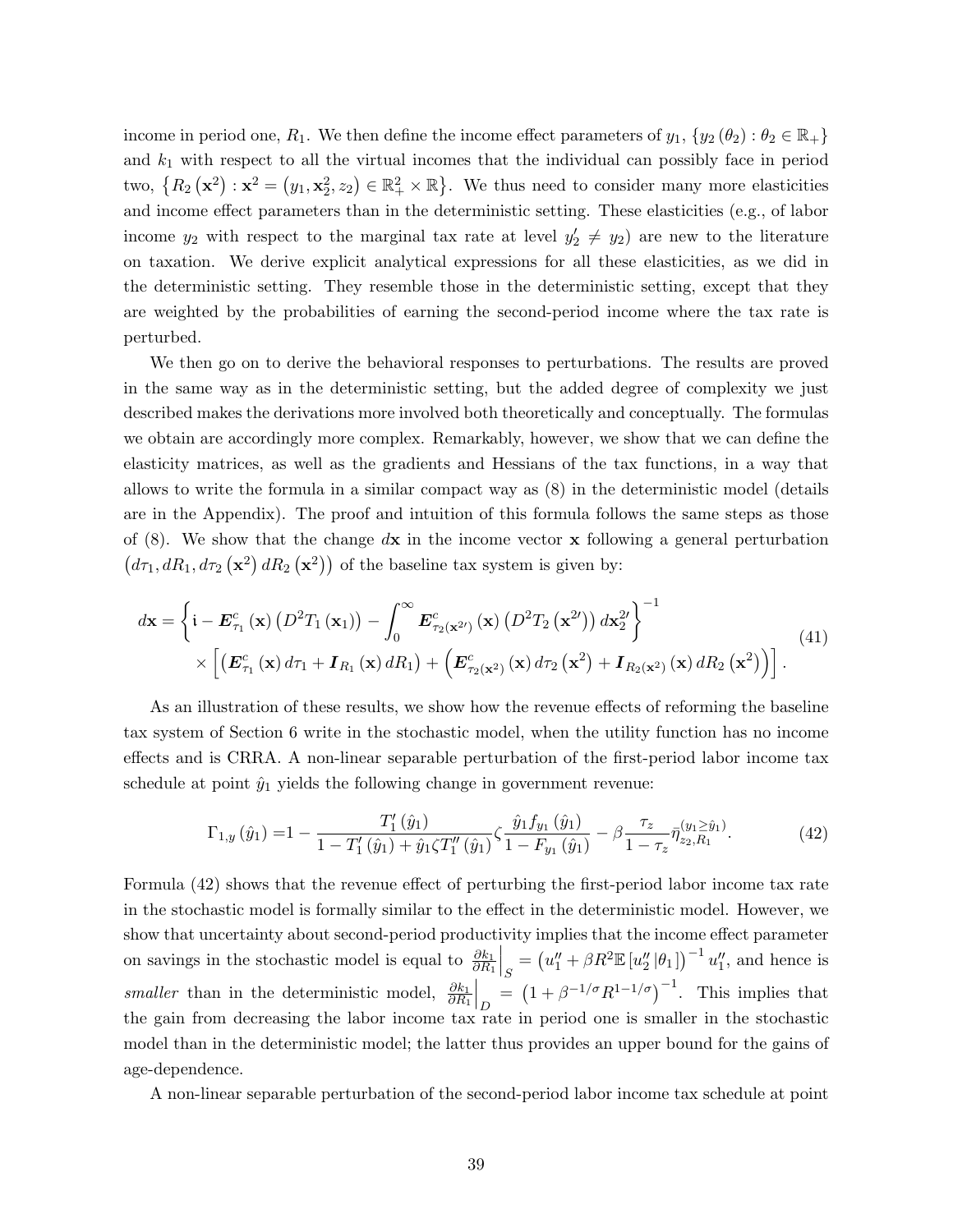$\hat{y}_2$  yields the following change in government revenue:

$$
\Gamma_{2,y}(\hat{y}_2) = 1 - \frac{T'_{y,2}(\hat{y}_2)}{1 - T'_{y,2}(\hat{y}_2) + \hat{y}_2 \zeta T''_{y,2}(\hat{y}_2)} \zeta \frac{\hat{y}_2 f_{y_2}(\hat{y}_2)}{1 - F_{y_2}(\hat{y}_2)} - \frac{\tau_z}{1 - \tau_z} \bar{\eta}_{z_2, R_2(y_2 \ge \hat{y}_2)},
$$
(43)

where  $\bar{\eta}_{z_2,R_2(y_2\geq\hat{y}_2)}$  is the aggregate change in capital income in the economy when an additional dollar is distributed lump-sum in period two, uniformly among all the individuals whose labor income in period two is above  $\hat{y}_2$ , that is

$$
\bar{\eta}_{z_2,R_2(y_2 \ge \hat{y}_2)} \equiv \int_{\mathbb{R}_+} \int_{\hat{y}_2}^{\infty} \int_{\mathbb{R}} \eta_{z_2,R_2}^{(\mathbf{x}_1)}(\mathbf{x}_2) \frac{f_{\mathbf{x}_1}(y_1,k_1)}{1 - F_{y_2}(\hat{y}_2)} dy_1 d\mathbf{x}_2^2 dk_1.
$$

Note that every individual (with choice vector  $\mathbf{x}_1 = (y_1, k_1)$  in period one) reacts to this change by adjusting their savings, i.e.  $\eta_{n}^{(\mathbf{x}_1)}$  $\sum_{z_2,R_2(\mathbf{x}_1,\mathbf{x}_2^2)}^{(\mathbf{x}_1)} \neq 0$ , because they have positive probability of earning more that  $\hat{y}_2$  in the second period. However, only those with second-period income  $\hat{y}_2$ under the baseline tax system change their second-period income. Formula (43) shows that the revenue effect of perturbing the second-period labor income tax rate in the stochastic model is formally similar to the effect in the deterministic model. However, we show that the savings effect in the stochastic setting,  $\bar{\eta}_{z_2,R_2(y_2\geq \hat{y}_2)}$ , is strictly larger than in the deterministic setting,  $\bar{\eta}^{(y_2 \geq \hat{y}_2)}_{z_2, B_2}$  $\frac{(\mathcal{Y}_2 \leq \mathcal{Y}_2)}{(\mathcal{Z}_2, R_2)}$ . Hence the revenue gains from increasing the labor income tax rates in period two are smaller in the stochastic model than in the deterministic model.

A non-linear separable perturbation of the capital income tax schedule at point  $\hat{z}_2$  yields the following change in government revenue:

$$
\Gamma_{2,z}(\hat{z}_2) = 1 - \frac{\tau_z}{1 - \tau_z} \bar{\zeta}_{z_2, r_2}^{c, (\hat{z}_2)} \frac{\hat{z}_2 f_{z_2}(\hat{z}_2)}{1 - F_{z_2}(\hat{z}_2)} - \frac{\tau_z}{1 - \tau_z} \bar{\eta}_{z_2, R_2}^{(z_2 \geq \hat{z}_2)},\tag{44}
$$

where  $\bar{\eta}_{z_2}^{(z_2 \geq \hat{z}_2)}$  $\frac{z_2 z_2}{z_2, R_2}$  is the average income effect parameter of capital income with respect to a *certain* increase in period-two virtual income, among individuals with capital income  $z_2 \geq \hat{z}_2$ , that is,

$$
\bar{\eta}_{z_2,R_2}^{(z_2 \geq \hat{z}_2)} \equiv \int_{\mathbb{R}_+} \int_{\hat{z}_2}^{\infty} \eta_{z_2,R_2}^{(\mathbf{x}_1)} \frac{f_{\mathbf{x}_1}(y_1, k_1)}{1 - F_{z_2}(\hat{z}_2)} dy_1 dk_1.
$$

Formula (43) shows that the revenue effect of perturbing the second-period labor income tax rate in the stochastic model is formally similar to the effect in the deterministic model. However, we show that the savings effect in the stochastic setting,  $\bar{\eta}_{z_2,R_2(y_2\geq \hat{y}_2)}$ , is strictly larger than in the deterministic setting,  $\bar{\eta}_{z_0}^{(y_2 \geq \hat{y}_2)}$  $\frac{\sqrt{y_2}}{z_2, R_2}$ . Hence the revenue gains from increasing the labor income tax rates in period two are smaller in the stochastic model than in the deterministic model. However, we show that the average compensated capital income elasticity in the stochastic model,  $\bar{\zeta}_{z_2,r_2}^{c,(\hat{z}_2)}$ , is positive but smaller than its counterpart in the deterministic model. Similarly, the average income effect parameters in the stochastic model,  $\bar{\eta}_{z_0}^{(z_2)}$  $z_{2,R_2}^{(z_2)}$ , are negative and smaller than their counterparts in the deterministic model. Thus, on the one hand, the increase in the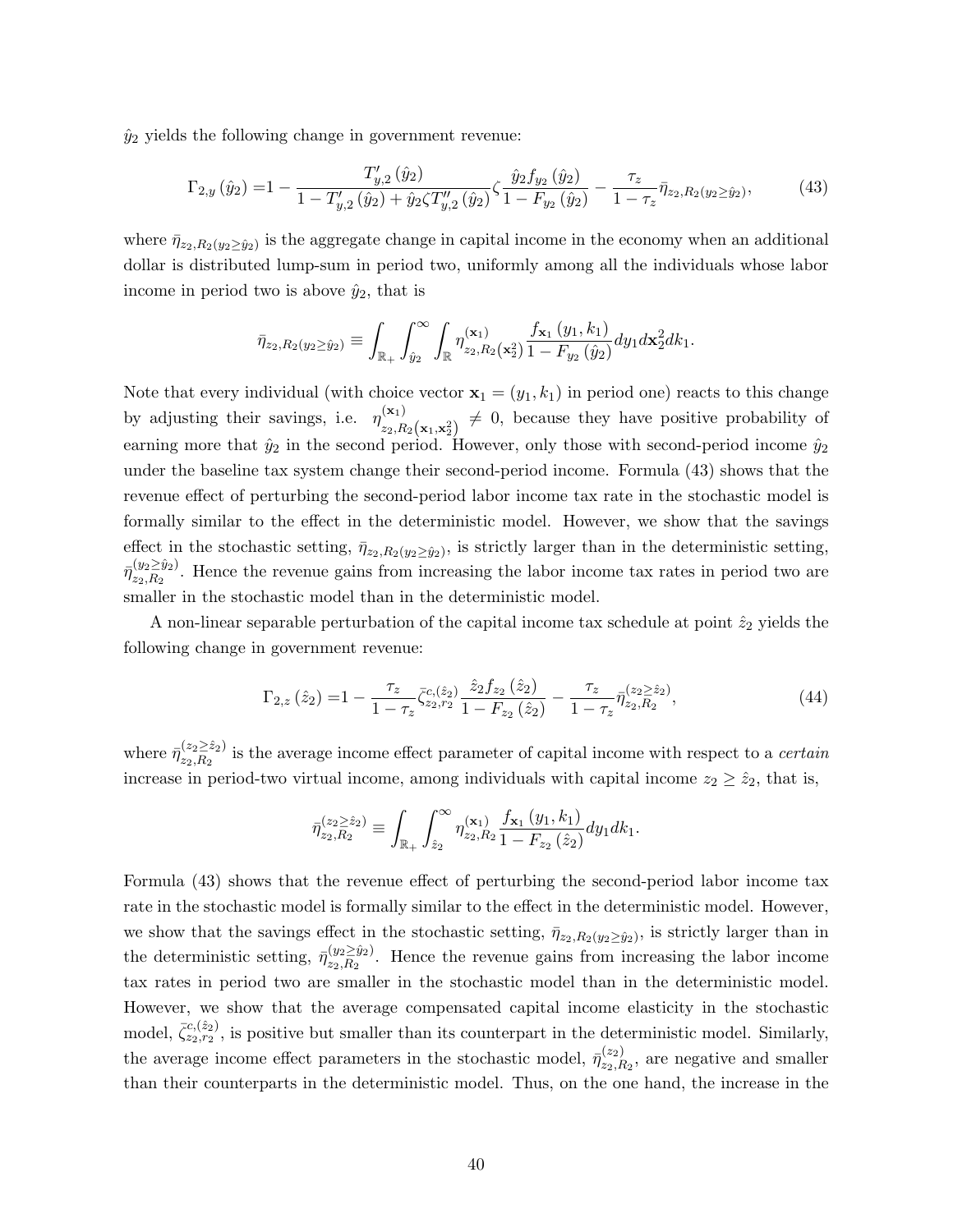tax rate induces a smaller decrease in capital income (in the stochastic model) for individuals with  $z_2 = \hat{z}_2$ ; on the other hand, the increase in the lump-sum tax liability induces a larger increase in capital income (in the stochastic model) for individuals with  $z_2 \geq \hat{z}_2$ . Therefore the revenue gains from increasing the capital income tax rates in period two in the stochastic model are larger than in the deterministic model.

## 8 Conclusion

We identify a condition on individual demand under which the effects of taxation on individual behavior, tax revenue, and social welfare of can be expressed in terms of empirically observable and easily interpretable parameters, namely the labor and capital income elasticities, the multivariate hazard rates of the income distributions, and the marginal social welfare weights. Applying these formulas to various settings, we show that optimal taxes and the effects of tax reforms obey common general principles, and that the benefits of using sophisticated tax instruments come from the ability to fine-tune the distortions to the segments of the population who respond relatively little to taxes.

We leave two important extensions for future research. First, our numerical applications were meant to provide rough orders of magnitude of the forces at play in a few examples. It would be valuable to do more extensive numerical welfare calculations, estimating the fundamental parameters that enter our tax formulas using micro data. Second, we believe our approach is useful to analyze problems which may be difficult to tackle directly, e.g., multidimensional mechanism design models. However, an open question is to find a condition on the primitives of the model such that our assumption on individual demand is satisfied.

## References

- [1] Albanesi, Stefania, "Optimal Taxation of Entrepreneurial Capital with Private Information", Working Paper, 2011
- [2] Blundell, Richard and Andrew Shephard, "Optimal Taxation in an Empirical Life-Cycle Model of Labor Supply", *Working Paper*, 2014
- [3] Bonhomme, Stephane and Jean-Marc Robin, "Modeling Individual Earnings Trajectories using Copulas with an Application to the Study of Earnings Inequality: France, 1990-2002", *Working Paper*, 2003
- [4] Chamley, Christophe, "Optimal Taxation of Capital Income in General Equilibrium with Infinite Lives", Econometrica, 1986
- [5] Chetty, Raj, "Sufficient Statistics for Welfare Analysis: A Bridge Between Structural and Reduced-Form Methods", Annual Review of Economics, 2009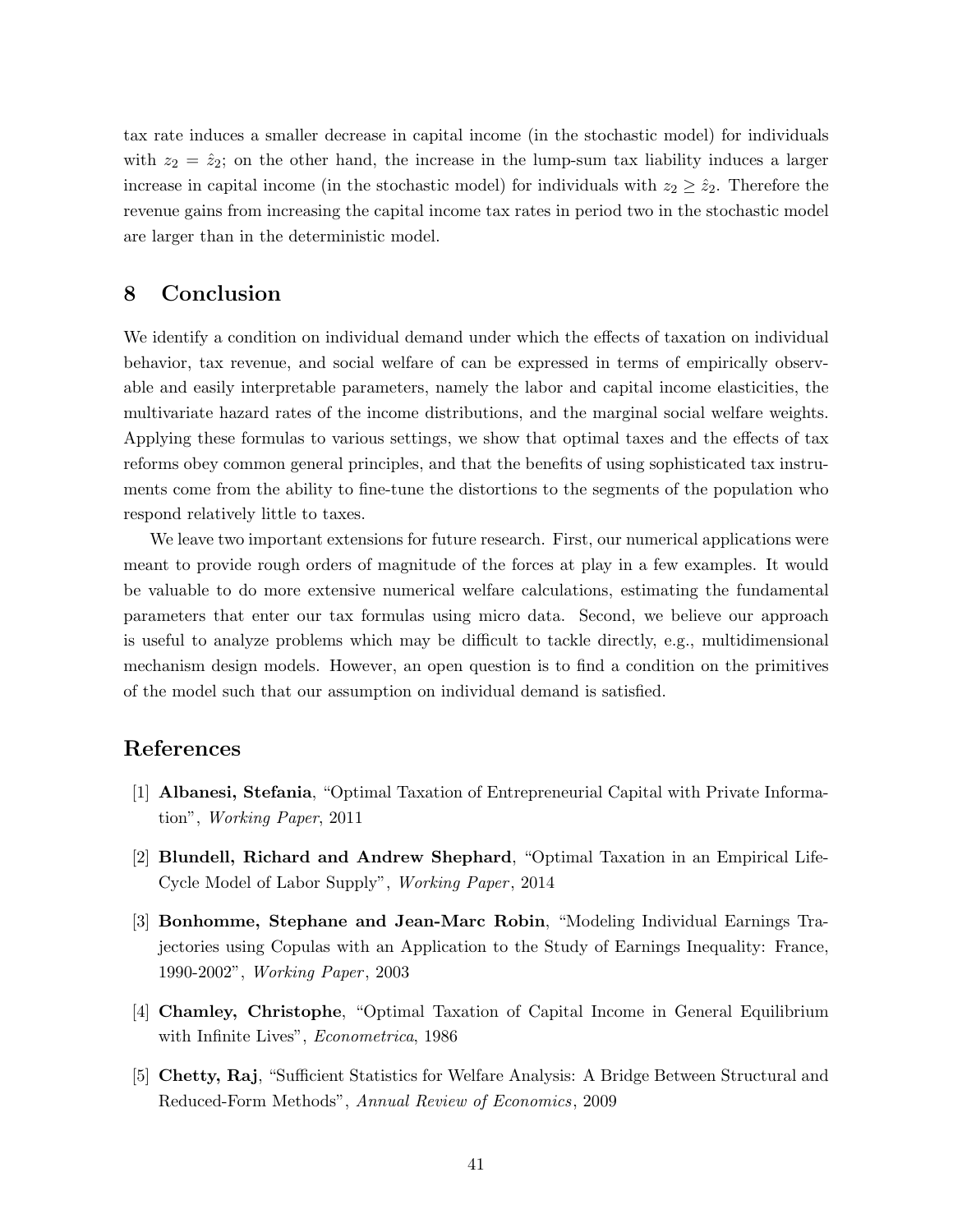- [6] Chetty, Raj, "Bounds on Elasticities with Optimization Frictions: A Synthesis of Micro and Macro Evidence on Labor Supply", Econometrica, 2012
- [7] Chetty, Raj, "Time Trends in the Use of Administrative Data for Empirical Research", Unpublished, 2012
- [8] Conesa, Juan Carlos, Sagiri Kitao, and Dirk Krueger, "Taxing Capital? Not a Bad Idea After All!", American Economic Review, 2009
- [9] Congressional Budget Office, "Effective Marginal Tax Rates on Labor Income", CBO paper, 2005
- [10] Dearden, Lorraine, Emla Fitzsimons, Alissa Goodman and Greg Kaplan, "Estimating Lifetime Earnings Distributions Using Copulas", Working Paper, 2006
- [11] Diamond, Peter, "Optimal Income Taxation: An Example with a U-Shaped Pattern of Optimal Marginal Tax Rates", American Economic Review, 1998
- [12] Diamond, Peter, "A Many-Person Ramsey Tax Rule", Journal of Public Economics, 1975
- [13] Diamond, Peter, and James Mirrlees, "Optimal Taxation and Public Production II: Tax Rules", American Economic Review, 1971
- [14] Farhi, Emmanuel and Ivan Werning, "Insurance and Taxation over the Life-Cycle", Review of Economic Studies, 2012
- [15] Farhi, Emmanuel and Ivan Werning, "Progressive Estate Taxation", Quarterly Journal of Economics, 2010
- [16] Golosov, Mikhail, Narayana Kocherlakota and Aleh Tsyvinski, "Optimal Indirect and Capital Taxation", Review of Economic Studies, 2003
- [17] Golosov, Mikhail, Maxim Troshkin and Aleh Tsyvinski, "Redistribution and Social Insurance", *Working Paper*, 2013
- [18] Golosov, Mikhail, Aleh Tsyvinski and Nicolas Werquin, "A Variational Approach to the Analysis of Tax Systems: The Stochastic Model", *Working Paper*, 2014
- [19] Greenwood, Jeremy, Zvi Hercowitz, and Gregory Huffman, "Investment, Capacity Utilization, and the Real Business Cycle", American Economic Review,1988
- [20] Gruber, Jonathan and Emmanuel Saez, "The Elasticity of Taxable Income: Evidence and Implications", Journal of Public Economics, 2002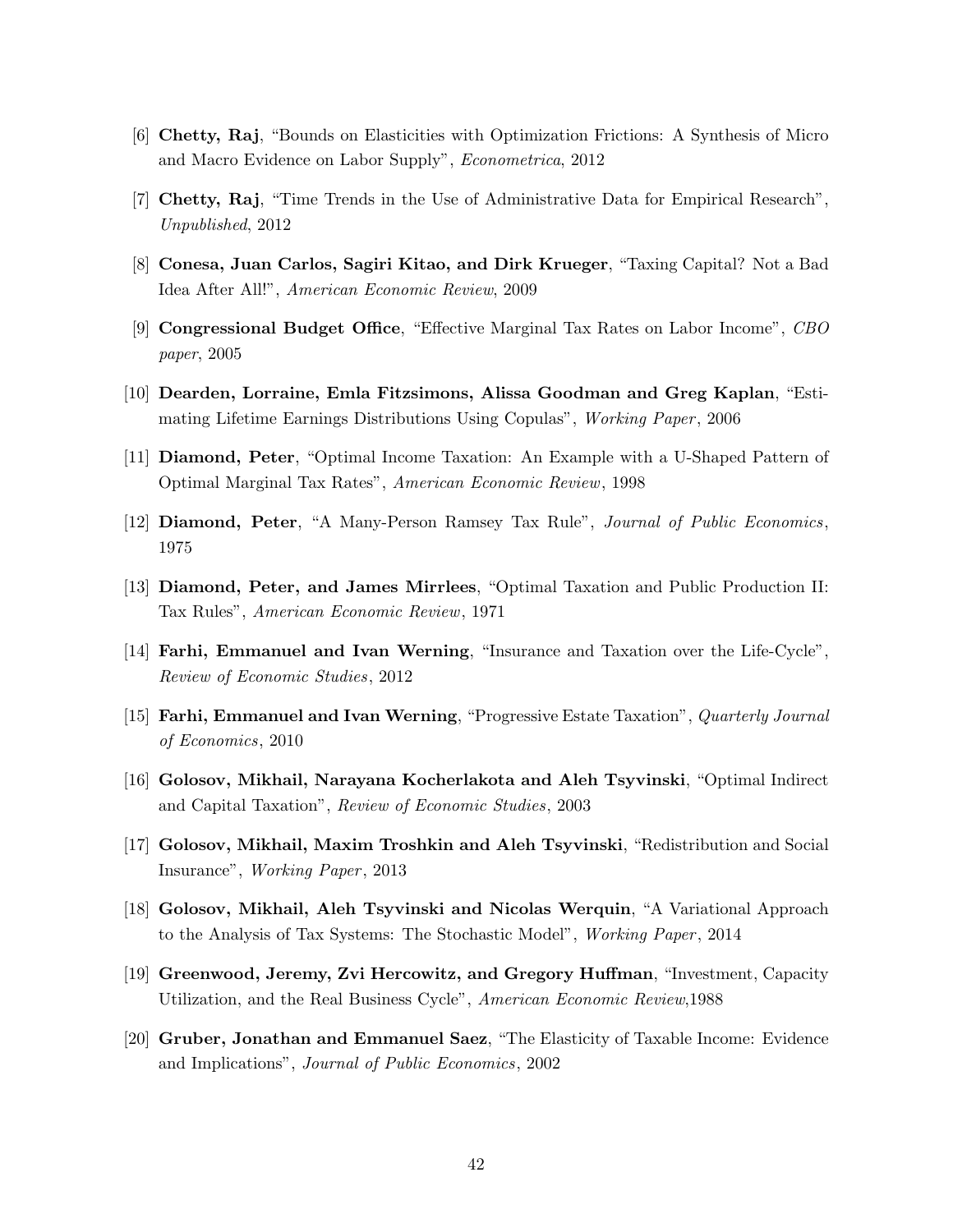- [21] Guvenen, Fatih, Serdar Ozkan, Fatih Karahan, and Jae Song, "What Do Data on Millions of US Workers Say About Lifecycle Earnings Risk?", Working Paper, 2014a
- [22] Guvenen Fatih, Serdar Ozkan, and Jae Song, "The Nature of Countercyclical Income Risk", Journal of Political Economy, 2014b
- [23] Heathcote, Jonathan, Kjetil Storesletten, and Gianluca Violante, "Optimal Tax Progressivity: An Analytical Framework", Working Paper, 2014
- [24] Hendren, Nathaniel, "The Policy Elasticity", Working Paper, 2013
- [25] **Judd, Ken**, "Redistributive Taxation in a Simple Perfect Foresight Model", *Journal of* Public Economics, 1985
- [26] Keane, Michael, and Richard Rogerson, "Micro and Macro Labor Supply Elasticities: A Reassessment of Conventional Wisdom." Journal of Economic Literature, 2012
- [27] Kleven, Henrik Jacobsen, Claus Thustrup Kreiner, and Emmanuel Saez, "The Optimal Income Taxation of Couples", Econometrica, 2009
- [28] Kocherlakota, Narayana, "Zero Expected Wealth Taxes: A Mirrlees Approach to Dynamic Optimal Taxation," *Econometrica*, 2005
- [29] **Kremer, Michael**, "Should Taxes Be Independent of Age?", Unpublished Paper, 2002
- [30] Maag, Elaine, C. Eugene Steuerle, Ritadhi Chakravarti, and Caleb Quakenbush, "How Marginal Tax Tates Affect Families at Different Levels of Poverty", National Tax Journal, 2012
- [31] Mirrlees, James, "An Exploration in the Theory of Optimal Income Taxation", Review of Economic Studies, 1971
- [32] Nirei, Makoto, and Wataru Souma, "A Two Factor Model of Income Distribution Dynamics", Review of Income and Wealth, 2007
- [33] Piketty, Thomas, "La Redistribution Fiscale Contre le Chômage", Revue Française d'Economie, 1997
- [34] Piketty, Thomas and Emmanuel Saez, "A Theory of Optimal Inheritance Taxation", Econometrica, 2013
- [35] Piketty, Thomas, Emmanuel Saez and Stefanie Stancheva, "Optimal taxation of Top Incomes: A Tale of Three Elasticities", American Economic Journal: Economic Policy, 2014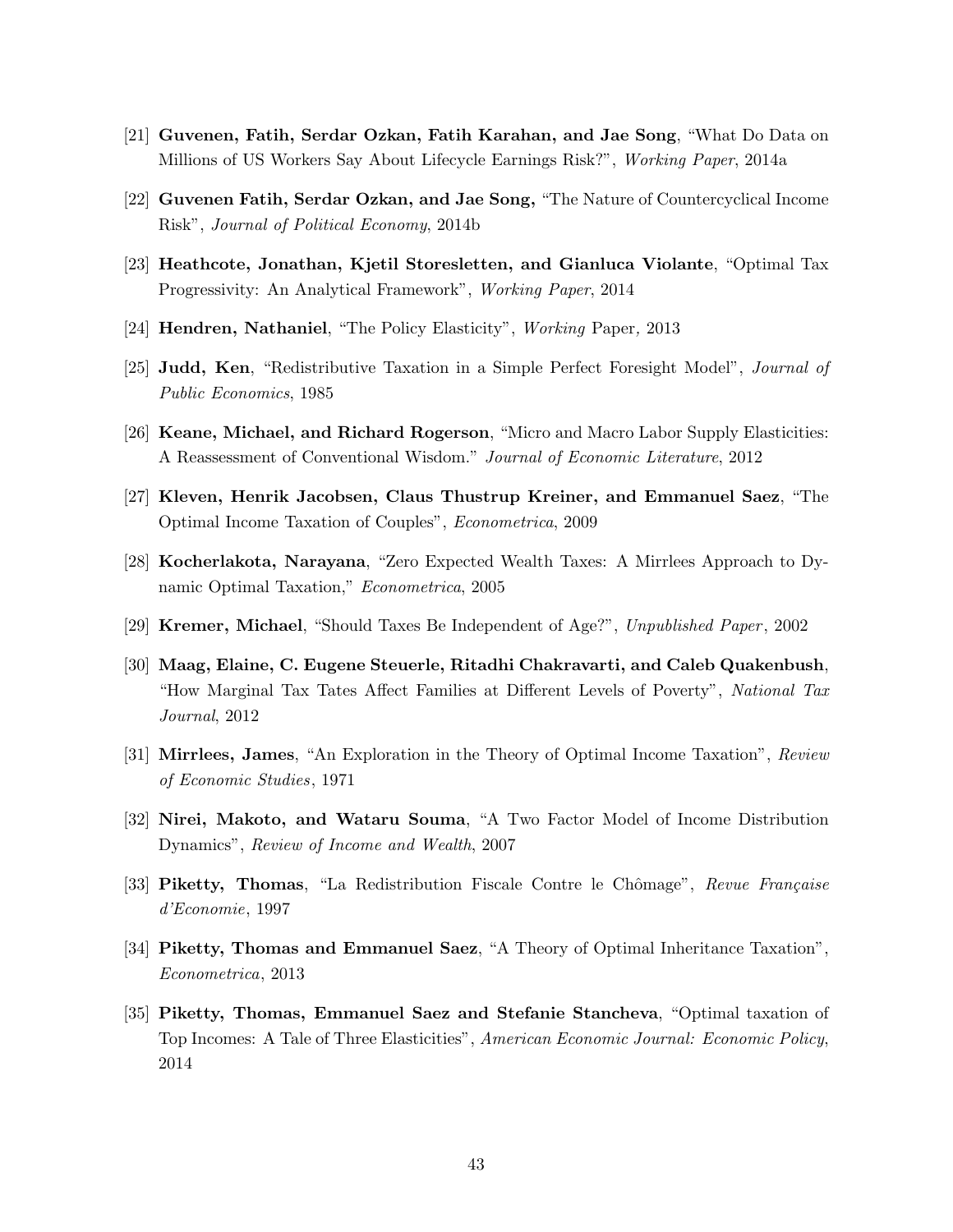- [36] Prante, Gerald and Austin John, "Top Marginal Effective Tax Rates by State and by Source of Income, 2012 Tax Law vs. 2013 Tax Law (as enacted in ATRA)", Working Paper, 2013
- [37] Ramsey, Frank, "A Contribution to the Theory of Taxation", The Economic Journal, 1927
- [38] Rothschild, Casey and Florian Scheuer, "A Theory of Income Taxation under Multidimensional Skill Heterogeneity", Working Paper, 2014
- [39] Saez, Emmanuel, "Using Elasticities to Derive Optimal Income Tax Rates", Review of Economic Studies, 2001
- [40] Saez, Emmanuel, "Essays on the Economics of Income Taxation", M.I.T. Manuscript, 2001b
- [41] Saez, Emmanuel, Joel Slemrod and Seth Giertz, "The Elasticity of Taxable Income with Respect to Marginal Tax Rates: A Critical Review", Journal of Economic Literature, 2012
- [42] Shourideh, Ali, "Optimal Taxation of Wealthy Individuals", Working Paper, 2012
- [43] Straub, Ludwig, and Ivan Werning, "A Reappraisal of Chamley-Judd Zero Capital Taxation Results", Working Paper, 2014
- [44] Weinzierl, Matthew, The Surprising Power of Age-Dependent Taxes, Review of Economic Studies, 2011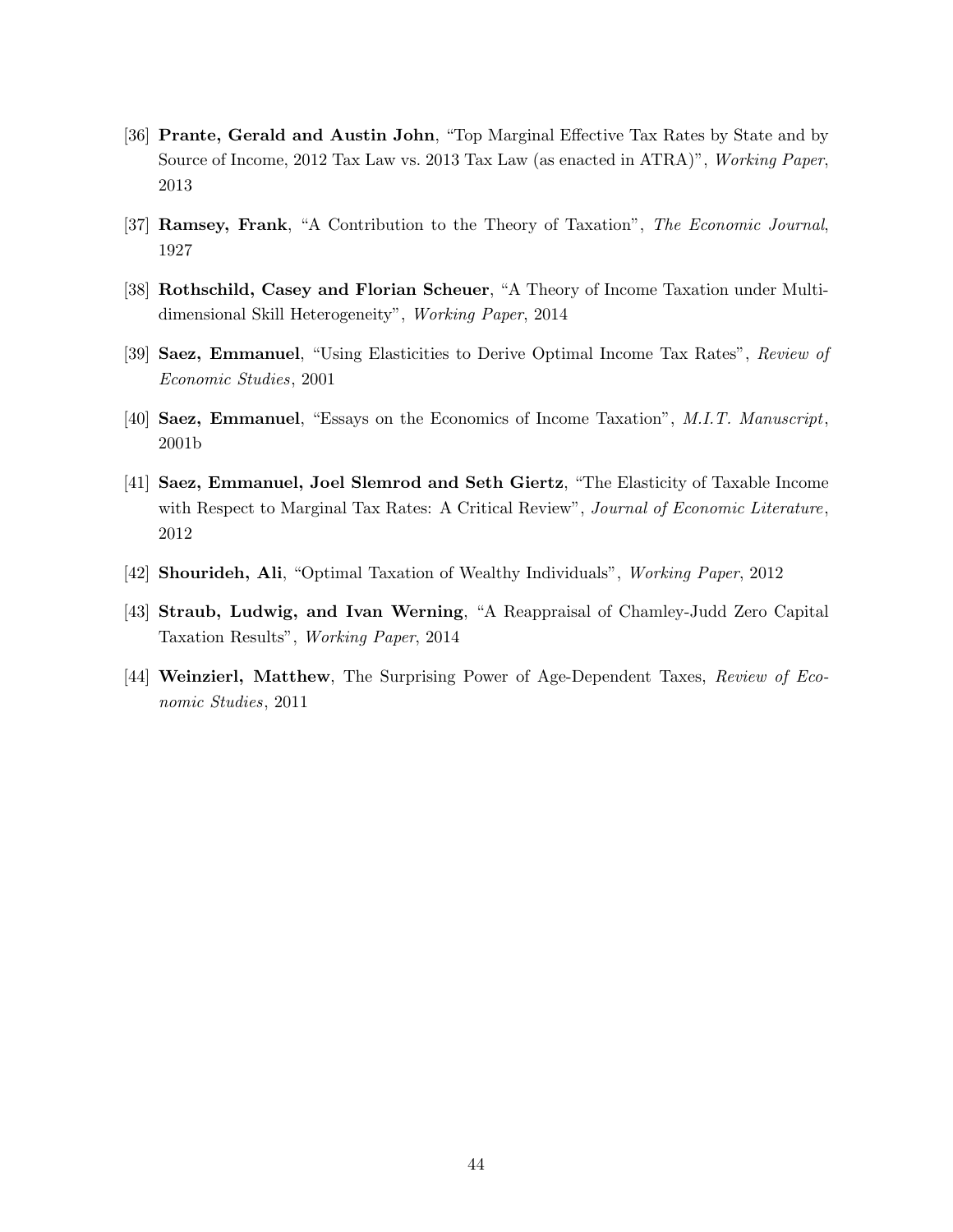## A Proofs of Sections 3 and 4

In this section, we provide the proofs of the results of Sections 3 and 4 from the main text. We first derive analytical expressions for all the elasticities and income effect parameters in the general model, as well as under the assumptions of Section 6. We then prove the results of Propositions 1, 2 and 3, and provide details for the derivation of various results in the text.

#### A.1 Elasticities and Income Effect Parameters

We start by providing analytical expressions for the elasticities and income effect parameters in the general model of Sections 4 to 2. To derive these expressions, we differentiate the system of first-order conditions (9) of the individual's problem with respect to the marginal or net-of tax rates  $\{\hat{q}_{x_j,s}\}_{1\leq s,j\leq S}$  and the virtual incomes  $\{R_s\}_{1\leq s\leq S}$ . For a given individual, define  $r_{s+1}$  as the exogenous interest rate that he faces on his capital  $k_s$ , so that his capital income in period  $s + 1$  is equal to  $z_{s+1} = r_{s+1}k_s$ . We can write the individual's first-order conditions as

$$
U_{x_j}\left(\left\{-\sum_{i=1}^{2S} q_{x_i,t}x_{\theta,i} + R_t\right\}_{1\leq t\leq S}, \{y_{\theta,t}\}_{1\leq t\leq S}, \{z_{\theta,t+1}\}_{1\leq t\leq S}, \theta\right)
$$
  
=
$$
\sum_{s=1}^{S} q_{x_j,s}U_{c_s}\left(\left\{-\sum_{i=1}^{2S} q_{x_i,t}x_{\theta,i} + R_t\right\}_{1\leq t\leq S}, \{y_{\theta,t}\}_{1\leq t\leq S}, \{z_{\theta,t+1}\}_{1\leq t\leq S}, \theta\right),
$$
\n(45)

We then use the Slutsky equations to obtain the compensated elasticities from the uncompensated elasticities and the income effect parameters. Define the  $2S \times 2S$  matrix A by:

$$
[A]_{s,j} \equiv -U_{x_s,x_j} - \sum_{t=1}^{S} \sum_{q=1}^{S} q_{x_s,t} q_{x_j,q} U_{c_t,c_q} + \sum_{t=1}^{S} q_{x_s,t} U_{c_t,x_j} + \sum_{q=1}^{S} q_{x_j,q} U_{x_s,c_q}.
$$

Define also the 2S-vectors  $B_{\tau_{p,x_i}}$ ,  $B_{R_p}$ , and  $B_{\tau_{p,x_i}}^c$ , for any  $1 \le p \le S$  and  $1 \le i \le 2S$ , by

$$
\begin{aligned}\n\left[B_{\tau_{p,x_i}}^u\right]_s & \equiv \sum_{t=1}^S q_{x_s,t} U_{c_t,c_p} x_i - U_{x_s,c_p} x_i - U_{c_p} \mathbf{1}_{\{i=s\}}, \quad \forall s \in \{1, \dots, 2S\}, \\
\left[B_{R_p}\right]_s & = -\sum_{t=1}^S q_{x_s,t} U_{c_t,c_p} + U_{x_s,c_p}, \quad \forall s \in \{1, \dots, 2S\}, \\
\left[B_{\tau_{p,x_i}}^c\right]_s & \equiv -U_{c_p} \mathbf{1}_{\{i=s\}}, \quad \forall s \in \{1, \dots, 2S\}.\n\end{aligned}
$$

We can then write the the uncompensated and compensated income elasticities and the income effect parameters as

$$
\zeta_{x_j, \hat{q}_{x_t, s}}^{u, c} = \pm \frac{\hat{q}_{x_t, s}}{x_j} \left[ A^{-1} B_{\tau_{s, x_t}}^{u, c} \right]_j, \text{ and } \eta_{x_j, R_s} = \hat{q}_{x_j, s} \left[ A^{-1} \times B_{R_s} \right]_j, \tag{46}
$$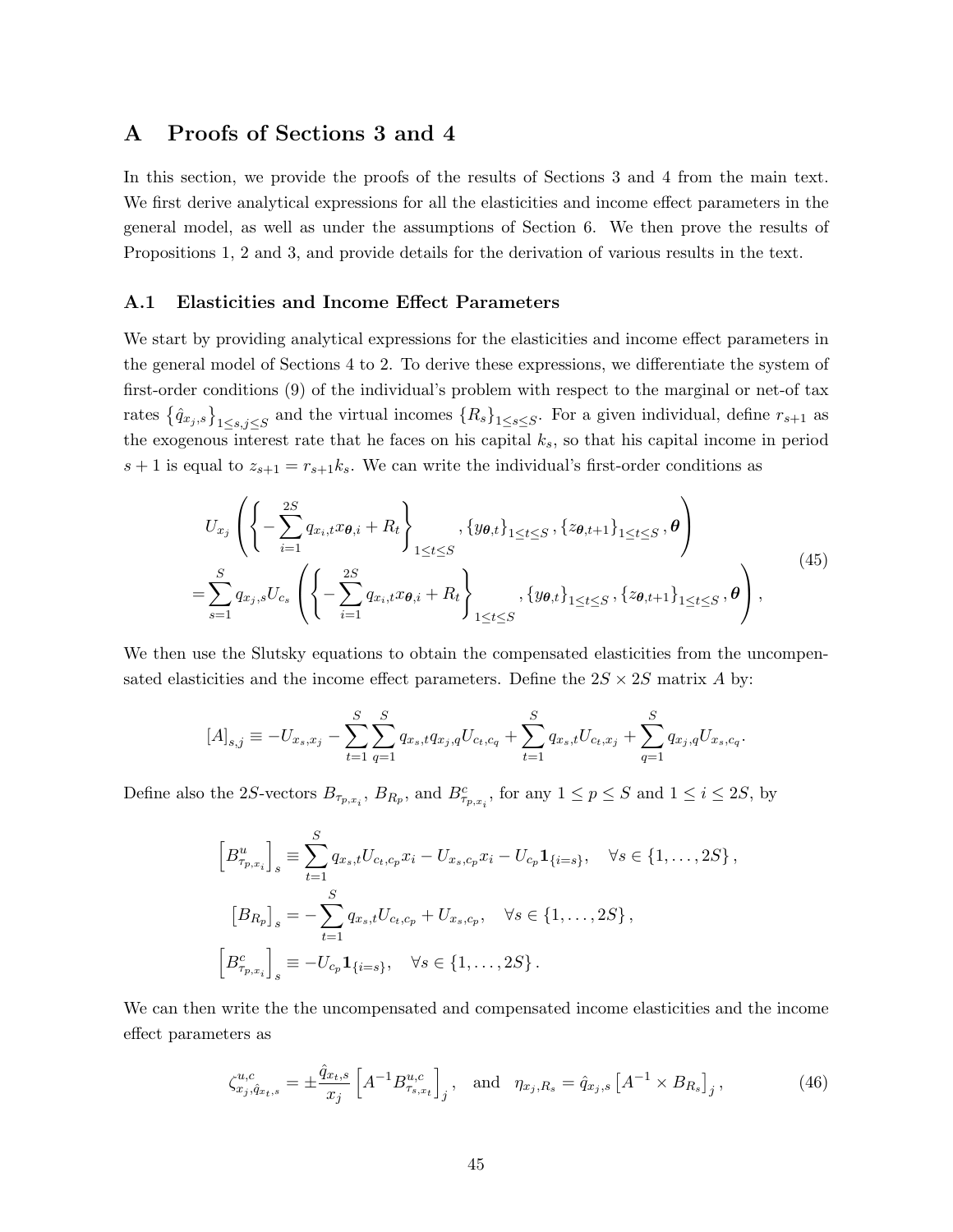where  $\pm = +$  if  $x_t \in \{z_s, r_s k_{s-1}\}\$ , and  $\pm = -$  otherwise. Note that the components of the elasticity matrices and the income effect vectors (4) are the partial derivatives of the (compensated or uncompensated) demands, and not directly the elasticities and income effect parameters we just derived.

For concreteness we show how to apply these formulas to the static model  $(S = 1)$ . Differentiating the first-order conditions

$$
U_y((1 - \tau)y + R, y, \theta) = -(1 - \tau)U_c((1 - \tau)y + R, y, \theta)
$$

implies the following expressions for the elasticities (46):

$$
\zeta_{y,1-\tau}^{u} = \frac{U_y/y - (U_y/U_c)^2 U_{cc} + (U_y/U_c) U_{cy}}{U_{yy} + (U_y/U_c)^2 U_{cc} - 2 (U_y/U_c) U_{cy}}, \ \ \eta_{y,R} = \frac{- (U_y/U_c)^2 U_{cc} + (U_y/U_c) U_{cy}}{U_{yy} + (U_y/U_c)^2 U_{cc} - 2 (U_y/U_c) U_{cy}}.
$$

In this case, the matrix A defined above is minus the denominator of these two expressions, and the vectors  $B^u_\tau, B_R$  are respectively  $(1-\tau)y$  and  $-(1-\tau)^{-1}$  times the numerators of these two expressions.

We now show how these expressions simplify under the assumptions of Section 6. That is, we assume that the utility function is time-separable, has no income effects on labor supply, and that the baseline tax system is separable and linear in capital income. In this case, the  $S \times S$  upper-left submatrix of  $E_s^{c,(\mathbf{x}_{\theta})}$  is diagonal, and its upper-right and lower-left submatrices are zero. Moreover, the first S components of the income effect vector  $I_s^{(\mathbf{x}_{\theta})}$  are equal to zero. Thus, for every period  $p \in \{1, \ldots, S\}$  where the tax system is perturbed, the only non-zero compensated elasticities and income effect parameters are:  $(i)$  the compensated elasticities of labor incomes  $y_s$  with respect to the labor income tax rates in the current period  $\tau_{y_s,s}$ , i.e., the S parameters  $\zeta_{y_s,1-\tau_{y_s,s}}^c$ ; (ii) the compensated elasticities of capital incomes  $z_s$  with respect to all of the capital income tax rates  $\tau_{z_t,p}$ , i.e., the  $S^2$  parameters  $\zeta_{z_s,1-\tau_{z_t,p}}^c$ ; *(iii)* the income effect parameters on capital incomes  $z_s$ , i.e., the S parameters  $\eta_{z_s,R_p}$ . The formulas above show that the labor income elasticities are given by:

$$
\zeta^c_{y_s,1-\tau_{y_s,s}}=\frac{v'\left(y_s/\theta_s\right)}{\left(y_s/\theta_s\right)v''\left(y_s/\theta_s\right)}
$$

.

Suppose either that the utility function is CRRA, i.e.  $u(x) = x^{1-\sigma}/(1-\sigma)$ , and let  $\alpha \equiv$  $\beta^{-1/\sigma} R^{1-1/\sigma}$ , or that the utility function is CARA, i.e.  $u(x) = -\gamma^{-1} \exp(-\gamma x)$ , and let  $\alpha = R$ . We obtain that the only non-zero compensated capital income elasticities are given by

$$
\frac{\partial z_s^c}{\partial \left(1 - \tau_{z_p, p}\right)} = \left(\frac{-u'_p}{u''_p}\right) \frac{r^2 R^{s-p-2}}{\sum_{i=0}^{S-1} \alpha^i} \begin{cases} \left(\sum_{i=0}^{S-p} \alpha^i\right) \left(\sum_{i=p-s+1}^{p-1} \alpha^i\right), & \text{if } s \le p, \\ \left(\sum_{i=0}^{S-s} \alpha^i\right) \left(\sum_{i=1}^{p-1} \alpha^i\right), & \text{if } s \ge p+1, \end{cases} \tag{47}
$$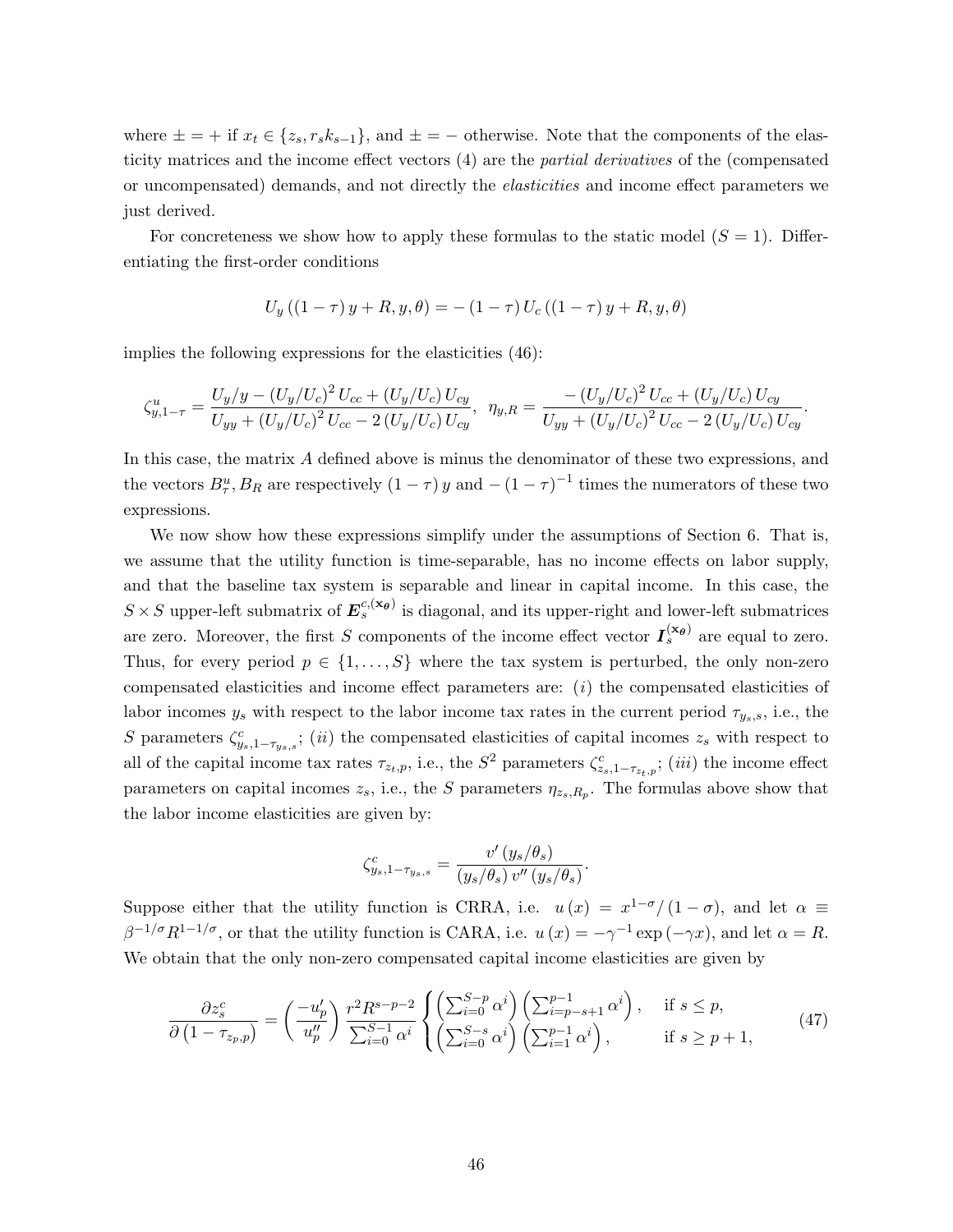and the only non-zero income effect parameters are given by

$$
\frac{\partial z_s}{\partial R_p} = \frac{rR^{s-p-1}}{\sum_{i=0}^{S-1} \alpha^i} \begin{cases} -\left(\sum_{i=S-s+1}^{S-1} \alpha^i\right), & \text{if } s \le p, \\ \left(\sum_{i=0}^{S-s} \alpha^i\right), & \text{if } s \ge p+1. \end{cases}
$$
(48)

Note that in the CARA case,  $\frac{-u'_p}{u''_p}$  is simply equal to  $\gamma^{-1}$ .

## A.2 Proofs of Propositions 1 to 3

We first prove the existence of the Gateaux differential of the income functional and show Proposition 1.

*Proof of Proposition 1.* We first show that the income functional  $\mathbf{x}_{\theta}(\cdot)$  is Gateaux differentiable around the initial tax system  $T_p$ . Denote by  $\mathbf{x}_{\theta} \equiv \mathbf{x}_{\theta} (T_p)$ , resp.  $\tilde{\mathbf{x}}_{\theta} \equiv \mathbf{x}_{\theta} (T_p + \mu h)$ , the income vector chosen by an individual  $\theta$  given the baseline tax system  $T_p$ , resp. the perturbed tax system in the direction h,  $T_p + \mu h$ . The vectors  $\mathbf{x}_{\theta}$  and  $\tilde{\mathbf{x}}_{\theta}$  are the solution to the respective systems of the first-order conditions (9), where the map  $F: \mathbb{R}^{2S} \times \mathbb{R}^{2S} \times \mathbb{R} \to \mathbb{R}^{2S}$  is continuously differentiable. For any  $j \in \{1, \ldots, 2S\}$ , let  $F_j$  denote the  $j^{th}$  component of F. Writing the first-oder conditions both at the baseline and the perturbed tax system yields, for all  $j$ ,

$$
0 = F_j \left( \tilde{\mathbf{x}}_{\theta}, \left\{ \tau_{x_t, p} \left( \tilde{\mathbf{x}}_{\theta} \right) + \mu \frac{\partial h}{\partial x_t} \left( \tilde{\mathbf{x}}_{\theta} \right) \right\}_{1 \leq t \leq 2S}, T_p \left( \tilde{\mathbf{x}}_{\theta} \right) + \mu h \left( \tilde{\mathbf{x}}_{\theta} \right) \right) - F_j \left( \mathbf{x}_{\theta}, \left\{ \tau_{x_t, p} \left( \mathbf{x}_{\theta} \right) \right\}_{1 \leq t \leq 2S}, T_p \left( \mathbf{x}_{\theta} \right) \right), \quad \forall j = 1, ..., 2S.
$$
\n
$$
(49)
$$

Define the matrix  $M = (m_{j,s})_{1 \leq j,s \leq 2S}$  as

$$
m_{j,s} = \frac{\partial F_j}{\partial x_{\boldsymbol{\theta},s}} + \sum_{t=1}^{2S} \frac{\partial F_j}{\partial \tau_{x_t,p}} \frac{\partial \tau_{x_t,p}(\mathbf{x}_{\boldsymbol{\theta}})}{\partial x_{\boldsymbol{\theta},s}} + \frac{\partial F_j}{\partial T_p} \frac{\partial T_p(\mathbf{x}_{\boldsymbol{\theta}})}{\partial x_{\boldsymbol{\theta},s}},
$$

the vectors  $N_{x_t} = (n_{j,x_t})_{1 \leq j \leq 2S}$  for all  $t \in \{1,\ldots,2S\}$  as  $n_{j,x_t} = \frac{\partial F_j}{\partial \tau_{x_t}}$  $\frac{\partial F_j}{\partial \tau_{x_t,p}}$ , and the vector  $N_T =$  $(n_{j,T})$ <sub>1 $\leq j \leq 2S$ </sub> as  $n_{j,T} = \frac{\partial F_j}{\partial T_p}$  $\frac{\partial F_j}{\partial T_p}$ . Assumption 2 implies that  $\|\tilde{\mathbf{x}}_{\theta} - \mathbf{x}_{\theta}\| = O(\mu)$  as  $\mu \to 0$ . Moreover, we have  $\|\mu h(\tilde{\mathbf{x}}_{\theta}) - \mu h(\mathbf{x}_{\theta})\| = o(\mu)$  as  $\mu \to 0$ . A first-order Taylor expansion of (49) as  $\mu \to 0$ , i.e., of the perturbed system of first-order conditions around the initial system, thus writes:

$$
\frac{1}{\mu} \left( \tilde{\mathbf{x}}_{\theta} - \mathbf{x}_{\theta} \right) = -\sum_{t=1}^{2S} \left\{ M^{-1} N_{x_t} \right\} \frac{\partial h \left( \mathbf{x}_{\theta} \right)}{\partial x_t} - \left\{ M^{-1} N_T \right\} h \left( \mathbf{x}_{\theta} \right) + o_{\mu \to 0} \left( 1 \right).
$$

This shows the existence of the Gateaux differential  $\delta \mathbf{x}_{\theta} (T_p, h) \in \mathbb{R}^{2S}$  of the income functional  $\mathbf{x}_{\theta}$  (·) at  $T_p$  with increment h. We then express the Gateaux differential of the income functional as a function of the elasticity matrices and vectors of income effect parameters. To do so, we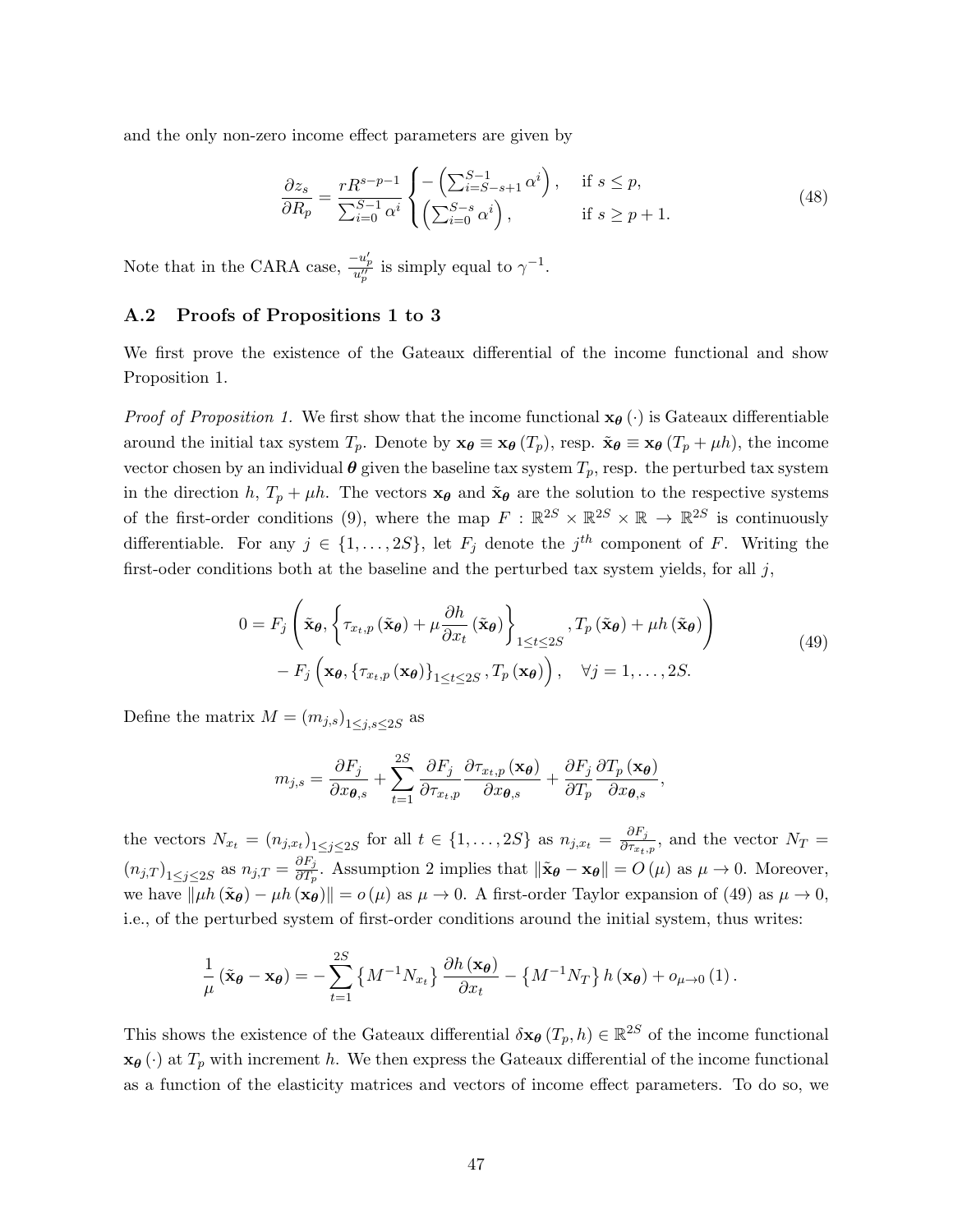derive the change  $\tilde{\mathbf{x}}_{\theta} - \mathbf{x}_{\theta}$  in the individual's choice vector by writing the first-order Taylor approximation of the post-perturbation system of first order conditions (45) around the solution  $x_{\theta}$  to the initial system. Using the explicit expressions for the elasticities and income effect parameters derived in (46), we obtain

$$
(\tilde{\mathbf{x}}_{\theta} - \mathbf{x}_{\theta}) = \left[ i_{2S} - \sum_{s=1}^{S} E_s^{c,(\mathbf{x}_{\theta})} (D^2 T_s(\mathbf{x}_{\theta})) \right]^{-1} \left\{ E_p^{c,(\mathbf{x}_{\theta})} \nabla h(\mathbf{x}_{\theta}) + I_{\mathbf{x},R_p}^{(\mathbf{x}_{\theta})} h(\mathbf{x}_{\theta}) \right\}.
$$

This concludes the proof of Proposition 1.

We then show Proposition 2, which gives expressions for the Gateaux differentials of the tax revenue and social welfare functionals.

*Proof of Proposition 2.* Consider an admissible perturbation  $h_p$  of the baseline tax function  $T_p$ , so that the perturbed tax function is  $T_p + \mu h_p$ . For any  $\theta$ , letting  $\mathbf{x}_{\theta} \equiv \mathbf{x}_{\theta}(T_p)$  and  $\tilde{\mathbf{x}}_{\theta} \equiv \mathbf{x}_{\theta} (T_p + \mu h_p)$ , a Taylor approximation yields

$$
\begin{aligned} \left[T_p + \mu h_p\right](\tilde{\mathbf{x}}_{\boldsymbol{\theta}}) - T_p\left(\mathbf{x}_{\boldsymbol{\theta}}\right) \\ = & \mu \left\langle \nabla T_p\left(\mathbf{x}_{\boldsymbol{\theta}}\right), \delta \mathbf{x}_{\boldsymbol{\theta}}\left(T_p, h_p\right) \right\rangle + \mu h_p\left(\mathbf{x}_{\boldsymbol{\theta}}\left(T_p\right)\right) + o\left(\mu\right). \end{aligned}
$$

Similarly, using the envelope theorem and the local Lipschitz continuity of the income function (Assumption 2), we get

$$
\mathcal{G}\left(\mathscr{U}_{\theta}\left(T_{p}+\mu h_{p}\right)\right)-\mathcal{G}\left(\mathscr{U}_{\theta}\left(T_{p}\right)\right)=\left(-\frac{\lambda}{1-\alpha}\beta^{p-1}g_{p}\left(\mathbf{x}_{\theta}\right)h_{p}\left(\mathbf{x}_{\theta}\right)\right)\mu+o\left(\mu\right).
$$

Using the compactness of the set  $X$  and assuming that the integrand is twice continuously differentiable, we thus obtain that the change in social welfare is equal to

$$
\mathscr{W}(T_p + \mu h_p) - \mathscr{W}(T_p)
$$
  
=  $\mu \lambda \int_X \left\{ \beta^{p-1} (1 - g_p(\mathbf{x})) h_p(\mathbf{x}) + \left\langle \sum_{s=1}^S \beta^{s-1} \nabla T_s(\mathbf{x}_{\theta}), \delta \mathbf{x} (T_p, h_p) \right\rangle \right\} f_{\mathbf{x}}(\mathbf{x}) d\mathbf{x} + o(\mu).$ 

This proves formula (12). Letting  $\tilde{\mathbf{T}}'(\mathbf{x}) \equiv \mathbf{T}'(\mathbf{x}) \mathbf{D}^{-1}(\mathbf{x})$  and using the fact that the density of incomes is equal to zero on the boundary  $\partial X$  of the set X, we can integrate by parts the integral involving  $\nabla h_p(\mathbf{x})$  in this expression to get

$$
\int_{X}\left[\tilde{\boldsymbol{T}}'\left(\mathbf{x}\right)\boldsymbol{E}_{p}^{c,(\mathbf{x})}f_{\mathbf{x}}\left(\mathbf{x}\right)\right]\nabla h_{p}\left(\mathbf{x}\right)d\mathbf{x}=-\int_{X}\nabla\cdot\left[\tilde{\boldsymbol{T}}'\left(\mathbf{x}\right)\boldsymbol{E}_{p}^{c,(\mathbf{x})}f_{\mathbf{x}}\left(\mathbf{x}\right)\right]h_{p}\left(\mathbf{x}\right)d\mathbf{x}.
$$

This proves formula (13).

Next we prove Proposition 3.

 $\Box$ 

 $\Box$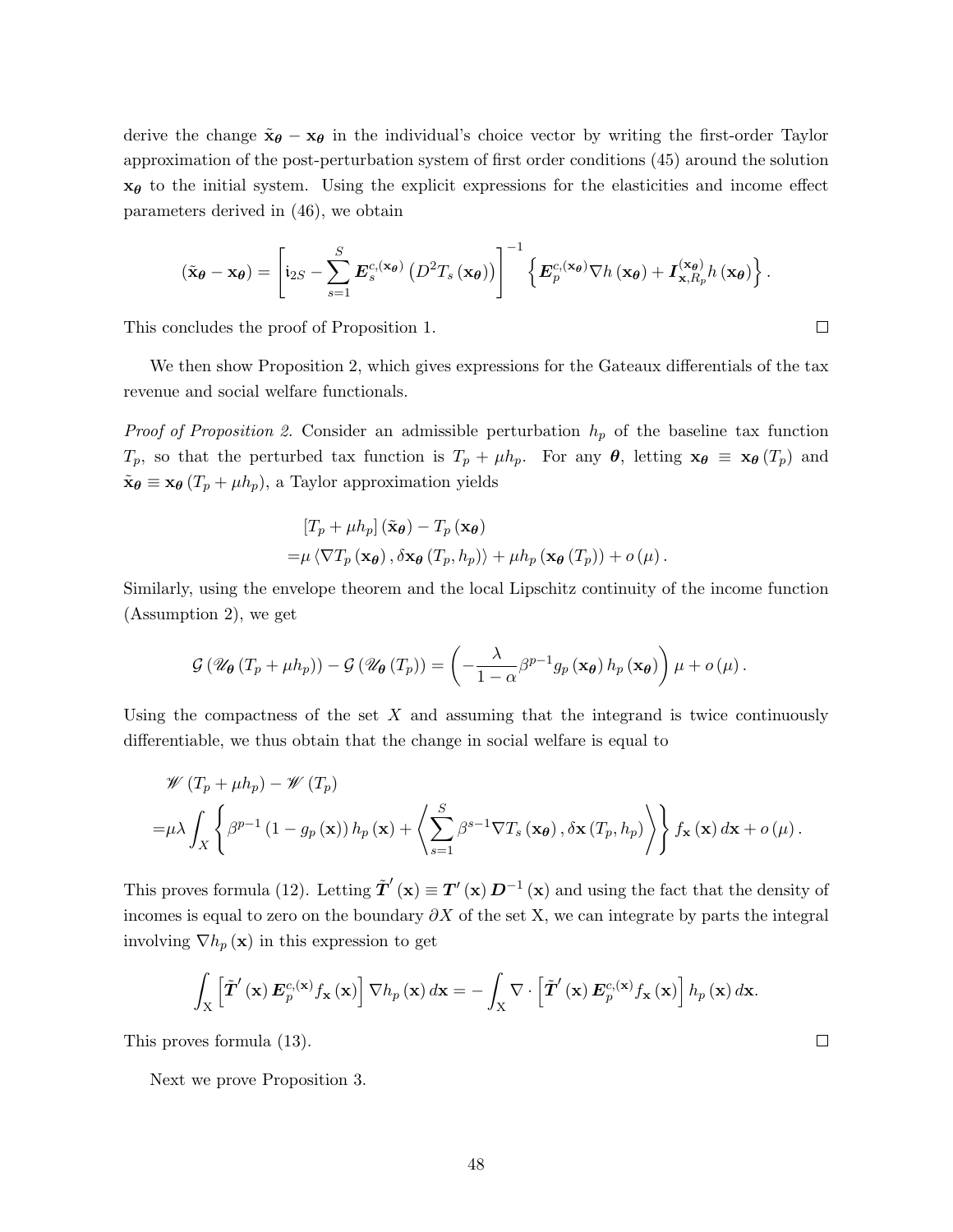*Proof of Proposition 3.* A necessary condition for the social welfare functional  $\mathscr{W}(\cdot)$  to have an extremum at  $T_p$  is  $\delta \mathscr{W}(T_p, h) = 0$ , for all h (see, e.g., Luenberger 1969). From equation (13), this implies that the integrand must be equal to zero pointwise, that is for all  $\mathbf{x} \in X$ ,

$$
\left(\beta^{p-1}\left(1-g_p\left(\mathbf{x}\right)\right)-\mathbf{T}'\left(\mathbf{x}\right)\mathbf{D}^{-1}\left(\mathbf{x}\right)\mathbf{I}_p^{(\mathbf{x})}\right)f_{\mathbf{x}}\left(\mathbf{x}\right)-\nabla\cdot\left(\mathbf{T}'\left(\mathbf{x}\right)\mathbf{D}^{-1}\left(\mathbf{x}\right)\mathbf{E}_p^{c,(x)}f_{\mathbf{x}}\left(\mathbf{x}\right)\right)=0.
$$

Integrating this equation on the volume V with closed boundary  $S = \partial V$  and using the divergence theorem, we obtain formula (17). Finally, we obtain formula (16) by using the separable linear perturbations  $h_p(\mathbf{x}) = x_p$  and equation (12).  $\Box$ 

We finally prove the formulas which express the optimal tax system as a function of the distribution of types  $\theta$ .

*Proof of formula (19).* Differentiating the  $i^{th}$  first-order condition (9) with respect to  $\theta_j$  for  $j \in \{1, \ldots, 2S\}$  yields

$$
\sum_{s=1}^{2S} m_{i,s} \frac{\partial x_{\boldsymbol{\theta},s}}{\partial \theta_j} = -\frac{\partial F_i}{\partial \theta_j} \Rightarrow J_{\mathbf{x}}(\boldsymbol{\theta}) = -M^{-1} J_{\mathbf{F}}(\boldsymbol{\theta}),
$$

where the matrix M is the same as in the proof of Proposition 1, and  $J_{\mathbf{x}}(\theta)$ ,  $J_{\mathbf{F}}(\theta)$  are the matrices  $[\partial x_{\theta,i}/\partial \theta_j]_{1\leq i,j\leq 2S}$  and  $[\partial F_i/\partial \theta_j]_{1\leq i,j\leq 2S}$  respectively. Similarly, differentiating the first-order conditions (9) with respect to the variables  $\{\tau_{x_j,p}\}_{1\leq j\leq 2S}$  and  $T_p$  yields:

$$
J_{\mathbf{x}}(\boldsymbol{\tau}_p) = -M^{-1}J_{\mathbf{F}}(\boldsymbol{\tau}_p)
$$
, and  $J_{\mathbf{x}}(T_p) = -M^{-1}J_{\mathbf{F}}(T_p)$ ,

where  $J_{\mathbf{x}}(\tau_p)$ ,  $J_{\mathbf{F}}(\tau_p)$  are the matrices  $\left[\partial x_{\boldsymbol{\theta},i}/\partial \tau_{x_j,p}\right]_{1\leq i,j\leq 2S}$  and  $\left[\partial F_i/\partial \tau_{x_j,p}\right]_{1\leq i,j\leq 2S}$  respectively, and  $J_{\mathbf{F}}(T_p)$  is the vector  $\left[\partial F_i/\partial T_p\right]_{1\leq i\leq 2S}$ . But we have  $J_{\mathbf{x}}(\tau_p) = \mathbf{D}^{-1}(\mathbf{x}) E_p^{c,(\mathbf{x})}$  and  $J_{\mathbf{x}}(T_p) = \mathbf{D}^{-1}(\mathbf{x}) \mathbf{I}_p^{(\mathbf{x})}$ . We use these expressions to write the deformation matrix  $\mathbf{D}(\mathbf{x})$  as a function of the Jacobian matrix  $J_{\mathbf{x}}(\theta)$ , and  $J_{\mathbf{F}}(\theta)$ ,  $J_{\mathbf{F}}(\tau_p)$ ,  $J_{\mathbf{F}}(T_p)$ . Using the change of variables formula  $f_{\theta}(\theta) = \det(J_{\mathbf{x}}(\theta)) f_{\mathbf{x}}(\mathbf{x}(\theta))$  in the equation

$$
0 = \beta^{p-1} (1 - g_p(\mathbf{x})) f_{\mathbf{x}}(\mathbf{x}) - \mathbf{T}'(\mathbf{x}) \mathbf{D}^{-1}(\mathbf{x}) \mathbf{I}_p^{(\mathbf{x})} f_{\mathbf{x}}(\mathbf{x}) - \nabla_{\mathbf{x}} \cdot (\mathbf{T}'(\mathbf{x}) \mathbf{D}^{-1}(\mathbf{x}) \mathbf{E}_p^{c,(\mathbf{x})} f_{\mathbf{x}}(\mathbf{x}))
$$
\n(50)

and the chain rule, we obtain (19).

Now, consider the model with idiosyncratic productivities  $\{\theta_1, \ldots, \theta_S\}$  and interest rates  $\{\theta_{S+1},\ldots,\theta_{2S-1}\}.$  Let  $l_{\theta}$  denote the vector of labor supplies  $y_{\theta,s}/\theta_s$  and capital stocks  $k_{\theta,s}$ . We can write the first-order conditions of the individual problem as

$$
\mathbf{x}_{\theta} = \theta \circ l_{\theta} \left( \left\{ \theta_{j} \hat{\tau}_{y_{j},s} \right\}_{\substack{1 \leq j \leq 2S \\ 1 \leq s \leq S}} , \left\{ \theta_{S+j-1} \hat{\tau}_{z_{j},s} \right\}_{\substack{2 \leq j \leq S \\ 1 \leq s \leq S}} , \left\{ R_{s} \right\}_{1 \leq s \leq S} \right),
$$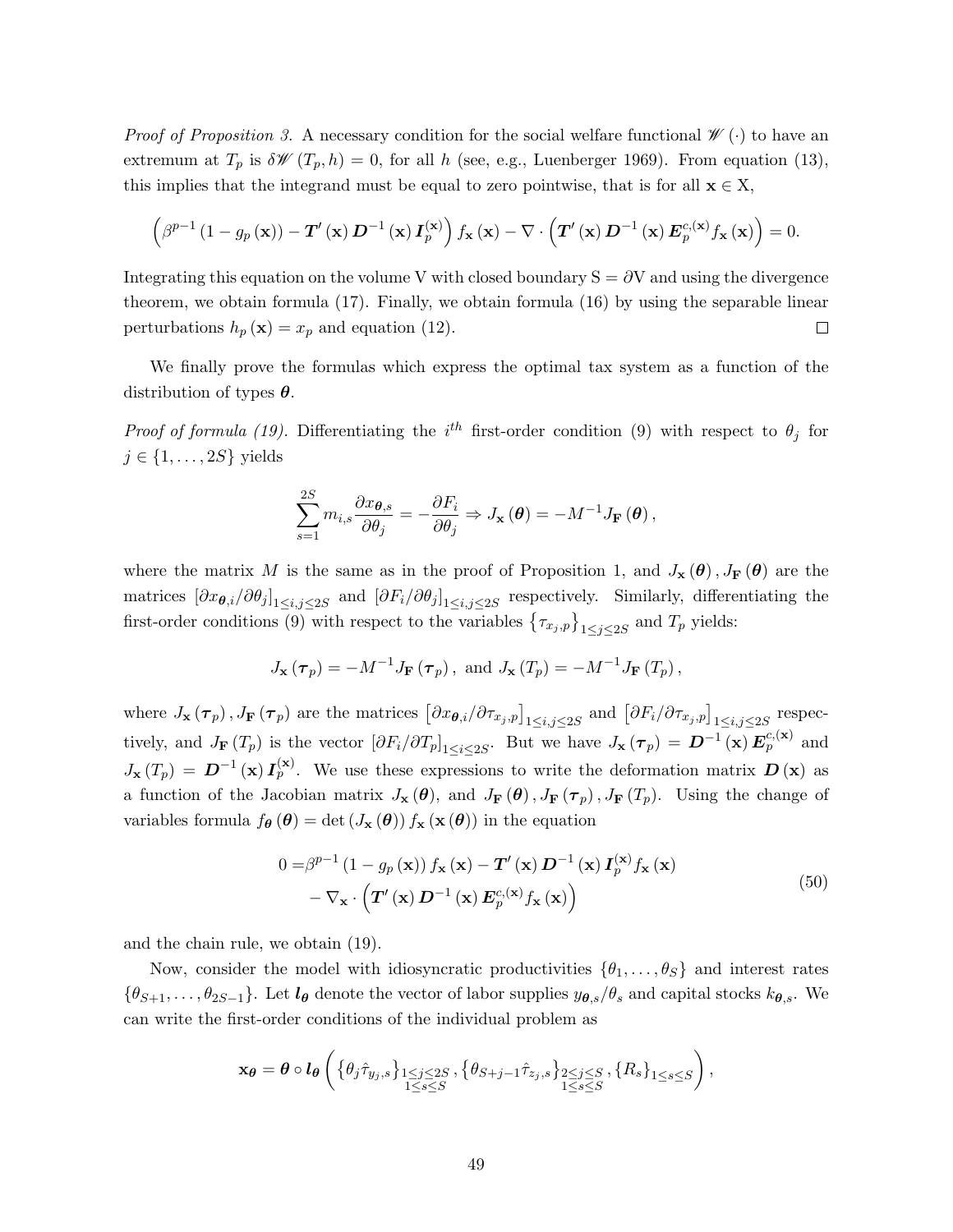where  $\hat{\tau}_{x_j,s}$  is the marginal tax rate on income  $x_j$  (if  $x_j \in \{y_s,z_s\}$ ) or the next-of-tax rate otherwise, and ◦ is the element-wise multiplication. Differentiating this system of equations with respect to  $\theta_j$  for  $1 \leq j \leq 2S$  yields the Jacobian matrix

$$
J_{\mathbf{x}}(\boldsymbol{\theta}) = \mathbf{D}^{-1}(\mathbf{x}) \left[ \frac{\mathbf{x}}{\boldsymbol{\theta}} \circ \left( \mathbf{i}_{2S} + \sum_{s=1}^{S} \zeta_{\mathbf{x}, \hat{q}_s}^{u,(\mathbf{x})} \right) \right],
$$

where  $(\mathbf{x}/\boldsymbol{\theta})$  denotes the matrix  $[x_{\boldsymbol{\theta},i}/\theta_j]_{1\leq i,j\leq 2S}, \zeta^{u,(\mathbf{x})}_{\mathbf{x},\hat{q}_s}$  $\mathbf{x}, \hat{q}_s$  is the matrix of uncompensated elasticities with respect to the marginal and net-of-tax rates, and  $\circ$  is the element-wise multiplication of matrices. Changing variables as before yields

$$
J_{\mathbf{F}}^{-1}(\boldsymbol{\theta}) J_{\mathbf{F}}(T_p) = -\left[\frac{\mathbf{x}}{\boldsymbol{\theta}} \circ \left(\mathbf{i}_{2S} + \sum_{s=1}^{S} \zeta_{\mathbf{x}, \hat{q}_s}^{u, (\mathbf{x})}\right)\right]^{-1} \mathbf{I}_{p}^{(\boldsymbol{\theta})},
$$

$$
J_{\mathbf{F}}^{-1}(\boldsymbol{\theta}) J_{\mathbf{F}}(\boldsymbol{\tau}_p) = \left[\frac{\mathbf{x}}{\boldsymbol{\theta}} \circ \left(\mathbf{i}_{2S} + \sum_{s=1}^{S} \zeta_{\mathbf{x}, \hat{q}_s}^{u, (\mathbf{x})}\right)\right]^{-1} \mathbf{E}_{p}^{c, (\boldsymbol{\theta})}.
$$

In particular, in the static Mirrlees model, the first-order condition (9) writes  $F\left[\frac{x_{\theta}}{\theta}, \theta(1-T'(x_{\theta}))\right], R(x_{\theta})\right] \equiv$  $F[l, \tau, R] = 0$  with  $F[l, \tau, R] = \tau u_c(\tau l + R, l) + u_l(\tau l + R, l)$ . It is then straightforward to compute  $\frac{\partial F}{\partial l}$ ,  $\frac{\partial F}{\partial \tau}$ , and  $\frac{\partial F}{\partial R}$ . Note moreover that  $J_{\mathbf{x}}(\theta) = \det (J_{\mathbf{x}}(\theta)) = \dot{x}(\theta)$ . Differentiating the first-order-condition with respect to  $\theta$  then yields

 $\Box$ 

$$
\frac{\dot{x}_{\theta}}{x_{\theta}} = \frac{\frac{1}{\theta^2} \frac{\partial F}{\partial l} - \frac{1}{x_{\theta}} \left(1 - T'(x_{\theta})\right) \frac{\partial F}{\partial \tau}}{\frac{1}{\theta} \frac{\partial F}{\partial l} + \left(-\theta \frac{\partial F}{\partial \tau} + \frac{\partial F}{\partial R} x_{\theta}\right) T''(x_{\theta})} \Rightarrow \dot{x}_{\theta}^{-1} \frac{1}{1 + \frac{x_{\theta} \zeta_{x, 1 - \tau}^c}{1 - T'(x_{\theta})} T''(x_{\theta})} = \frac{1}{\frac{x_{\theta}}{\theta} \left(1 + \zeta_{x, 1 - \tau}^u\right)}.
$$

This expression is identical to that in Lemma 1 in Saez (2001).

## B Proofs of Sections 5 and 6

#### B.1 Proofs of Section 5

We start by deriving the formulas for the known results in the literature: optimal commodity taxes and non-linear labor income taxes.

Proofs of Sections 5.3 and 5.1. Formula (23) follows from using the Slutsky equation and rearranging the terms in equation (23). Formula (28) follows from (17) applied to the region  $[\hat{y}, \infty)$ , or directly from rearranging equation (18). Formula (30) follows from (28) under the  $\Box$ assumptions made in the text.

We now characterize the optimum linear capital income tax schedule.

*Proof of Propositions 4 and 5.* Consider a separable linear perturbation  $h_p(\mathbf{x}) = z_p$  of the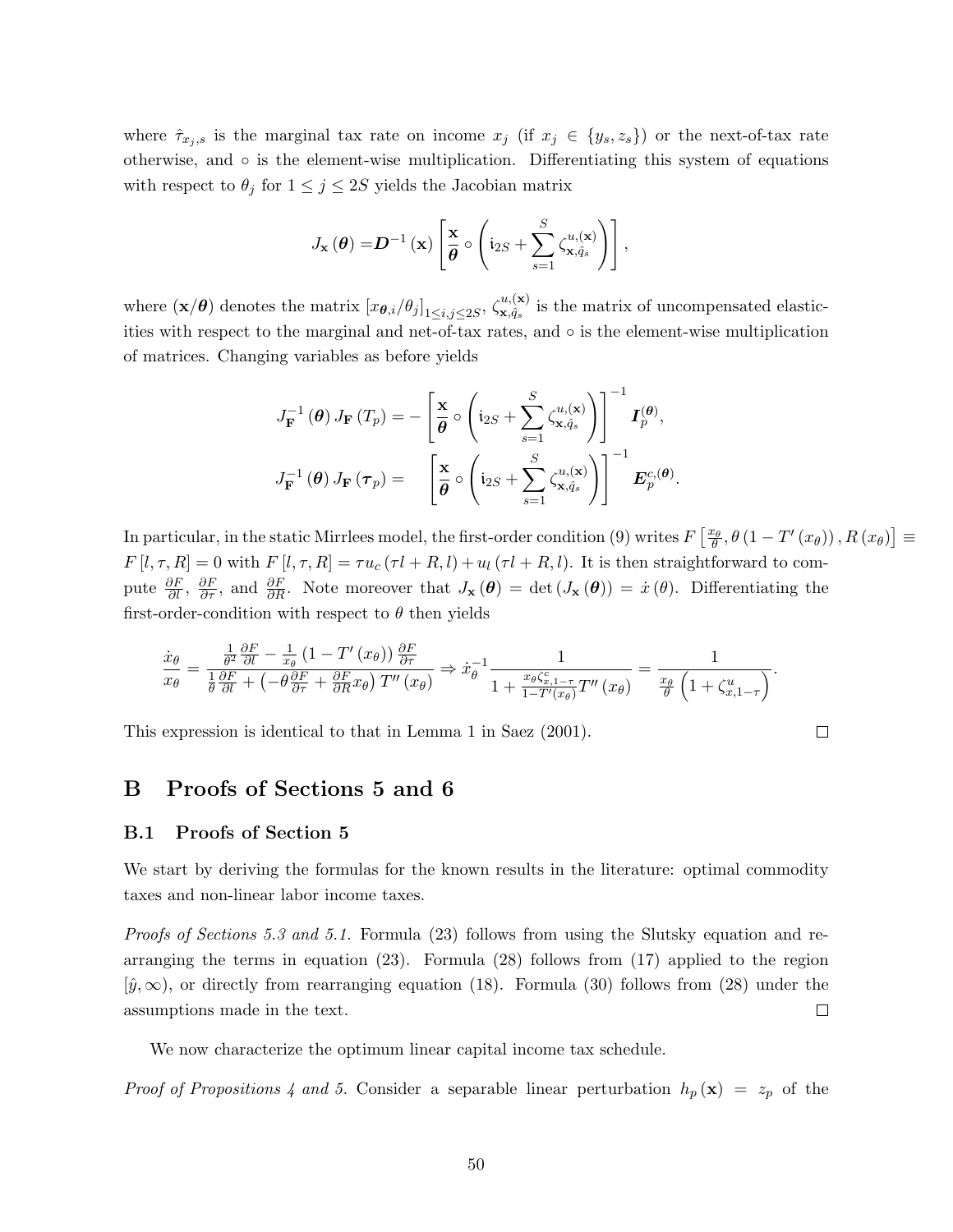capital income tax rate in every period  $p \geq 2$ . The welfare effect of these perturbations,  $\delta \mathscr{W}\left(\tau_z, \{h_p\}_{p\geq 2}\right)$ , is given by the sum (for  $p=2,\ldots,S$ ) of the effects of each of the period-p perturbations  $h_p$ ,  $\delta \mathscr{W}(\tau_z, h_p)$ . Applying Proposition 2, we obtain that the welfare effect of this perturbation is given by

$$
\delta \mathscr{W}\left(\tau_{z}, \{h_{p}\}_{p\geq 2}\right)
$$
\n
$$
= \sum_{p=2}^{S} \left\{ \int_{\mathbb{R}_{+}^{S} \times \mathbb{R}^{S}} \beta^{p-1} \left(1 - g_{p}\left(\mathbf{x}\right)\right) z_{p} f_{\mathbf{x}}\left(\mathbf{x}\right) d\mathbf{x} + \int_{\mathbb{R}_{+}^{S} \times \mathbb{R}^{S}} \sum_{s=2}^{S} \beta^{s-1} \tau_{z} \left[\delta \mathbf{x} \left(\tau_{z}, h_{p}\right)\right]_{S+s-1} f_{\mathbf{x}}\left(\mathbf{x}\right) d\mathbf{x} \right\}
$$
\n
$$
= \sum_{p=2}^{S} \left\{ \beta^{p-1} \bar{z}_{p} \left(1 - \mathbb{E}\left[g_{p}\left(\mathbf{x}\right)\frac{z_{p}}{\bar{z}_{p}}\right]\right) - \int_{\mathbb{R}_{+}^{S} \times \mathbb{R}^{S}} \sum_{s=2}^{S} \beta^{s-1} \frac{\tau_{z}}{1 - \tau_{z}} z_{s} \zeta_{z,s,r_{p}}^{u,\left(\mathbf{x}\right)} f_{\mathbf{x}}\left(\mathbf{x}\right) d\mathbf{x} \right\}
$$
\n
$$
= \left(\sum_{s=2}^{S} \beta^{s-1} \bar{z}_{s}\right) \times \sum_{p=2}^{S} \frac{\beta^{p-1} \bar{z}_{p}}{\sum_{s=2}^{S} \beta^{s-1} \bar{z}_{s}} \left\{1 - \mathbb{E}\left[g_{p}\frac{z_{p}}{\bar{z}_{p}}\right] - \frac{\tau_{z}}{1 - \tau_{z}} \sum_{s=2}^{S} \beta^{s-p} \bar{\zeta}_{z,s,r_{p}}^{u}\right\}.
$$

Equating this expression to zero leads the optimal capital income tax rate (25). (Note that it would be straightforward to characterize the optimal affine tax schedule, by considering revenueneutral perturbations of the capital income tax rate  $\tau_z$  and the virtual income R (uniform lumpsum rebate of the tax revenue generated by the increase in the tax rate), and equating their effect to zero.)

Now consider the case where the perturbation is implemented in every period  $p = p_1, \ldots, p_2$ . Under the assumptions of Proposition 5, the expressions (47) and (48) imply:

$$
\bar{\zeta}_{z_s, r_p}^c = \sigma^{-1} (R - 1) \begin{cases} R^{s-p-1} - R^{-p}, & \text{if } s \le p, \\ R^{-1} - R^{-p}, & \text{if } s \ge p+1, \end{cases}
$$
  

$$
\bar{\eta}_{z_s, R_p} = (R - 1) \begin{cases} R^{-p} - R^{s-p-1}, & \text{if } s \le p, \\ R^{-p}, & \text{if } s \ge p+1. \end{cases}
$$

Hence, the compounded uncompensated elasticities are equal to:

$$
\sum_{s=2}^{\infty} \beta^{s-1} \bar{\zeta}_{z_s, r_2}^u = \sigma^{-1} (1 - \beta) \beta + (2\beta - 1) \beta,
$$
  

$$
\sum_{p=2}^{\infty} \sum_{s=2}^{\infty} \frac{\beta^{s-1}}{\sum_{p=2}^{\infty} \beta^{p-1}} \bar{\zeta}_{z_s, r_p}^u = \sigma^{-1} + \beta - 1.
$$

Result (26) follows. Moreover, we obtain

$$
\beta^{-(P-1)} \sum_{p=P}^{\infty} \sum_{s=2}^{\infty} \beta^{s-1} \bar{\zeta}_{z_s, r_p}^u = \frac{\beta}{1-\beta} \sigma^{-1} + (\sigma^{-1} - 1) (P - 1),
$$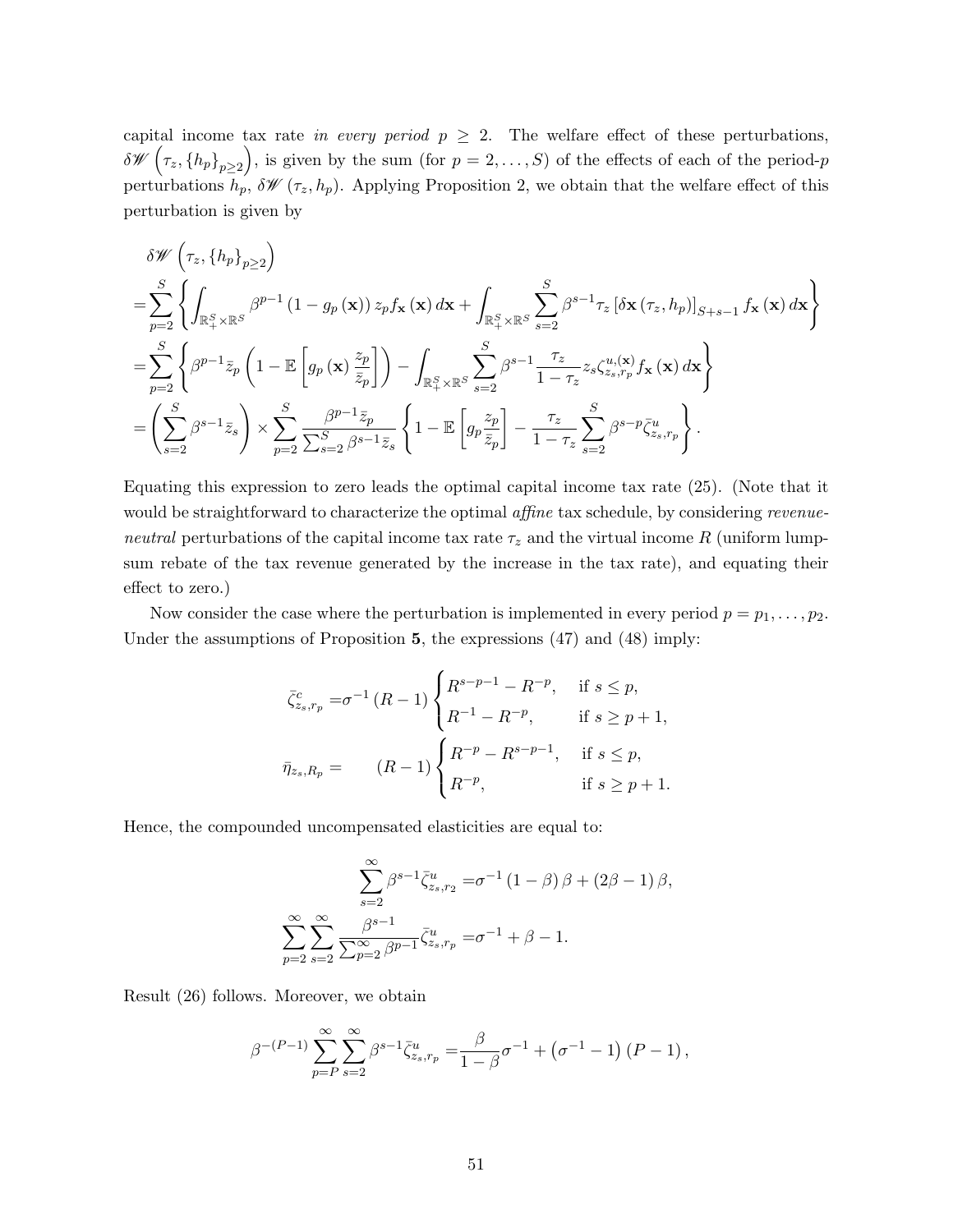from which (27) follows. Finally, for  $S < \infty$  (still assuming  $\beta R = 1$ ), we have

$$
\frac{\partial z_s}{\partial R_p} = \frac{r}{1 - R^S} \begin{cases} R^{S+s-p-1} - R^{S-p}, & \text{if } s \le p, \\ R^{s-p-1} - R^{S-p}, & \text{if } s \ge p+1, \end{cases}
$$

which implies  $\sum_{p=1}^{S} \sum_{s=1}^{S} \beta^{s-1} \frac{\partial z_s}{\partial R_i}$  $\frac{\partial z_s}{\partial R_p}=0.$ 

We now prove the results of Section 5.4, i.e., the optimal non-linear, age-dependent, separable tax system in a two-period economy.

 $\Box$ 

Proofs of formulas (31) and (32). Under the assumptions of this section, we have

$$
\mathbf{T}'(\mathbf{x})\mathbf{D}^{-1}(\mathbf{x})\mathbf{E}_{p}^{c,(\mathbf{x})} = \begin{pmatrix} T'_{1}(y_{1}) \frac{-\frac{y_{1}}{1-\tau_{y_{1},1}} \zeta_{y_{1},w_{1}}^{c,(\mathbf{x}_{\theta})} \mathbb{I}_{\{p=1\}}}{1+\frac{y_{1}}{1-\tau_{y_{1},1}} \zeta_{y_{1},w_{1}}^{c,(\mathbf{x}_{\theta})} T'_{1}(y_{1})} \\ \beta T'_{y,2}(y_{2}) \frac{-\frac{y_{2}}{1-\tau_{y_{2},2}} \zeta_{y_{2},w_{2}}^{c,(\mathbf{x}_{\theta})} \mathbb{I}_{\{p=2\}}}{1+\frac{y_{2}}{1-\tau_{y_{2},2}} \zeta_{y_{2},w_{2}}^{c,(\mathbf{x}_{\theta})} T''_{y,2}(y_{2})} \\ \beta T'_{z,2}(z_{2}) \frac{-\frac{z_{2}}{1-\tau_{z_{2},2}} \zeta_{z_{2},w_{2}}^{c,(\mathbf{x}_{\theta})} T''_{y,2}(y_{2})}{1+\frac{z_{2}}{1-\tau_{z_{2},2}} \zeta_{z_{2},r_{2}}^{c,(\mathbf{x}_{\theta})} T''_{z,2}(z_{2})} \end{pmatrix},
$$

$$
\mathbf{T}'(\mathbf{x})\mathbf{D}^{-1}(\mathbf{x})\mathbf{I}_{p}^{(\mathbf{x})} = \beta T'_{z,2}(z_{2}) \frac{1}{1+\frac{z_{2}}{1-\tau_{z_{2},2}} \zeta_{z_{2},r_{2}}^{c,(\mathbf{x}_{\theta})} T''_{z,2}(z_{2})} \frac{\eta_{z_{2},R_{p}}^{(\mathbf{x}_{\theta})}}{1-\tau_{z_{2},p}},
$$

and  $\vec{\mathbf{n}}(\mathbf{x})$  is the 3-vector whose only non-zero component is equal to 1 and is in the first (resp., second, third) row if  $\hat{x} = \hat{y}_1$  (resp.,  $\hat{y}_2, \hat{z}$ ). Application of formula (17) to the region  $V = [\hat{x}, \infty) \times \mathbb{R}^2$ , for  $\hat{x} \in {\hat{y}_1, \hat{y}_2, \hat{z}_2}$  and  $p = 1, 2, 2$  respectively, and dividing by  $1 - F_{x_p}(\hat{x})$ , yields formulas (31) and (32).  $\Box$ 

Next, we derive the optimal asymptotic capital income tax rate in a non-linear tax system.

Optimal Asymptotic Capital Income Tax Rate. Assume that the baseline tax system is separable and age-independent, but non-linear in capital income. For simplicity, we also assume that the distribution of capital income is stationary, and that it is Pareto distributed at the tail with coefficient  $a_z$ . Here we let the utility function have income effects on labor supply, and assume that the labor income tax rate  $\tau_y$  is constant and age-independent. Next, we assume the convergence toward constants of the (average) marginal social welfare weights,  $\mathbb{E}_{z_p \geq \hat{z}} \left[ g_p \frac{z_p}{\hat{z}} \right]$  $\left[\frac{z_p}{\hat{z}}\right] \longrightarrow \overrightarrow{g_p}^{\left(\infty\right)},$ of the elasticities,  $\overline{\zeta}_{z_s,r_p}^{u,(z_p \geq \hat{z})} \longrightarrow \overline{\zeta}_{z_s,r_p}^{u,(∞)}$  and  $\overline{\eta}_{z_s,R_p}^{(z_p \geq \hat{z})}$  $(z_p \geq \hat{z}) \xrightarrow[\hat{z} \to \infty]{} \overline{\eta}_{z_s,R}^{(\infty)}$  $\sum_{z_s,R_p}^{\infty}$ , and of the marginal tax rates at the top of the capital income distribution,  $T'_z(z) \longrightarrow_{z \to \infty} \tau_z^{\infty}$ . Moreover, we assume that  $T''_z(\cdot)$ converges to zero fast enough, i.e., for all  $p \geq 2$ ,

$$
\sup_{\{\mathbf{x}:z_p\geq \hat{z}\}}\left|z_s\zeta_{z_s,r_p}^{c,\mathbf{(x)}}T''_z\left(z_p\right)\right|\xrightarrow[\hat{z}\to\infty]{}0.
$$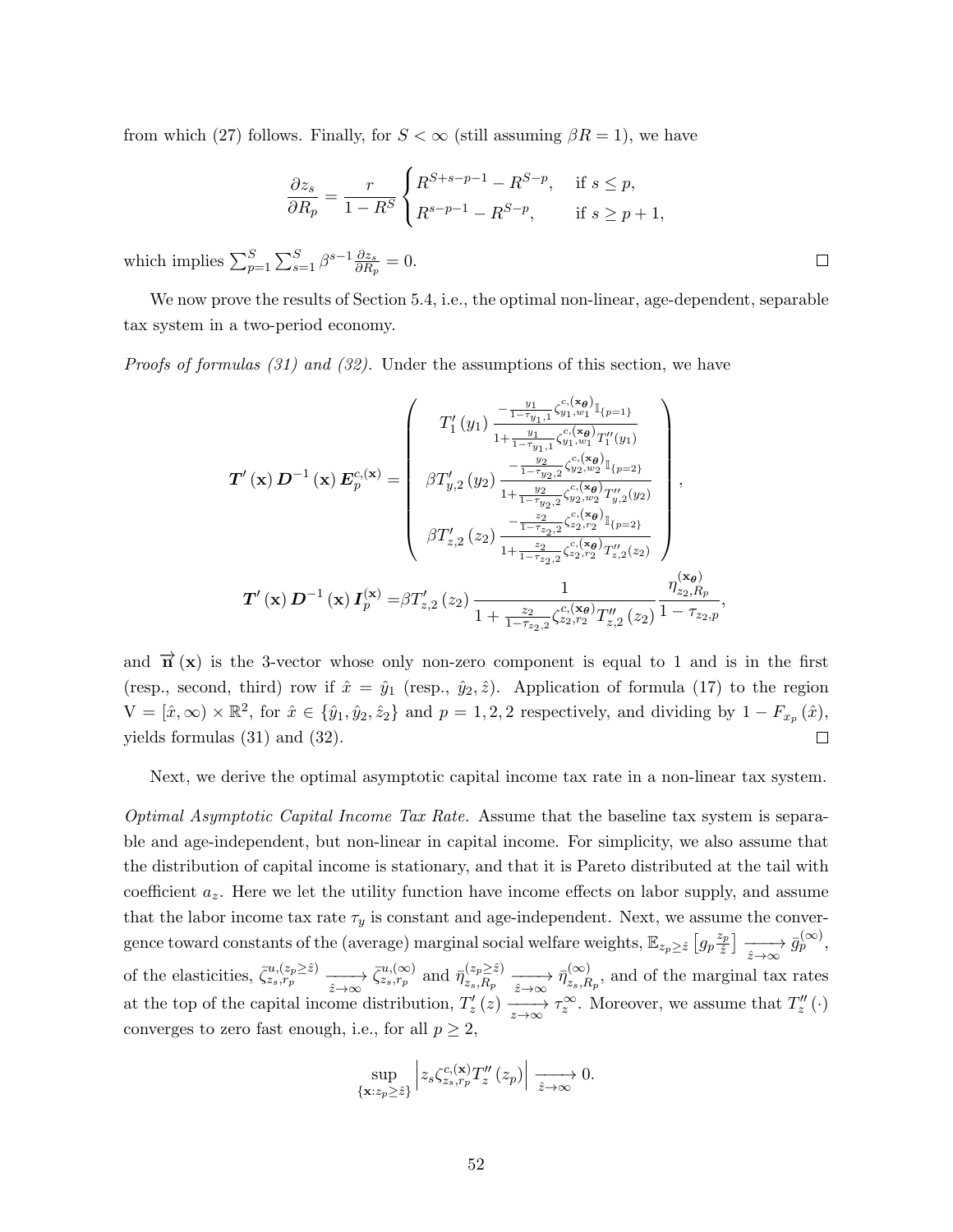Finally, we assume that there is "no mobility at the top": as the threshold capital income level  $\hat{z} \to \infty$ , individuals with capital income  $z_s \geq \hat{z}$  in a given period s have capital income  $z_p \geq \hat{z}$ in all periods  $p \geq 2$ . Intuitively, individuals at the top of the capital income distribution in a given period stay there forever. This ensures that as  $z_p \to \infty$  for any p, all the components of the matrix  $\boldsymbol{F}_z(\mathbf{x})$  (defined below) converge to zero, and that all the marginal tax rates  $T'_z(z_s)$ converge to  $\tau_z^{\infty}$ .

Consider a sequence, indexed by  $\hat{z} > 0$ , of separable perturbations of the capital income tax rate in every period  $p \geq 2$ , that are linear above the threshold  $\hat{z}$ . That is, for all p we define  $h_p(\mathbf{x}) = \max\{z_p - \hat{z}, 0\}.$  The Gateaux differential of social welfare writes:

$$
\delta \mathscr{W}\left(\mathscr{T}, \left\{h_p\right\}_{p\geq 2}\right) = \sum_{p=2}^{S} \beta^{p-1} \left\{ \int_{\hat{z}}^{\infty} \left(1 - g_p\left(\mathbf{x}\right)\right) \left(z_p - \hat{z}\right) f_{\mathbf{x}}\left(\mathbf{x}\right) d\mathbf{x} \right\} + \sum_{p=2}^{S} \left\{ \int_{\hat{z}}^{\infty} \int_{\mathbb{R}^S_+ \times \mathbb{R}^{S-2}} \left[\mathbf{T}'_z\left(\mathbf{x}\right)\right] \left[i_{S-1} + \mathbf{F}_z\left(\mathbf{x}\right)\right]^{-1} \left[\mathbf{E}^{c, \left(\mathbf{x}\right)}_{p, z_p} - \left(z_p - \hat{z}\right) \mathbf{I}^{(\mathbf{x})}_p\right] f_{\mathbf{x}}\left(\mathbf{x}\right) d\mathbf{x} \right\} + \sum_{p=2}^{S} \left\{ \int_{\hat{z}}^{\infty} \int_{\mathbb{R}^S_+ \times \mathbb{R}^{S-2}} \left[\tau_y \sum_{s=2}^{S} \beta^{s-1} \left(-\frac{y_s \zeta_{s, r_p}^{c, \left(\mathbf{x}\right)}}{1 - \tau_{z_p, p}} - \frac{\eta_{y_s, R_p}^{(\mathbf{x})}}{1 - \tau_{y_s, p}}\left(z_p - \hat{z}\right)\right)\right] f_{\mathbf{x}}\left(\mathbf{x}\right) d\mathbf{x} \right\},
$$

where  $[\boldsymbol{T}'_z(\mathbf{x})]$  is the  $(S-1)$ -row vector with components  $\beta^{s-1}T'_z(z_s)$  and  $[\boldsymbol{F}_z(\mathbf{x})]$  is the  $(S-1)\times$  $(S-1)$ -matrix with components  $T''_z(z_j) \frac{\partial z_i^c}{\partial \tau_{j,z_j}}$  for  $i, j \geq 2$ . Thus, letting  $\hat{z} \to \infty$  and imposing  $\lim \frac{\delta \mathscr{W}(T,\{h_p\}_{p\geq 2})}{(1-F(\hat{z}))\hat{z}}=0$ , we obtain the following characterization of the optimal asymptotic capital income tax rate:

$$
\frac{\tau_z^{\infty}}{1 - \tau_z^{\infty}} = \frac{\left(\frac{a_z}{a_z - 1} - 1\right) \left(1 - \sum_{p=2}^S \gamma_{p,z} \bar{g}_{p,\text{NL}}^{(\infty)}\right)}{\frac{a_{rk}}{a_{rk} - 1} \sum_{p,s=2}^S \gamma_{p,z} \bar{\zeta}_{z_s,r_p}^{u,(\infty)} - \sum_{p,s=2}^S \gamma_{p,z} \bar{\eta}_{z_s,R_p}^{(\infty)}} - \frac{\tau_y}{1 - \tau_z^{\infty}} \frac{\frac{a_z}{a_z - 1} \sum_{p,s=2}^S \gamma_{p,z} \bar{\zeta}_{y_s,r_p}^{u,(\infty)} - \sum_{p,s=2}^S \gamma_{p,z} \bar{\eta}_{y_s,R_p}^{(\infty)}}{\frac{a_z}{a_z - 1} \sum_{p,s=2}^S \gamma_{p,z} \bar{\zeta}_{z_s,r_p}^{u,(\infty)} - \sum_{p,s=2}^S \gamma_{p,z} \bar{\eta}_{z_s,R_p}^{(\infty)}},
$$

where  $\gamma_{p,z} = \beta^{p-1} / \sum_{s=2}^{S} \beta^{s-1}$ . Note that in the case where the utility function has no income effects on labor supply, the second line of this expression is equal to zero.  $\Box$ 

We now prove the result of Section 5.5, i.e., the joint taxation of couples.

Proof of formula (33). We follow the same steps as in the derivation of formula (19). Letting  $\tau_i \equiv \frac{\partial T}{\partial u}$  $\frac{\partial T}{\partial y_i}$  and  $\tau_{ij} \equiv \frac{\partial^2 T}{\partial y_i \partial y_j}$  $\frac{\partial^2 T}{\partial y_i \partial y_j}$ , the Gateaux differential of individual income in a direction h,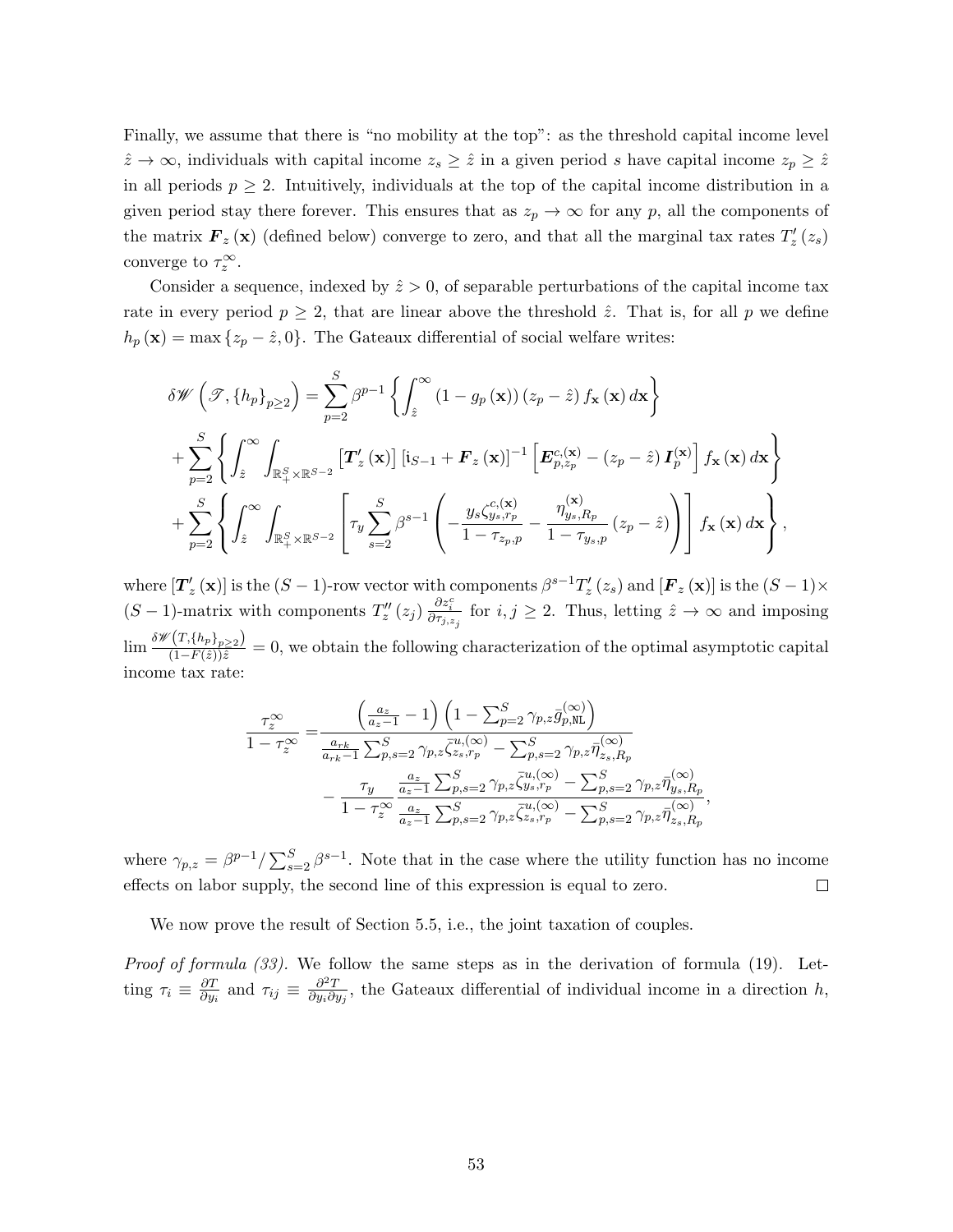$\delta$ **y** $_{\theta}$  (*T*, *h*), writes

$$
\delta \mathbf{y}_{\theta}(T,h) = \frac{1}{\left(1 - \tau_1 + y_1 \zeta \tau_{11}\right)\left(1 - \tau_2 + y_2 \zeta \tau_{22}\right) - y_1 y_2 \zeta^2 \tau_{12}^2} \times \begin{pmatrix} -(1 - \tau_2 + y_2 \zeta \tau_{22}) y_1 \zeta & (y_1 \zeta \tau_{12}) y_2 \zeta \\ (y_2 \zeta \tau_{12}) y_1 \zeta & -(1 - \tau_1 + y_1 \zeta \tau_{11}) y_2 \zeta \end{pmatrix} \begin{pmatrix} \frac{\partial h(\mathbf{y}_{\theta})}{\partial y_1} \\ \frac{\partial h(\mathbf{y}_{\theta})}{\partial y_2} \end{pmatrix}.
$$

Applying formula (50), we obtain that the revenue-maximizing tax function satisfies the following PDE:

$$
f_{\mathbf{y}}(y_1, y_2) = \frac{\partial}{\partial y_1} \left\{ \frac{-\left(\tau_1 y_1 \zeta\right)\left(1 - \tau_2 + y_2 \zeta \tau_{22}\right) + \left(\tau_1 2 y_1 \zeta\right)\left(\tau_2 y_2 \zeta\right)}{\left(1 - \tau_1 + y_1 \zeta \tau_{11}\right)\left(1 - \tau_2 + y_2 \zeta \tau_{22}\right) - \left(\tau_1 2 y_1 \zeta\right)\left(\tau_1 2 y_2 \zeta\right)} f_{\mathbf{y}}(y_1, y_2) \right\} + \frac{\partial}{\partial y_2} \left\{ \frac{-\left(1 - \tau_1 + y_1 \zeta \tau_{11}\right)\left(\tau_2 y_2 \zeta\right) + \left(\tau_1 y_1 \zeta\right)\left(\tau_1 2 y_2 \zeta\right)}{\left(1 - \tau_1 + y_1 \zeta \tau_{11}\right)\left(1 - \tau_2 + y_2 \zeta \tau_{22}\right) - \left(\tau_1 2 y_1 \zeta\right)\left(\tau_1 2 y_2 \zeta\right)} f_{\mathbf{y}}(y_1, y_2) \right\}.
$$

To rewrite the PDE in terms of the distribution of types, first notice that in this model, the incomes as functions of types are given by:

$$
y_1 = \theta_1^{1+\zeta} (1 - \tau_1)^{\zeta},
$$
  
\n
$$
y_2 = \theta_2^{1+\zeta} (1 - \tau_2)^{\zeta}.
$$
\n(51)

and the Jacobian matrix  $J_{\mathbf{y}}(\boldsymbol{\theta})$  writes:

$$
\begin{pmatrix}\n\frac{\partial y_1}{\partial \theta_1} & \frac{\partial y_1}{\partial \theta_2} \\
\frac{\partial y_2}{\partial \theta_1} & \frac{\partial y_2}{\partial \theta_2}\n\end{pmatrix} = \frac{1}{(1 - \tau_1 + \zeta y_1 \tau_{11})(1 - \tau_2 + \zeta y_2 \tau_{22}) - (\zeta y_1 \tau_{12})(\zeta y_2 \tau_{12})}\n\times \begin{pmatrix}\n(1 - \tau_1)\left(1 - \tau_2 + \left(\frac{1 + \zeta}{\theta_1} y_1\right)(\zeta y_2 \tau_{22})\right) & -(1 - \tau_2)(\zeta y_1 \tau_{12})\left(\frac{1 + \zeta}{\theta_2} y_2\right) \\
-(1 - \tau_1)(\zeta y_2 \tau_{12})\left(\frac{1 + \zeta}{\theta_1} y_1\right) & (1 - \tau_2)\left(1 - \tau_1 + (\zeta y_1 \tau_{11})\left(\frac{1 + \zeta}{\theta_2} y_2\right)\right)\n\end{pmatrix},
$$
\n(52)

Therefore, we have

$$
\delta \mathbf{y}_{\theta}(T,h) = \begin{pmatrix} -\frac{\theta_1}{1-\tau_1} \frac{\zeta}{1+\zeta} \frac{\partial y_1}{\partial \theta_1} & -\frac{\theta_2}{1-\tau_2} \frac{\zeta}{1+\zeta} \frac{\partial y_1}{\partial \theta_2} \\ -\frac{\partial y_2}{\partial \theta_1} \frac{\theta_1}{1-\tau_1} \frac{\zeta}{1+\zeta} & -\frac{\theta_2}{1-\tau_2} \frac{\zeta}{1+\zeta} \frac{\partial y_2}{\partial \theta_2} \end{pmatrix} \begin{pmatrix} \frac{\partial h(\mathbf{y}_{\theta})}{\partial y_1} \\ \frac{\partial h(\mathbf{y}_{\theta})}{\partial y_2} \end{pmatrix}.
$$

The optimal tax system is thus characterized by:

$$
0 = (1 - g(\mathbf{y})) f_{\mathbf{y}}(\mathbf{y}) - \nabla_{\mathbf{y}} \cdot \left( \begin{cases} -\frac{\tau_1}{1 - \tau_1} \frac{\zeta}{1 + \zeta} \theta_1 \frac{\partial y_1}{\partial \theta_1} - \frac{\tau_2}{1 - \tau_1} \frac{\zeta}{1 + \zeta} \theta_1 \frac{\partial y_2}{\partial \theta_1} \\ -\frac{\tau_1}{1 - \tau_2} \frac{\zeta}{1 + \zeta} \theta_2 \frac{\partial y_1}{\partial \theta_2} - \frac{\tau_2}{1 - \tau_2} \frac{\zeta}{1 + \zeta} \theta_2 \frac{\partial y_2}{\partial \theta_2} \\ f_{\mathbf{y}}(\mathbf{y}) \end{cases} \right)^{\prime} = (1 - g(\boldsymbol{\theta})) f_{\boldsymbol{\theta}}(\boldsymbol{\theta}) + \frac{\zeta}{1 + \zeta} \sum_{i=1}^{2} \sum_{j=1}^{2} \frac{\partial y_{-i}}{\partial \theta_{-j}} \frac{\partial}{\partial \theta_j} \left\{ \frac{\frac{\tau_1}{1 - \tau_i} \frac{\partial y_1}{\partial \theta_i} + \frac{\tau_2}{1 - \tau_i} \frac{\partial y_2}{\partial \theta_i}}{\frac{\partial y_1}{\partial \theta_1} \frac{\partial y_2}{\partial \theta_2} - \frac{\partial y_1}{\partial \theta_2} \frac{\partial y_2}{\partial \theta_1}} \theta_i f_{\boldsymbol{\theta}}(\boldsymbol{\theta}) \right\},
$$
\n
$$
(53)
$$

where the second equality follows from the change of variables from y to  $\theta$ . Equations (51), (52), and (53) form a PDE system whose solution is the optimal tax system.  $\Box$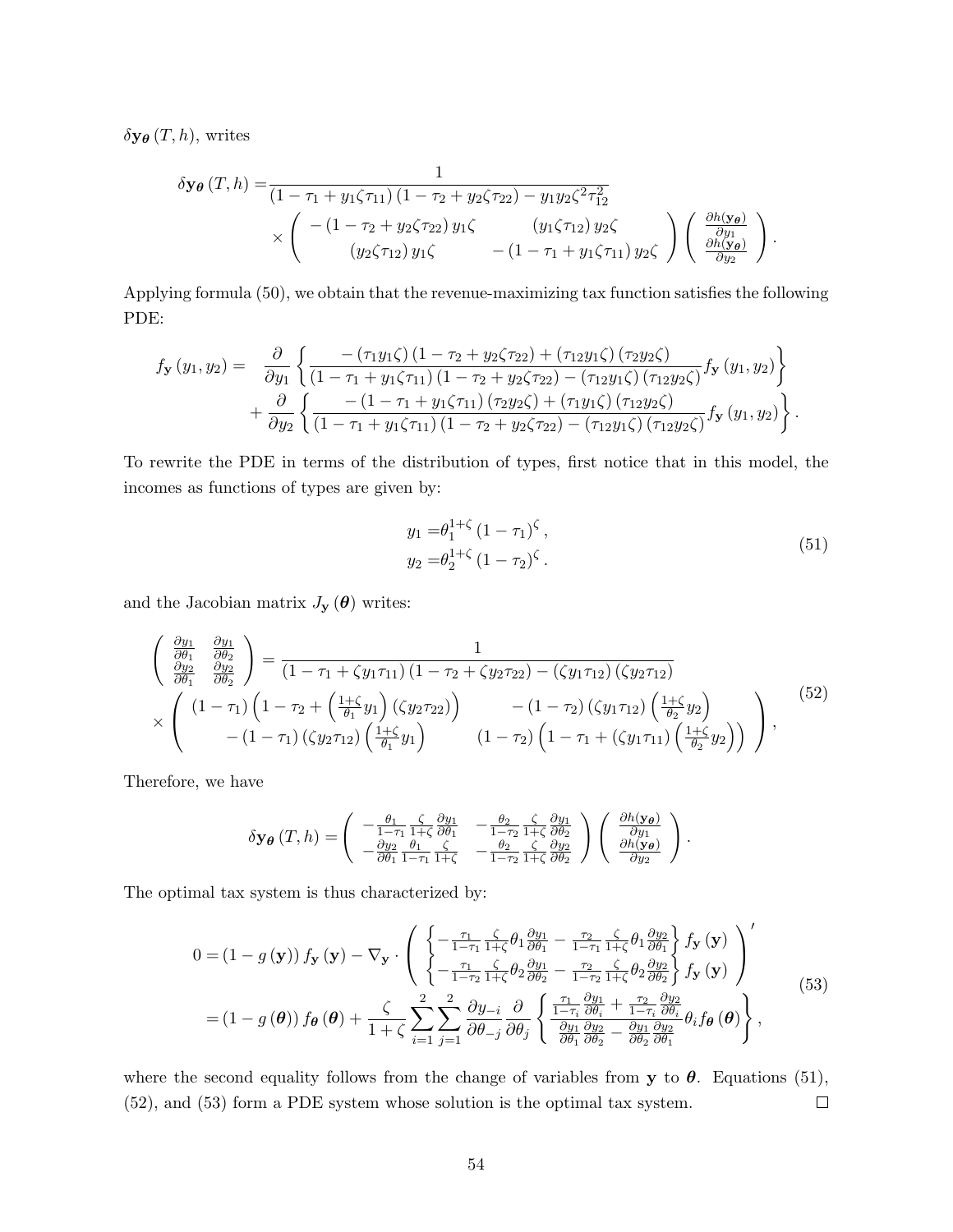#### B.2 Proofs of Section 6

We now provide the proofs of the results of Sections 6.1 and 6.2. We first characterize the welfare effects of reforming the labor income tax system.

Proofs of formulas (37) and (36). Consider first the effects of reforming the marginal labor income tax rate at point  $\hat{y}$  in period p. The perturbation we consider is as follows. We choose the numbers  $\hat{y} > 0$ , , and define for every p a perturbation  $\tilde{h}_p \in C^2(\mathbb{R}_+)$ , with  $\tilde{h}_p(y) = 0$  on  $[0, \hat{y}]$ ,  $\tilde{h}_p(y) = (y - \hat{y})$  on  $[\hat{y}, \hat{y}']$ , and  $\tilde{h}_p(y) = (\hat{y}' - \hat{y})$  on  $[\hat{y}', \infty)$ . We obtain a smooth perturbation  $h_p$  from  $\tilde{h}_p$  by letting  $h_p = \tilde{h}_p$  except on the intervals  $\left[\hat{y} - \frac{u}{2}\right]$  $\frac{u}{2}, \hat{y} + \frac{u}{2}$  $\frac{u}{2}$  and  $\left[\hat{y}' - \frac{u}{2}\right]$  $\frac{u}{2}, \hat{y}' + \frac{u}{2}$  $\frac{u}{2}$ , for some small  $u > 0$ , where we take  $h_p$  monotonic. We then consider a sequence  $\{h_p^n\}_{n \in \mathbb{N}}$  of such perturbations, with  $(\hat{y}' - \hat{y}) \to 0$ ,  $u \to 0$ , and  $u = o(\hat{y}' - \hat{y})$ . Applying formula (8), we obtain that the effect of this perturbation  $h_p$  on the individual income choices is given by

$$
\delta y_{\theta,p}^{(\mathbf{x})} (T_p, h_p^n) = -\frac{y_p \zeta_{y_p, w_p}^{c, (\mathbf{x})}}{1 - T'_y (y_p) + y_p \zeta_{y_p, w_p}^{c, (\mathbf{x})} T''_y (y_p)}, \text{ for all } y_p \in \left[ \hat{y} + \frac{u}{2}, \hat{y}' - \frac{u}{2} \right],
$$
  

$$
\delta z_{\theta, s}^{(\mathbf{x})} (T_p, h_p^n) = -(\hat{y}' - \hat{y}) \frac{\eta_{z_s, R_p}^{(\mathbf{x})}}{1 - \tau_{z_s, p}}, \text{ for all } s, \text{ for all } y_p \ge \hat{y}' + \frac{u}{2}.
$$

Applying formula (12) and taking the limit of the Gateaux differentials of social welfare as  $(\hat{y}' - \hat{y})$ ,  $\Delta \tau \to 0$ , we get

$$
\begin{split} & \frac{1}{1-F_{y_p}\left(\hat{y}\right)}\frac{\delta\mathscr{W}\left(T_p,h_p^n\right)}{\left(\hat{y}'-\hat{y}\right)} \\ \xrightarrow[n\to\infty] & \beta^{p-1}\int_{\hat{y}}^{\infty}\left(1-g_p\left(y\right)\right)\frac{f_{y,p}\left(y\right)}{1-F_{y_p}\left(\hat{y}\right)}dy \\ & -\beta^{p-1}\int_{\mathbb{R}_{+}^{S-1}\times\mathbb{R}^{S-1}}T'_y\left(\hat{y}\right)\frac{\hat{y}\zeta_{y_p,w_p}^{c,(\hat{y},\mathbf{x}_{-p})}}{1-T'_y\left(\hat{y}\right)+\hat{y}\zeta_{y_p,w_p}^{c,(\hat{y},\mathbf{x}_{-p})}T''_y\left(\hat{y}\right)}\frac{f_{\mathbf{x}}\left(\hat{y},\mathbf{x}_{-p}\right)}{1-F_{y_p}\left(\hat{y}\right)}d\mathbf{x}_{-p} \\ & -\sum_{s=2}^{S}\beta^{s-1}\int_{\hat{y}}^{\infty}\int_{\mathbb{R}_{+}^{S-1}\times\mathbb{R}^{S-1}}\tau_{z}\frac{\eta_{z_s,R_p}^{(\mathbf{x})}-f_{\mathbf{x}}\left(\mathbf{x}\right)}{1-F_{y_p}\left(\hat{y}\right)}d\mathbf{x} . \end{split}
$$

Noting that  $\zeta_{y_p,w_p}^{c,(\hat{y},\mathbf{x}_{-p})} = \zeta$ , that  $\eta_{z_{s,p}}^{(\mathbf{x})}$  $\sum_{z_s,R_p}^{(x)}$  is independent of **x** since the utility function is CRRA and the baseline tax system is separable, and using the definition of  $\bar{\eta}_{z_s,R_p}$ , we obtain

$$
\frac{1}{1 - F_{y_p}(\hat{y})} \frac{\delta \mathscr{W}\left(T_p, h_p^n\right)}{\left(\hat{y}' - \hat{y}\right)} \xrightarrow[n \to \infty]{} \beta^{p-1} \left(1 - \mathbb{E}_{y \ge \hat{y}}\left[g_p\right]\right) - \frac{\tau_z}{1 - \tau_z} \sum_{s=2}^S \beta^{s-1} \bar{\eta}_{z_s, R_p} - \beta^{p-1} \frac{T'_y(\hat{y}) \zeta}{1 - T'_y(\hat{y}) + \hat{y} \zeta T''_y(\hat{y})} \frac{\hat{y} f_{y_p}(\hat{y})}{1 - F_{y_p}(\hat{y})}.
$$

Summing over periods p and normalizing by  $\sum_{p\geq 1} \beta^{p-1} (1 - F_{y_p}(\hat{y}))$  yields (37). Finally, to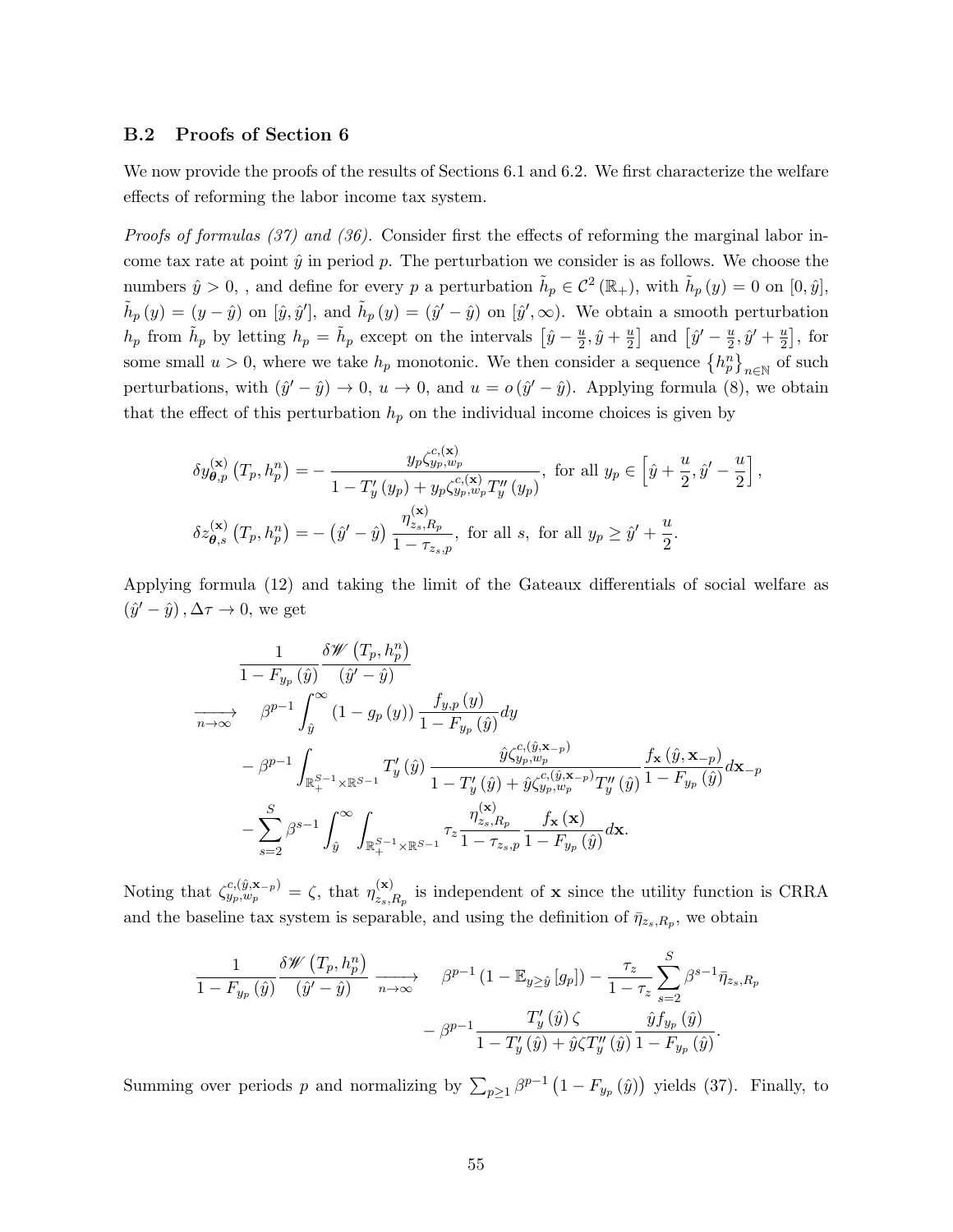obtain the gains of age-dependence assuming that the income distribution is stationary, define the "savings effect" as  $\mathscr{S}_p \equiv -\frac{\tau_z}{1-\tau_z} \sum_{s=2}^S \beta^{s-1} \bar{\eta}_{z_s,R_p}$ . Since  $\partial z_s/\partial R_p < 0$  for all  $s \leq p$  and  $\partial z_s/\partial R_p > 0$  for all  $s \geq p+1$ , we obtain that the sequence  $\{\beta^{-(p-1)}\mathscr{S}_p : p=1,\ldots,S\}$  is increasing, with  $\mathscr{S}_1$  < 0 and  $\mathscr{S}_S$  > 0. Hence there exists  $p^*$  such that the revenue gains of the period-p separable perturbation are strictly smaller (resp., larger) in the dynamic model than in the static model for  $p \leq p^*$  (resp.,  $p > p^*$ ). Moreover, the revenue gains of the separable perturbation that increases lump-sum the tax liability above  $\hat{y}$  by \$1 in period p are smaller than the gains from the perturbation that increases the tax liability above  $\beta$  by  $\beta^{-p' - p}$  in period  $p' > p$ , yielding gains from age-dependent taxes.)

Suppose that the baseline marginal labor income tax rate is constant, i.e.,  $T'_y(\hat{y}) = \tau_y$  for all  $\hat{y}$ . Then we obtain the following relationship between the linear and the non-linear tax reforms:

$$
\int_{0}^{\infty} \delta \mathcal{W}(\mathcal{T}, h_{\hat{y}}) d\hat{y}
$$
\n
$$
= \int_{0}^{\infty} \left\{ \sum_{p=1}^{S} \beta^{p-1} \left( (1 - F_{y_p}(\hat{y})) - \int_{\hat{y}}^{\infty} g_p(y) f_{y_p}(y) dy - \frac{\tau_z}{1 - \tau_{y,z_s}} \sum_{s=2}^{S} \beta^{s-1} \eta_{z_s, R_p} (1 - F_{y_p}(\hat{y})) \right) \right\} d\hat{y}
$$
\n
$$
= \sum_{p=1}^{S} \beta^{p-1} \left( \int_{0}^{\infty} \hat{y} f_{y_p}(\hat{y}) d\hat{y} \right) \left( 1 - \frac{\int_{0}^{\infty} \hat{y} g_p(\hat{y}) f_{y_p}(\hat{y}) d\hat{y}}{\int_{0}^{\infty} \hat{y} f_{y_p}(\hat{y}) d\hat{y}} - \frac{\tau_y}{1 - \tau_y} \zeta - \frac{\tau_z}{1 - \tau_{z_s, p}} \sum_{s=2}^{S} \beta^{s-1} \eta_{z_s, R_p} \right)
$$
\n
$$
= \delta \mathcal{W}(\mathcal{T}, h_L),
$$

which proves (36).

We next characterize the welfare effects of reforming the capital income tax schedule.

 $\Box$ 

 $\Box$ 

Proof of formula (35). A reasoning identical to that leading to formula (37), noting that the elasticities  $\zeta_{y_s,r_p}^{c,(\mathbf{x})}$  are all equal to zero, shows that the welfare effect of a non-linear perturbation  $h_{p,\hat{z}}$  implemented at point  $\hat{z}$  in period p is equal to

$$
\frac{1}{1 - F_{z_p}(\hat{z})} \delta \mathscr{W}(\mathscr{T}, h_{p, \hat{z}}) = \beta^{p-1} \int_{\hat{z}}^{\infty} (1 - g_p(z)) \frac{f_{z_p}(z)}{1 - F_{z_p}(\hat{z})} dz \n- \sum_{s=2}^{S} \beta^{s-1} \int_{\mathbb{R}^S_+ \times \mathbb{R}^{S-2}} \frac{\tau_z}{1 - \tau_z} z_s \zeta_{z_s, r_p}^{c, (\hat{z}, \mathbf{x}_{-(S+p-1)})} \frac{f_{\mathbf{x}}(\hat{z}, \mathbf{x}_{-(S+p-1)})}{1 - F_{z_p}(\hat{z})} d\mathbf{x}_{-(S+p-1)} \n- \sum_{s=2}^{S} \beta^{s-1} \int_{\hat{z}}^{\infty} \int_{\mathbb{R}^S_+ \times \mathbb{R}^{S-2}} \frac{\tau_z}{1 - \tau_{z_s, p}} \eta_{z_s, R_p}^{(\mathbf{x})} \frac{f_{\mathbf{x}}(\mathbf{x})}{1 - F_{z_p}(\hat{z})} d\mathbf{x}.
$$

Formula (35) follows.

We now characterize the welfare effects of joint tax reforms.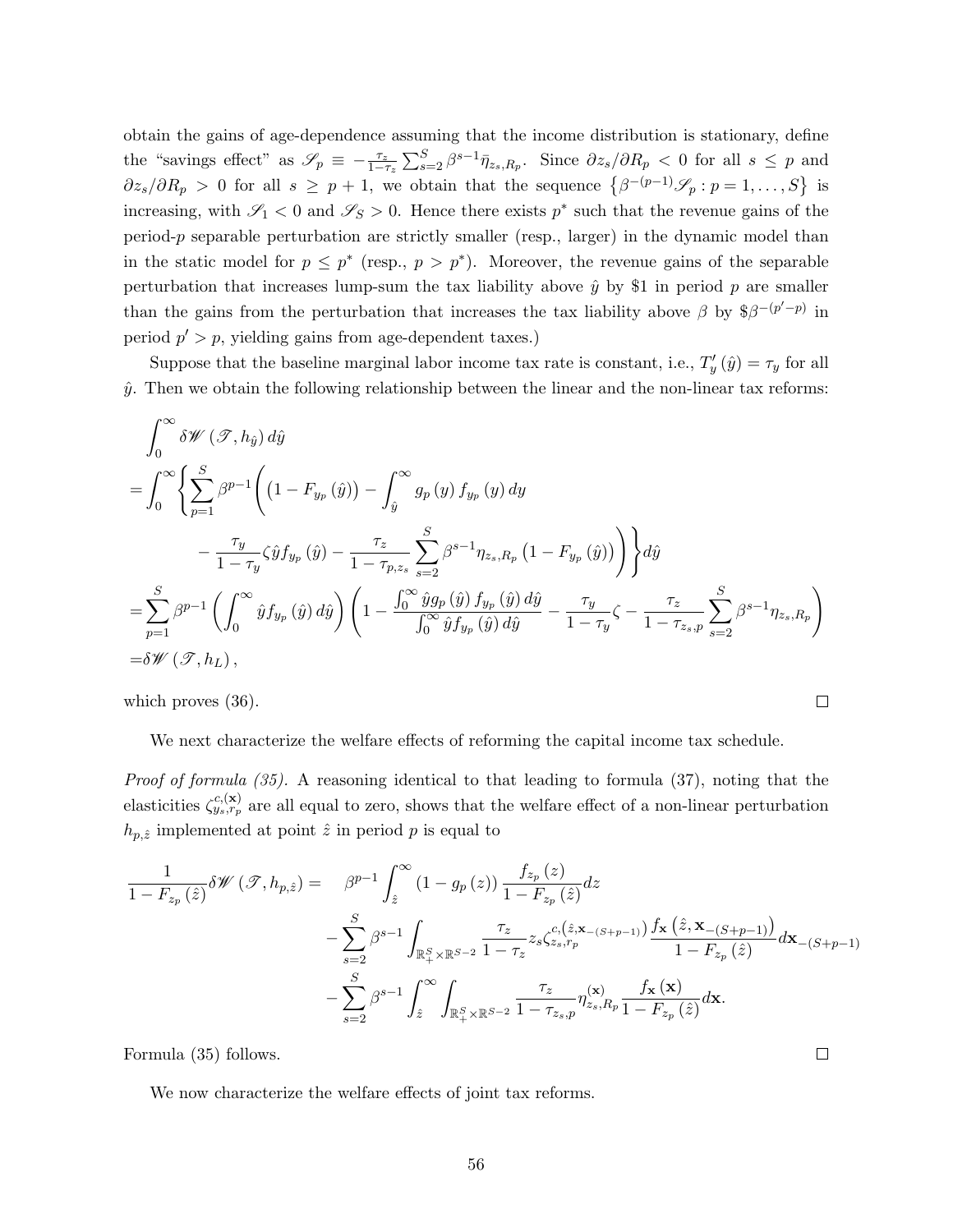*Proof of formulas (40) and (38).* Fix  $d \geq 2$  directions  $(x_1, \ldots, x_d)$  of the space  $\mathbb{R}^S_+ \times \mathbb{R}^S$  and the income threshold  $\bar{\mathbf{x}}_d = (\hat{x}_1, \dots, \hat{x}_d)$ . We define the *d*-multilinear perturbation  $h_p$  of the baseline tax function  $T_p$  as  $h_p(\mathbf{x}) = 0$  if  $x_j \leq \hat{x}_j$  for all  $j \in \{1, ..., d\}$ ,  $h_p(\mathbf{x}) = (x_i - \hat{x}_i) d\tau$ if  $x_i \in [\hat{x}_i, \hat{x}_i + d\hat{x}]$  for some  $i \in \{1, ..., d\}$  and  $x_j \geq \hat{x}_j + d\hat{x}$  for all  $j \in \{1, ..., d\} \setminus \{i\}$ , and  $h_p(\mathbf{x}) = d\tau d\hat{x}$  if  $x_j \geq \hat{x}_j + d\hat{x}$  for all  $j \in \{1, ..., d\}$ . We complete this definition on the remaining regions of the space (hypercubes of size  $d\hat{x}$ ) by making  $h_p$  continuous and multilinear on each of these regions, e.g., for  $d = 2$ ,  $h_p(x_1, x_2)$  is of the form  $c_{12}(x_1 - \hat{x}_1)(x_2 - \hat{x}_2)$ . (More precisely, we consider a smooth approximation of these perturbations, as in Section 6.1.) For simplicity, we let  $d = 2$  and consider a joint perturbation in period two in the directions  $(y_1, y_2)$ , at point  $(\hat{y}_1, \hat{y}_2)$ . Note that

$$
\zeta_{y_1,\tau_{21}}|_{\tau_{21}=0}=-\frac{\zeta}{1+(1-\tau_z) r}=-\beta\zeta.
$$

Let  $\bar{F}_{y_1,y_2}\left(\hat{y}_1,\hat{y}_2\right)$  denote the measure of individuals above  $(\hat{y}_1,\hat{y}_2)$ . Applying our general formula yields:

$$
\frac{\delta \mathscr{W}\left(\mathscr{T},h_{2,(\hat{y}_1,\hat{y}_2)}\right)}{\beta \bar{F}_{y_1,y_2}(\hat{y}_1,\hat{y}_2)} = 1 - \int_{\hat{y}_1}^{\infty} \int_{\hat{y}_2}^{\infty} g_2(y_1,y_2) \frac{f_{y_1,y_2}(y_1,y_2)}{\bar{F}_{y_1,y_2}(\hat{y}_1,\hat{y}_2)} dy_1 dy_2 \n- \sum_{s=2}^{S} \beta^{s-2} \int_{\hat{y}_1}^{\infty} \int_{\hat{y}_2}^{\infty} \tau_z \frac{\eta_{z_s,R_2}}{1 - \tau_{2,z_s}} \frac{f_{y_1,y_2}(y_1,y_2)}{\bar{F}_{y_1,y_2}(\hat{y}_1,\hat{y}_2)} dy_1 dy_2 \n- \int_{\hat{y}_2}^{\infty} \beta^{-1} T_1'(\hat{y}_1) \frac{\hat{y}_1 \beta \zeta}{1 - T_1'(\hat{y}_1) + \hat{y}_1 \beta \zeta T_1''(\hat{y}_1)} \frac{f_{y_1,y_2}(\hat{y}_1,y_2)}{\bar{F}_{y_1,y_2}(\hat{y}_1,\hat{y}_2)} dy_2 \n- \int_{\hat{y}_1}^{\infty} T_2'(\hat{y}_2) \frac{\hat{y}_2 \zeta}{1 - T_2'(\hat{y}_2) + \hat{y}_2 \zeta T_2''(\hat{y}_2)} \frac{f_{y_1,y_2}(y_1,\hat{y}_2)}{\bar{F}_{y_1,y_2}(\hat{y}_1,\hat{y}_2)} dy_1.
$$

Using the definitions of the conditional hazard rates, we obtain formula (38). We similarly obtain the expression for  $\frac{\delta \mathscr{W}(\mathscr{T}, h_{2, (\hat{y}_2, \hat{z}_2)})}{\beta \bar{F}_{y_2, z_2}(\hat{y}_2, \hat{z}_2)}$ , i.e., formula (38), the only difference being the compounding of the capital income elasticities.  $\Box$ 

We finally show some results about the Clayton copula, used in equation (39).

Generalized Clayton copula. The generalized Clayton copula with correlation parameters  $(d, \rho)$ , with  $d \ge 1$  and  $\rho \in (0, \infty)$ , is defined as

$$
C(u,v) = \left\{ \left[ \left( u^{-1/\rho} - 1 \right)^d + \left( v^{-1/\rho} - 1 \right)^d \right]^{1/d} + 1 \right\}^{-\rho}.
$$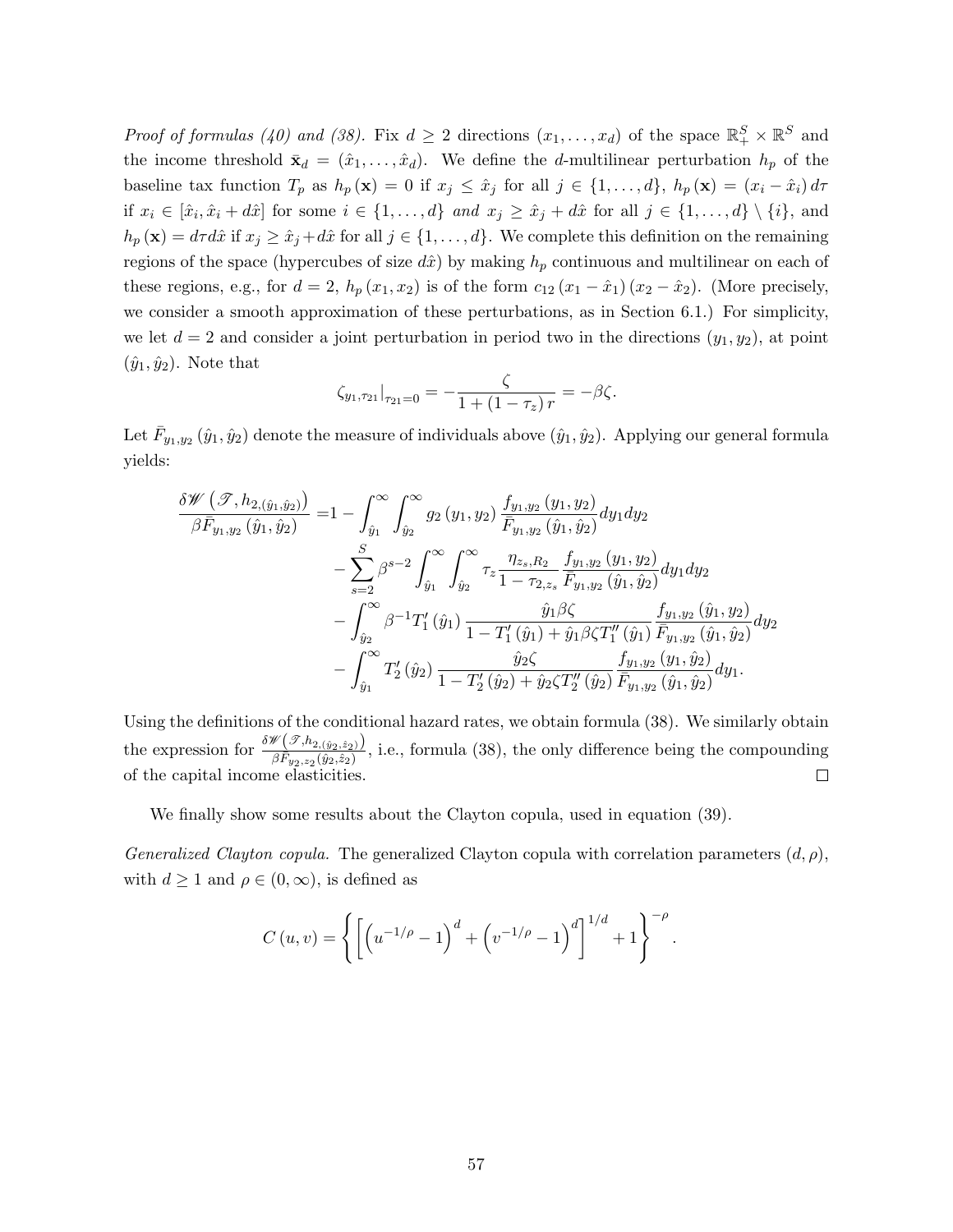Kendall's tau<sup>30</sup> and the coefficients of lower and upper tail dependence are given by:

$$
\rho_{\tau} = 1 - \frac{2}{\left(2 + \frac{1}{\rho}\right)d}, \quad \lambda_l = \lim_{q \to 0} \frac{C\left(q, q\right)}{q} = 2^{-\rho/d}, \quad \lambda_u = 2 + \lim_{q \to 0} \frac{C\left(1 - q, 1 - q\right) - 1}{q} = 2 - 2^{1/d}.
$$

If the marginal distributions are Pareto distributed,  $\bar{F}_{x_j}(x_j) = \alpha_j \left(\frac{x_j}{c_j}\right)$  $\overline{c_j}$  $\int_{0}^{-a_j}$ , the log-survival c.d.f. obtained from the generalized Clayton copula writes

$$
\ln \bar{F}_{x_1,x_2}(x_1,x_2) = -\rho \ln \left\{ 1 + \left[ \left( \alpha_1^{-1/\rho} \left( \frac{x_1}{c_1} \right)^{a_1/\rho} - 1 \right)^d + \left( \alpha_2^{-1/\rho} \left( \frac{x_2}{c_2} \right)^{a_2/\rho} - 1 \right)^d \right]^{1/d} \right\}.
$$

In the case where  $d = 1$ , the i<sup>th</sup> component of multivariate hazard ratio vector (for  $i = 1, 2$ ) is equal to:

$$
-\hat{y}_{i} \frac{\partial \ln \bar{F}_{y_{1},y_{2}}\left(\hat{y}_{1},\hat{y}_{2}\right)}{\partial y_{i}} = \frac{\hat{y}_{i} \int_{\hat{y}_{-i}}^{\infty} f_{y_{1},y_{2}}\left(\hat{y}_{i}, y_{-i}\right) dy_{-i}}{\bar{F}_{y_{1},y_{2}}\left(\hat{y}_{1},\hat{y}_{2}\right)} = \frac{a_{i} \left[\bar{F}_{y_{i}}\left(\hat{y}_{i}\right)\right]^{-1/\rho}}{\left[\bar{F}_{y_{1}}\left(\hat{y}_{1}\right)\right]^{-1/\rho} + \left[\bar{F}_{y_{2}}\left(\hat{y}_{2}\right)\right]^{-1/\rho} - 1}.
$$

## C Notations for the Stochastic Model

In the stochastic model outlined in Section 7 (see Golosov, Tsyvinski, and Werquin 2014), we define the marginal tax rates and virtual incomes in period one as

$$
\tau_{1,x_j} \equiv \frac{\partial T_1(y_1, k_1)}{\partial x_j}, \quad \forall x_j \in \{y_1, k_1\},
$$
  
\n
$$
R_1 \equiv \tau_{1,y_1} y_1 + \tau_{1,k_1} k_1 + k_0 - T_1(y_1, k_1),
$$

and in period two as

$$
\tau_{2,x_j}(y_1, \mathbf{x}_2^2, z_2) \equiv \frac{\partial T_2(y_1, \mathbf{x}_2^2, z_2)}{\partial x_j}, \quad \forall x_j \in \{y_1, y_2, z_2\},
$$
  
\n
$$
R_2(y_1, \mathbf{x}_2^2, z_2) \equiv \tau_{2,y_1} y_1 + \tau_{2,y_2} \mathbf{x}_2^2 + \tau_{2,z_2} z_2 - T_2(y_1, \mathbf{x}_2^2, z_2).
$$

<sup>30</sup>Kendall's tau is defined as follows. Consider two random variables  $\tilde{x}_1, \tilde{x}_2$ , independent of  $x_1, x_2$ , but with the same joint distribution. Then  $\rho_{\tau}(x_1, x_2) \equiv \mathbb{E} [\text{sign}((x_1 - \tilde{x}_1) \cdot (x_2 - \tilde{x}_2))].$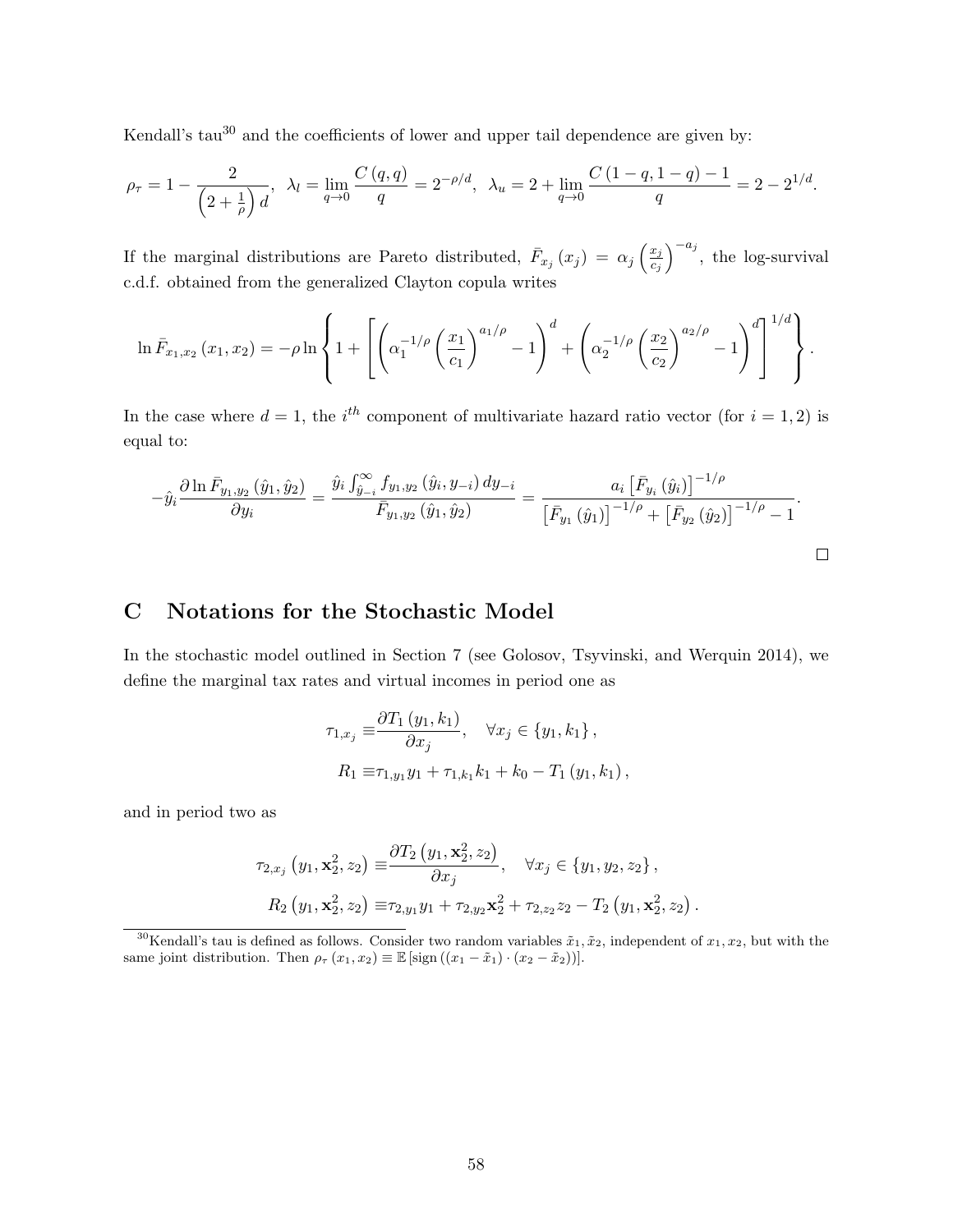We define the choice vector **x** of an individual with type  $(k_0, \theta_1)$  in period one as:

$$
\mathbf{x}_{(k_0,\theta_1)} = \begin{pmatrix} y_1(k_0,\theta_1) \\ y_2(k_0,\theta_1,\theta_2) \\ \vdots \\ y_2(k_0,\theta_1,\theta_2) \\ \vdots \\ y_2(k_0,\theta_1,\bar{\theta}_2) \\ k_1(k_0,\theta_1) \end{pmatrix}
$$

.

Note that this vector has a continuum of interior rows, corresponding to all the possible values for  $\theta_2 \in [\underline{\theta}_2, \overline{\theta}_2]$ . It will also be the case for the matrices that we define below. However, we show that all the usual operations on vectors and matrices generalize naturally to this case.

We define the vector of income effect parameters as

$$
\boldsymbol{I}_{R_1}^{(\mathbf{x})} = \begin{pmatrix} \frac{\partial y_1}{\partial R_1} \\ \frac{\partial y_2}{\partial p_2} \\ \vdots \\ \frac{\partial y_2}{\partial z_2}{\partial R_1} \end{pmatrix}, \ \ \boldsymbol{I}_{R_2(\mathbf{x}^2)}^{(\mathbf{x})} = \begin{pmatrix} \frac{\partial y_1}{\partial R_2} (\mathbf{x}^2) \\ \frac{\partial y_2}{\partial p_2} \\ \vdots \\ \frac{\partial y_2}{\partial z_2}{\partial R_2} (\mathbf{x}^2) \end{pmatrix}.
$$

We define the matrix of compensated elasticities with respect to the first-period marginal tax rates  $\tau_{1,y_1}, \tau_{1,k_1}$  as

$$
\boldsymbol{E}_{\tau_1}^{c,(\mathbf{x})} = \begin{pmatrix} \frac{\partial y_1}{\partial \tau_{1,y_1}} & 0 & \cdots & 0 & \frac{\partial y_1}{\partial \tau_{1,k_1}} \\ \frac{\partial y_2}{\partial \rho_{2}} & \frac{\partial y_2}{\partial \tau_{1,y_1}} & 0 & \cdots & 0 & \frac{\partial y_2}{\partial \rho_{2}} \\ \vdots & \vdots & \ddots & \vdots & \vdots \\ \frac{\partial y_2}{\partial \rho_{2}} & \frac{\partial y_2}{\partial \tau_{1,y_1}} & 0 & \cdots & 0 & \frac{\partial y_2}{\partial \rho_{2}} \\ \frac{\partial z_2}{\partial \tau_{1,y_1}} & 0 & \cdots & 0 & \frac{\partial z_2}{\partial \tau_{1,k_1}} \end{pmatrix},
$$

and the matrix of compensated elasticities with respect to the second-period marginal tax rates  $\tau_{2,y_1}\left(\mathbf{x}^2\right), \tau_{2,y_2}\left(\mathbf{x}^2\right), \tau_{2,z_2}\left(\mathbf{x}^2\right)$ , at point  $\mathbf{x}^2 = \left(\mathbf{x}_1^2, \mathbf{x}_2^2, \mathbf{x}_3^2\right) = \left(y_1, \mathbf{x}_2^2, z_2\right)$ , as

$$
\mathbf{E}_{\tau_2(\mathbf{x}^2)}^{c,(\mathbf{x})} = \begin{pmatrix} \frac{\partial y_1}{\partial \tau_{2,y_1}(\mathbf{x}^2)} & 0 & \cdots & 0 & \frac{\partial y_1}{\partial \tau_{2,y_2}(\mathbf{x}^2)} & 0 & \cdots & 0 & \frac{\partial y_1}{\partial \tau_{2,z_2}(\mathbf{x}^2)} \\ \frac{\partial y_2(\theta_2)}{\partial \tau_{2,y_1}(\mathbf{x}^2)} & 0 & \cdots & 0 & \frac{\partial y_2(\theta_2)}{\partial \tau_{2,y_2}(\mathbf{x}^2)} & 0 & \cdots & 0 & \frac{\partial y_2(\theta_2)}{\partial \tau_{2,z_2}(\mathbf{x}^2)} \\ \vdots & \vdots & \ddots & \vdots & \vdots & \ddots & \vdots & \vdots \\ \frac{\partial y_2(\bar{\theta}_2)}{\partial \tau_{2,y_1}(\mathbf{x}^2)} & 0 & \cdots & 0 & \frac{\partial y_2(\bar{\theta}_2)}{\partial \tau_{2,y_2}(\mathbf{x}^2)} & 0 & \cdots & 0 & \frac{\partial y_2(\bar{\theta}_2)}{\partial \tau_{2,z_2}(\mathbf{x}^2)} \\ \frac{\partial z_2}{\partial \tau_{2,y_1}(\mathbf{x}^2)} & 0 & \cdots & 0 & \frac{\partial z_2}{\partial \tau_{2,y_2}(\mathbf{x}^2)} & 0 & \cdots & 0 & \frac{\partial z_2}{\partial \tau_{2,z_2}(\mathbf{x}^2)} \end{pmatrix},
$$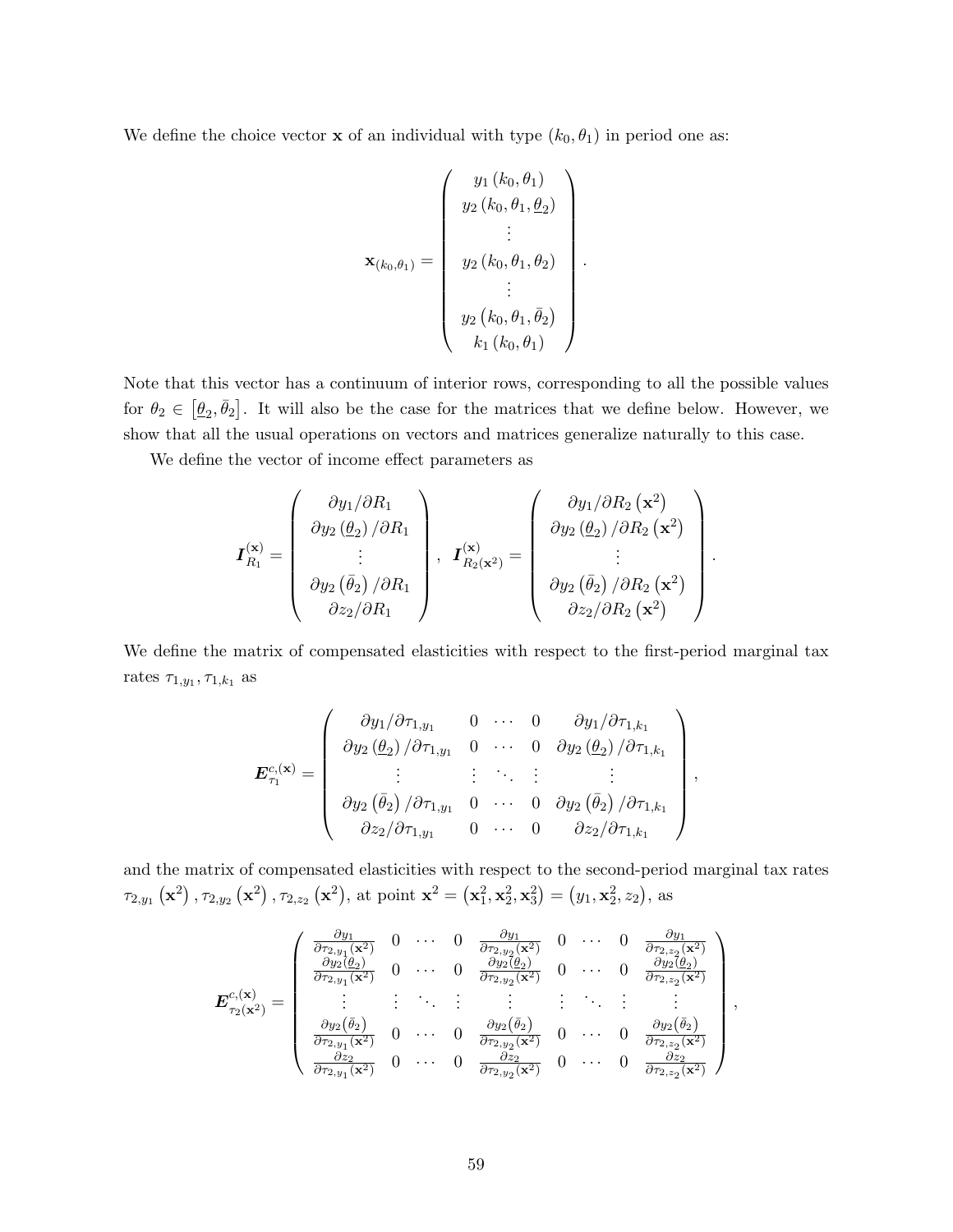where the only non-zero interior column of  $E^{c,(\mathbf{x})}_{\mathbf{x},\mathbf{x}^{\infty}}$  $\mathbf{x}, \mathbf{x}_2(\mathbf{x}^2)$  is the one indexed by  $\theta_2^*$ , where  $\theta_2^*$  is such that  $y_2 (k_0, \theta_1, \theta_2^*) = \mathbf{x}_2^2$ .

Next, we define the gradient vectors of the tax functions as

$$
DT_1(y_1, k_1) = \begin{pmatrix} \frac{\partial T_1}{\partial y_1}(y_1, k_1) \\ 0 \\ \vdots \\ 0 \\ \frac{\partial T_1}{\partial k_1}(y_1, k_1) \end{pmatrix}, DT_2(y_1, \mathbf{x}_2^2, z_2) = \begin{pmatrix} \frac{\partial T_2}{\partial y_1}(y_1, \mathbf{x}_2^2, z_2) \\ 0 \\ \vdots \\ 0 \\ 0 \\ \frac{\partial T_2}{\partial z_2}(y_1, \mathbf{x}_2^2, z_2) \end{pmatrix},
$$

where the only non-zero element in the (continuum of) interior rows of  $DT_2(y_1, \mathbf{x}_2^2, z_2)$  is in the row indexed by  $\theta_2^*$ , where  $\theta_2^*$  is such that  $y_2(k_0, \theta_1, \theta_2^*) = \mathbf{x}_2^2$ .

We finally define the Hessian matrices as

$$
D^{2}T_{1}(y_{1},k_{1}) = \begin{pmatrix} \frac{\partial^{2}T_{1}}{\partial y_{1}^{2}}(y_{1},k_{1}) & 0 & \cdots & 0 & \frac{\partial^{2}T_{1}}{\partial y_{1}\partial k_{1}}(y_{1},k_{1}) \\ 0 & 0 & \cdots & 0 & 0 \\ \vdots & \vdots & \ddots & \vdots & \vdots \\ 0 & 0 & \cdots & 0 & 0 \\ \frac{\partial^{2}T_{1}}{\partial y_{1}\partial k_{1}}(y_{1},k_{1}) & 0 & \cdots & 0 & \frac{\partial^{2}T_{1}}{\partial k_{1}^{2}}(y_{1},k_{1}) \end{pmatrix}
$$

,

and

$$
D^{2}T_{2}\left(\mathbf{x}^{2}\right) = \begin{pmatrix} \frac{\partial^{2}T_{2}}{\partial y_{1}^{2}}\left(\mathbf{x}^{2}\right) & 0 & \cdots & 0 & \frac{\partial^{2}T_{2}}{\partial y_{1}\partial y_{2}}\left(\mathbf{x}^{2}\right) & 0 & \cdots & 0 & \frac{\partial^{2}T_{2}}{\partial y_{1}\partial z_{2}}\left(\mathbf{x}^{2}\right) \\ 0 & 0 & \cdots & 0 & 0 & 0 & \cdots & 0 & 0 \\ \vdots & \vdots & \ddots & \vdots & \vdots & \vdots & \ddots & \vdots & \vdots \\ 0 & 0 & \cdots & 0 & 0 & 0 & \cdots & 0 & 0 \\ \frac{\partial^{2}T_{2}}{\partial y_{1}\partial y_{2}}\left(\mathbf{x}^{2}\right) & 0 & \cdots & 0 & \frac{\partial^{2}T_{2}}{\partial y_{2}^{2}}\left(\mathbf{x}^{2}\right) & 0 & \cdots & 0 & 0 \\ 0 & 0 & \cdots & 0 & 0 & 0 & \cdots & 0 & 0 \\ \vdots & \vdots & \ddots & \vdots & \vdots & \vdots & \ddots & \vdots & \vdots \\ 0 & 0 & \cdots & 0 & 0 & 0 & \cdots & 0 & 0 \\ \frac{\partial^{2}T_{2}}{\partial y_{1}\partial z_{2}}\left(\mathbf{x}^{2}\right) & 0 & \cdots & 0 & \frac{\partial^{2}T_{2}}{\partial y_{2}\partial z_{2}}\left(\mathbf{x}^{2}\right) & 0 & \cdots & 0 & \frac{\partial^{2}T_{2}}{\partial z_{2}^{2}}\left(\mathbf{x}^{2}\right) \end{pmatrix},
$$

where the only non-zero elements in the (continuum of) interior rows (resp., columns) of  $D^2T_2(\mathbf{x}^2)$  are in the row (resp., column) indexed by  $\theta_2^*$ , where  $\theta_2^*$  is such that  $y_2(k_0, \theta_1, \theta_2^*) = \mathbf{x}_2^2$ .

The perturbations  $(d\tau_1, d\tau_2(\mathbf{x}^2))$  of the marginal tax rates faced by an individual  $(y_1, \mathbf{x}^2, k_1)$